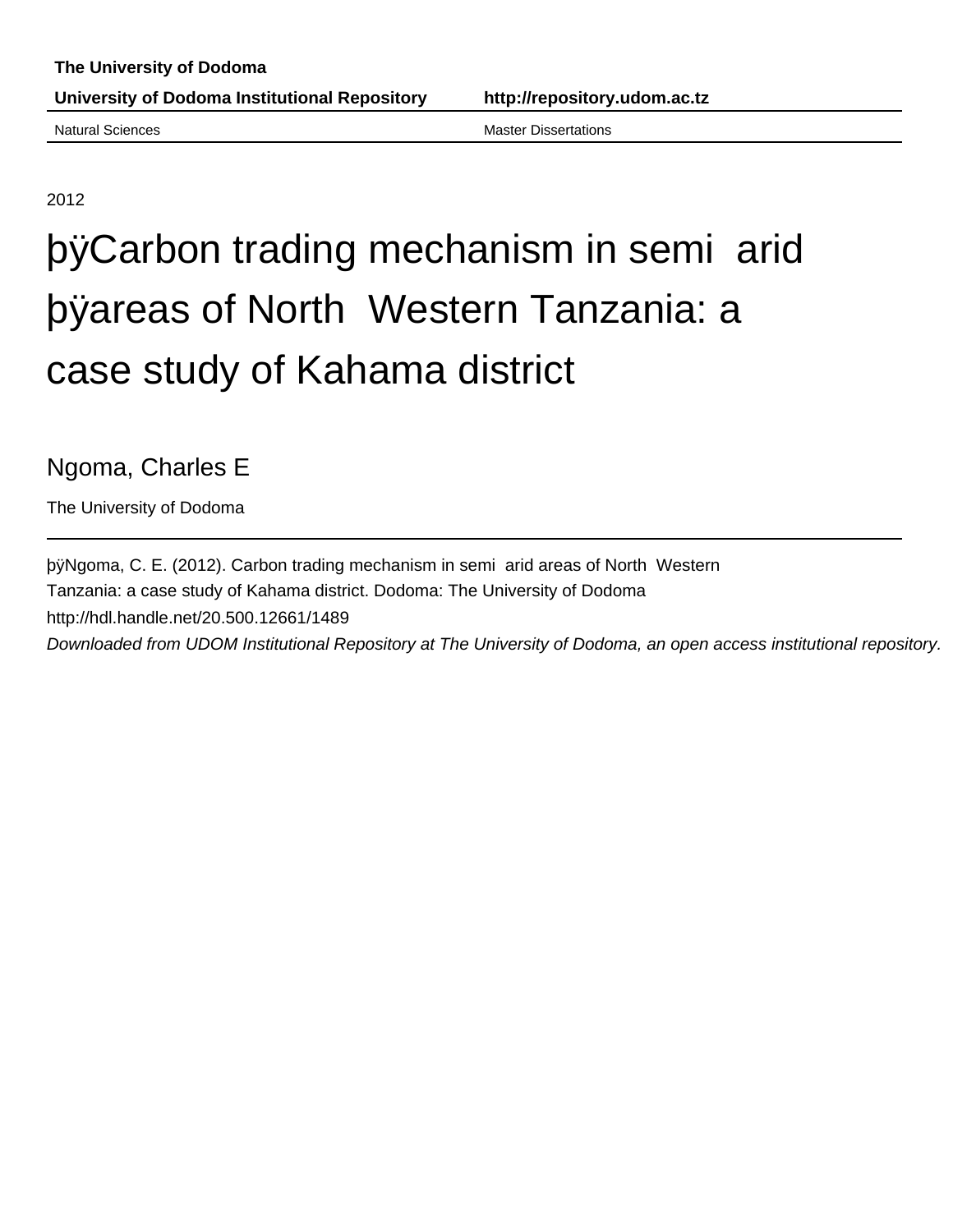# **CARBON TRADING MECHANISM IN SEMI – ARID AREAS OF NORTH – WESTERN TANZANIA: A CASE STUDY OF KAHAMA DISTRICT**

**By**

**Charles Emmanuel Ngoma**

**Dissertation Submitted in Partial Fulfilment of the Requirement for the Degree** 

**of Masters of Science in Natural Resources Management**

**The University of Dodoma**

**July, 2012**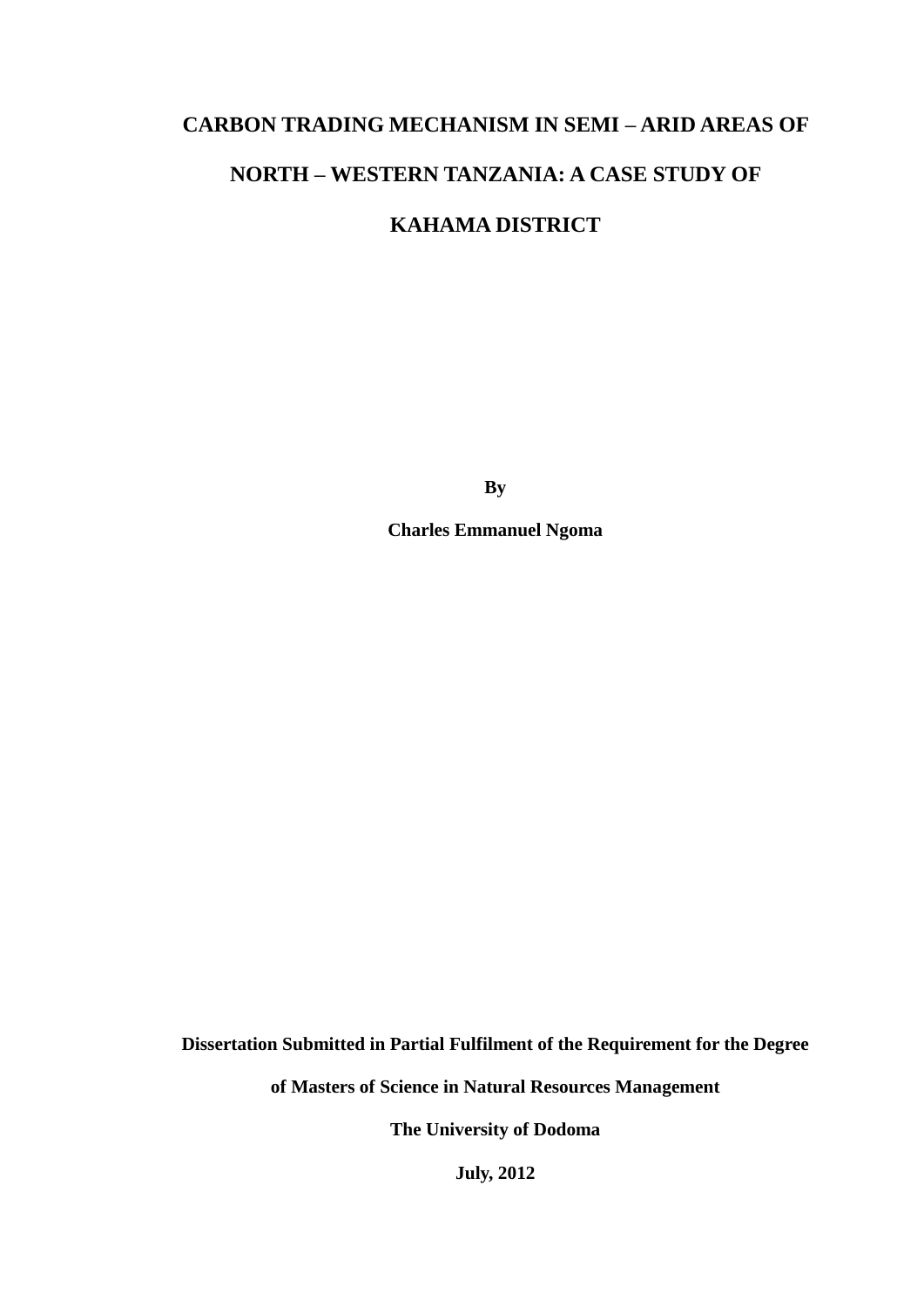#### **CERTIFICATION**

<span id="page-2-0"></span>The undersigned certifies that they have read and hereby recommend for acceptance by the University of Dodoma a dissertation entitled: "Carbon Trading Mechanism in Semi – Arid Areas of North – Western Tanzania: A Case Study of Kahama District" in partial fulfilment of the requirements for the Master degree of Science in Natural Resources Management of the University of Dodoma.

…………………………….

Date…………………….

Dr. C. D.K. Rubanza College of Natural Sciences, UDOM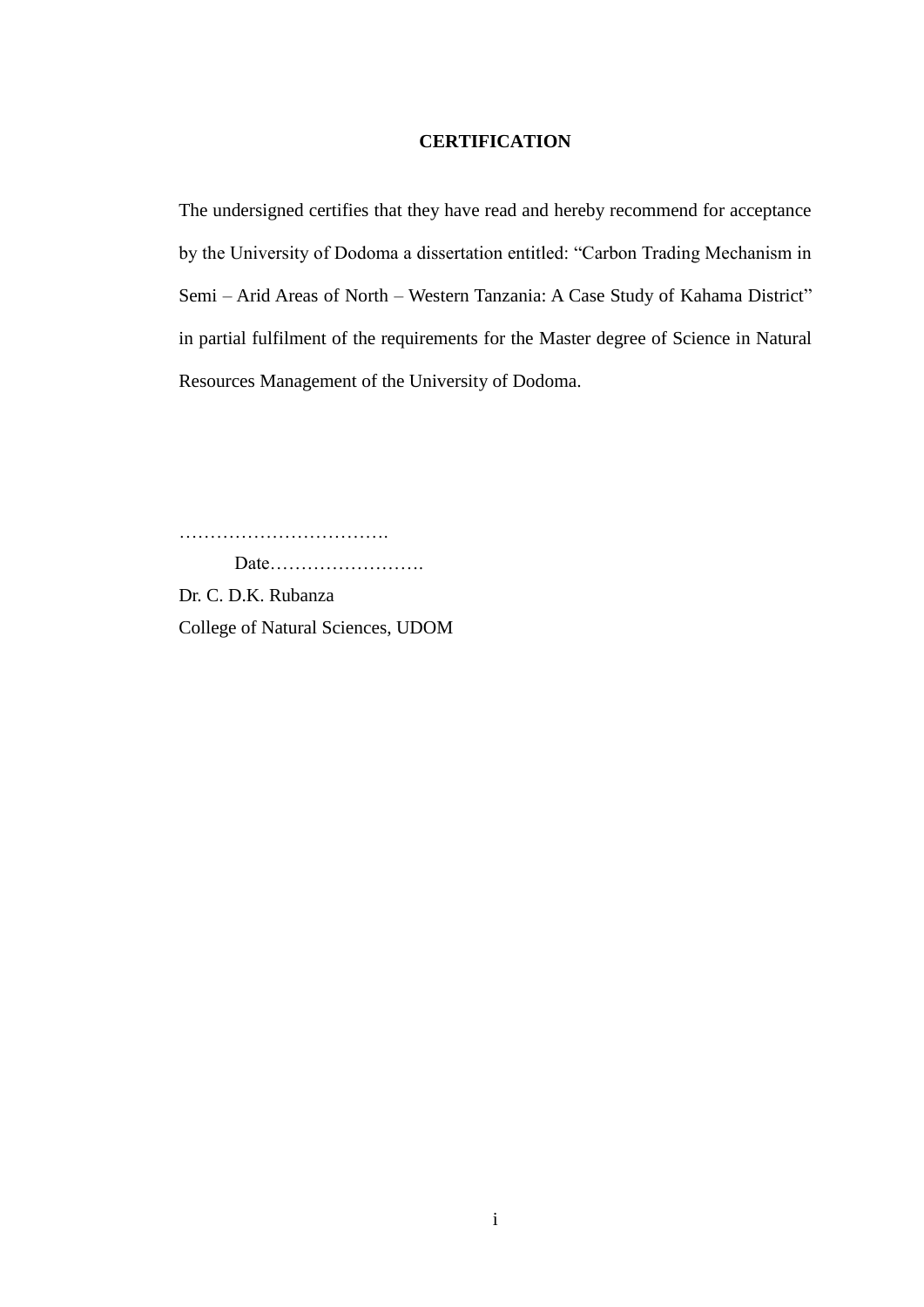#### **DECLARATION AND COPYRIGHT**

<span id="page-3-0"></span>I, Ngoma, Charles Emmanuel, declare that a dissertation entitled: "Carbon Trading Mechanism in Semi – Arid Areas of North – Western Tanzania: A Case Study of Kahama District" is my own original work and that it has not been presented and will not be presented to any other learning institution for a similar or any other degree award.

Signature…………………………..

<span id="page-3-1"></span>This dissertation is copyright material protected under the copyright Act 1999 and other International and national enactments on intellectual property. It may not be reproduced by any means, in full or in part, except for short extracts in reasonable dealing, for research or private study, critical scholarly review or discourse with an acknowledgement, without written permission of the Author or the University of Dodoma.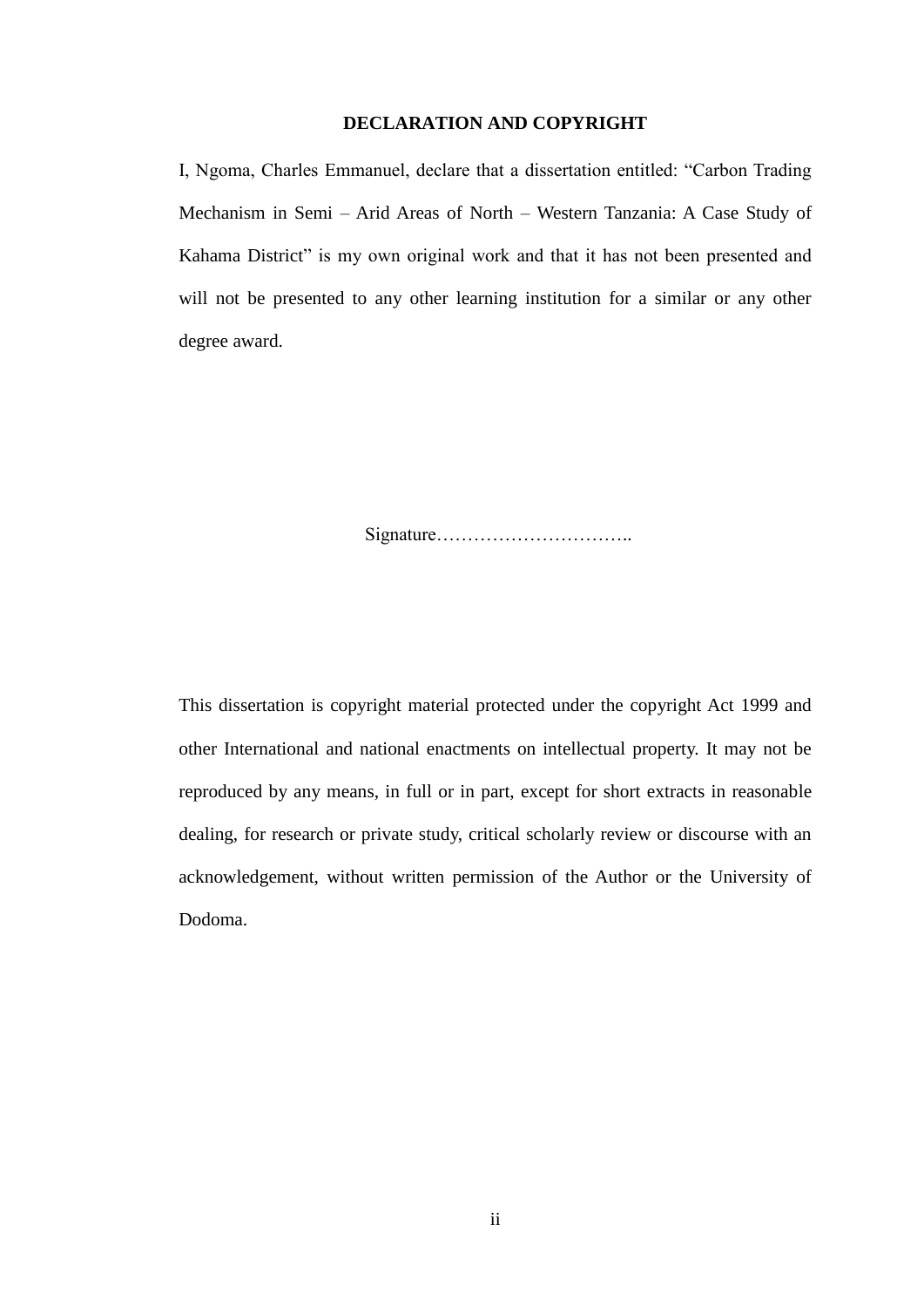#### **ACKNOWLEDGEMENTS**

I would like to express my sincere gratitude to my research supervisor, Dr. C.D.K Rubanza for his leading and constructive criticisms that have made this work possible. On the other hand, I would like to recognize the contributions from TAFORI, NAFRAC and TATEDO personnel that has improved this work at great extent. Special thanks to Mr. Omary Iddy Tafori team leader, Lake Zone; TATEDO Project coordinator Mr. Pastory Mwesiga and Shinyanga Rural District Forest Officer Mr. Maganga Thadeo for their efforts that enabled the successful production of this work. Finally, I thank my fellow classmates for their cooperation in the whole period of our study.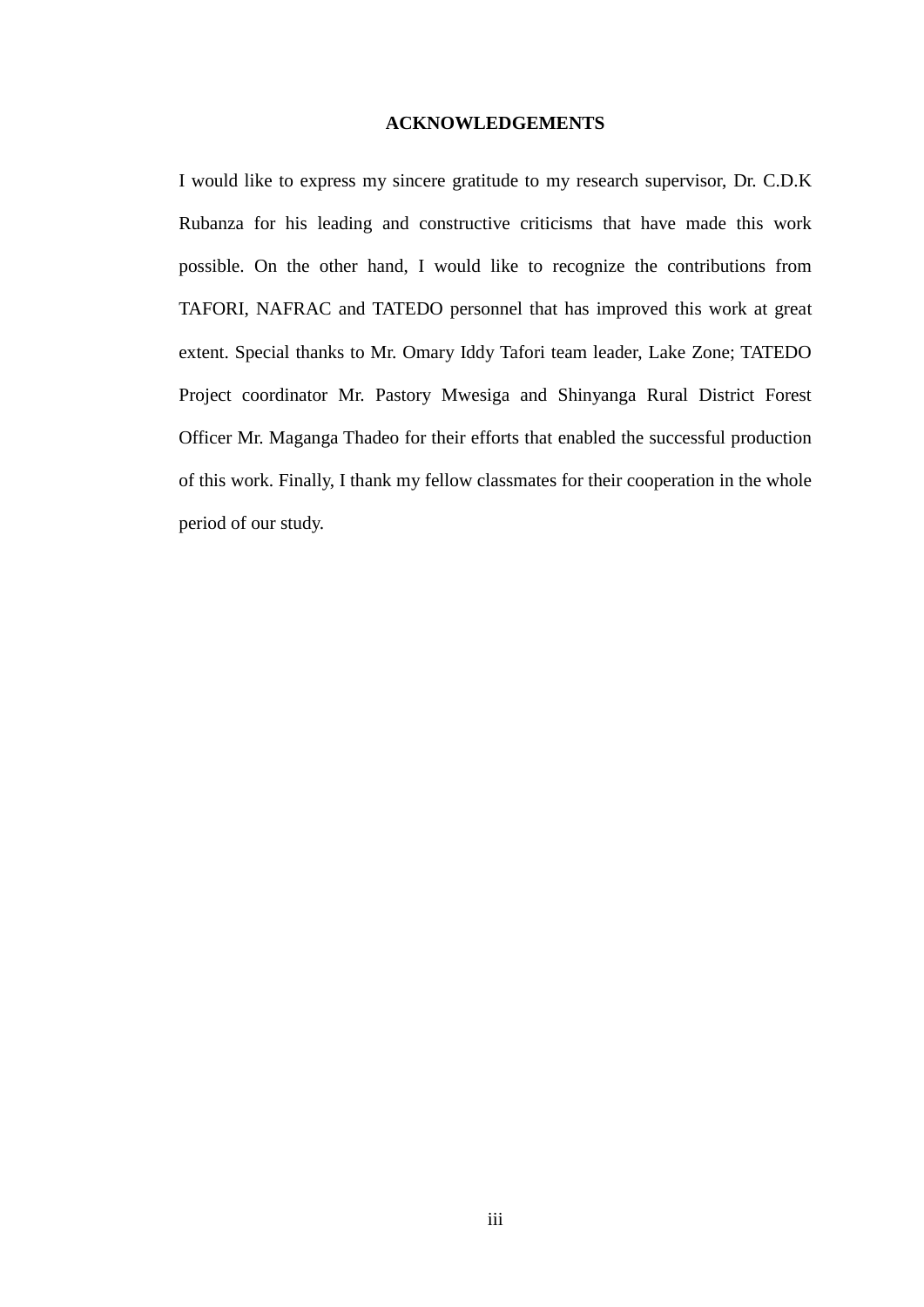# **DEDICATION**

<span id="page-5-1"></span><span id="page-5-0"></span>This work is dedicated to my lovely wife, Elizabeth and our children Charles and Emyline Ngoma for their tolerance and moral support during the whole period of my academic endeavors.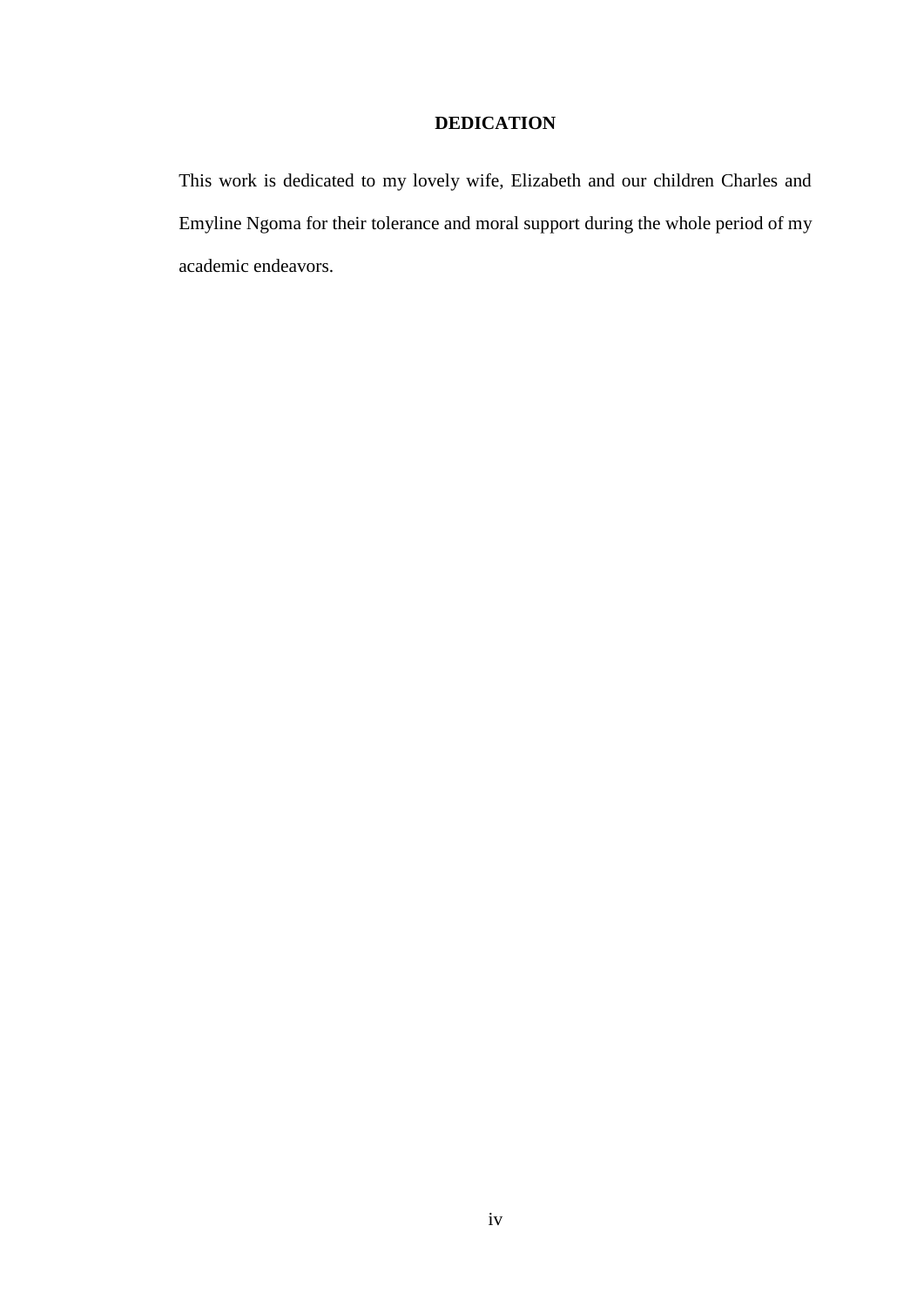#### **ABSTRACT**

A study was undertaken aiming four villages of Kilago, Igung'hwa, Ngulu and Mhongolo of Kahama District, Shinyanga Region. The study objective was to determine carbon trading mechanism in semi-arid areas of north-western Tanzania using Kahama District as a case study. Specific objectives included 1) assessing community involvement in carbon trading mechanisms under REDD+ initiatives; 2) assessing the cost-benefit mechanisms towards adoption of REDD+; and 3) analysing important strengths, weaknesses, opportunities and threats (SWOT) towards implementation of REDD+ in community based forests.

Majority of respondents (84.0%) were aware of the REDD+ initiatives in forest conservation through *in-situ* conservation and agroforestry. About 60.0% of the overall sample respondents were not aware on carbon markets and marketing channels, because carbon trading is a new concept across the study villages. Also there was no respondent who had received any payment for selling carbon credits. The costs related to forest conservation under REDD+ initiatives were associated with buying, planting tree seedlings and security of the *ngitili*. REDD+ initiatives provide villagers with multiple benefits such as wood supply for domestic consumption and acting as a source of household income. The strengths of adoption of REDD+ initiatives in forest conservation across the study villages include existence of good village governance; forest protection by-laws, policies and regulation. The weaknesses of REDD+ initiatives in forest conservation across the study villages include drought resulting from unpredictable rainfall; low forest conservation education within the community; inadequate community awareness of the functioning of REDD+ initiatives and climate change.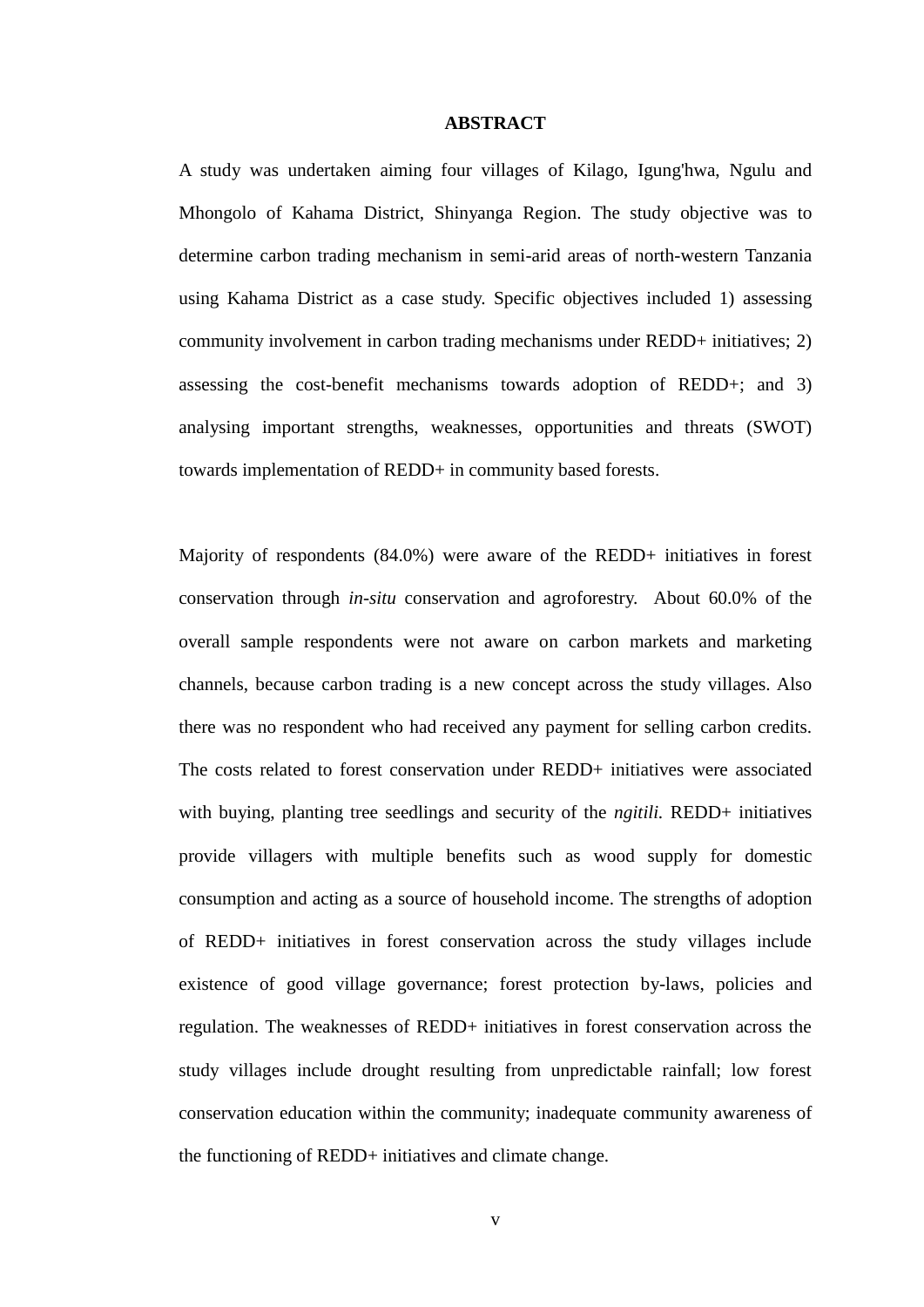The opportunities of adoption of REDD+ initiatives in forest conservation across the study include existing current political will by the government on implementation of REDD+ and the associated climate change mitigation measures; and high willingness among donors (CARE) to fund carbon trade across the study villages; REDD+ project initiatives; energy saving technology via TATEDO; beekeeping practice; existing extension services.

Threats of adoption of REDD+ initiatives in forest conservation across the study include wild animals like lion, hyena; land use conflicts; field/bush fires; pests and diseases; change in donor policies (reliance on donor fund) and reliance on external markets for carbon.

It is recommended that efficient alternative energy sources and efficient utilization of biomass such as improved stoves, improved charcoal kilns, and the use of solar power and biogas should be promoted to reduce pressure on forests.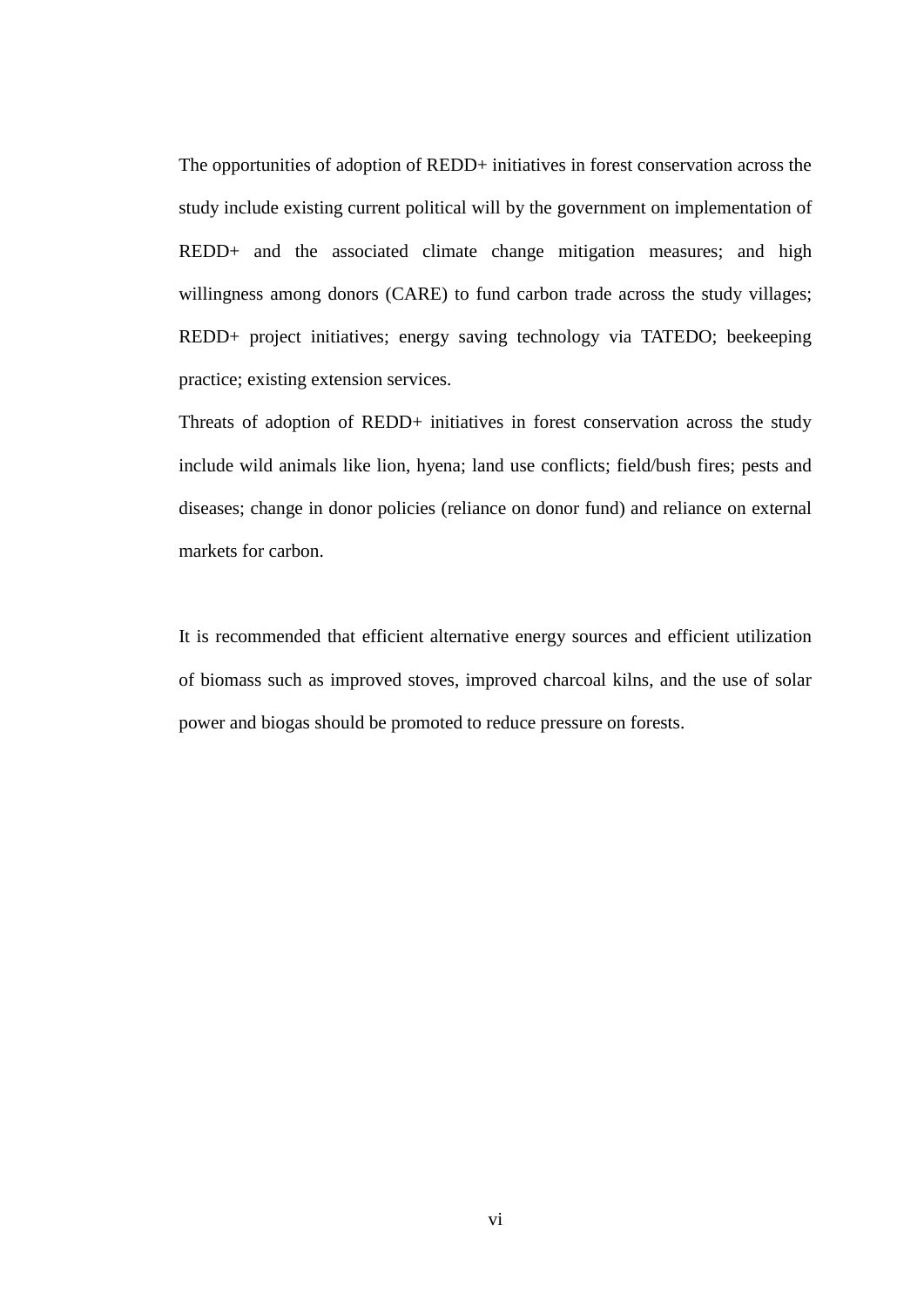# TABLE OF CONTENTS

<span id="page-8-0"></span>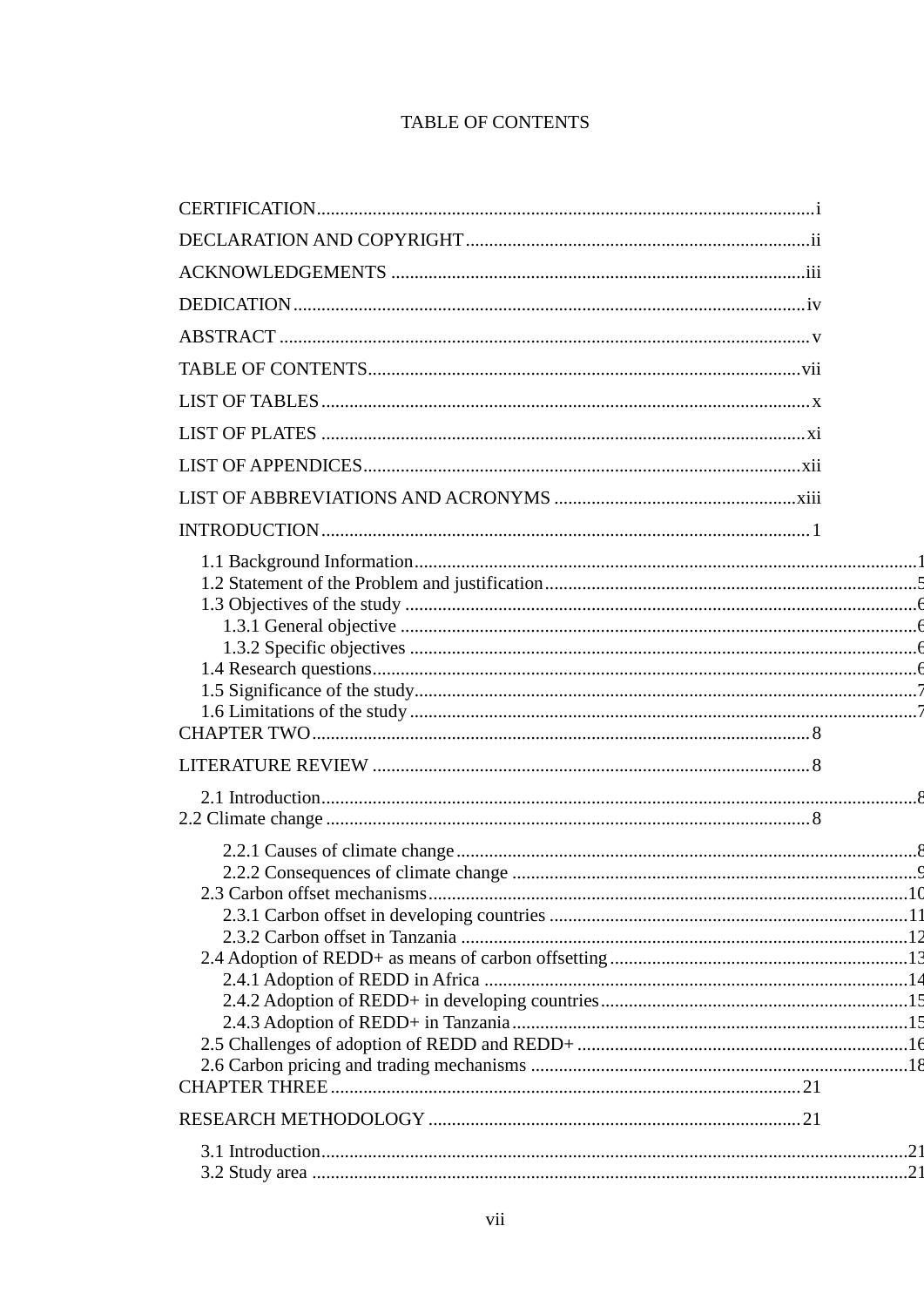| 4.2.2 Community involvement in carbon trading mechanisms under REDD+                                   |    |
|--------------------------------------------------------------------------------------------------------|----|
|                                                                                                        |    |
|                                                                                                        |    |
|                                                                                                        |    |
|                                                                                                        |    |
| 4.2.2.2 Community involvement in REDD+ initiatives in carbon trading31                                 |    |
| Table 3: Responses on <i>in-situ</i> vegetation ( <i>Ngitili</i> ) conservation measures 31            |    |
|                                                                                                        |    |
|                                                                                                        |    |
|                                                                                                        |    |
|                                                                                                        |    |
|                                                                                                        |    |
|                                                                                                        |    |
| 4.2.3.1 Costs related to forest conservation under REDD+ initiatives30                                 |    |
|                                                                                                        |    |
|                                                                                                        |    |
| Table 7: Costs related to forest conservation under REDD+ initiatives37                                |    |
| 4.2.3.2 Benefits from carbon stock (Afforestation and reforestation                                    |    |
|                                                                                                        | 38 |
|                                                                                                        |    |
|                                                                                                        |    |
| Table 9: Benefits from <i>in-situ</i> vegetation conservation system ( <i>Ngitili</i> ) ( $N = 50$ )39 |    |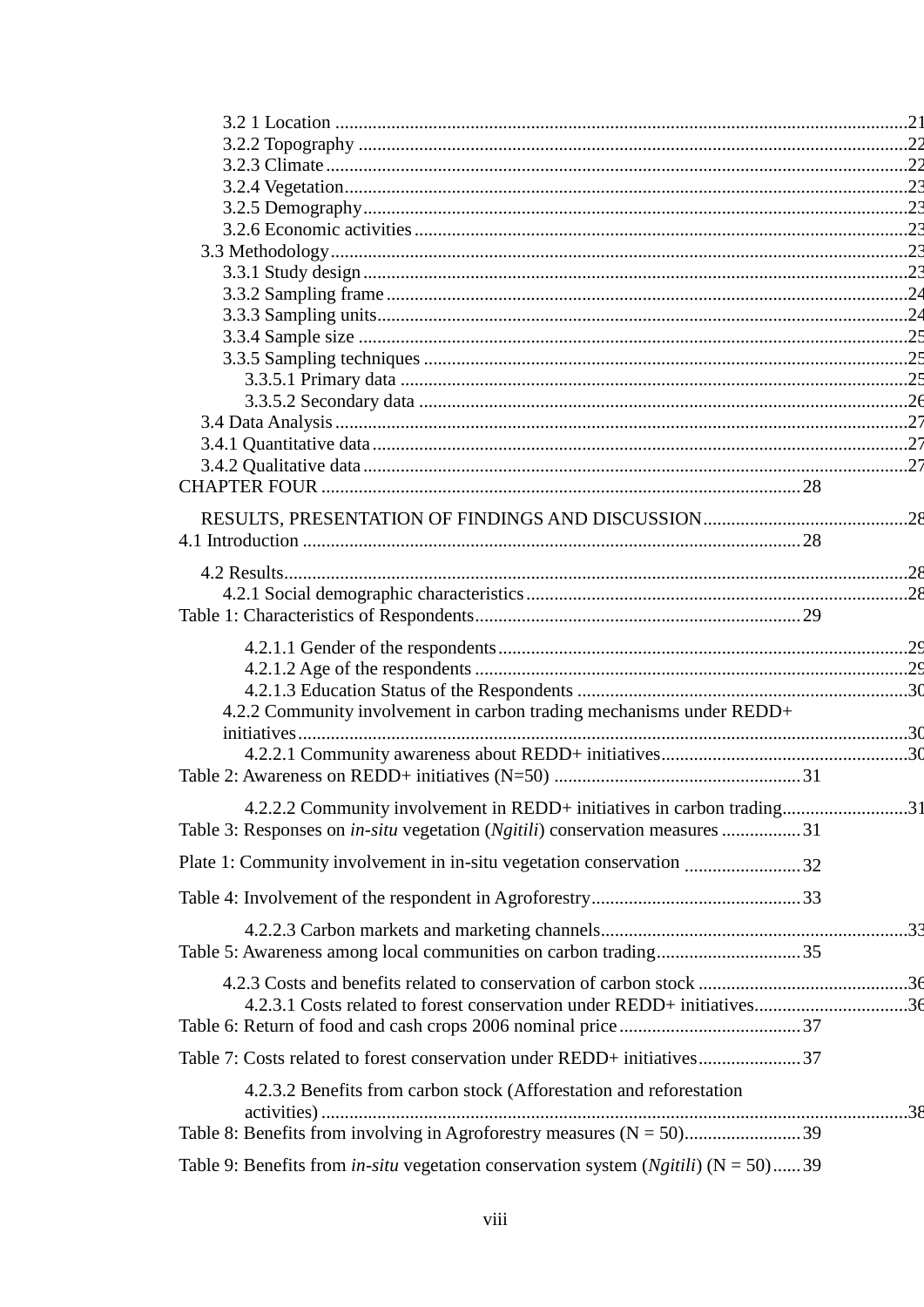| 4.2.4 Factors affecting implementation of REDD+ in community based forests 40 |  |
|-------------------------------------------------------------------------------|--|
|                                                                               |  |
|                                                                               |  |
|                                                                               |  |
|                                                                               |  |
| Table 14: SWOT Analysis of the REDD+ initiative in the study villages  47     |  |
|                                                                               |  |
|                                                                               |  |
|                                                                               |  |
|                                                                               |  |
|                                                                               |  |
|                                                                               |  |
| 4.3.2 Community involvement in carbon trading mechanisms under REDD+          |  |
|                                                                               |  |
|                                                                               |  |
| 4.3.2.2 Community involvement in REDD+ initiatives in carbon trading50        |  |
|                                                                               |  |
| 4.3.3.1 Costs related to forest conservation under REDD+ initiatives51        |  |
| 4.3.3.2 Benefits from carbon stock (Afforestation and reforestation           |  |
|                                                                               |  |
| 4.3.4 Factors affecting implementation of REDD+ in community based forests 53 |  |
|                                                                               |  |
|                                                                               |  |
|                                                                               |  |
|                                                                               |  |
|                                                                               |  |
|                                                                               |  |
|                                                                               |  |
|                                                                               |  |
|                                                                               |  |
|                                                                               |  |
|                                                                               |  |
|                                                                               |  |
|                                                                               |  |
|                                                                               |  |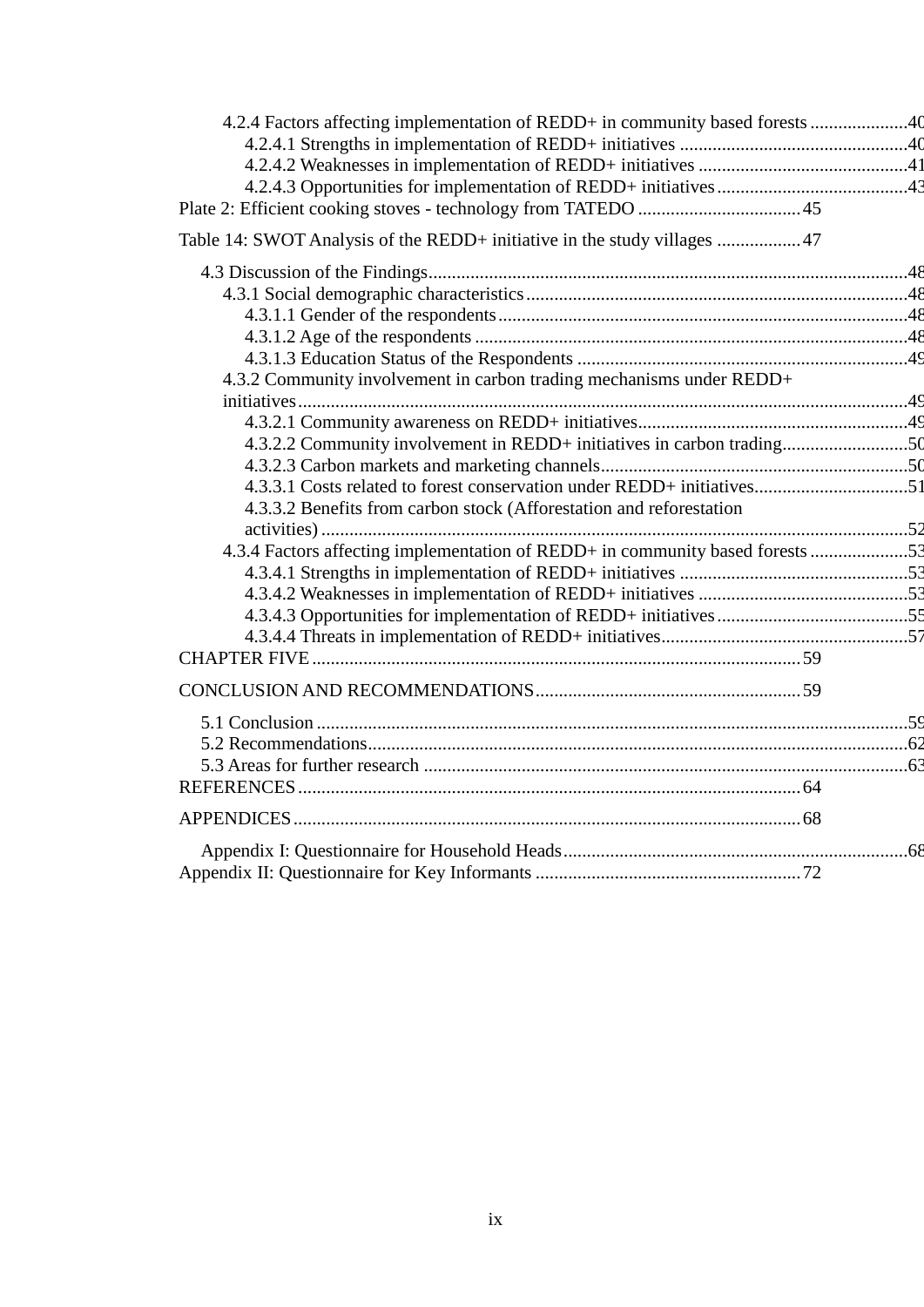# **LIST OF TABLES**

<span id="page-11-0"></span>

| Table 3: Responses on <i>in-situ</i> vegetation ( <i>Ngitili</i> ) conservation measures 31            |  |
|--------------------------------------------------------------------------------------------------------|--|
|                                                                                                        |  |
|                                                                                                        |  |
|                                                                                                        |  |
| Table 7: Costs related to forest conservation under REDD+ initiatives37                                |  |
|                                                                                                        |  |
| Table 9: Benefits from <i>in-situ</i> vegetation conservation system ( <i>Ngitili</i> ) ( $N = 50$ )39 |  |
|                                                                                                        |  |
|                                                                                                        |  |
|                                                                                                        |  |
| Table 13: SWOT Analysis of the REDD+ initiative in the study villages 47                               |  |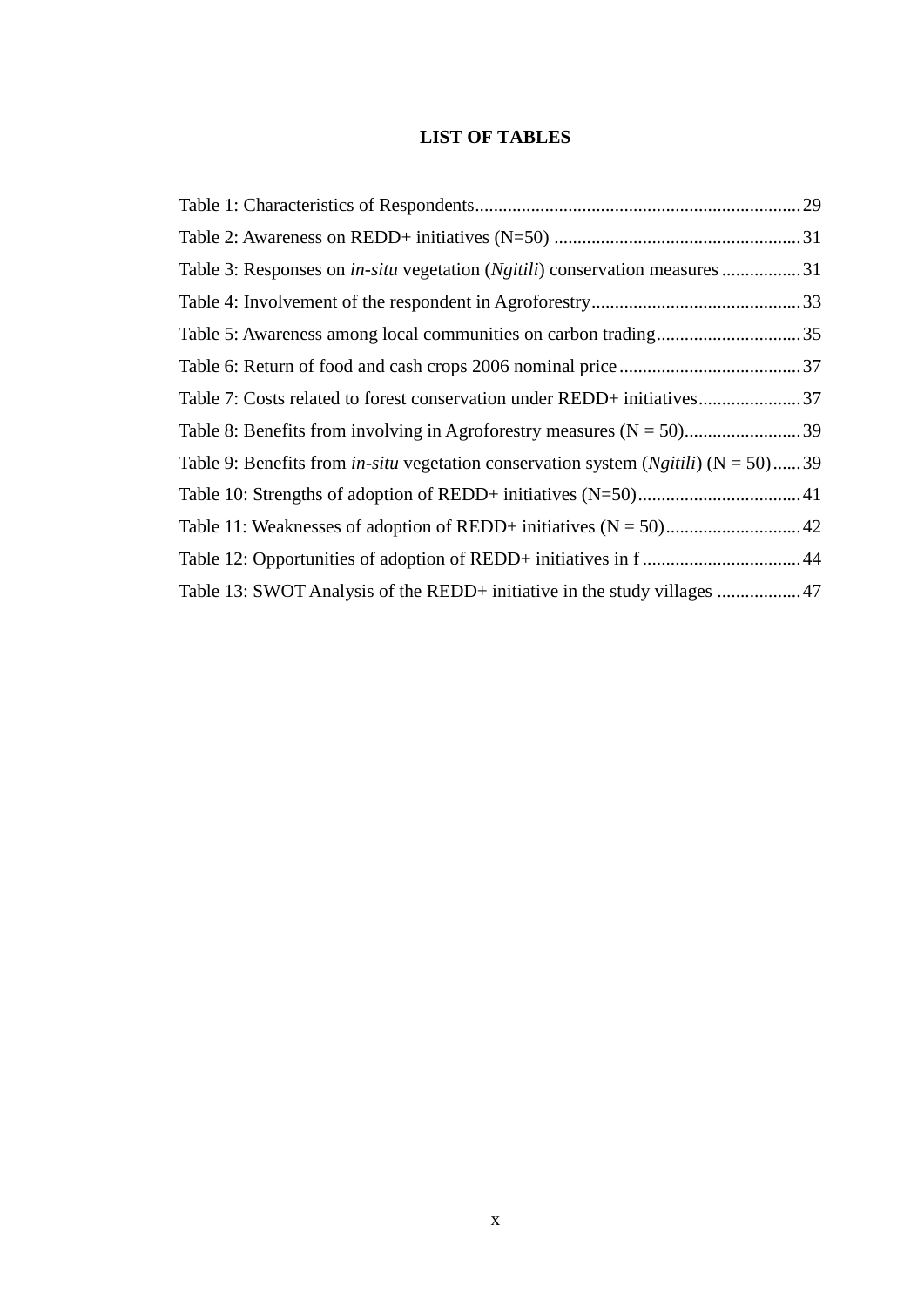# **LIST OF PLATES**

<span id="page-12-0"></span>

|  |  |  | Plate 1: Community involvement in in-situ vegetation conservation 32 |
|--|--|--|----------------------------------------------------------------------|
|  |  |  |                                                                      |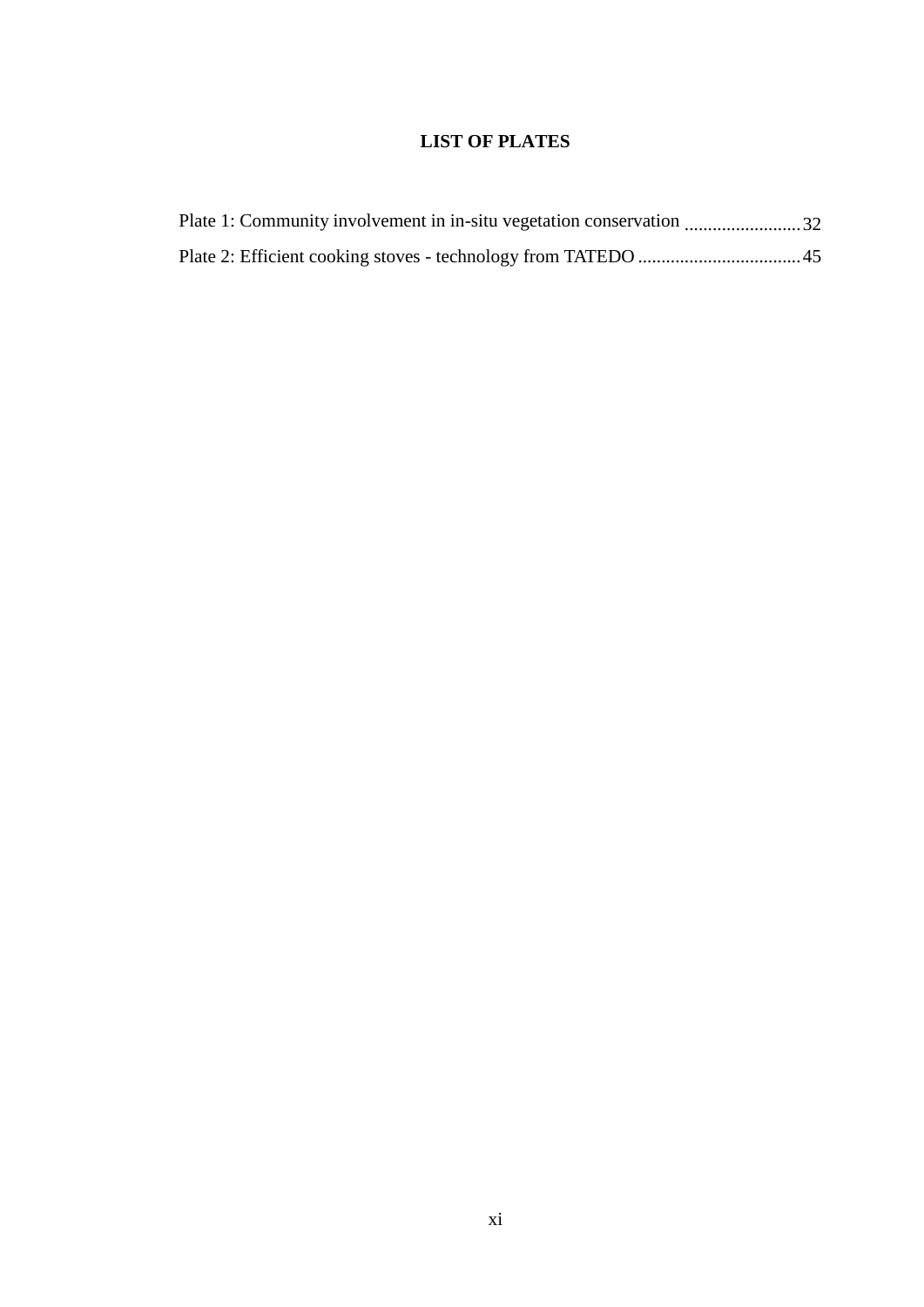# **LIST OF APPENDICES**

<span id="page-13-0"></span>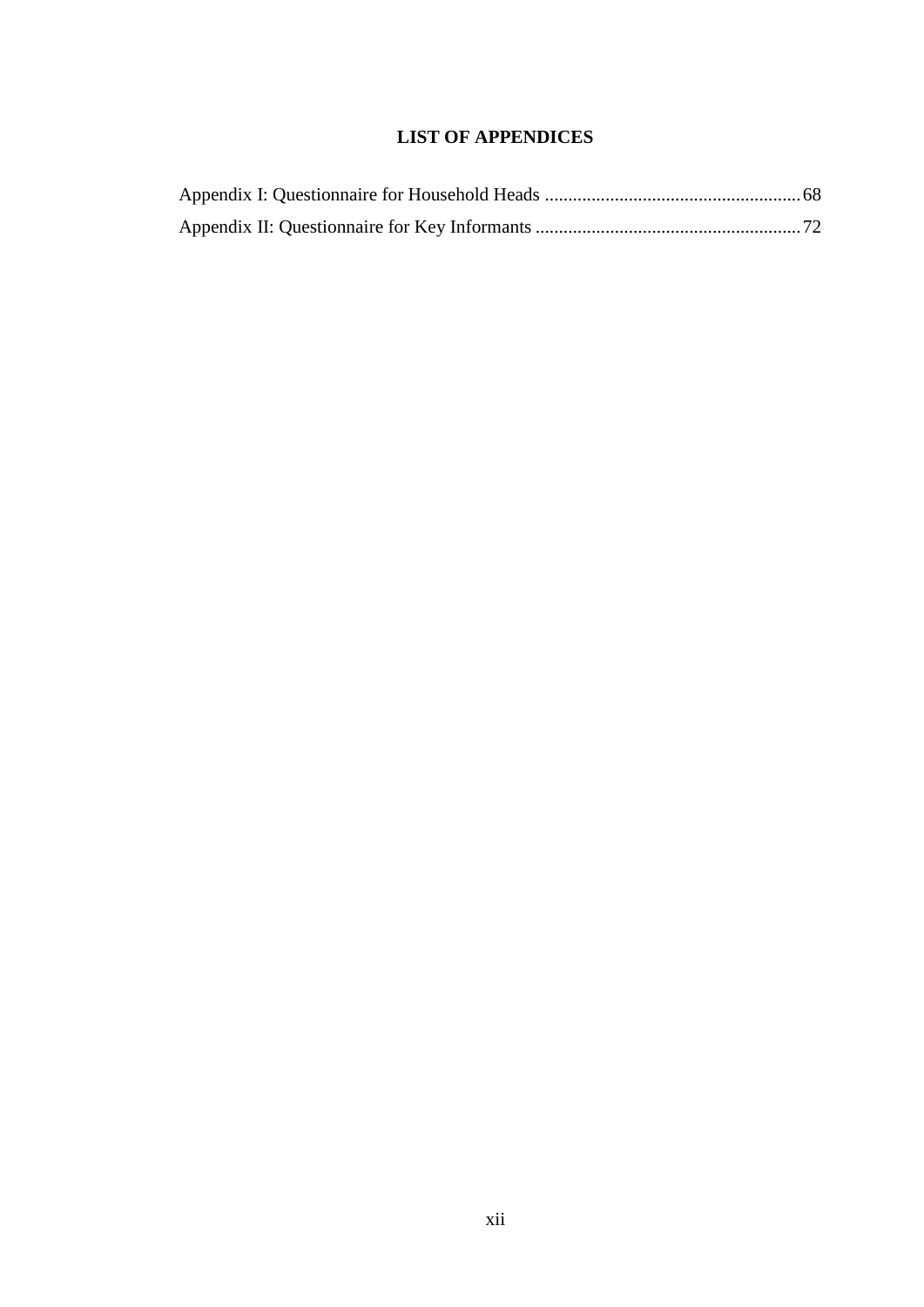# **LIST OF ABBREVIATIONS AND ACRONYMS**

<span id="page-14-0"></span>

| <b>CBFM</b>     | <b>Community Based Forest Management</b>              |  |  |
|-----------------|-------------------------------------------------------|--|--|
| <b>CBOs</b>     | <b>Community Based Organizations</b>                  |  |  |
| <b>CDM</b>      | <b>Clean Development Mechanisms</b>                   |  |  |
| CH <sub>4</sub> | Methane                                               |  |  |
| CO <sub>2</sub> | Carbon dioxide                                        |  |  |
| <b>DASS</b>     | Development Associate Ltd                             |  |  |
| <b>DD</b>       | Deforestation and Forest Degradation                  |  |  |
| <b>GHGs</b>     | <b>Green House Gases</b>                              |  |  |
| <b>ICC</b>      | <b>International Chamber of Commerce</b>              |  |  |
| <b>IMF</b>      | <b>International Monetary Fund</b>                    |  |  |
| <b>IPCC</b>     | International Programme on Climate Change             |  |  |
| <b>MRV</b>      | Monitoring, Reporting and Verification                |  |  |
| <b>NAFRAC</b>   | Natural Forest Resources Management and Agro-forestry |  |  |
|                 | Centre                                                |  |  |
| <b>NGOs</b>     | Non-Governmental Organizations                        |  |  |
| <b>PPM</b>      | Parts Per Million                                     |  |  |
| <b>REDD</b>     | Reducing Emissions from Deforestation and Forest      |  |  |
|                 | Degradation                                           |  |  |
| <b>SPSS</b>     | <b>Statistical Packages for Social Sciences</b>       |  |  |
| <b>SWOT</b>     | Strengths, Weaknesses, Opportunities and Threats      |  |  |
| <b>TAFORI</b>   | Tanzania Forestry Research Institute                  |  |  |
| <b>TATEDO</b>   | Tanzania Traditional Energy Development Organization  |  |  |
| <b>UNFCCC</b>   | United Nations Framework Convention on Climate Change |  |  |
| <b>URT</b>      | United Republic of Tanzania                           |  |  |
| <b>VCT</b>      | <b>Voluntary Carbon Trading</b>                       |  |  |
| <b>VFRs</b>     | <b>Village Forest Reserves</b>                        |  |  |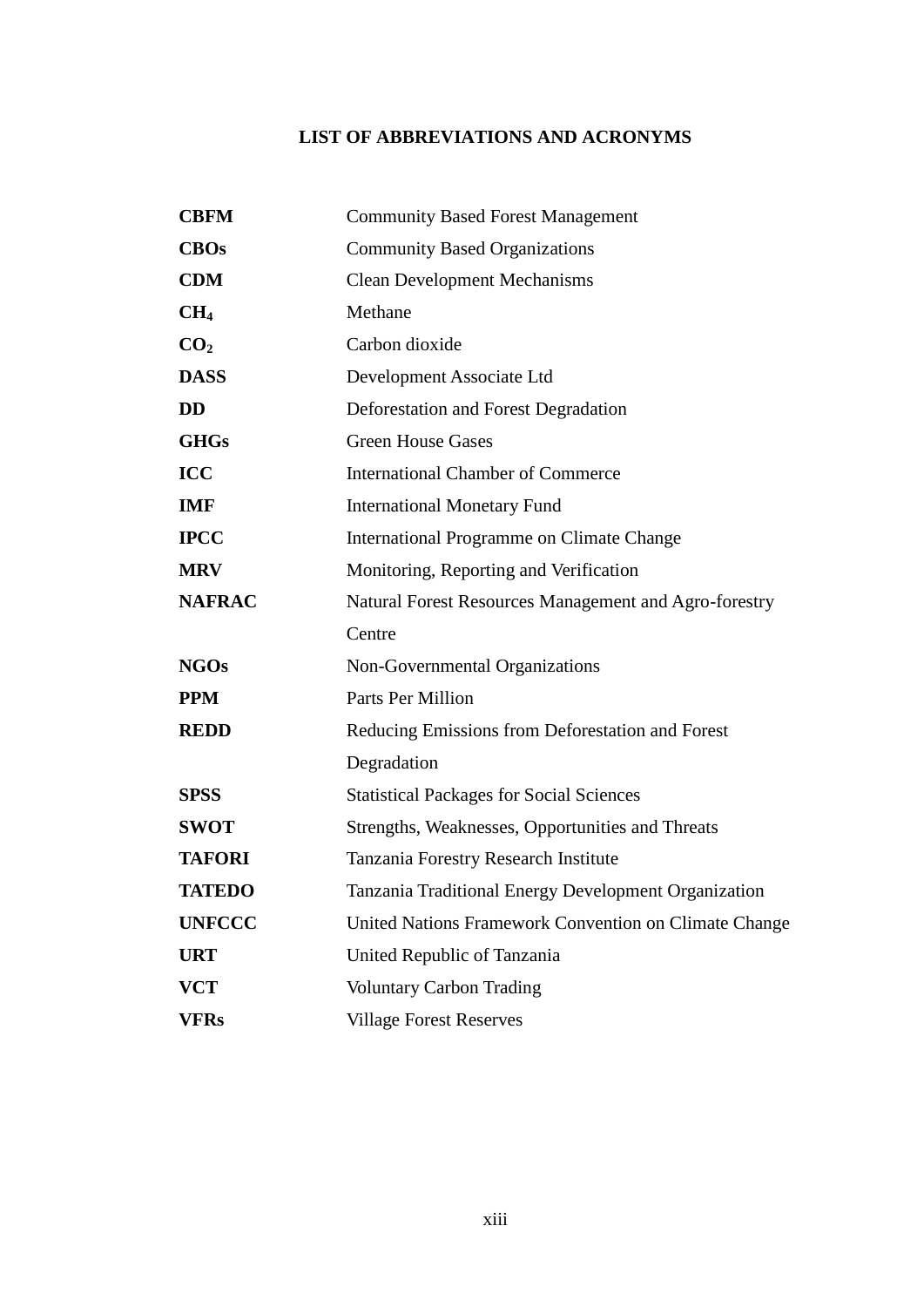#### **CHAPTER ONE**

#### **INTRODUCTION**

#### <span id="page-15-1"></span><span id="page-15-0"></span>**1.1 Background Information**

Over millions of years, the Earth has managed to regulate concentrations of greenhouse gases through a system of sources and sinks. Carbon, in the form of carbon dioxide  $(CO_2)$  and methane  $(CH_4)$  is emitted by volcanoes and by rotting vegetation and other organic matter. But  $CO<sub>2</sub>$  is sequestered, or absorbed, by trees, plankton, soils and water bodies. Indeed, scientists have become aware that increased concentrations of  $CO<sub>2</sub>$  stimulate the growth of many different types of plants, including trees – this is called the  $CO<sub>2</sub>$  fertilization effect. For example, a doubling of atmospheric  $CO<sub>2</sub>$  has been shown to stimulate leaf photosynthesis rate by up to 50 per cent depending on temperature (Oswald *et al*., 1994). Although some of this  $CO<sub>2</sub>$  will be released back into the atmosphere by increased respiration, hence more carbon should be sequestered. So, if a series of volcanic eruptions or burning of fossil fuels emitted excess  $CO<sub>2</sub>$ , in time it would be partly 'mopped up' by the increased growth of forests, and partly dissolved in the oceans (Arrow, 2001).

According to IPCC (2007), the carbon dioxide concentrations have significantly increased from 290 parts per million (ppm) by volume to greater than 360 ppm in the atmosphere and pose a threat due to its impact on global warming and the associated climate change. This is due to increased utilization of fossil fuels and rapid growth of industries and the related increases emission of green house gases (GHGs) such as  $CO<sub>2</sub>$  and CH<sub>4</sub> especially in the developed countries although the recent trend show China as an emerging single emitter to replace the USA as single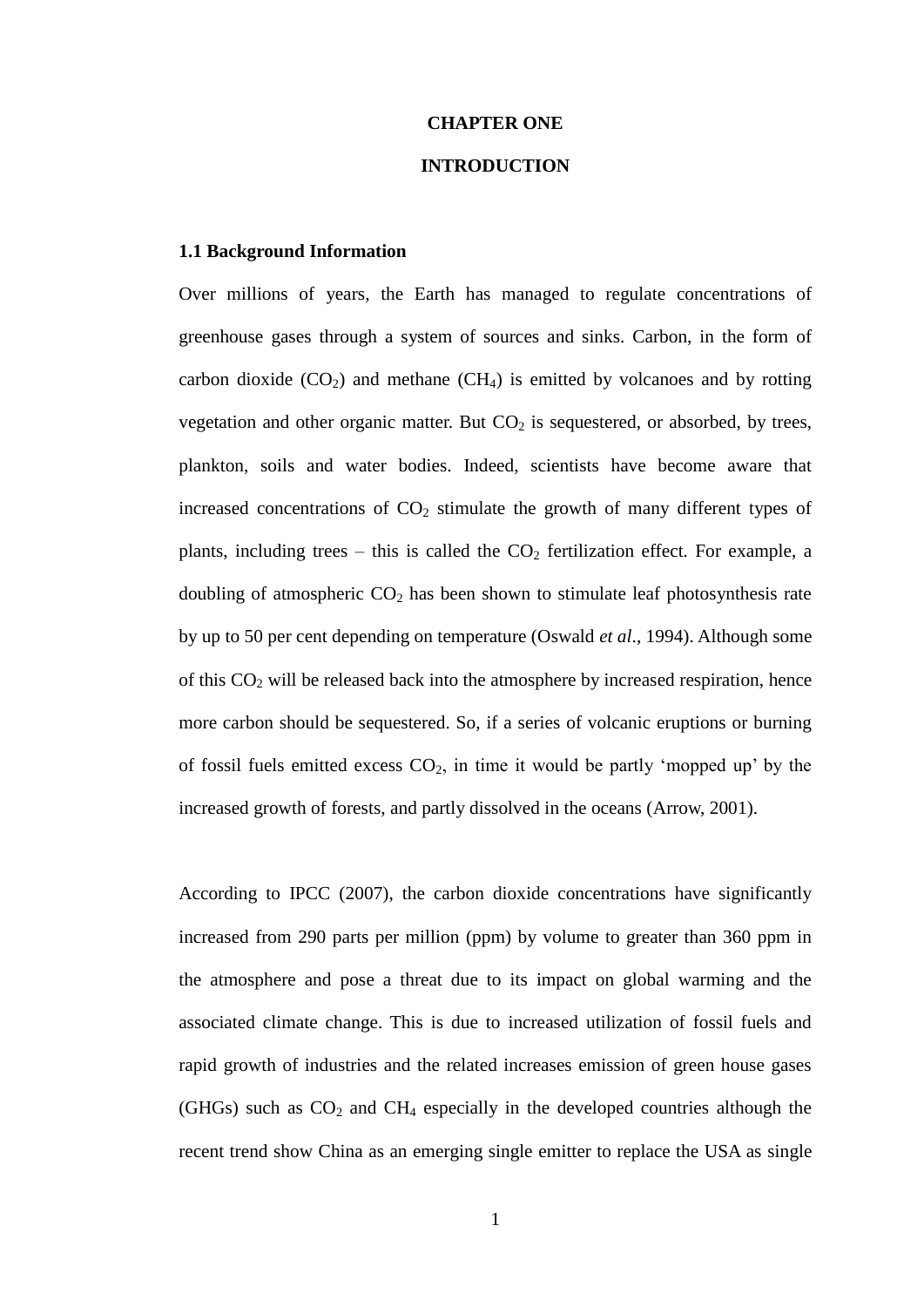countries while contribution of Developing Countries in the share of emitted GHGs cannot be under estimated (ICC, 2007). The other reasons for the global increase of carbon dioxide concentration are the anthropogenic activities that cause the clearing of forests (deforestation). Role played by the developing countries is mainly through the ever increasing high extent of deforestation and forest degradation. Forests act as sinks that absorb carbon dioxide at great extent. Clearing of vegetation for farm and settlement establishment has caused a massive increase of carbon dioxide gas in the atmosphere beyond the normal natural levels. Carbon dioxide and other green house gases emitted from deforestation in addition to  $CO<sub>2</sub>$  emitted from the use of fossil fuels are the major cause of global warming and thus the ever increasing high extent of climate change that we face today (Smith, 2001).

Efforts have been devised to alter the already increased global warming through cutting down industrial emissions in Developing Countries; adoption of Clean Development Mechanisms (CDM) by promoting afforestation/ reforestation measures and compensation of individuals according to credits in terms of offset carbon emissions as well from avoided deforestation (Toth, 2001). REDD+ is a global initiative to create a financial value for the carbon stored in forests to compensate governments and companies or owners of forests in developing countries not to cut their carbon-rich forests or to reduce their rate of deforestation and forest degradation as a market mechanism to avoid GHG emissions. REDD+ expands REDD to develop methods for carbon sequestration through conservation of forest (and wetlands, agricultural systems) carbon stocks, sustainable management of forests and enhancement of forest carbon stocks in developing countries (Reyes, 2009).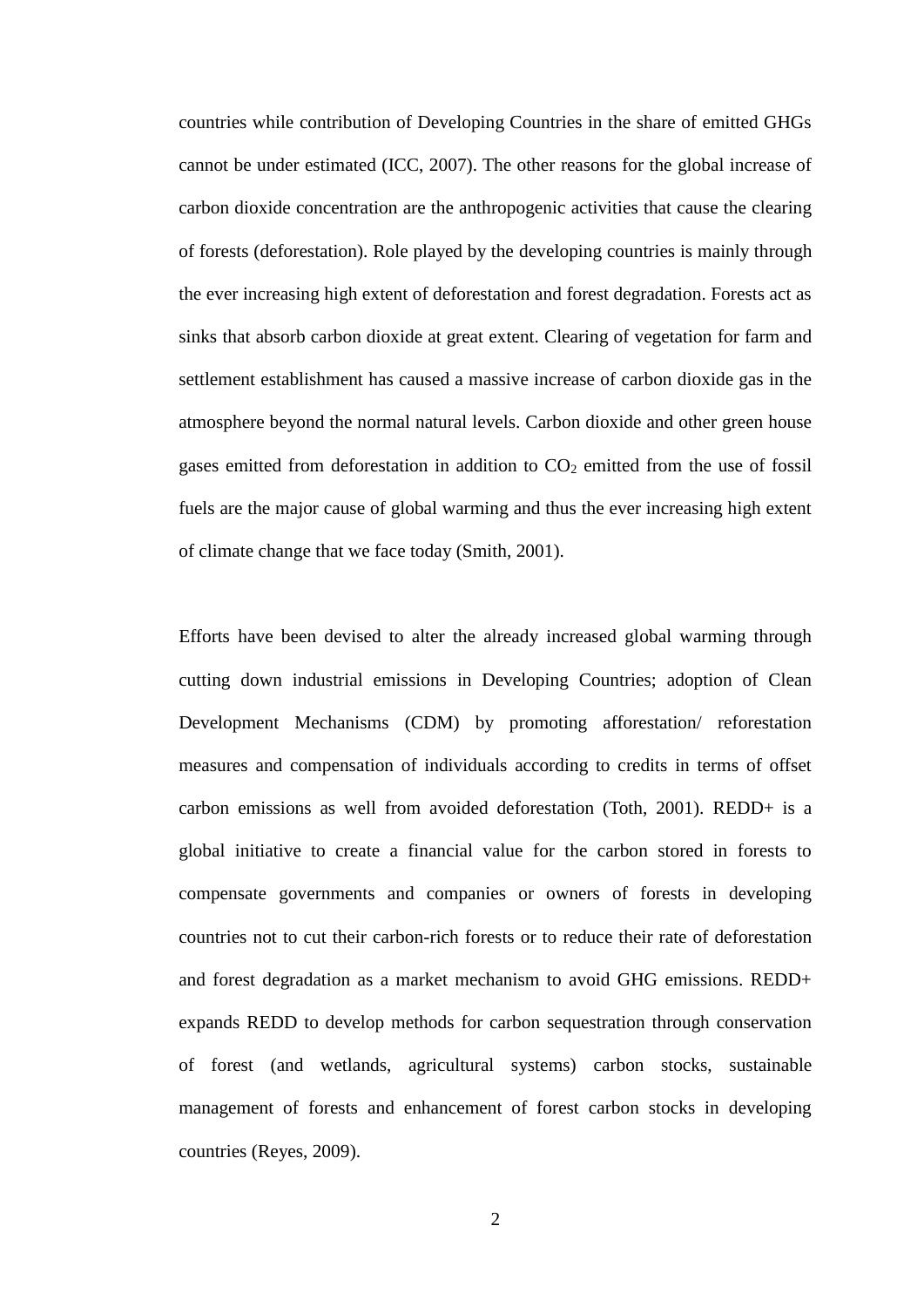For the purpose of this strategy, REDD+ refers to reducing emissions from deforestation and forest degradation in developing countries; and the role of conservation, sustainable management of forests and enhancement of forest carbon stocks in developing countries (Angelsen, 2008). Reducing emissions from deforestation and forest degradation (REDD) initiatives in developing countries and the associated broad approaches through REDD+ initiatives and related approaches represent significant, cheap, and quick win-win potential approaches to reduce greenhouse gases emissions. REDD initiatives are significant because one-fifth of global GHG emissions comes from Deforestation and Degradation abbreviated as "DD". REDD is cheap because much of the DD is only marginally profitable, so reducing GHG emissions from forest are cheaper than most other mitigation measures. It is quick because large reduction in GHG emissions can be achieved with measures not dependent on technological innovations.

REDD is a win-win situation because the potentially large financial transfers and better governance can benefit the poor in developing countries, and provide other environmental gains on top of the climate change related gains. REDD has the potential to deliver large cuts in emissions at a low cost within a short time frame. In addition to enhancing reduced emissions, REDD has the potential to achieve significant co-benefits by alleviating poverty, improve natural resource governance, conserving biodiversity as well as provision of other environmental services (Angelsen, 2008).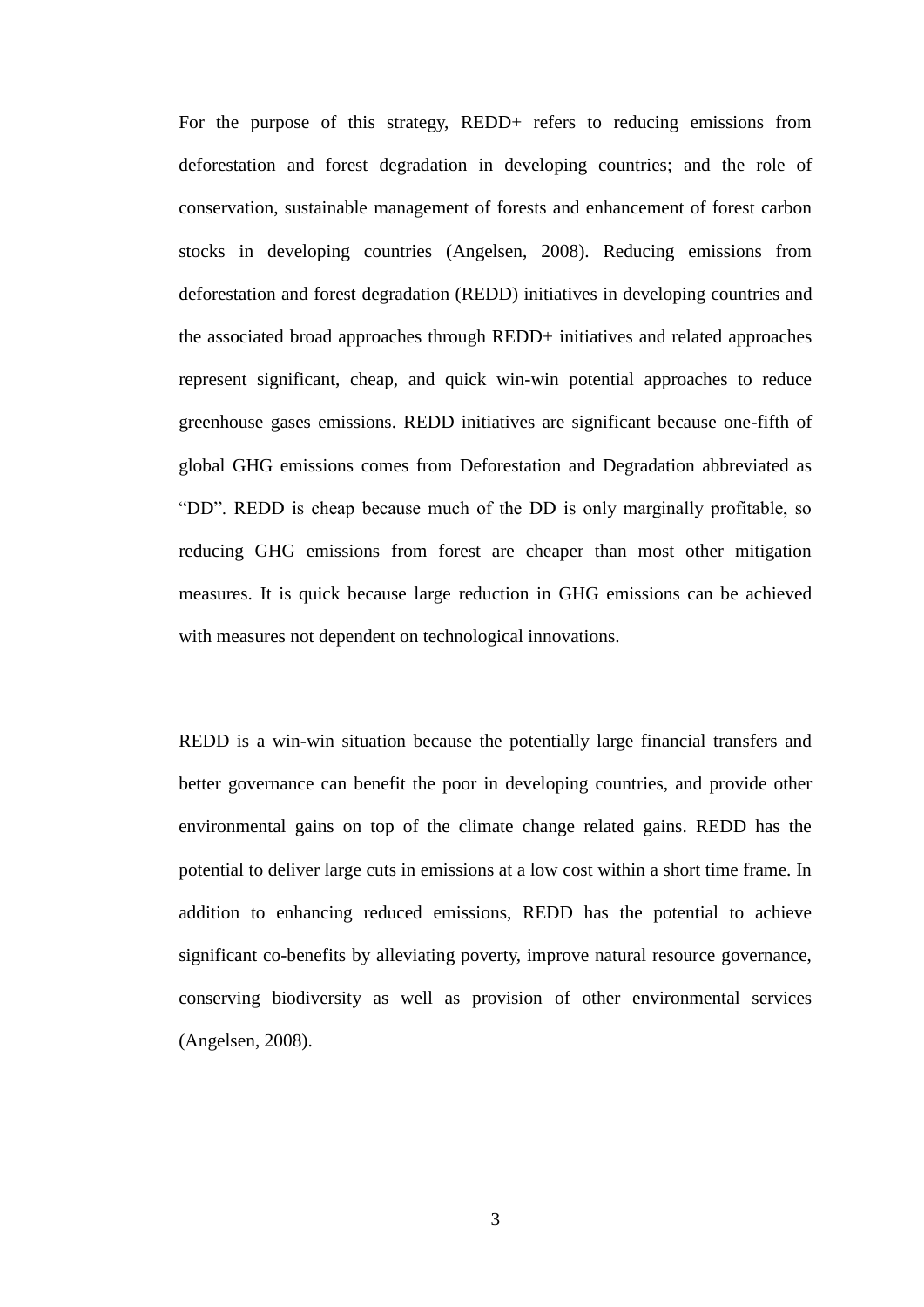REDD is based on simple appeal of rewarding individuals, communities, institutions and governments to engage in avoided deforestation measures and thus offset carbon. The important REDD stakeholders are rewarded against avoided emissions in terms of payments from carbon fund against conservation measures based on emission credits. The carbon credits are traded in two main markets, namely, the voluntary and complementary carbon markets. Since the idea of REDD is new, putting into practice is less certain. Emissions trading, works by setting a quantitative limit on the emissions produced by emitters (Goldemberg, 1996).

The problem of climate change is one where emitters of green house gases (GHGs) do not face the full cost of implications of their actions (IMF, 2008). There are costs associated by carbon emissions, for example, the costs of the fuel being used. However, other costs are not necessarily included in the price of goods or services. These other costs are called external costs (Ngeleja, 2008). They are "external" because they are costs that the emitter does not face. External costs may affect the welfare of others. In the case of climate change, GHG emissions affect the welfare of people living in the future, as well as affecting the natural environment (Toth, 2001). These external costs can be estimated and converted in a common (monetary) unit. The argument for doing this is that these external costs can then be added to the private costs that the emitter faces. In doing so, the emitter faces the full social costs of their actions (IMF, 2008).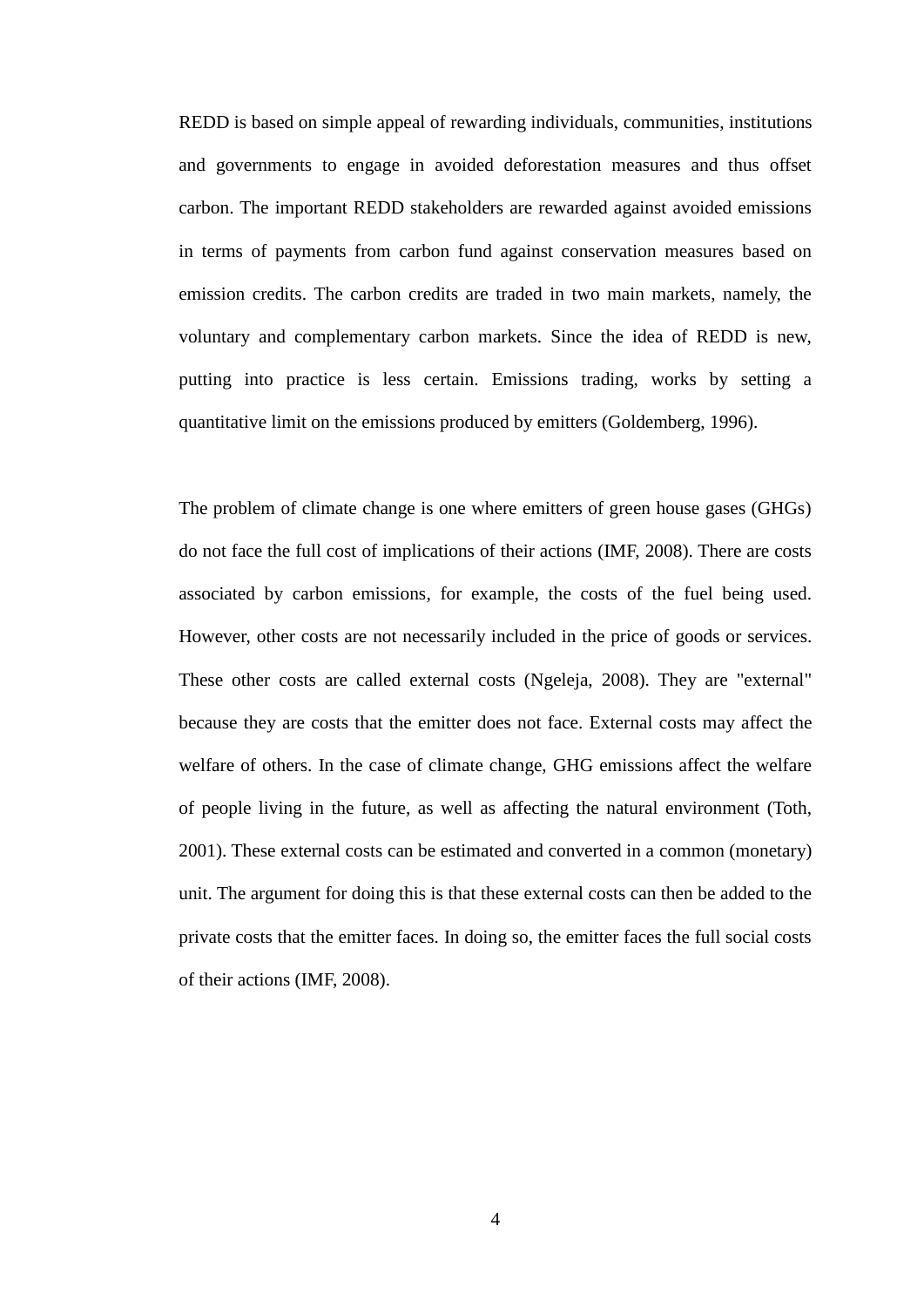#### <span id="page-19-0"></span>**1.2 Statement of the Problem and justification**

Deforestation contributes about one-fifth of  $CO<sub>2</sub>$  global emissions necessitating for appropriate interventions. Avoiding deforestation has the potential to reverse emissions. Forest conservation through avoided deforestation and the associated REDD+ initiatives such as carbon trading represent important approaches on avoided emissions (Smith, 2001). However, less is known on appropriate carbon trading mechanisms as well as the entire carbon trade. Available information is limited to the different initiatives, for instance through CDM and other Kyoto Protocol initiatives (Shanta, 2009).

Under the Kyoto Protocol, there are three carbon credits exchange mechanisms - Joint implementation, Clean Development Mechanism (CDM) and International Emissions Trading (Smith, 2001). These mechanisms allow the developed countries or companies with high carbon footprint to acquire carbon credits, although all differ according to the clauses of buying and selling the carbon credits. These mechanisms aim at achieving carbon neutrality, which means there should be net zero carbon footprints. One carbon credit (or carbon 'offset') is a closely regulated certificate representing a reduction of one metric tone of carbon dioxide being released into the atmosphere. In dollar terms, carbon credits price per ton is about \$15 to \$40 (IMF, 2008).

The concept of carbon trading is still new in Tanzania. It is recently introduced in the study area as pilot project due to the fact that people have been traditionally involved in *in-situ* conservation. Therefore, lack of information on the appropriate prices of carbon credits, market channels and market stability leaves the buyers and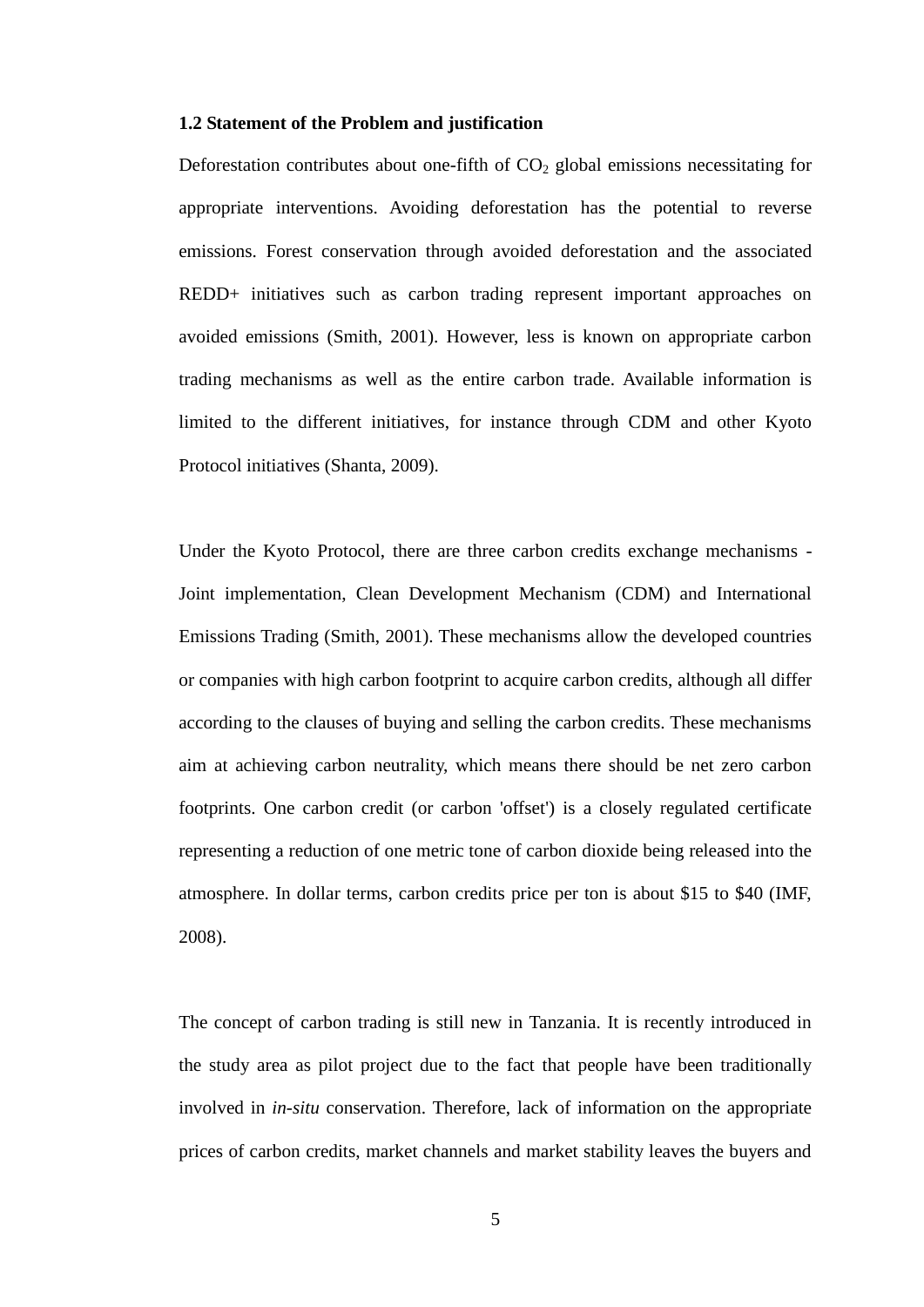sellers in a dilemma about the timing and expectation of optimum price (Toth, 2001). This study dwelled in assessing the existence and types of carbon markets, market channels and prices of carbon credits in semi-arid areas of Kahama district.

#### <span id="page-20-0"></span>**1.3 Objectives of the study**

# <span id="page-20-1"></span>**1.3.1 General objective**

To assess carbon trading mechanism in semi-arid areas of north-western Tanzania using Kahama district as a case study.

#### <span id="page-20-2"></span>**1.3.2 Specific objectives**

- i. To assess community involvement in carbon trading mechanisms under REDD+ initiatives in the study area,
- ii. To assess the cost-benefit mechanisms towards adoption of REDD in the study area; and
- iii. To analyze factors affecting implementation of REDD in community based forests in the study area.

#### <span id="page-20-3"></span>**1.4 Research questions**

- i. To what extent are the communities involved in carbon trading mechanisms under REDD+ initiatives?
- ii. What are the costs and benefits related to conservation of carbon stock?
- iii. What factors affecting implementation of REDD in community based forests?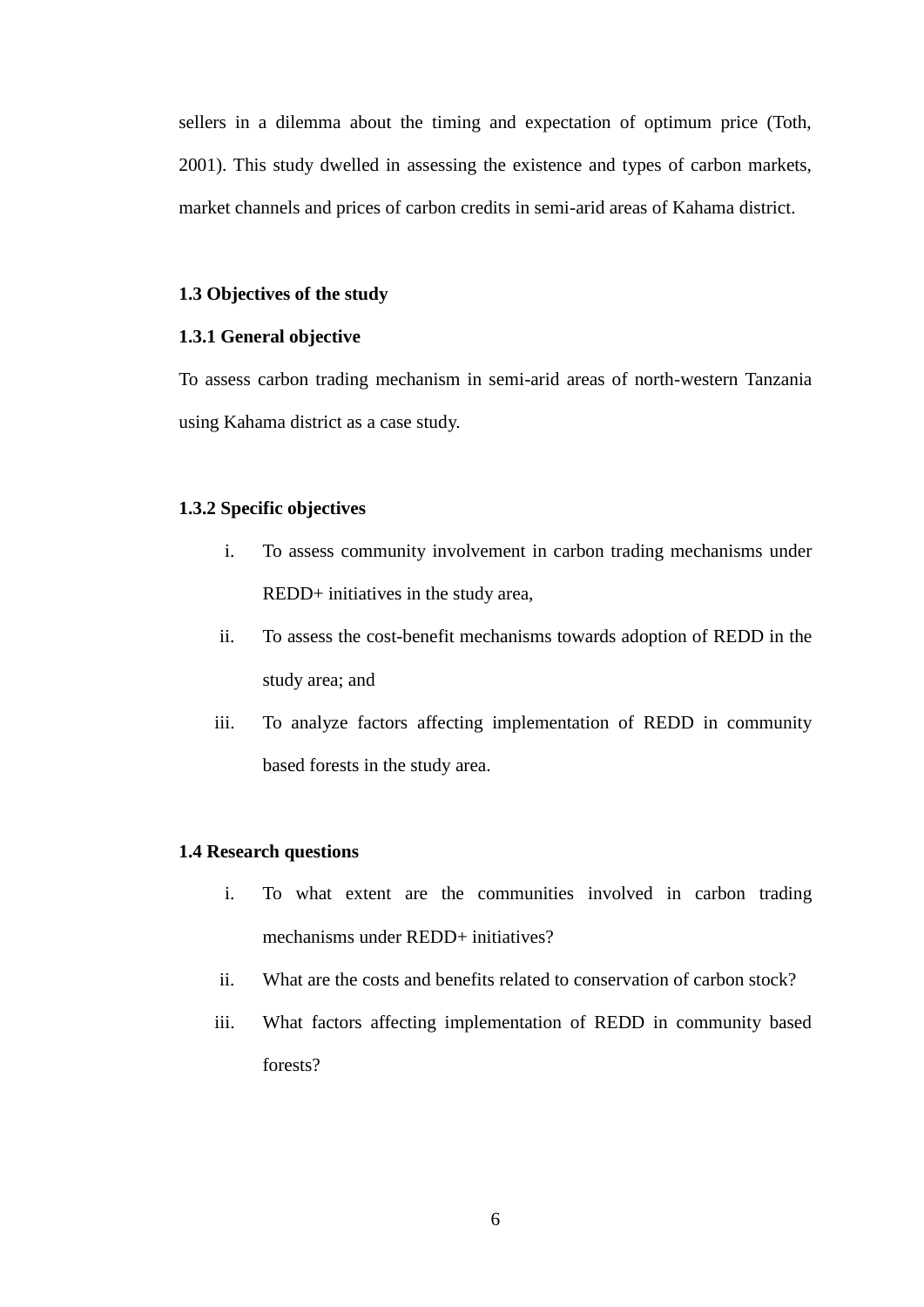#### <span id="page-21-0"></span>**1.5 Significance of the study**

The study intended to reveal the rationale of carbon trading mechanisms in the developing countries with special emphasis to the Tanzanian scenario and semi-arid areas of Shinyanga region and Kahama district in particular. The study on the other hand, generated information on costs related to conservation for increased carbon stock versus benefits in terms of revenue for carbon credits, ecosystem benefits as well as biodiversity values and the associated strengths, weaknesses, opportunities and challenges towards adoption of REDD initiatives in Tanzania.

#### <span id="page-21-1"></span>**1.6 Limitations of the study**

Findings in the current study could be limited by difficulty acquisition of data. On the other hand, most respondents including some experts were hardly convinced to provide information. Some respondents asked some money or other motivations like food before they give information. The latter could limit quality of provided responses.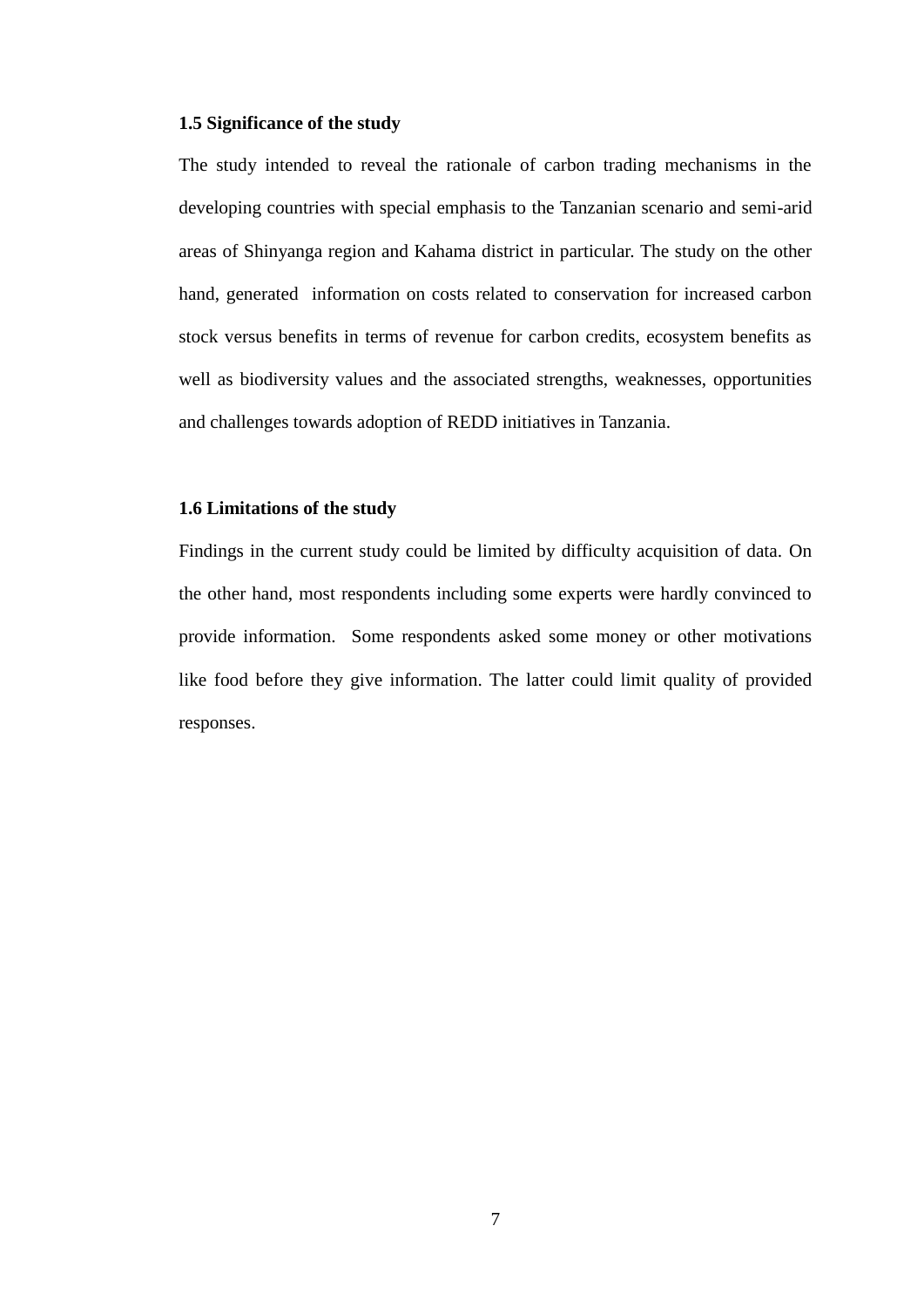## **CHAPTER TWO**

#### **LITERATURE REVIEW**

#### <span id="page-22-2"></span><span id="page-22-1"></span><span id="page-22-0"></span>**2.1 Introduction**

This chapter reviews different work on carbon trading mechanism in semi-arid areas of north-western Tanzania in Kahama district, at national level and the word at large. It provides detailed information on the concept of climate change and carbon offset for better understanding of the study. The chapter also reviews theories of climate change and carbon offset from different authors that support the study. In addition, it provides empirical evidences from other studies done on climate change and carbon offset in different countries

#### <span id="page-22-3"></span>**2.2 Climate change**

Climate change can be defined as the difference between average weather conditions of a particular area at two separate times. The major determinants of weather are temperature, rainfall and wind systems. Climate change is the serious problem the world is facing today. The prediction of weather conditions is generally uncertain. Rainfall, temperature and wind are susceptible to change unexpectedly making the future lives of people unpredictable.

#### <span id="page-22-4"></span>**2.2.1 Causes of climate change**

It has been demonstrated beyond reasonable doubt that the climate is changing due to man-made green house gases namely, carbon dioxide  $(CO_2)$  and methane  $(CH_4)$ . We are already committed to future substantial change over the next 30 years and change is likely to accelerate over the rest of  $21<sup>st</sup>$  century (IPCC, 2010). There is strong evidence that the warming of the earth over the last half century has been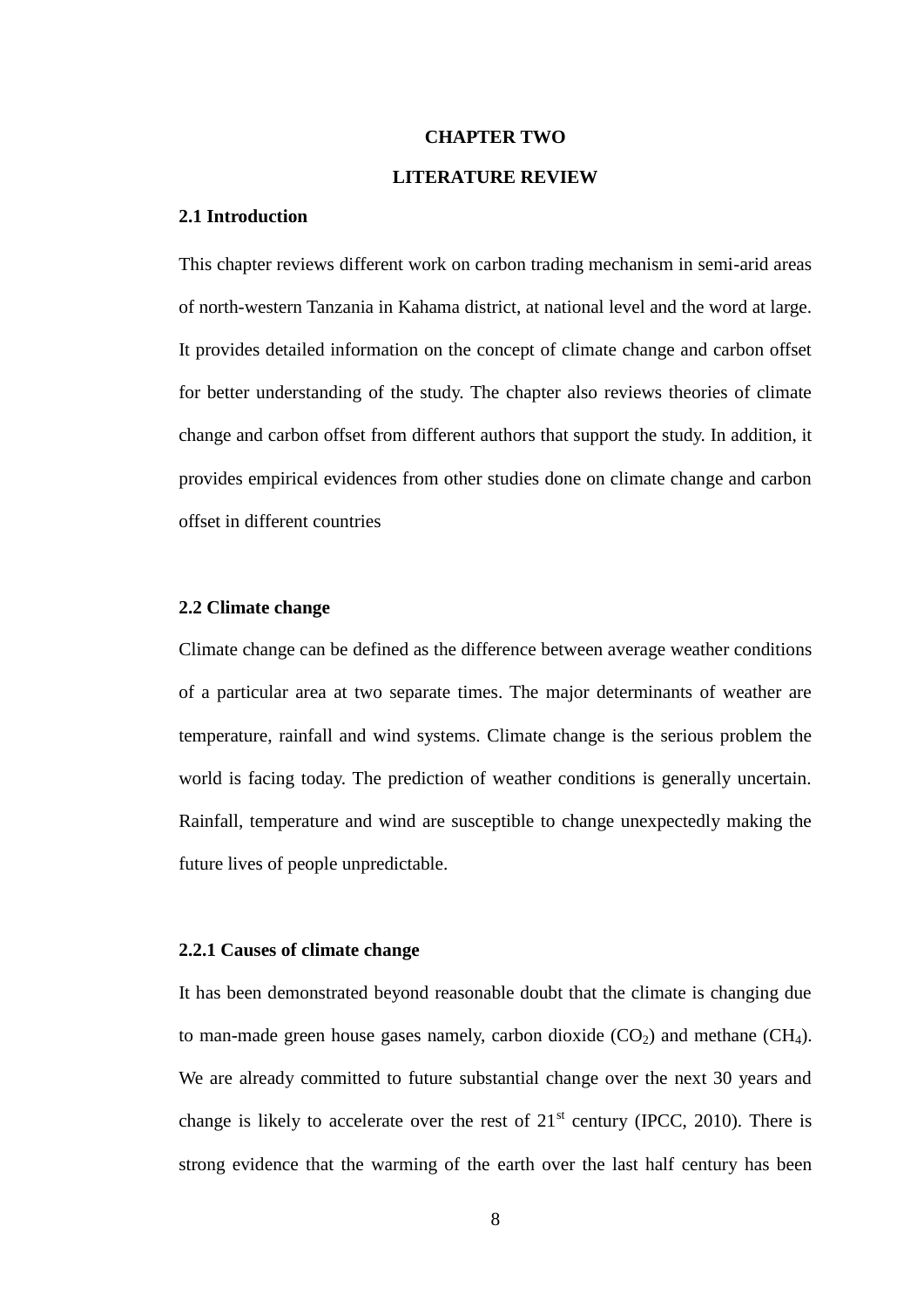caused largely by human activity, such as the burning of fossil fuels and changes in the land use, including agriculture and deforestation (IPCC, 2001).

Carbon dioxide  $(CO_2)$  is undoubtedly, the most important greenhouse gas in the atmosphere. Changes in land use pattern, deforestation, land clearing and agriculture have all led to rise in emission of carbon dioxide. Methane (CH<sub>4</sub>) is another important greenhouse gas in the atmosphere. It is released from animals such as dairy ruminants such as cattle, goats, and sheep (Tamra, 2007). Before the industrial revolution, the concentration of greenhouse gases (GHG) in the atmosphere remained relatively constant. Except for slow changes on geological time scales, the absorption and release of carbon was kept in balance. During that time, changes in biomass and soil organic carbon were the main sources of fluctuation in atmospheric levels of carbon. By clearing forests and burning fossil fuels more rapidly than the carbon can be sequestered, industrialization may have altered this equilibrium. Currently, human activity is directly or indirectly responsible for the release of six to seven billion metric tons of carbon annually, (Shanta, 2009). Since the industrial revolution, carbon dioxide concentrations in the atmosphere have increased from 290 parts per million (ppm) by volume to greater than 360 ppm (IPCC, 2010). It is expected that atmospheric carbon dioxide levels will continue to rise and may exceed 500 ppm by 2050 (IPCC, 2010).

#### <span id="page-23-0"></span>**2.2.2 Consequences of climate change**

A growing concern is that increases in atmospheric carbon dioxide concentration may be generating changes, including increases in average global temperature and other climate change impacts. Although some of the effects of increased carbon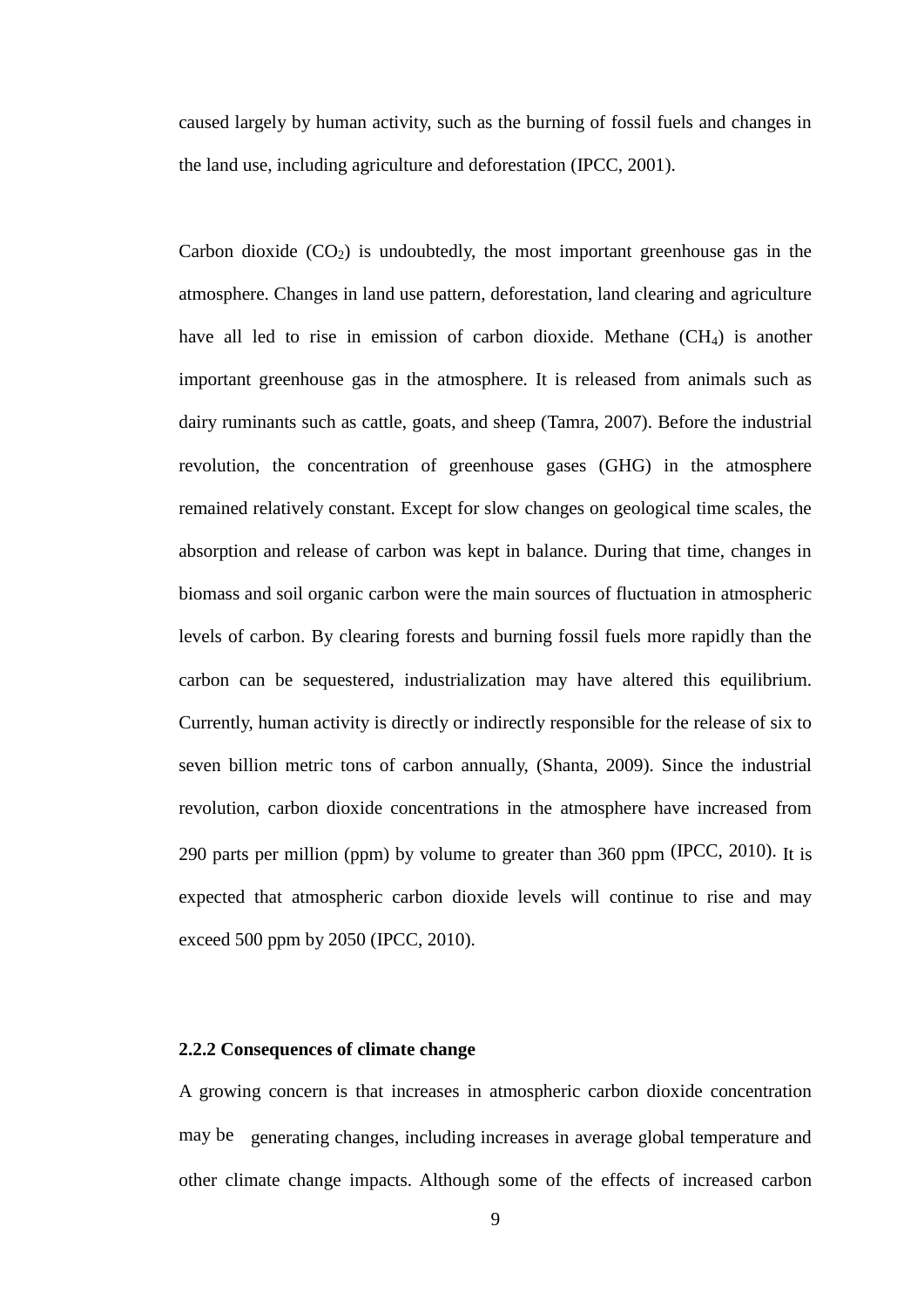dioxide levels on the global climate are uncertain, most scientists agree that doubling atmospheric carbon dioxide concentrations may cause serious environmental consequences. Rising of global temperatures could raise sea levels, change precipitation patterns, and affect both weather and climate conditions (Lohmann, 2001).

#### <span id="page-24-0"></span>**2.3 Carbon offset mechanisms**

In light of these potential impacts, strategies to help reverse these emissions trends are increasing in importance. Many states, nations, and international governments are taking steps to more effectively manage and slow the growth of their carbon emissions. For many of these governments, terrestrial sequestration is part of a portfolio of approaches to inventory and reduce greenhouse gas emissions. Their experience is demonstrating that establishing new forests can offer cost-effective management options for offsetting carbon emissions, particularly in the near future (Shanta, 2009). The latter has been translated through incorporation of afforestation/reforestation sub-component in REDD issues. Fossil fuels are consumed in large volumes for power generation, industrial processes, and transportation. As large emitters of carbon dioxide companies such as electric utilities understand they may need to reduce greenhouse gas emissions (GHG). Recognizing this outcome, many utilities are participating in GHG reduction programs. Because market-based emissions trading can offer a low-cost method for managing emissions, companies are beginning to link sequestration projects with the banking and trading of carbon credits (Tamra, 2007).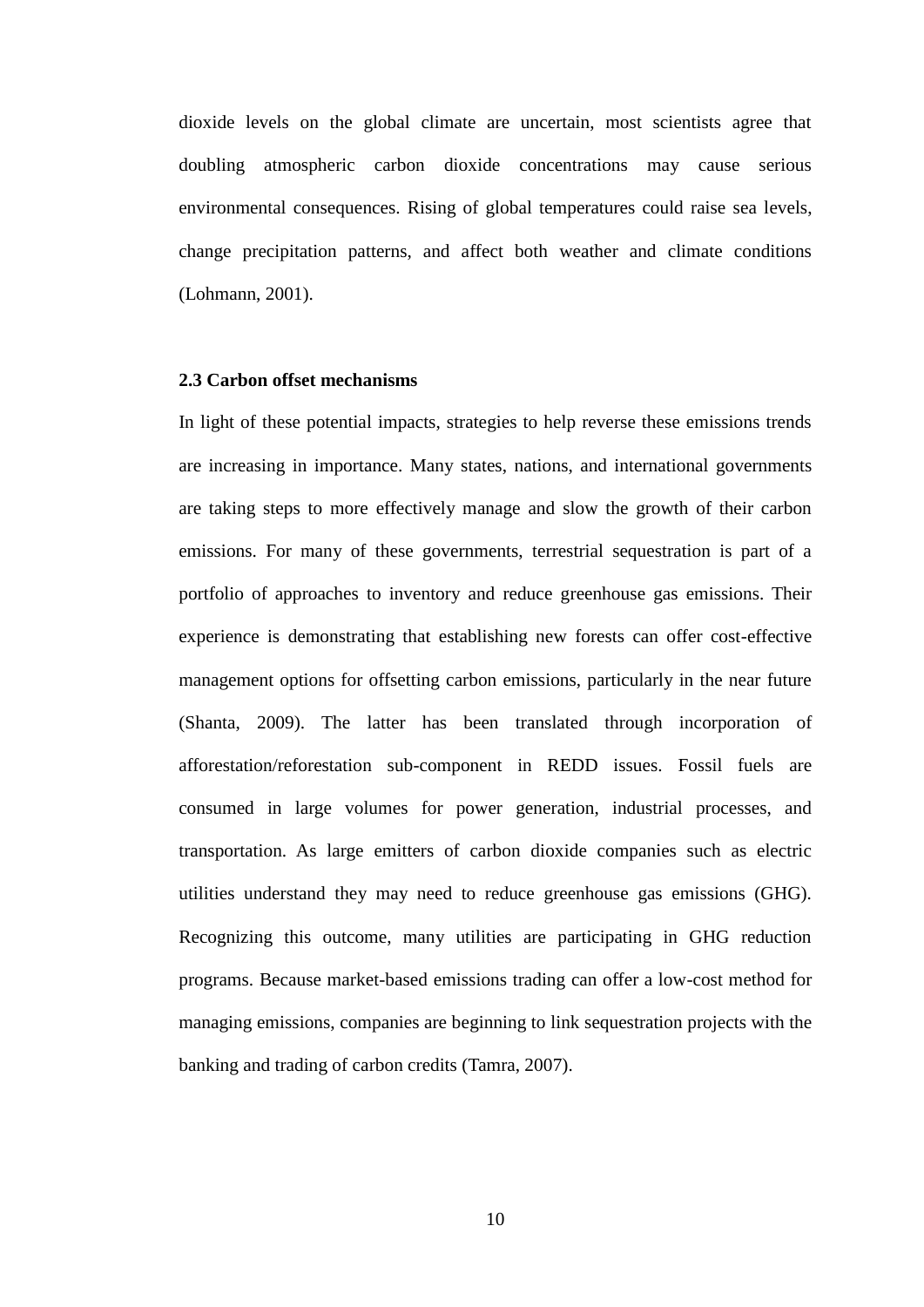These carbon credits provide ownership or "rental" rights to the gaseous carbon sequestered in a forest. A company may then buy, sell, or apply the credits to offset its own emissions. Typically ownership rights pertain to the carbon sequestered in a tree–not the tree itself–but this should be clarified on a site-specific basis. Through this market-based approach, organizations can meet their own emission reduction requirements and excess credits can be sold to companies that find it more costeffective to purchase credits than reduce their own emissions (Reyes, 2009).

#### <span id="page-25-0"></span>**2.3.1 Carbon offset in developing countries**

Participation of developing countries in climate change mitigation is essential, most future growth in greenhouse gas emissions is set to take place in developing countries. For the world to have a chance of limiting the average global temperature rise to 2˚C, developing countries as a group need to deviate from business as usual emissions. Recent analysis indicates that this reduction in emissions will need to be in the order of 15-30% by 2020 (IPCC, 2010). The current international framework for emissions reductions provides for developing country participation through the Clean Development Mechanism (Shanta, 2009).

Deforestation in developing countries contributes around 17% of all the world"s greenhouse gases (IPCC, 2010). Participation of developing countries in climate change mitigation is essential, as most of the future growth in greenhouse gas emissions is set to take place in developing countries. Participation of developing countries in climate change mitigation is essential if we are to avoid the worst impacts of climate change in the future, (Lohmann, 2001).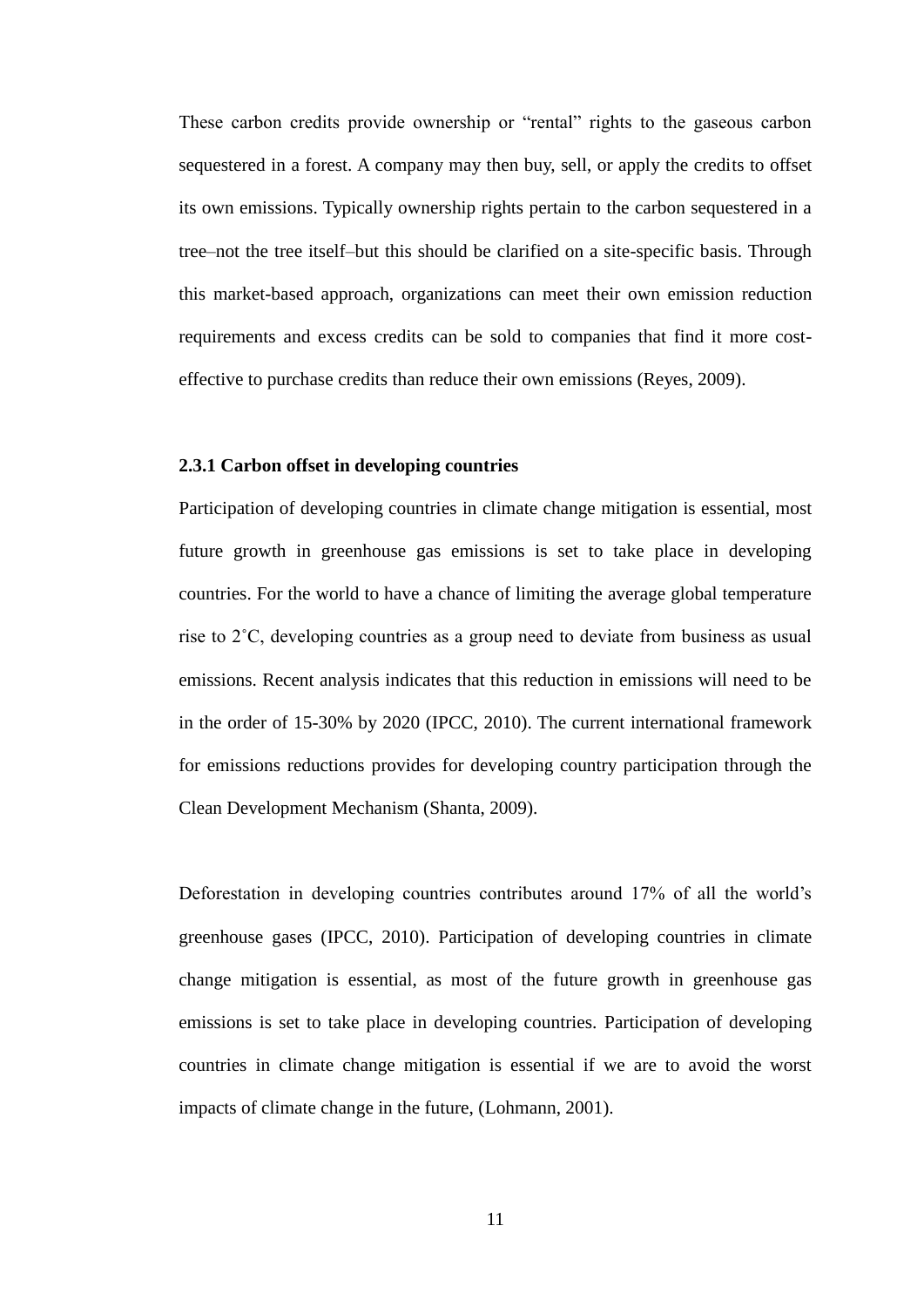About 78% of future growth in greenhouse gas emissions will be in developing countries, which is also where more than two thirds of low-cost abatement opportunities are located. Even if all developed countries reduced emissions to zero, the world would still not be able to achieve its 2˚C goal without developing country mitigation (IPCC, 2010). At the same time, the impacts of climate change will be greatest in developing countries. It is important that any international agreement on reducing emissions and adapting to climate change recognizes the principle of common but differentiated responsibilities and respective capabilities. Recent analysis indicates that by 2020, developed countries will need to reduce their emissions by 25-40% below 1990 levels and developing countries as a group to deviate between 15-30% below business as usual emissions, (IPCC, 2010). Climate change is one of the biggest problem posing challenges to sustainable livelihoods and economic development, particularly for Least Developed Countries like Tanzania. There are a number of global and national efforts to address the problem of climate change through adaptation and mitigation activities (Reyes, 2009).

## <span id="page-26-0"></span>**2.3.2 Carbon offset in Tanzania**

Deforestation in Tanzania is one of the most widespread in Africa, only surpassed by Sudan and Zambia. This makes a significant contribution to global greenhouse gases and is estimated to represent 100 millions tones of  $CO<sub>2</sub>$  emissions a year. Between 1990 and 2005, Tanzania lost 14.9% - or just over 6 million hectares - of forest cover through deforestation (Otsyina et al*.,* 2008). The Tanzanian government has responded with numerous policies to stem further degradation; however with limited public funds these policies lack the financial incentives to be widely effective. Therefore, many projects related to carbon offset have been initiated. For example,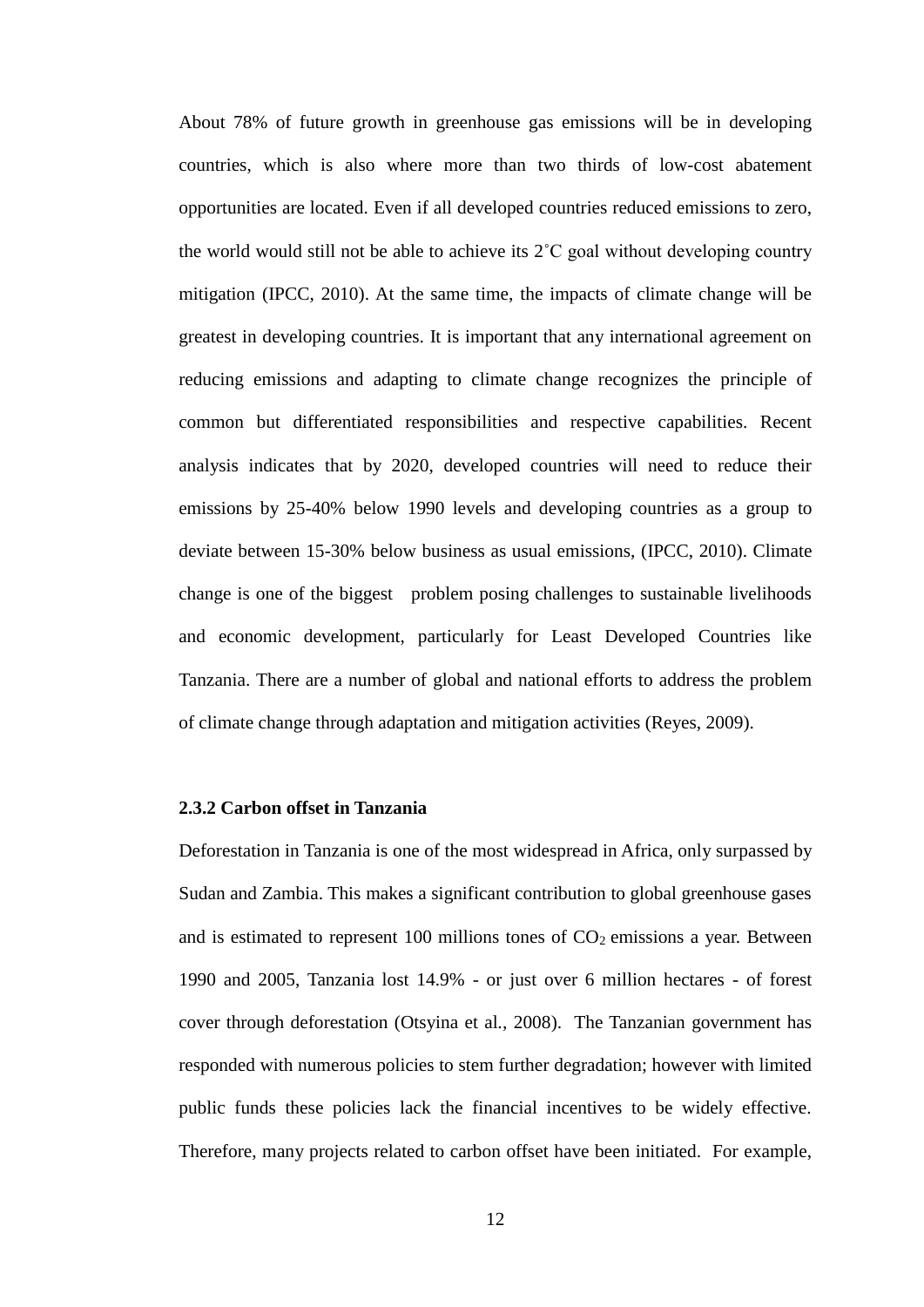afforestation and reforestation project in the Southern highlands of Tanzania, this project establishes commercial forests across the Uchindile and Mapanda districts. Four varieties of trees were planted – two each of eucalyptus and pine - covering 7,252 hectares at Uchindile and 3,562 hectares at Mapanda. These trees play significant role in carbon sequestration (Otsyina et al*.,* 2008).

Another example is the HASHI (Hifadhi Ardhi Shinyanga) project which was launched since 1986 with the goal to address the severe land degradation problems in Shinyanga Region as an initiative of the government of Tanzanian and was funded by Norwegian Aid Assistance Agency (NORAD). The Agroforestry research and development component of the project was implemented by ICRAF (World Agroforestry Centre). The project used various participatory techniques to create awareness among the Shinyanga communities on the importance of conserving the existing forests and planting new trees in Agroforestry systems (Otsyina et al*.,* 2008). Therefore, the efforts to offset carbon in Tanzanian started even before REDD+ initiatives. This is just to mention a few.

#### <span id="page-27-0"></span>**2.4 Adoption of REDD+ as means of carbon offsetting**

Reducing emissions from deforestation and forest degradation in developing countries (REDD) has moved to centre stage in the international climate debate over the past three years. United Nations Framework Convention on Climate Change (UNFCCC) documents refer to REDD as a broad set of approaches and actions that will reduce emissions from deforestation and forest degradation (Angelsen, 2008). It is commonly seen as a significant, cheap, quick and win-win way to reduce greenhouse gas (GHG) emissions. Most observers agree that REDD+ is a key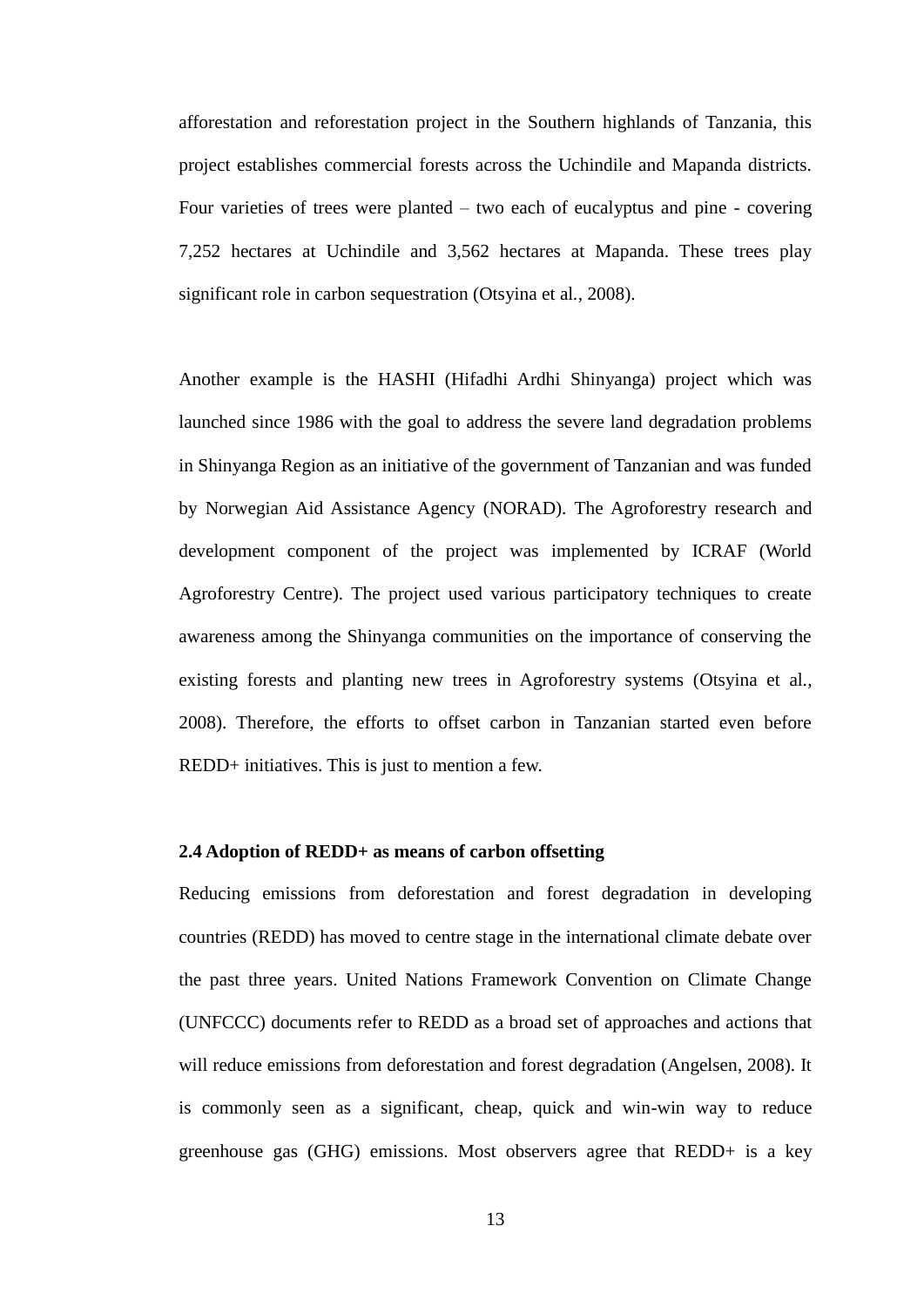mechanism in global efforts to limit climate change.

#### <span id="page-28-0"></span>**2.4.1 Adoption of REDD in Africa**

The United Nations Collaborative Programme on Reducing Emissions from Deforestation and Forest Degradation in Developing Countries (UN-REDD Programme) was created in September 2008 to assist developing countries to build capacity to reduce emissions and to participate in a future REDD+ mechanism (Angelsen, 2008).

In Africa and other pilot study countries, the UN-REDD Programme is supporting governments to prepare national REDD+ strategies, build monitoring systems, engage stakeholders and assess multiple benefits. Building on the lessons learned and feedback from countries and other partners, the Programme has increased its funding base and the number of participating countries. The Programme is responsive to country needs, and is prepared to support the transformation in the forest sector and other sectors that impact land use in developing country economies needed to achieve readiness for REDD+. The Programme is also responsive to the REDD+ decision at the UNFCCC COP16 on policy approaches and positive incentives on issues relating to REDD+ and stands ready to support, upon demand by countries, the implementation of the COP16 agreement on REDD+ (Arrow, 2001). The overall impression was that there are great environmental and socioeconomic opportunities for REDD+ in Africa and for a low-carbon development path, based on the climate change challenge. Additionally, participants recognized that REDD+ project developers face the same CDM-related problems. The existing knowledge and amount of active organizations has grown exponentially.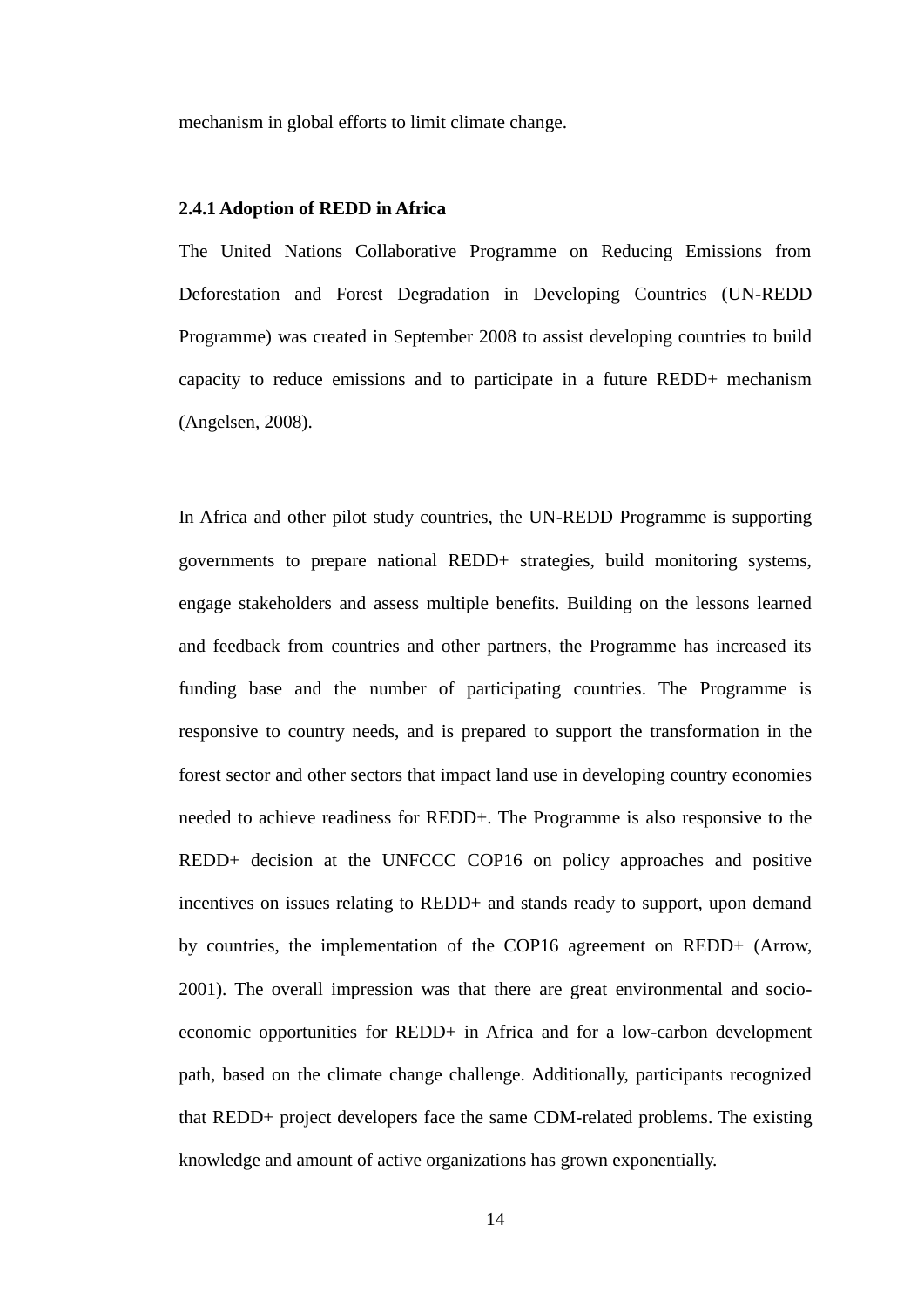#### <span id="page-29-0"></span>**2.4.2 Adoption of REDD+ in developing countries**

The United Nations Convention on Climate Change of which Tanzania is a party, recognizes various mitigation and adaptation options, including pro-REDD+ forestry related activities which include biodiversity conservation and carbon sequestration. "REDD+" goes beyond deforestation and forest degradation, it includes the role of conservation, sustainable management of forests and enhancement of forest carbon stocks. The adoption and implementation of REDD+ related activities, therefore, provides an exceptional opportunity for developing countries to benefit from fund based compensation arrangements that take cognizance of the increasing importance of sustainable forest management in reducing emissions and storage of carbon dioxide to mitigate climate change and its impacts, (IPCC, 2010). These efforts are being translated at national levels among many developing countries including Tanzania.

#### <span id="page-29-1"></span>**2.4.3 Adoption of REDD+ in Tanzania**

The National REDD+ Strategy in Tanzania has been developed based on the National Framework for REDD developed in 2009 (IPCC, 2010). The framework is based on the objectives of reducing emissions related to deforestation and forest degradation as well as reducing poverty of forest dependent communities. The REDD+ Strategy is closely linked to the current national growth and development strategies such as the National Growth and Poverty Reduction Strategy Programme (MKUKUTA), the National Forest Programme (URT, 2006) and other strategies that contribute to effective conservation and utilization of Tanzania"s natural and renewable resources and improving the livelihoods of its people.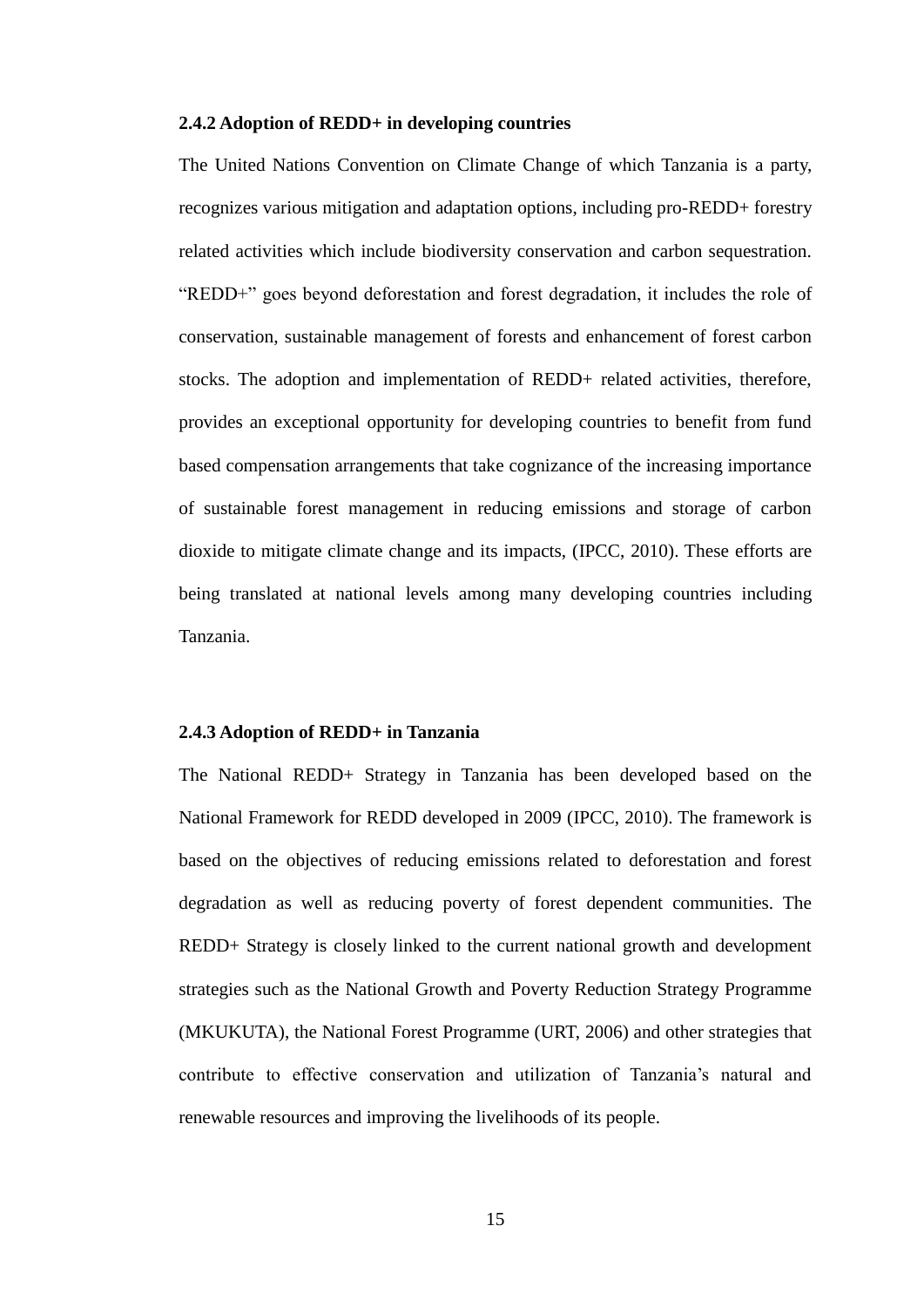In order for the country"s forestry sector to benefit from REDD+ crediting it has to have overall strategies that will aim at reducing all or some of the carbon dioxide emissions. If all the deforestation and degradation were to be stemmed completely, and forests biomass allowed to grow at 1.25 tons/ha/year, the country could potentially earn \$630 million, assuming the selling price of carbon is \$ 5 per tone of carbon dioxide (IPCC, 2010). It is against this huge potential for REDD+ business that the government of Tanzania considers the REDD+ policy a viable option for meeting the country's obligations to manage her forests and woodlands on a sustainable basis and, at the same time, respond to poverty reduction initiatives, (Tamra, 2007).

#### <span id="page-30-0"></span>**2.5 Challenges of adoption of REDD and REDD+**

There are a lot of challenges facing implementation of REDD and REDD+ activities in developed countries, Africa, developing countries such as Tanzania as well as regions within developing countries such as Shinyanga in north-western Tanzania. The followings are just some of the challenges facing REDD and REDD+ activities implementation. For example, one of the challenges is the inability of REDD+ to address "leakage". There exists no science for predicting the carbon emissions that occur when deforestation is stopped in one area but increases elsewhere as a result (known as "leakage" in the climate jargon), since the underlying drivers of deforestation are not being addressed. And because project developers rely on concession history, regional deforestation rates, and other crude market-based indicators to calculate carbon futures, we can never really know if forests were in fact "protected" above and beyond "what would have happened otherwise". In this context, REDD+ is bad for the climate and to the people as well (Shanta, 2009).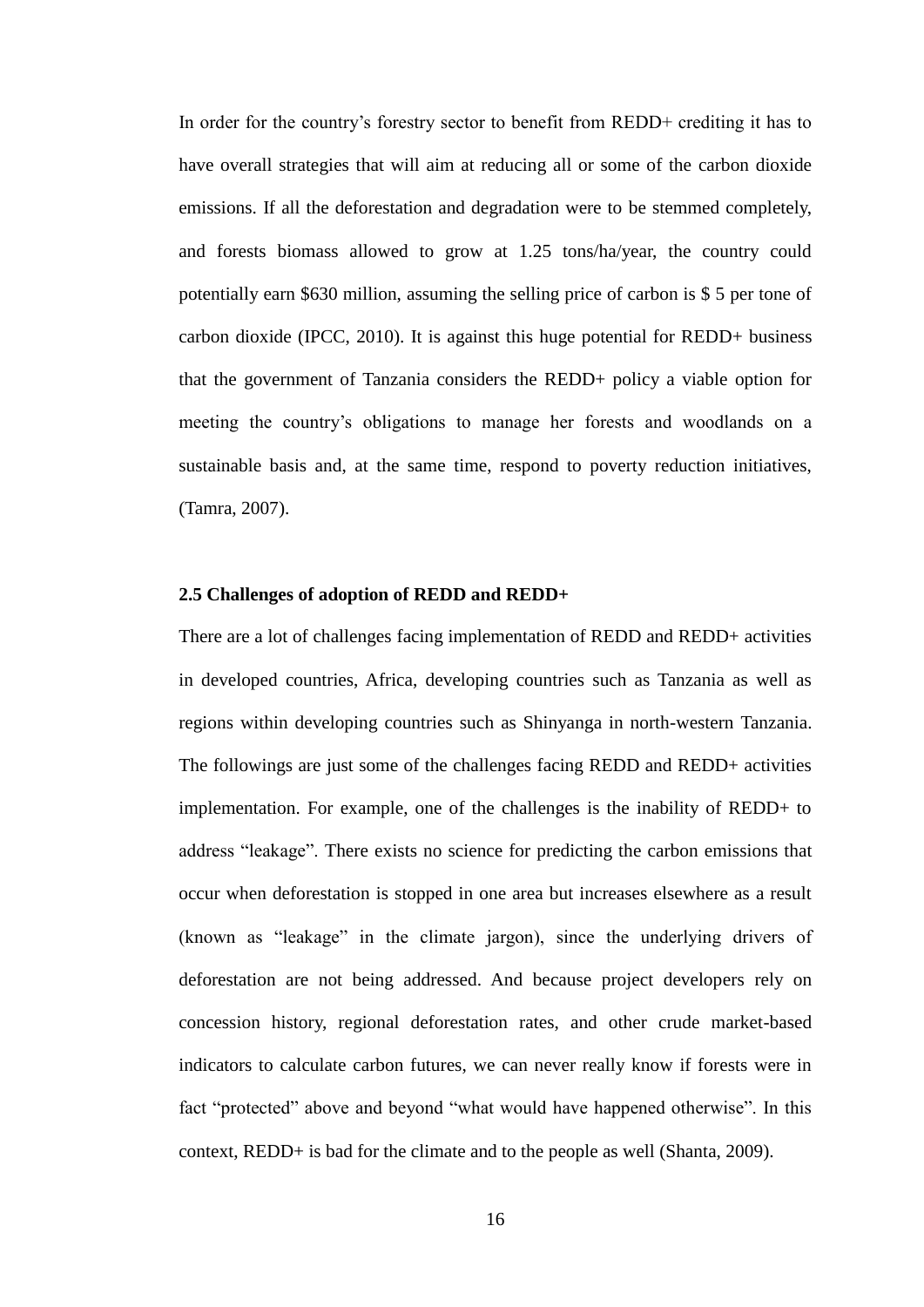Another challenge is that, REDD+ accelerates logging and creates perverse incentives. REDD+ accelerates logging insofar as countries that increase deforestation now will be in a better position to earn revenue if REDD+ comes into effect. The President of Guyana, for example, has argued that the country should "proceed full-steam ahead with exploitation of forestry resources" in order to reap the benefits of "avoided threatened deforestation" (Shanta, 2009). Further more REDD+ and REDD+ fail to stop forest destroyers and the drivers of deforestation. REDD+ does not regard industrial tree and agriculture plantation interests, loggers, fossil fuel companies, the paper industry, dam builders, etc. as a problem and has no provisions for challenging them. Such actors are likely to use REDD+ to obtain control over natural old growth forests and proceed to cut them down for industry. This includes mining, oil and gas interests, as well as companies promoting monoculture including tree plantations and export crops.

Also REDD and REDD+ will increase monoculture tree plantations. The UN definition of forests includes plantations. Not only is the UN definition of forests so vague that it does not differentiate between a bio-diverse forest ecosystem and monoculture plantations of oil palm, pine, eucalyptus and soy; it also fails to make a distinction between forests and felled or "temporarily un-stocked" areas and plantations of genetically-engineered (GE) trees. Under this fundamentally flawed definition, national and corporate elites can replace forests with monoculture plantations, leading to environmental and social disasters and ignoring local communities' needs including food, medicines, traditions, shelter and even forestdependent water supplies (Arrow, 2001).

17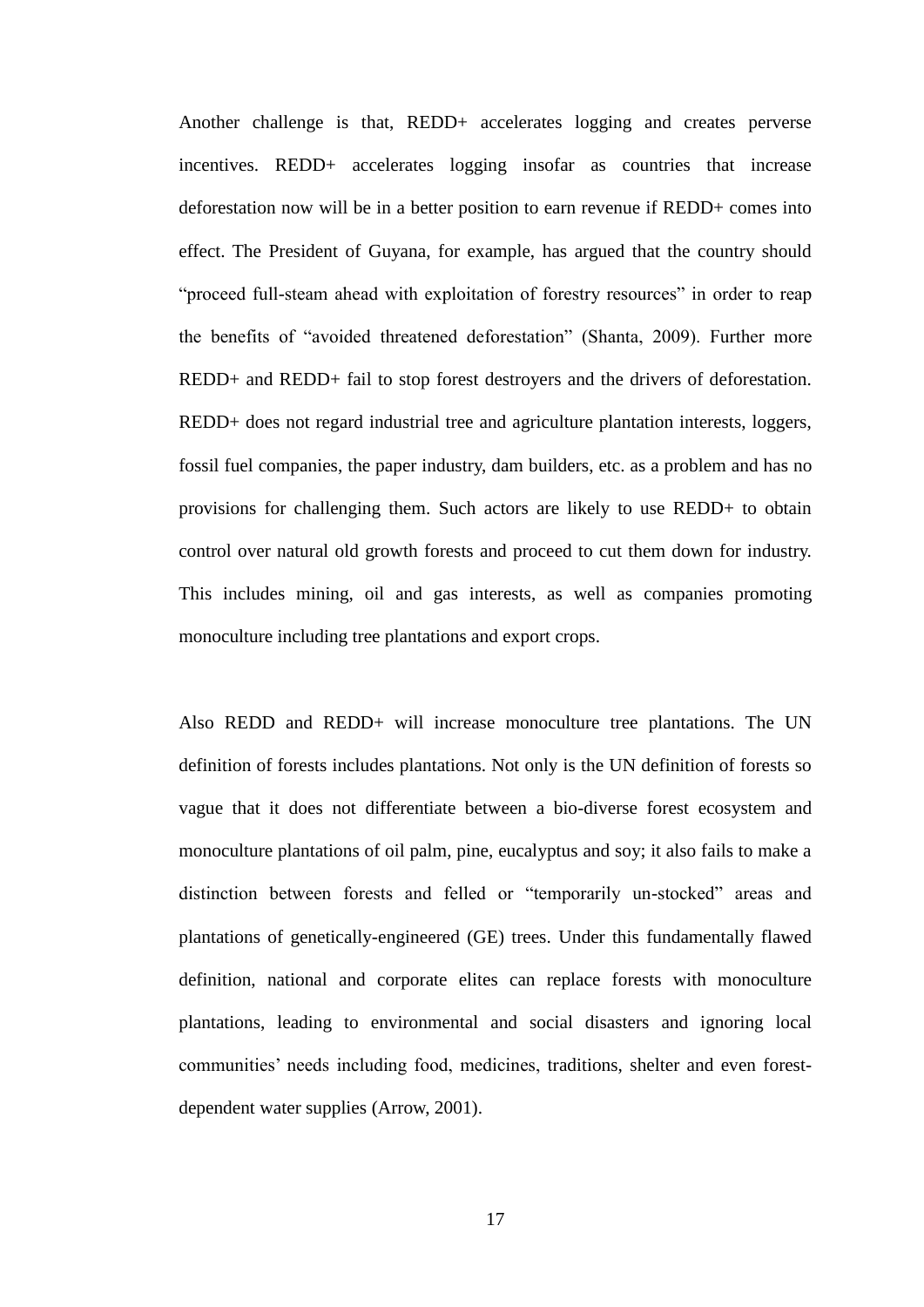On the other hand, REDD+ restricts access to forests for livelihoods and cultural practices. Indigenous and forest-dwelling Peoples around the world depend on their forests and territories for their livelihoods, spiritual and cultural practices, but few of the world"s forests are legally owned by forest-dependent and Indigenous communities. REDD+ does not open up negotiating space for communities but rather creates another barrier. In order to protect investments, some project developers have prohibited communities from using their forests by new REDD+ friendly laws, fences and even armed guards (Reyes, 2009).

#### <span id="page-32-0"></span>**2.6 Carbon pricing and trading mechanisms**

Carbon pricing is an administrative approach imposing a cost on the emission of greenhouse gases which cause global warming. Paying a price for carbon spewed into our atmosphere is a way of motivating countries, businesses and individuals to reduce carbon emissions. It also provides an incentive to invest and deploy renewable energy technology that does not emit carbon to our atmosphere. Such a pricing mechanism would also act as a disincentive for electricity generators to use relatively more polluting coal, gas and oil fired stations (Schmidt, 2009).

Establishing a carbon price is one of the most powerful mechanisms available to reduce national greenhouse gas emissions. Similarly a global bench mark is an urgent challenge for international collective action. A global approach can in theory, be created through internationally harmonized taxation or intergovernmental emissions trading, but neither is straightforward in practice. Simply because it is difficult, does not mean we should shy away from it (Zahabu, 2008). Carbon price is needed to stabilize global greenhouse gas concentrations at levels that limit the risk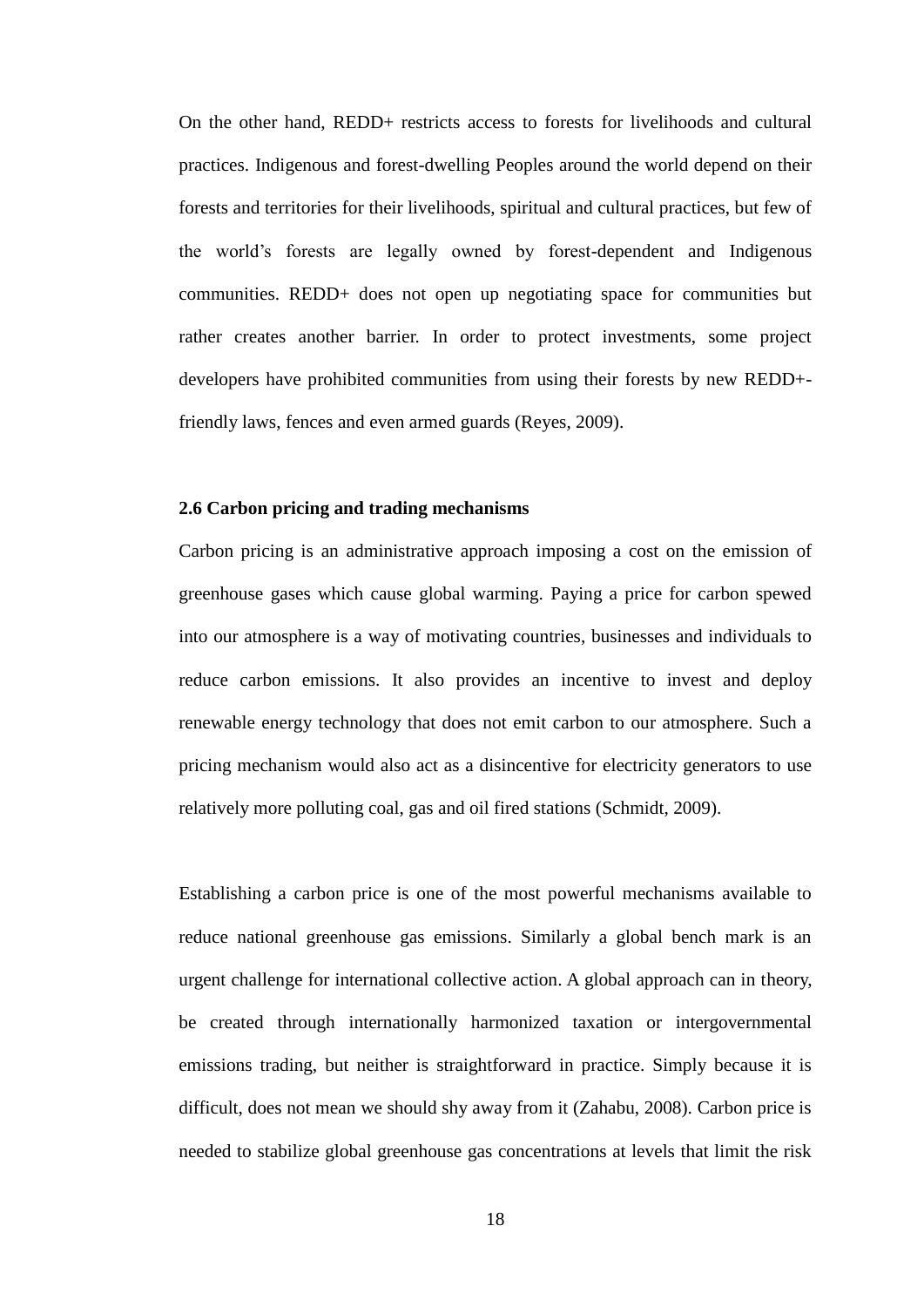of severe future climate change damage. Annual global emissions will need to be reduced substantially in the coming decades. So paying a price for carbon emissions will slow the output (Ngeleja, 2008).

Australia, for instance, is one of the world's largest polluters per capita due to its heavy use of coal-fired power, which accounts for some 75% of electricity output. The plan to price carbon comes less than two years after a global push to tackle climate change stalled in Copenhagen. Unveiling details of the carbon policy, the government said it would set a price of 23 Australian dollars (\$24.74) per carbon ton emitted by the country's 500 biggest polluters starting in mid-2012, and then raise the price 2.5% a year until 2015 (Schmidt, 2009). From then, the price would float, though the government would set a floor and ceiling and control the quantity of permits released annually. Emitters would then be able to buy permits from international carbon markets (Schmidt, 2009).

Carbon trading involves the sale of avoided emission in terms of carbon credits. The trade is a market-based mechanism for mitigating the increase of  $CO<sub>2</sub>$  in the atmosphere. There are two main types of Carbon Trading Schemes that are operating globally to this time. These are Voluntary Carbon Trading (VCT), which is not operated under the Kyoto Protocol where developing countries would, aim to reduce the rate at which their forests are being lost, and receive compensation in proportion to carbon emissions saved compared to a baseline which would represent the "without intervention" case or some other agreed target and the official Kyoto Protocol Carbon Trading Mechanisms (Naeem *et al*., 2005).

The VCT involves companies offsetting GHG emissions from their activities and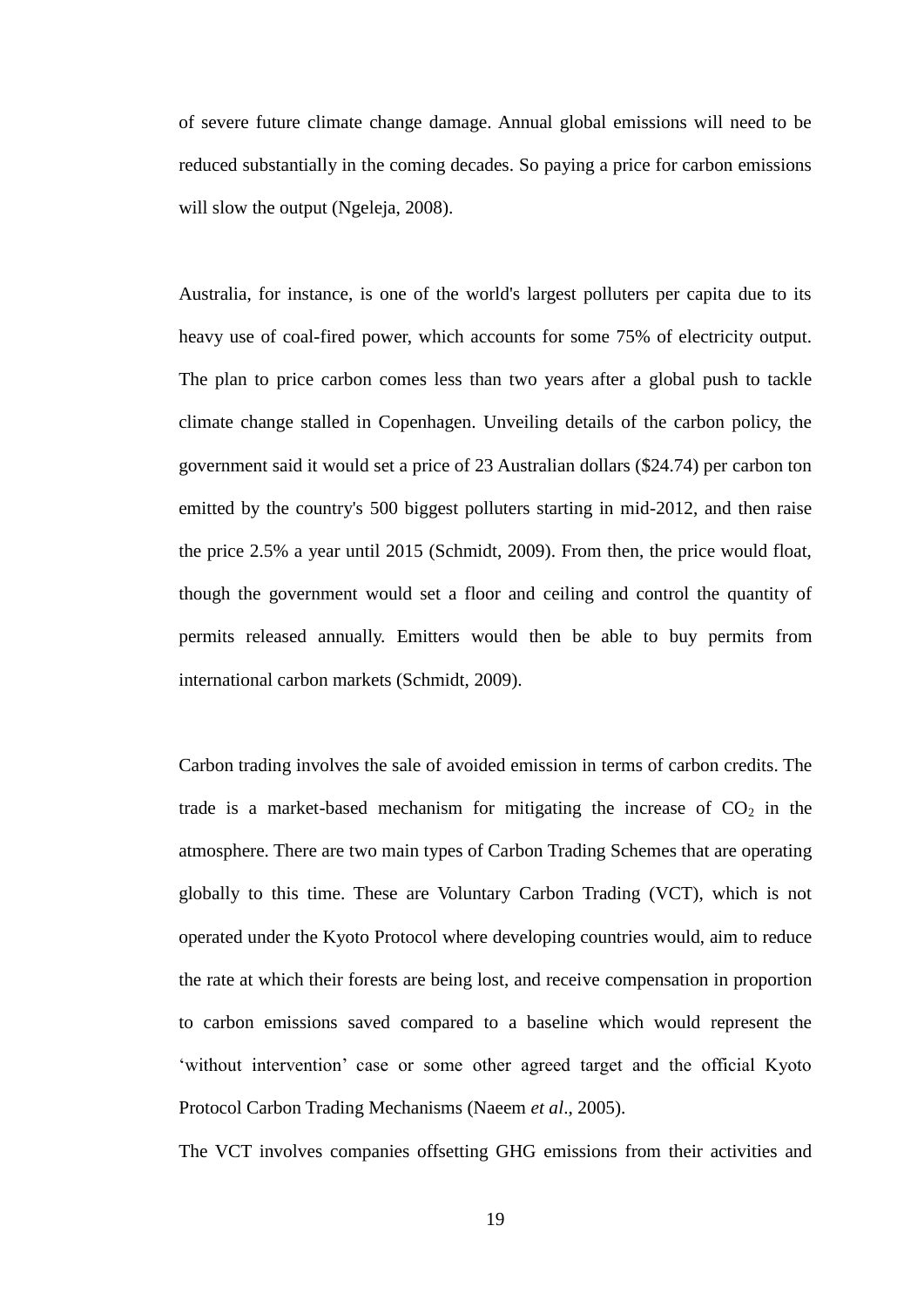products on a voluntary basis as part of their corporate responsibility. The conditions to participate in the VCT are relatively less stiff, and have no international legal binding requirements. The official forest carbon trading is possible through the CDM of the Kyoto Protocol of the UNFCCC. Under the Kyoto Protocol, developed countries are required to reduce their emissions of GHG by 5% of their 1990 levels by the years  $2008 - 2012$ . These countries can meet their reduction targets for  $CO<sub>2</sub>$ emissions through improved energy efficiency, by substituting fuels that produce less  $CO<sub>2</sub>$ , and by using renewable energy sources. By undertaking project activities, developed countries can also generate carbon credits which can then be used to offset their reduction commitments (Naeem e*t al*., 2005).

The lack of information on the appropriate prices and market channels including future prospects in carbon trading mechanism and related arrangements makes the buyers and sellers of carbon unsure about timing and expectation of optimum price (Toth, 2001). Therefore, this study is essential as it sought to explain the rationale of carbon trading mechanisms in developing countries, specifically the semi-arid areas of Tanzania in Shinyanga region. Also the study intended to generate important data related to costs of conservation for increased carbon stock versus benefits in terms of revenue for carbon credits and challenges towards adoption of REDD initiatives in Tanzania and the associated carbon trading mechanisms.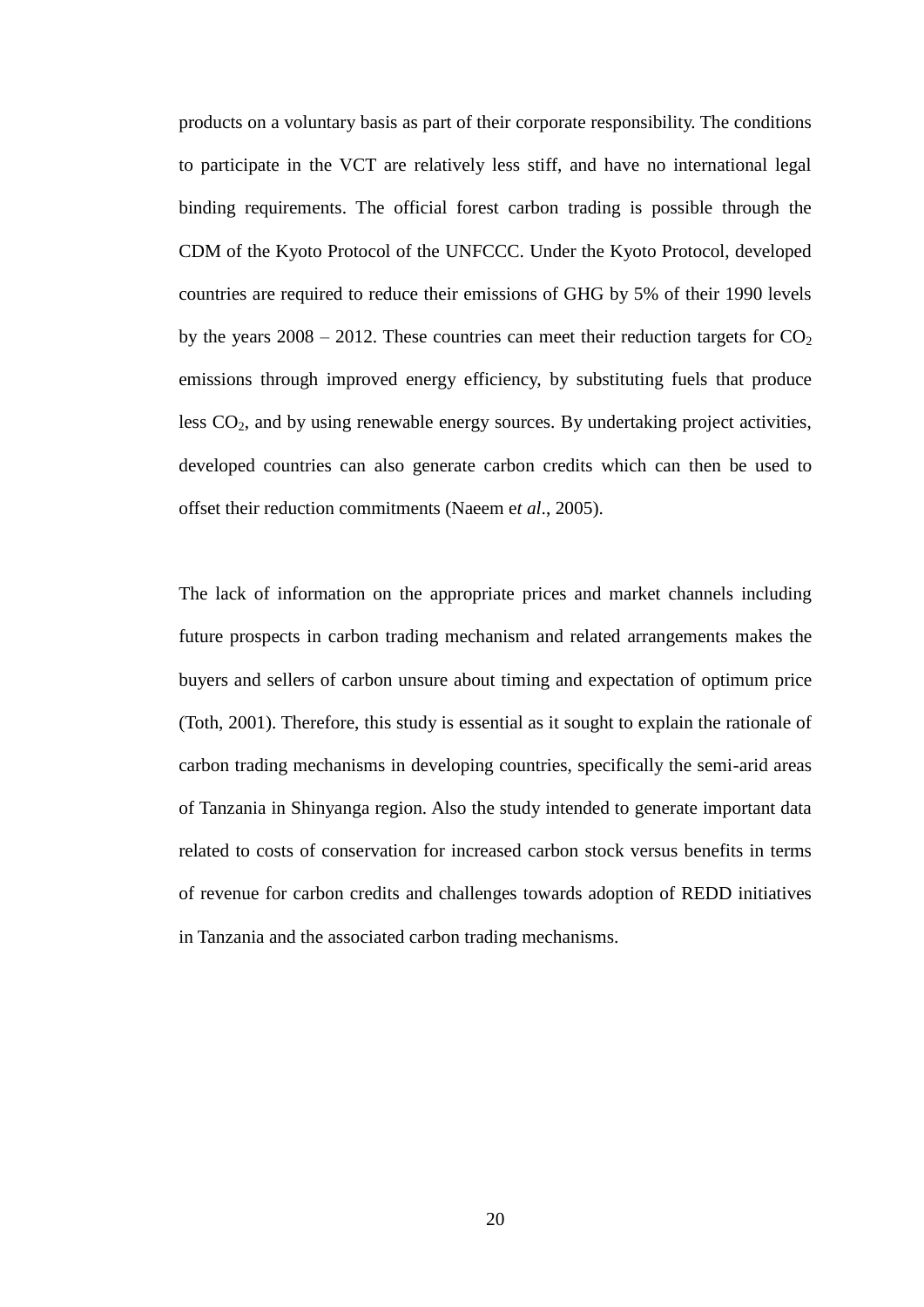#### **CHAPTER THREE**

#### **RESEARCH METHODOLOGY**

#### <span id="page-35-2"></span><span id="page-35-1"></span><span id="page-35-0"></span>**3.1 Introduction**

This chapter provides detailed explanation on methods and materials which were used to collect, analyze and present data. It describes the study area, study population, study design, sample size, sampling techniques and data collection methods. The chapter also explains on how chronologically data analysis was carried out.

#### <span id="page-35-3"></span>**3.2 Study area**

The study was conducted in Kahama district. Two wards, namely Sunaga and Kilago were selected. From Sunaga ward, Igung'hwa and Ngulu villages were selected while from Kilago ward, Kilago and Mhongolo villages were selected for inclusion in the study.

#### <span id="page-35-4"></span>**3.2 1 Location**

Shinyanga region is located south of Lake Victoria at 20 to 160 km from the shorelines forming part of what used to be known as the Sukuma land. The region lies between 2° and 3° Southern latitude and between 31° and 35° Eastern longitude. Shinyanga region is part of the Lake Zone in the Western part of Tanzania. In the eastern part, the region borders Singida, Manyara and Arusha region, to the south Tabora region, to the west Kigoma region. To the northwest is Kagera region and in the north the region borders Mwanza region. On the eastern boundary there is the Serengeti National Park. The western and southern parts follow sand river courses and lakes.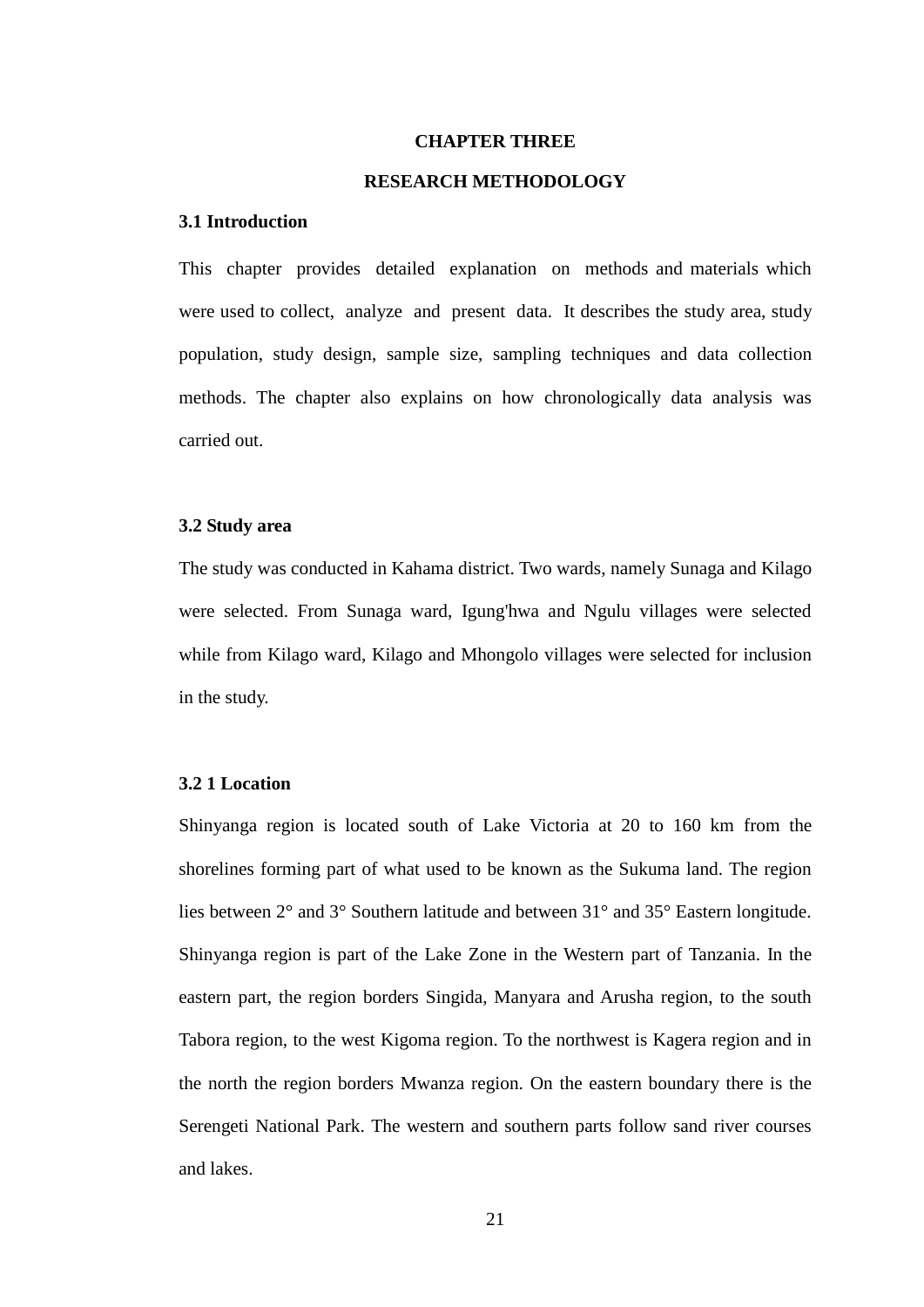#### **3.2.2 Topography**

The topography of Shinyanga region is characterized by flat, gently undulating plains covered with low sparse vegetation. The North-Western and North-Eastern parts of the region are covered by natural forests which are mainly miombo woodland. The Eastern part of the region is dominated by heavy black clay soils with areas of red loam and sandy soil.

#### **3.2.3 Climate**

Kahama district has a tropical type of climate with clearly distinguished rainy and dry seasons. According to meteorological statistics the average temperature for the region is about 28 C. The district experience rainfall of 600mm as minimum and 900 mm as maximum per year. The district has two seasons a year, the rainy season and dry season. The rainy season usually starts between mid- October and December and ends in the second week of May. Normally it has two peak seasons, That is, between mid- October and December, and the longer season that fall between February and mid-May. As such, the whole rainy season covers a total of almost six months, with a dry spell which usually occurs in January. The dry season begins in mid-May and ends in mid-October. This is a period of about five months. The dry season is the worst period for the Kahama district. The soils are hard to cultivate, pastures become very poor, and availability of water for domestic use and livestock become acute. The amount and distribution pattern of rainfall in the region is generally unequal and unpredictable. This implies that rainfall as a source of water for domestic and production purposes in the region is less reliable for sustainable water supply.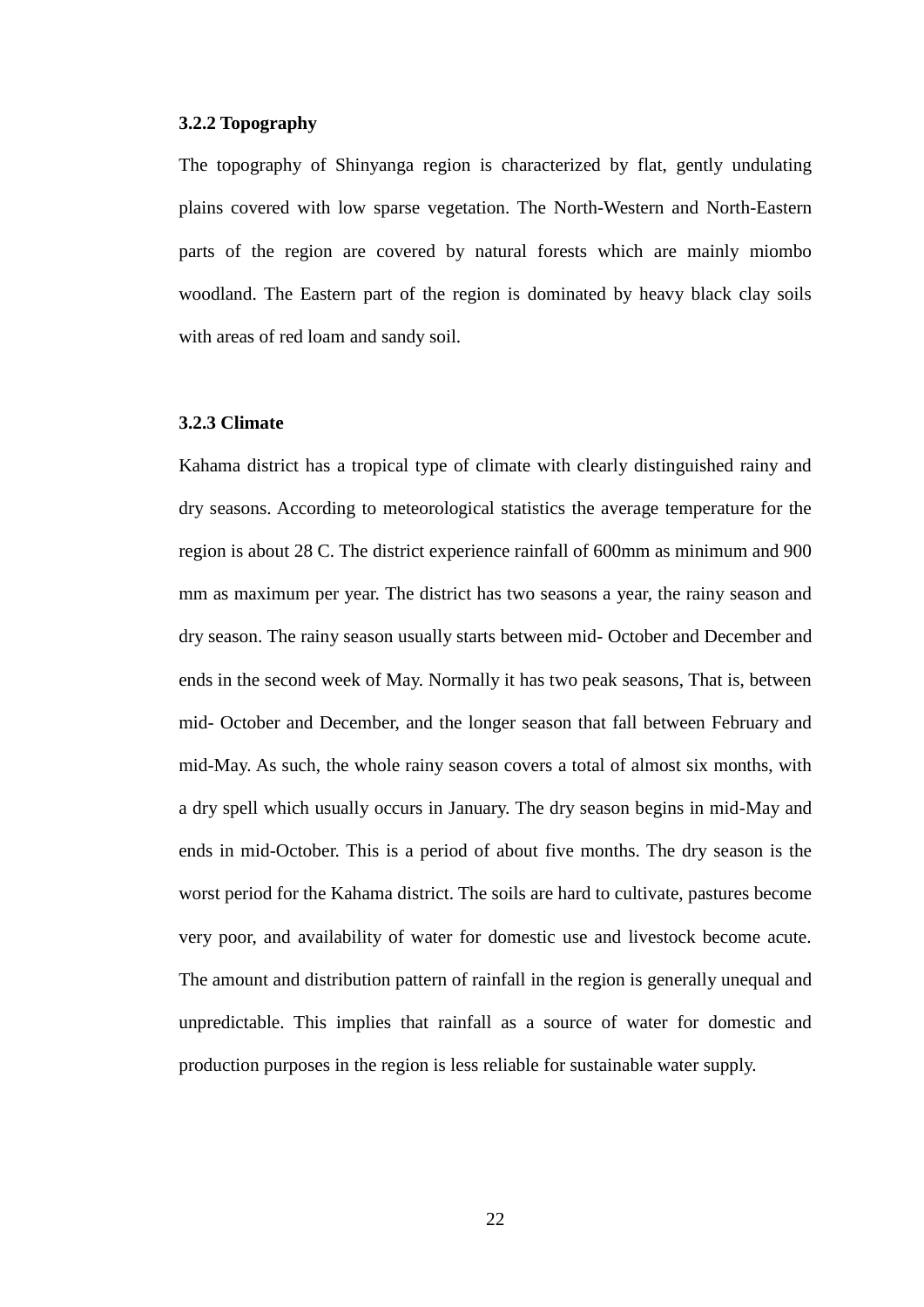#### **3.2.4 Vegetation**

The North- Western and North- Eastern parts of the region are covered by natural forests which are mainly miombo woodland. Dominant vegetation species include Acacia – Dicrostachys woodland in the east and central parts; Brachystegia combretum woodland in the west especially Kahama and Bukombe district.

# **3.2.5 Demography**

Based on the 2002 National Population and Housing Census, Kahama district had a population of 2,805,580 of which 1,369,581 were male and 1,435,999 females.

# **3.2.6 Economic activities**

The main economic activities carried out in the area are livestock keeping and crop farming. Livestock include cattle, goats, sheep and pigs. Crops include food and cash crops. Subsistence crops include maize, sorghum, millet, groundnuts, sweet potatoes and legumes. The major cash crops are cotton, rice, and green gram though rice is also used as food crop.

# **3.3 Methodology**

#### **3.3.1 Study design**

A socio-economic survey design was employed during data collection. This assisted in assessing the prevailing socio-economic conditions in the study area. This included provision of a baseline study and characterizing the existing state of the study site. This assisted in identifying the main areas of concern according to Muddock *et al.,* (1986).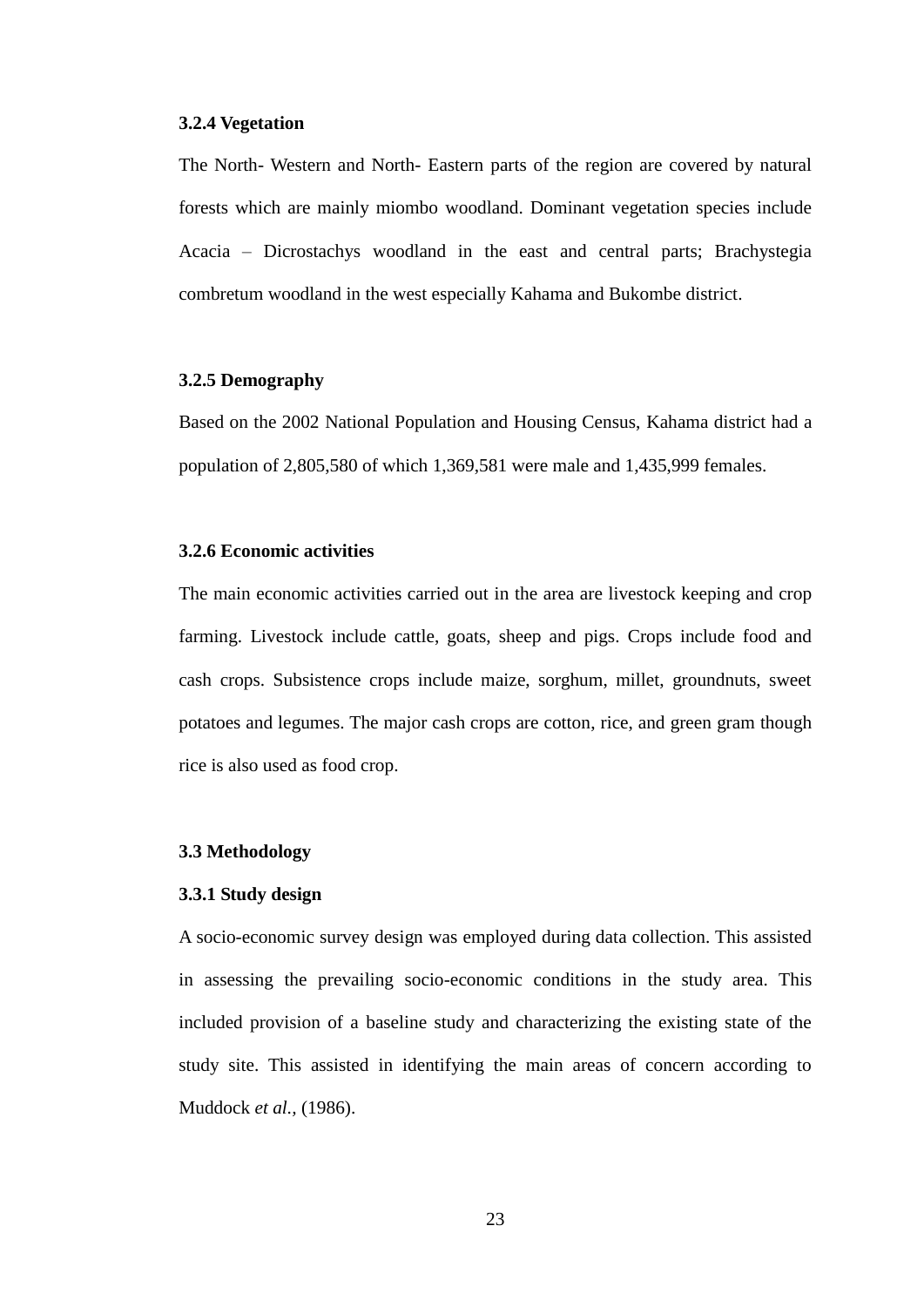#### **3.3.2 Sampling frame**

The sampling frame consisted of District, Divisions, wards and villages of Shinyanga Region. Two villages from two wards of Kahama District were used to draw the sample for the study. Respondents were also drawn from Shinyanga Regional Natural Resources Office, District Natural Resources Office; Government agencies such as NAFRAC (Natural Forest Resources Management and Agroforestry Centre), TAFORI (Tanzania Forestry Research institute); NGOs dealing with REDD issues such as TATEDO (Tanzania Traditional Energy Development Organization), DASS (Development Associate Ltd), NGO's, CBOs working in the region and REDD database (Mikkelsen, 1995).

# **3.3.3 Sampling units**

The sample units of the study were the villages within the selected wards and households of Kahama district. Non-probability sampling method was used to identify the households. This was due to the fact that not all villages had village forest reserves (VFRs) or locality known as *Ngitili. Ngitili* means enclosure. Enclosures of acacia-miombo woodlands that provided the Sukuma with dry season fodder for their cattle as well as firewood and other essential products. Household heads were picked from the updated village register book where all members of the village and households are listed (Deaton, 1998). Households are defined as a group of people living together and identifying the authority of one person of the household head, who is the decision maker for the household (Katani, 1999).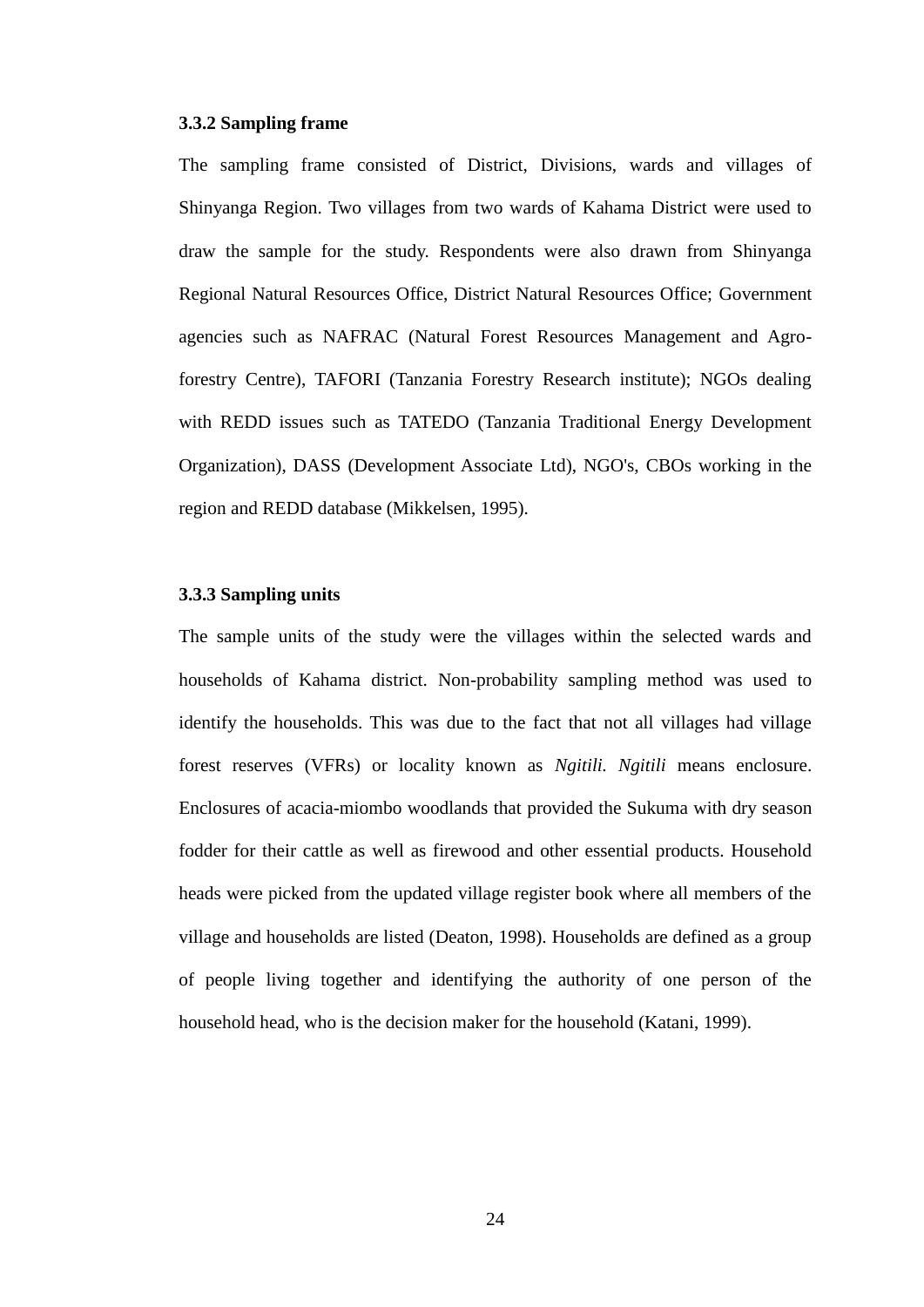#### **3.3.4 Sample size**

A total of four villages were selected purposively among the villages found in Kahama district. The households from villages were picked randomly to avoid or reduce biasness. A sample size of 50 respondents was established for this study. This sample size was preferred due to the fact that the population engaging in *ngitili* conservation was relatively small.

#### **3.3.5 Sampling techniques**

Both primary and secondary data on socio-demographic variables, economic activities, current forest status and management, costs related to carbon stocking, revenues related to carbon trading, types of carbon markets and price of one tone of carbon were collected from the study area.

#### **3.3.5.1 Primary data**

Primary data on current forest status and management, aspects related to carbon sequestration potential of the forests and carbon trading mechanism, costs related to carbon stocking, revenues related to carbon trading, types of carbon market and price of one tone of carbon were obtained using socio-economic questionnaires, key informants interviews, panel discussion among potential stakeholders, and by using survey coupled with participatory rapid appraisal through resource assessment.

#### **3.3.5.1.1 Questionnaire survey**

The socio-economic survey was employed using both open-ended and close-ended questions. The questionnaires were administered among households drawn randomly from the village register. The information solicited included socio-demographic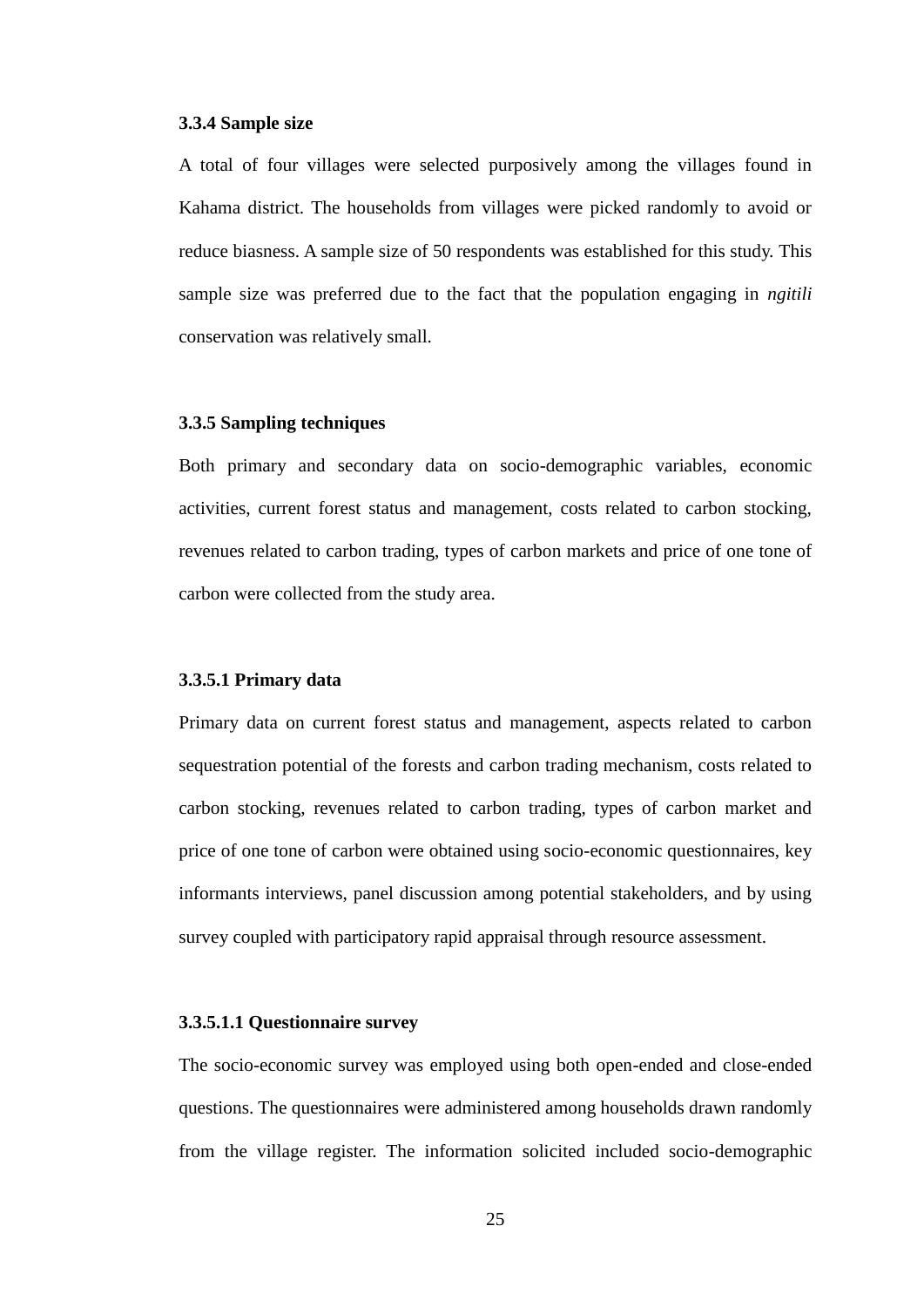variables (education, gender, age, household size and ethnic group); Economic activities such as current forest status and management, the costs related to carbon stocking, revenues related to carbon trading, types of carbon markets, price of one tone of carbon and prediction of cost benefit sharing mechanism on aspects related to REDD+ activities (Mikkelsen, 1995).

#### **3.3.5.1.2 Focus group discussion**

Focus group discussion aims at providing insights on attitudes and opinions on carbon trading mechanisms and related aspects such as opportunity costs of investing in carbon sequestration issues and benefits; important strength, weaknesses, opportunities and threats-towards adopting REDD+ initiatives in community based forests. This provided access to a larger body of knowledge of general community information as detailed by Mikkelsen, (1995).

#### **3.3.5.1.3 Key informants interviews**

Various key informants were frequently consulted for specific knowledge on, carbon monitoring and evaluation and carbon trading. Relevant official documents were accessed and used as a source of data. The key informants included village executive officers, district forest officers and natural resource managers as detailed by Mikkelsen, (1995).

#### **3.3.5.2 Secondary data**

Secondary data on carbon stock, carbon markets, carbon price and revenues related to carbon trading were obtained from village executive officers, district forest officers, district natural resource managers, Ministry of Natural Resource and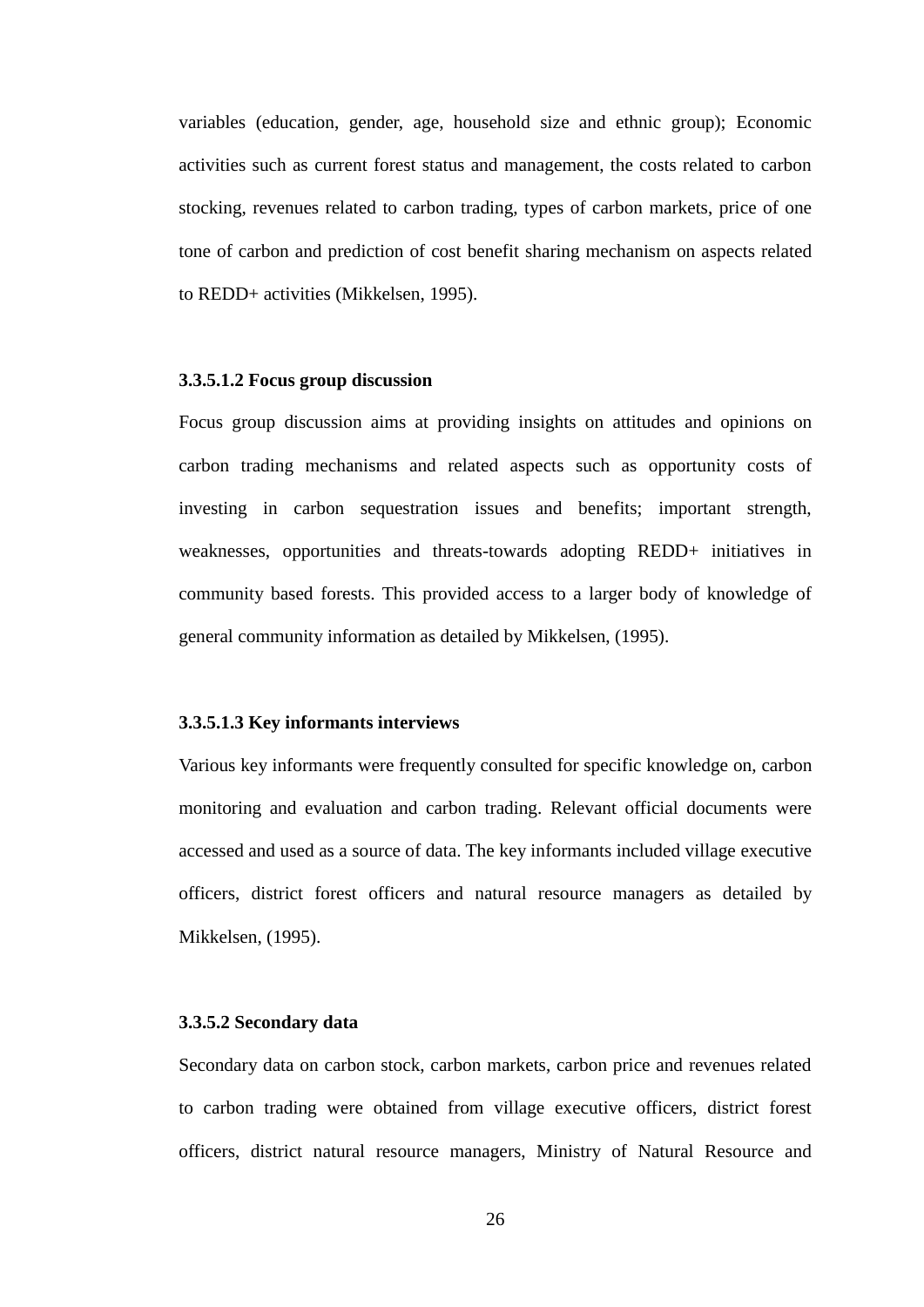Tourism, Regional Natural Resources Office, District Natural Resources Office, National REDD Task Force, Government agencies such as NAFRAC, TAFORI, TATEDO, DASS and other NGOs, CBOs, working in the region and REDD database.

#### **3.4 Data Analysis**

#### **3.4.1 Quantitative data**

Primary and secondary data were collected from socio-economic survey and focus group session schedule were analysed using statistical package for social science (SPSS 16). Statistical relationships were developed to establish the relationships between independent and dependent variables such as forests conservation for enhanced carbon sequestration versus benefits due to forest conservation activities. Results were presented as means, frequencies, standard deviations and percentages.

# **3.4.2 Qualitative data**

Content analysis was used to analyze in-depth components of verbal discussion obtained objectively and in systematic manner from selected respondents. This assisted the researcher to identify values and attitudes of the respondents as described by Kajembe *et al*., (2011).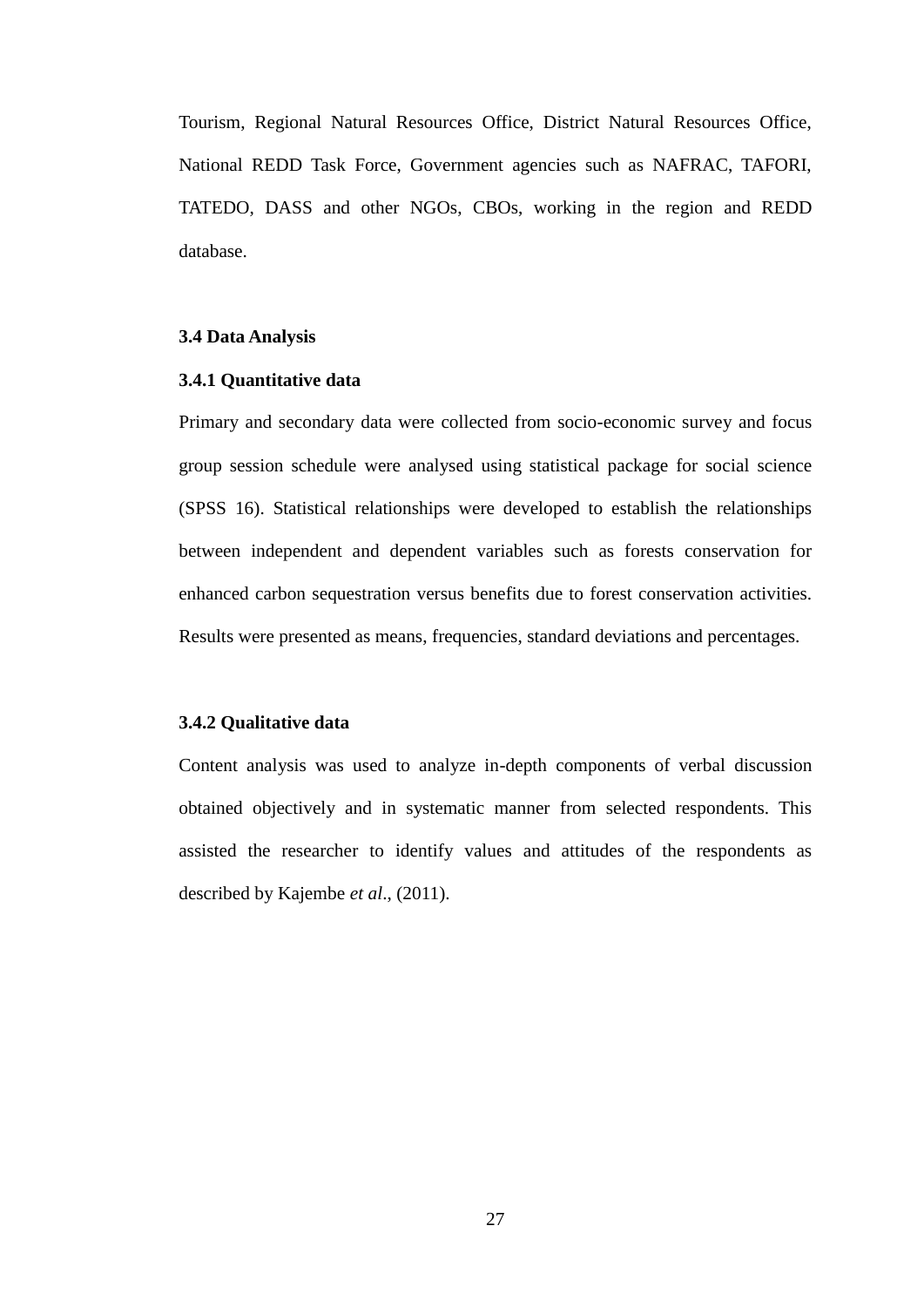# **CHAPTER FOUR**

# **RESULTS, PRESENTATION OF FINDINGS AND DISCUSSION**

# **4.1 Introduction**

This chapter presents the findings of the study based on the responses provided by respondents. The analysis and discussion of the findings of this study was guided by three research questions developed by the researcher. The study attempted to make a thorough investigation on carbon payment mechanisms, cost and benefit mechanisms towards adoption of REDD as well as strengths, weaknesses, opportunities and threats in the study area relying on the research questions set for the findings. The findings assisted the researcher to reach a valid conclusion and suggest sound recommendations.

# **4.2 Results**

#### **4.2.1 Social demographic characteristics**

The study was conducted in a manner that both men and women with different age and education background as shown in Table 1 were considered by the researcher. These had a bearing on the nature and quality of information received.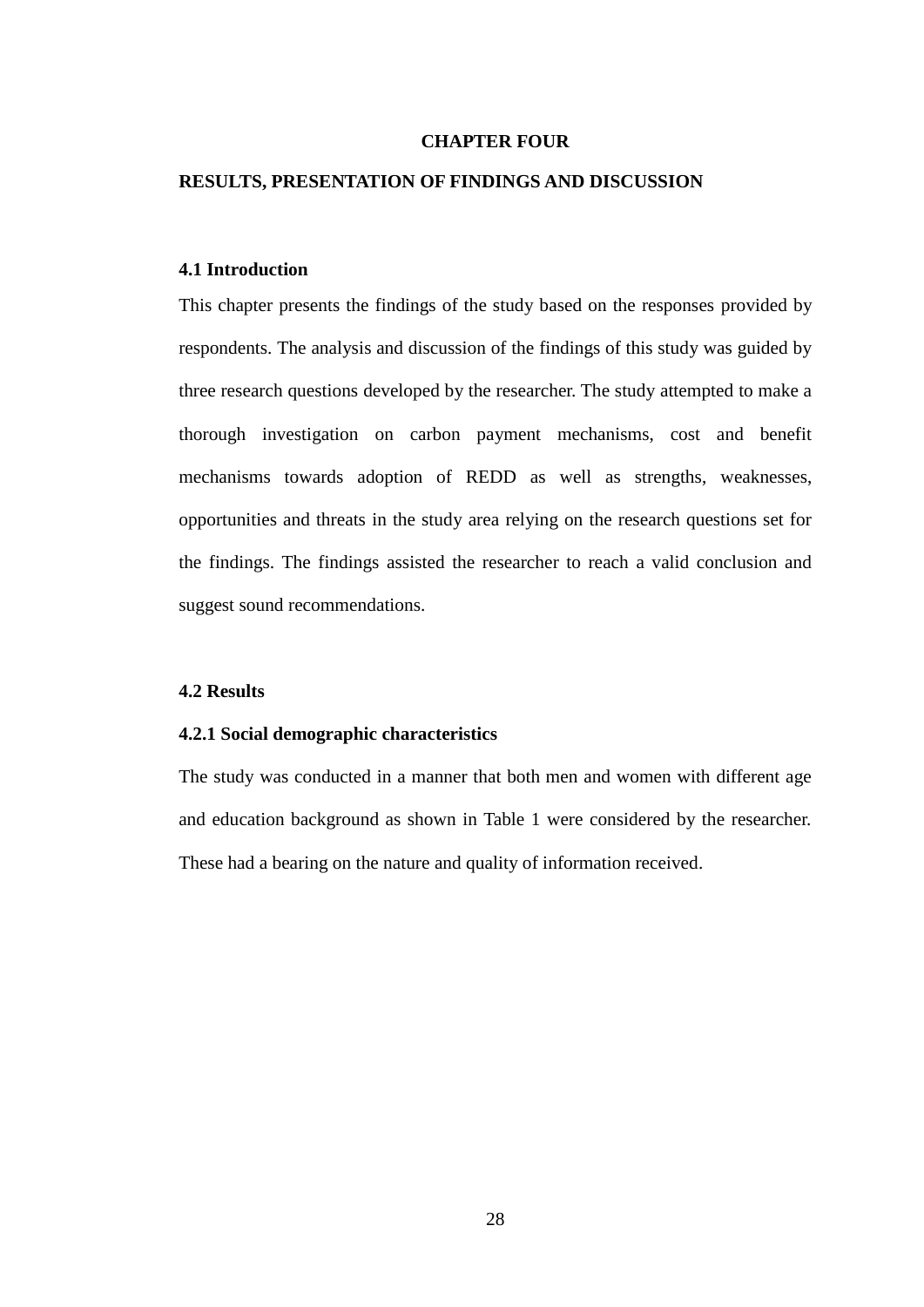| <b>Characteristic</b>                  | Village        |        |                |           |                |              |                |                 |    | <b>Total</b> |
|----------------------------------------|----------------|--------|----------------|-----------|----------------|--------------|----------------|-----------------|----|--------------|
|                                        |                | Kilago |                | Igung'hwa |                | <b>Ngulu</b> |                | <b>Mhongolo</b> |    |              |
|                                        | N              | %      | N              | %         | N              | %            | N              | %               | N  | %            |
| <b>Gender of respondents</b>           |                |        |                |           |                |              |                |                 |    |              |
| Male                                   | 9              | 18.0   | 11             | 22.0      | 13             | 26.0         | $\overline{2}$ | 4.0             | 35 | 70.0         |
| Female                                 | 5              | 10.0   | 3              | 6.0       | 1              | 2.0          | 6              | 12.0            | 15 | 30.0         |
| <b>Total</b>                           | 14             | 28.0   | 14             | 28.0      | 14             | 28.0         | 8              | 16.0            | 50 | 100.0        |
|                                        |                |        |                |           |                |              |                |                 |    |              |
| <b>Education levels of respondents</b> |                |        |                |           |                |              |                |                 |    |              |
| Informal education                     | 1              | 2.0    | 2              | 4.0       | $\overline{4}$ | 8.0          | 2              | 4.0             | 9  | 18.0         |
| Primary education                      | 13             | 26.0   | 11             | 22.0      | 9              | 18.0         | 6              | 12.0            | 39 | 78.0         |
| Secondary education                    | Nil            | Nil    | 1              | 2.0       | 1              | 2.0          | Nil            | Nil             | 2  | 4.0          |
| <b>Total</b>                           | 14             | 28.0   | 14             | 28.0      | 14             | 28.0         | 8              | 16.0            | 50 | 100.0        |
|                                        |                |        |                |           |                |              |                |                 |    |              |
| Age of respondent                      |                |        |                |           |                |              |                |                 |    |              |
| $18 - 25$ Years                        | Nil            | Nil    | Nil            | Nil       | Nil            | Nil          | 1              | 2.0             | 1  | 2.0          |
| $26 - 30$ Years                        | Nil            | Nil    | 2              | 4.0       | 1              | 2.0          | Nil            | Nil             | 3  | 6.0          |
| $31 - 40$ Years                        | $\overline{2}$ | 4.0    | 6              | 12.0      | 2              | 4.0          | $\overline{4}$ | 8.0             | 14 | 28.0         |
| $41 - 50$ Years                        | 3              | 6.0    | $\overline{2}$ | 4.0       | 4              | 8.0          | 3              | 6.0             | 12 | 24.0         |
| $51 - 60$ Years                        | $\overline{4}$ | 8.0    | 1              | 2.0       | 3              | 6.0          | Nil            | Nil             | 8  | 16.0         |
| Above 60 Years                         | 5              | 10.0   | 3              | 6.0       | $\overline{4}$ | 8.0          | Nil            | Nil             | 12 | 24.0         |
| <b>Total</b>                           | 14             | 28.0   | 14             | 28.0      | 14             | 28.0         | 8              | 16.0            | 50 | 100.0        |

# **Table 1: Characteristics of Respondents**

**Source:** Field data, 2011.

#### **4.2.1.1 Gender of the respondents**

The statistics in Table 1 show that the proportion of male respondents was slightly greater (70.0%) than female respondents (30.0%).

# **4.2.1.2 Age of the respondents**

Proportion-wise, most of the overall respondents (28.0%) were in the age group of 31-40 years. The statistics in Table 1 indicates that the age distribution of the respondents across the villages was positively skewed as the majority (more than 92.0%) have 31 years and above.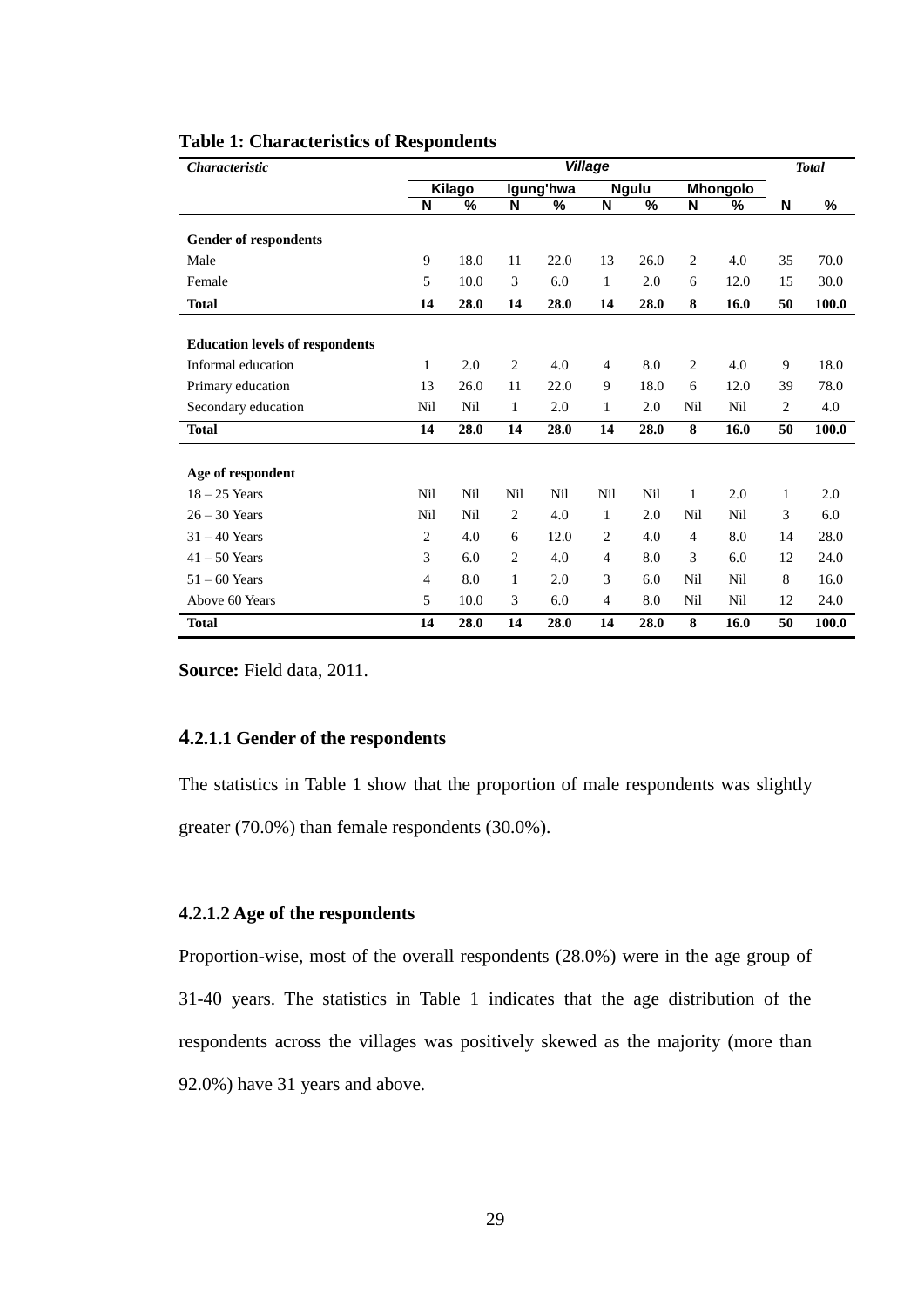#### **4.2.1.3 Education Status of the Respondents**

Education level of an individual is important as it signifies the ability of the respondent to analyze issues related to different life aspects. Respondents were asked to mention their levels of education and their responses are as summarized in Table 1. The overall results indicate that most of the sample respondents (78.0%) had attained at least primary education.

#### **4.2.2 Community involvement in carbon trading mechanisms under REDD+**

# **initiatives**

The study found that CBFM halts deforestation and forest degradation while also sequestering carbon and conserving biodiversity, protecting watershed, and conserving soil and water.

# **4.2.2.1 Community awareness about REDD+ initiatives**

The analysis of community awareness about REDD+ initiatives across the study villages was done. The statistics in Table 2 shows that about 84.0% of the overall sample respondents are aware of the REDD+ initiatives in forest conservation through *in-situ* vegetation conservation locally known as *''Ngitili''* and through adoption of sound agro-forestry techniques across the study villages. However, out of 42 respondents with knowledge of the REDD+ initiatives, about 88.1% had acquired such knowledge since 2010 to date.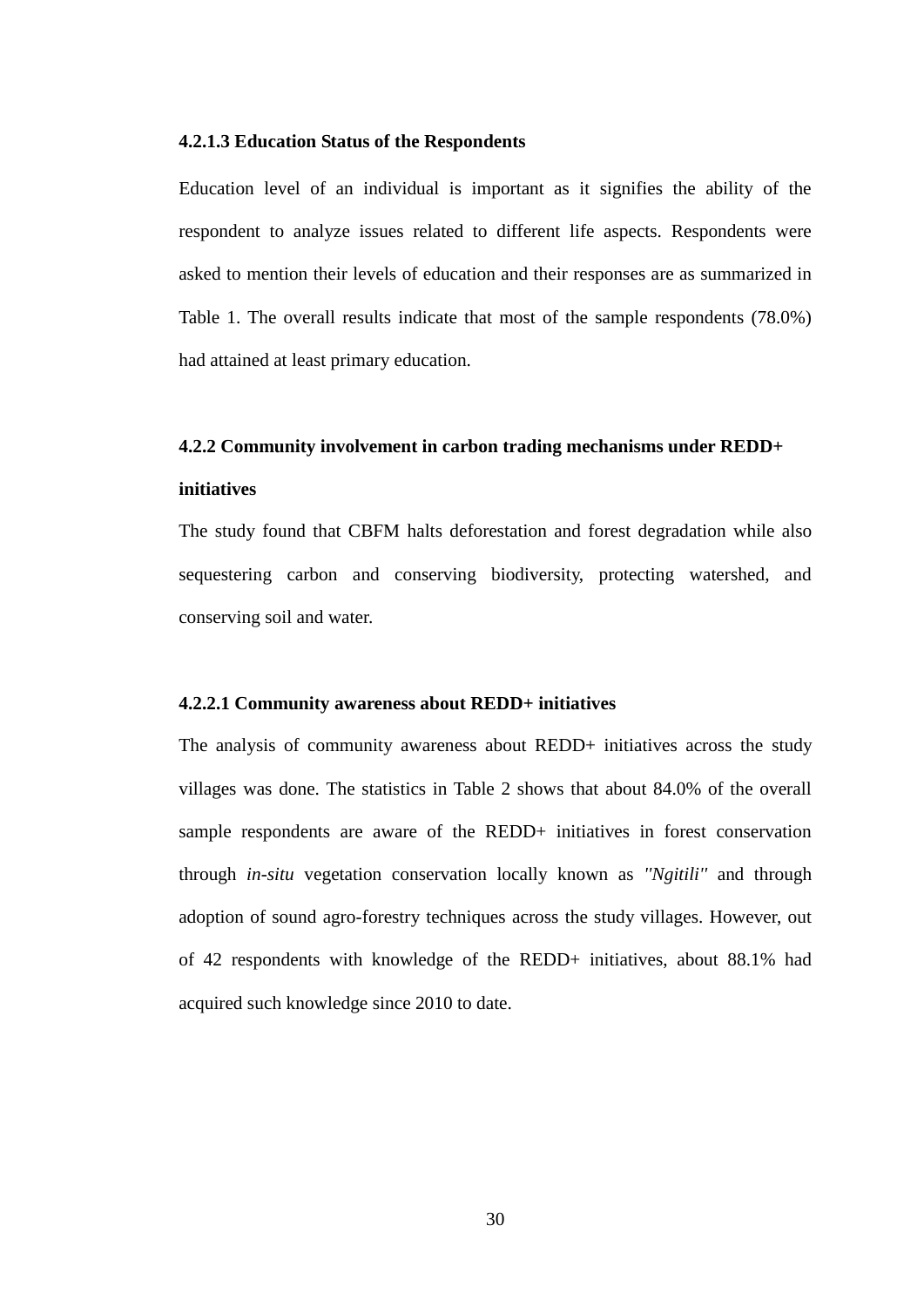| Variable                                                      |    |        |                | <b>Total</b> |              |              |                |                 |    |       |
|---------------------------------------------------------------|----|--------|----------------|--------------|--------------|--------------|----------------|-----------------|----|-------|
|                                                               |    | Kilago |                | Igung'hwa    |              | <b>Ngulu</b> |                | <b>Mhongolo</b> |    |       |
|                                                               | N  | ℅      | N              | %            | N            | ℅            | N              | ℅               | N  | %     |
| <b>Awareness about REDD+</b><br>initiatives by the respondent |    |        |                |              |              |              |                |                 |    |       |
| Yes                                                           | 13 | 26.0   | 11             | 22.0         | 14           | 28.0         | 4              | 8.0             | 42 | 84.0  |
| N <sub>0</sub>                                                | 1  | 2.0    | 3              | 6.0          | Nil          | Nil          | $\overline{4}$ | 8.0             | 8  | 16.0  |
| <b>Total</b>                                                  | 14 | 28.0   | 14             | 28.0         | 14           | 28.0         | 8              | 16.0            | 50 | 100.0 |
| From which year (since when)                                  |    |        |                |              |              |              |                |                 |    |       |
| $2008 - 2010$                                                 | 1  | 2.4    | $\overline{2}$ | 4.8          | $\mathbf{1}$ | 2.4          | $\mathbf{1}$   | 2.4             | 5  | 11.9  |
| $2010 -$ to date                                              | 12 | 28.6   | 9              | 21.4         | 13           | 31.0         | 3              | 7.1             | 37 | 88.1  |
| <b>Total</b>                                                  | 13 | 31.0   | 11             | 26.2         | 14           | 33.3         | 4              | 9.5             | 42 | 100.0 |

# **Table 2: Awareness on REDD+ initiatives (N=50)**

**Source:** Field data, 2011

# **4.2.2.2 Community involvement in REDD+ initiatives in carbon trading**

Table 3 shows that about 72% of the overall sample of respondents in the study area involved in *in-situ* vegetation conservation through promotion of natural regeneration (*Ngitili*) environmental conservation measures. The statistics in Table 3 also show that about 66.7% of the overall sample respondents involve in in-situ vegetation conservation since 2000s up to date.

| Variable                                                                |                |        | <b>Total</b> |           |     |              |              |                 |    |       |
|-------------------------------------------------------------------------|----------------|--------|--------------|-----------|-----|--------------|--------------|-----------------|----|-------|
|                                                                         |                | Kilago |              | Igung'hwa |     | <b>Ngulu</b> |              | <b>Mhongolo</b> |    |       |
|                                                                         | N              | %      | N            | %         | N   | %            | N            | %               | N  | %     |
| Involvement of respondent in in-<br>situ vegetation conservation<br>Yes | 7              | 14.0   | 8            | 16.0      | 14  | 28.0         | 7            | 14.0            | 36 | 72.0  |
| N <sub>0</sub>                                                          | 7              | 14.0   | 6            | 12.0      | Nil | Nil          | 1            | 2.0             | 14 | 28.0  |
| <b>Total</b>                                                            | 14             | 28.0   | 14           | 28.0      | 14  | 28.0         | 8            | 16.0            | 50 | 100.0 |
| If yes, in which year (since when)                                      |                |        |              |           |     |              |              |                 |    |       |
| $1980s - 1990s$                                                         | Nil            | Nil    | Nil          | Nil       | 2   | 5.6          | $\mathbf{1}$ | 2.8             | 3  | 8.3   |
| $1990s - 2000s$                                                         | $\overline{c}$ | 5.6    | 2            | 5.6       | 3   | 8.3          | 2            | 5.6             | 9  | 25.0  |
| $2000s - to date$                                                       | 5              | 13.9   | 6            | 16.7      | 9   | 25.0         | 4            | 11.1            | 24 | 66.7  |
| <b>Total</b>                                                            | 7              | 19.4   | 8            | 22.2      | 14  | 38.9         | 7            | 19.4            | 36 | 100.0 |

**Table 3: Responses on** *in-situ* **vegetation (***Ngitili***) conservation measures**

**Source:** Field data, 2011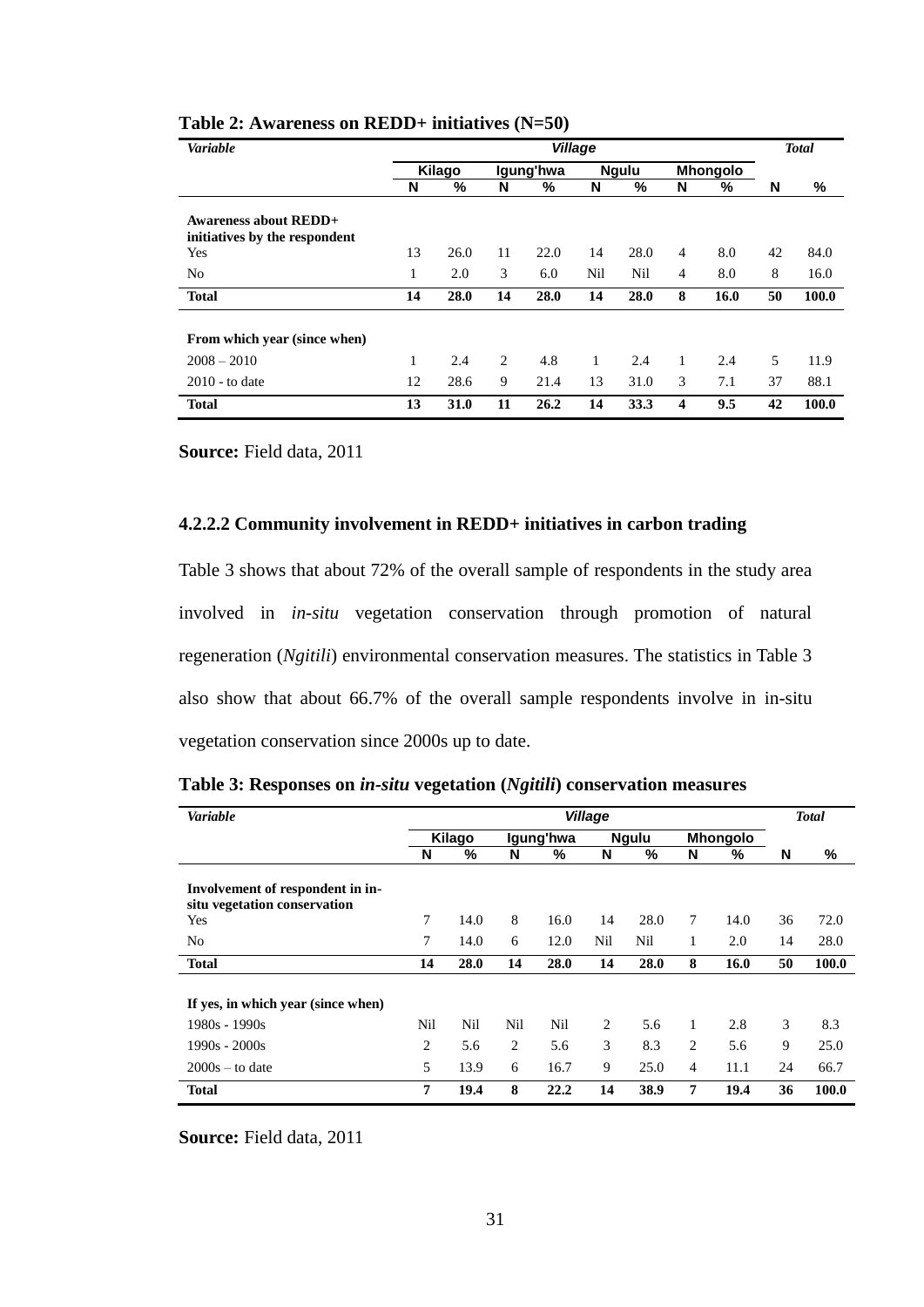It was found that about 68.0% of the overall sample respondents own *Ngitili*. Majority (73.5%) of the overall sample respondents in the study villages own less than 20 Hectares of *Ngitili*. The active involvement of the community in *Ngitili*  conservation is clearly depicted in Plate 1.



**Plate 1: Community involvement in in-situ vegetation conservation Source:** TATEDO, 2011

The study revealed that the communities across the villages are not only involved in *Ngitili* conservation but also agroforestry. Majority (76.0%) of the overall sample respondents are involved in agroforestry since 2000s to date as indicated in Table 4.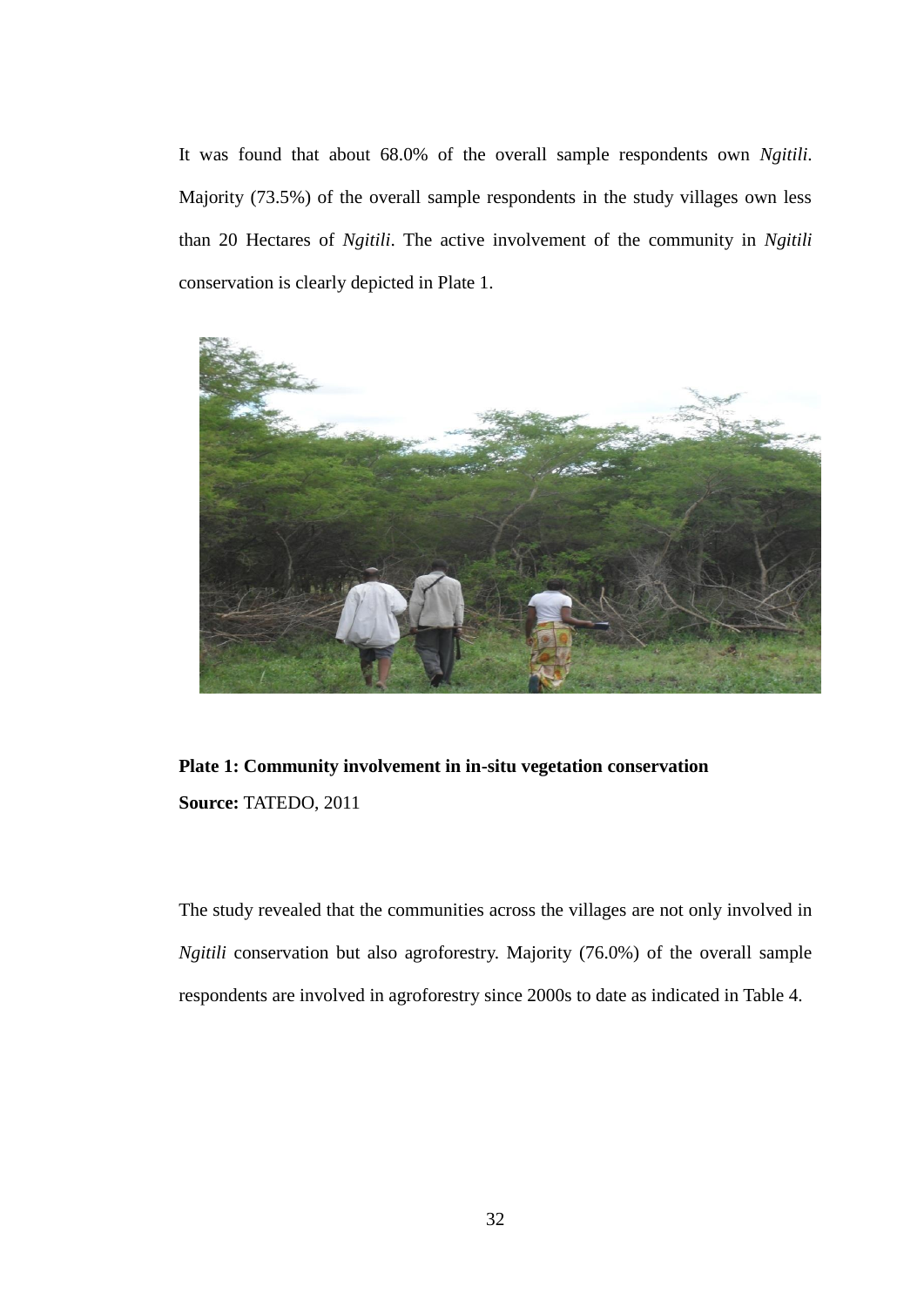|                                                   | д.             |        |     | ັ         | $\tilde{\phantom{a}}$ |              |   |                 |    |              |
|---------------------------------------------------|----------------|--------|-----|-----------|-----------------------|--------------|---|-----------------|----|--------------|
| <b>Variable</b>                                   |                |        |     |           | <b>Village</b>        |              |   |                 |    | <b>Total</b> |
|                                                   |                | Kilago |     | Igung'hwa |                       | <b>Ngulu</b> |   | <b>Mhongolo</b> |    |              |
|                                                   | N              | %      | N   | %         | N                     | %            | N | %               | N  | %            |
| Involvement of the respondent in<br>agro-forestry |                |        |     |           |                       |              |   |                 |    |              |
| Yes                                               | 12             | 24.0   | 11  | 22.0      | 10                    | 20.0         | 5 | 10.0            | 38 | 76.0         |
| N <sub>o</sub>                                    | $\overline{c}$ | 4.0    | 3   | 6.0       | $\overline{4}$        | 8.0          | 3 | 6.0             | 12 | 24.0         |
| <b>Total</b>                                      | 14             | 28.0   | 14  | 28.0      | 14                    | 28.0         | 8 | 16.0            | 50 | 100.0        |
| From which year (since when)                      |                |        |     |           |                       |              |   |                 |    |              |
| $1980s - 1990s$                                   | Nil            | Nil    | Nil | Nil       | Nil                   | Nil          | 1 | 2.6             | 1  | 2.6          |
| $1990s - 2000s$                                   | 3              | 7.9    | 2   | 5.3       | 1                     | 2.6          | 1 | 2.6             | 7  | 18.4         |
| $2000s - to date$                                 | 9              | 23.7   | 9   | 23.7      | 9                     | 23.7         | 3 | 7.9             | 30 | 78.9         |
| <b>Total</b>                                      | 12             | 31.6   | 11  | 28.9      | 10                    | 26.3         | 5 | 13.2            | 38 | 100.0        |

#### **Table 4: Involvement of the respondent in Agroforestry**

**Source:** Field data, 2011

#### **4.2.2.3 Carbon markets and marketing channels**

Carbon credits play a crucial role in carbon markets. Carbon trading mechanisms are valued highly for their social and environmental benefits, as they deal with people"s livelihoods and the protection of important ecosystems. Carbon credits on the voluntary markets are called Verified Emission Reductions (VERs). The voluntary market is very important for agriculture and forestry projects. Voluntary carbon credits are mainly purchased by the private sector. Corporate social responsibility (CSR) and public relations are the most common motivations for buying carbon credits.

Community awareness on carbon markets and marketing channels is presented in Table 5. The statistics in Table 5 shows that majority (60.0%) of the overall sample respondents were not aware of carbon markets and marketing channels. It was also found that about 98.0 % of the overall sample respondents had no idea on specific markets to sell their avoided carbon emissions.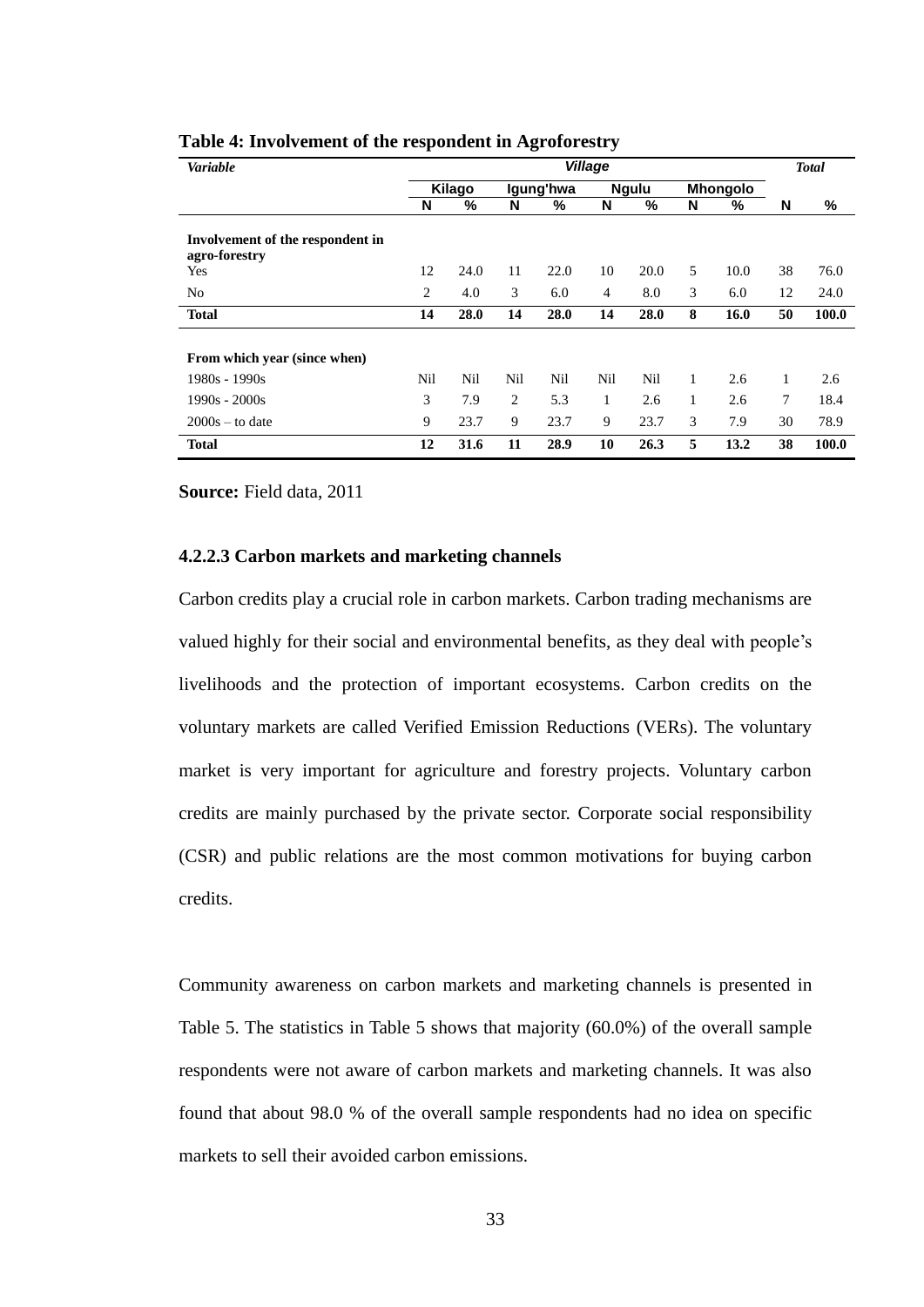However, the statistics in Table 5 shows that the communities across the villages were aware of the alternative ways to sell carbon stock other than in terms of tones of carbon. The sample respondents were able to mention such alternatives as selling of firewood at Tshs 10,000/= per ox-cart, selling of grazing rights/permits, selling of timber products and selling of building poles.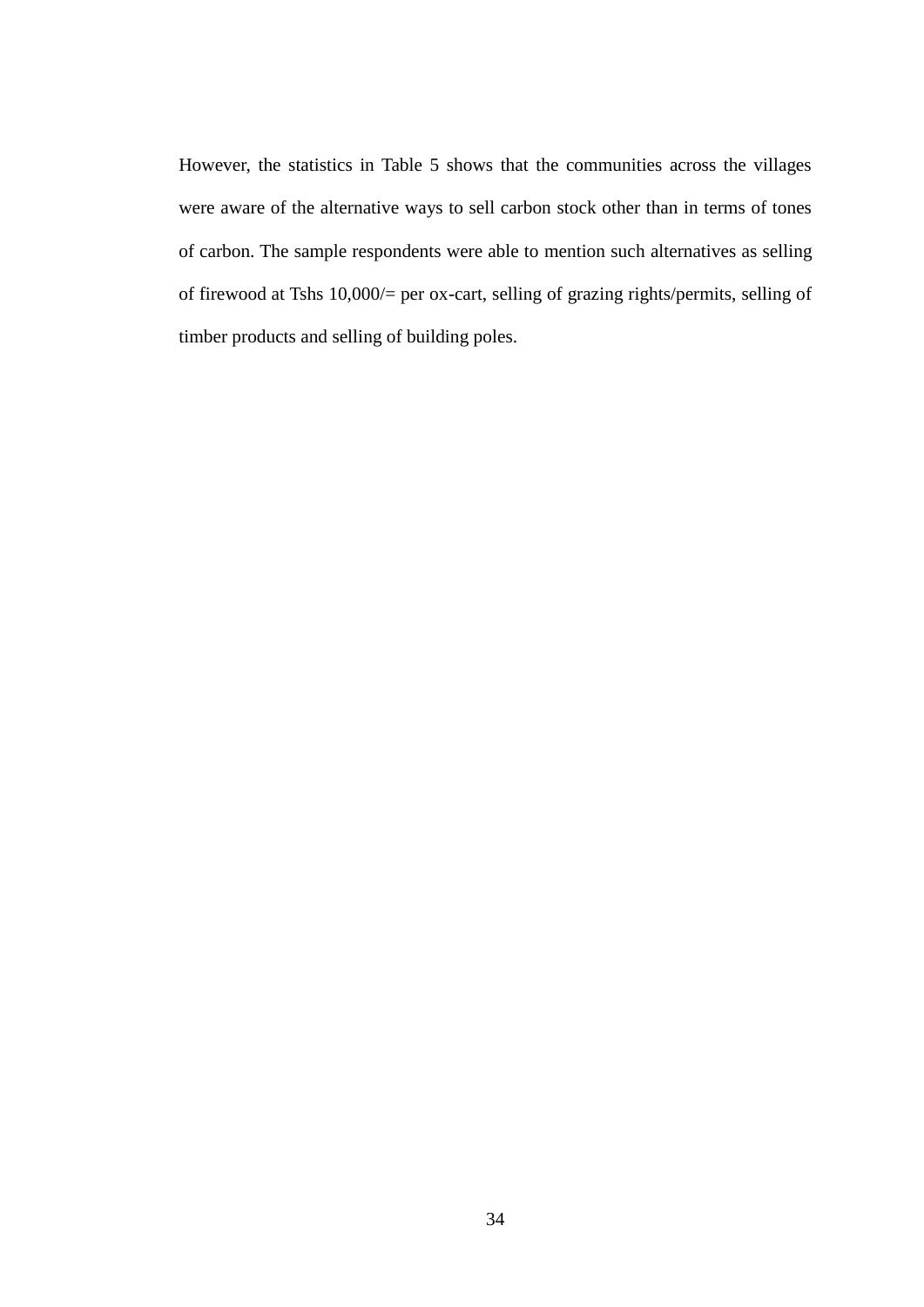| <b>Variable</b>                                                                  |                |               |                |           | <b>Village</b> |               |                         |                 |              | <b>Total</b> |
|----------------------------------------------------------------------------------|----------------|---------------|----------------|-----------|----------------|---------------|-------------------------|-----------------|--------------|--------------|
|                                                                                  |                | Kilago        |                | Igung'hwa |                | <b>Ngulu</b>  |                         | <b>Mhongolo</b> |              |              |
|                                                                                  | $\mathsf{N}$   | $\frac{9}{6}$ | N              | $\%$      | N              | $\frac{9}{6}$ | N                       | %               | N            | $\%$         |
| Awareness about carbon markets and marketing channel by the                      |                |               |                |           |                |               |                         |                 |              |              |
| respondent                                                                       |                |               |                |           |                |               |                         |                 |              |              |
| Yes                                                                              | 6              | 12.0          | 5              | 10.0      | 6              | 12.0          | 3                       | 6.0             | 20           | 40.0         |
| N <sub>o</sub>                                                                   | 8              | 16.0          | 9              | 18.0      | 16.0           | 16.0          | 5                       | 10.0            | 30           | 60.0         |
| <b>Total</b>                                                                     | 14             | 28.0          | 14             | 28.0      | 14             | 28.0          | 8                       | 16.0            | 50           | 100.0        |
| Possession of Idea on specific markets where to sell avoided carbon<br>emissions |                |               |                |           |                |               |                         |                 |              |              |
| Yes                                                                              | 1              | 2.0           | Nil            | Nil       | Nil            | Nil           | Nil                     | Nil             | $\mathbf{1}$ | 2.0          |
| N <sub>o</sub>                                                                   | 13             | 26.0          | 14             | 28.0      | 14             | 28.0          | 8                       | 16.0            | 49           | 98.0         |
| <b>Total</b>                                                                     | 14             | 28.0          | 14             | 28.0      | 14             | 28.0          | 8                       | 16.0            | 50           | 100.0        |
| Alternative way to sell carbon stock other than in terms of tones of carbon      |                |               |                |           |                |               |                         |                 |              |              |
| Sell of firewood at Tshs 10,000/= per ox-cart                                    | 6              | 16.7          | 5              | 13.9      | 3              | 8.3           | $\overline{2}$          | 5.6             | 16           | 44.4         |
| Sell of grazing rights/permits                                                   | 2              | 5.6           | $\mathbf{1}$   | 2.8       | Nil            | Nil           | Nil                     | Nil             | 3            | 8.3          |
| Sell of timber products                                                          | $\overline{4}$ | 11.1          | 3              | 8.3       | 3              | 8.3           | 2                       | 5.6             | 12           | 33.3         |
| Sell of building poles                                                           | 2              | 5.6           | Nil            | Nil       | 3              | 8.3           | Nil                     | Nil             | 5            | 13.9         |
| <b>Total</b>                                                                     | 14             | 38.9          | 9 <sup>1</sup> | 25.0      | $9^{\circ}$    | 25.0          | $\overline{\mathbf{4}}$ | 11.1            | 36           | 100.0        |
| Through whom the respondent is linked with the carbon buyers                     |                |               |                |           |                |               |                         |                 |              |              |
| Village government                                                               | 6              | 16.7          | $\tau$         | 19.4      | $\overline{4}$ | 11.1          | $\mathbf{1}$            | 2.8             | 18           | 50.0         |
| District government                                                              | 1              | 2.8           | Nil            | Nil       | Nil            | Nil           | Nil                     | Nil             | $\mathbf{1}$ | 2.8          |
| Ministry of natural resources                                                    | 2              | 5.6           | Nil            | Nil       | Nil            | Nil           | Nil                     | Nil             | 2            | 5.6          |
| <b>TATEDO</b>                                                                    | 5              | 13.9          | $\overline{2}$ | 5.6       | 5              | 13.9          | 3                       | 8.3             | 15           | 41.7         |
| <b>Total</b>                                                                     | 14             | 38.9          | 9              | 25.0      | 9              | 25.0          | $\overline{\mathbf{4}}$ | 11.1            | 36           | 100.0        |

# **Table 5: Awareness among local communities on carbon trading**

**Source:** Field data, 2011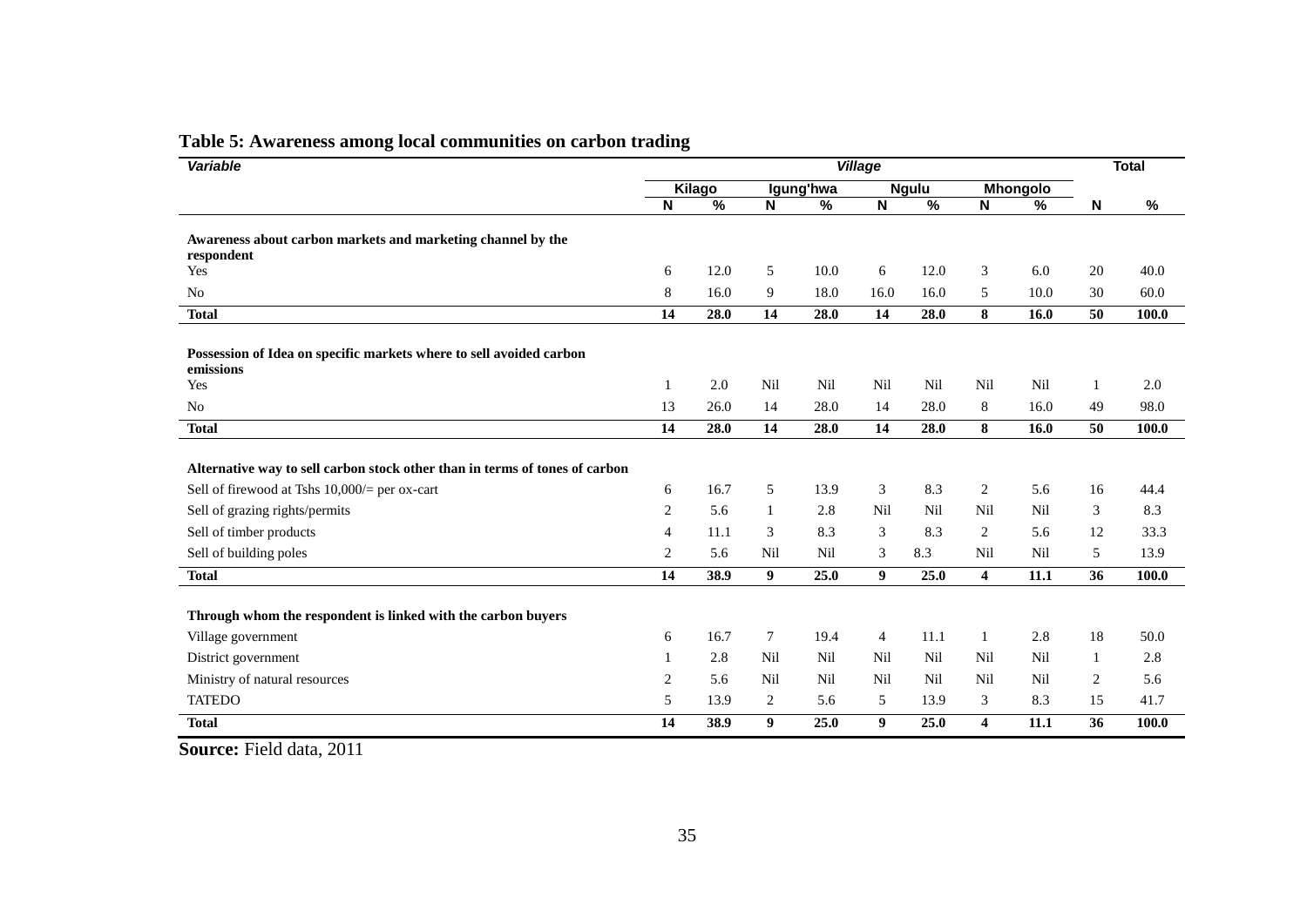#### **4.2.3 Costs and benefits related to conservation of carbon stock**

Assessing the costs and benefits of REDD+ initiative provides a basis for the effective design of a REDD+ market in a particular area. It was found that costs associated with the reduction of greenhouse gas emissions from deforestation and forest degradation shape both the demand for, and the supply of, REDD+ services in Kahama district. Costs and benefits of REDD+ initiative also have important implications for the participation of local communities in the REDD+ markets in the study area. The study findings provide cost estimates and benefits of carbon trading through REDD+ initiatives in Kilago, Igung'hwa, Ngulu, Mhongolo villages in Kahama district.

# **4.2.3.1 Costs related to forest conservation under REDD+ initiatives**

The costs of REDD+ initiative offered in the study area remains unclear and needs to be resolved for the effective design and implementation of a REDD+ market.

In this study, the costs in managed and unmanaged forest resources were distinguished. The study found that PFM projects (managed forests) sequester and store considerably more carbon than unmanaged forests. The study indicates that the transaction costs of PFM with carbon management include Tshs 1,640,703.60 per village per year for measurement activities, Tshs 2,076.84 per ha per year for measurement, Tshs 3,634.47 per ha per year for verification and 10% of carbon value for other overhead costs. The opportunity costs for forests were Tshs 12,461.04, Tshs 23,883.66, Tshs, 7,268.94 and Tshs 9,345.78 per hectare per year in Kilago, Igung'hwa, Ngulu, Mhongolo villages respectively. Tables 6 summarize the opportunity cost of each crop as average return per ha in Tanzanian shillings.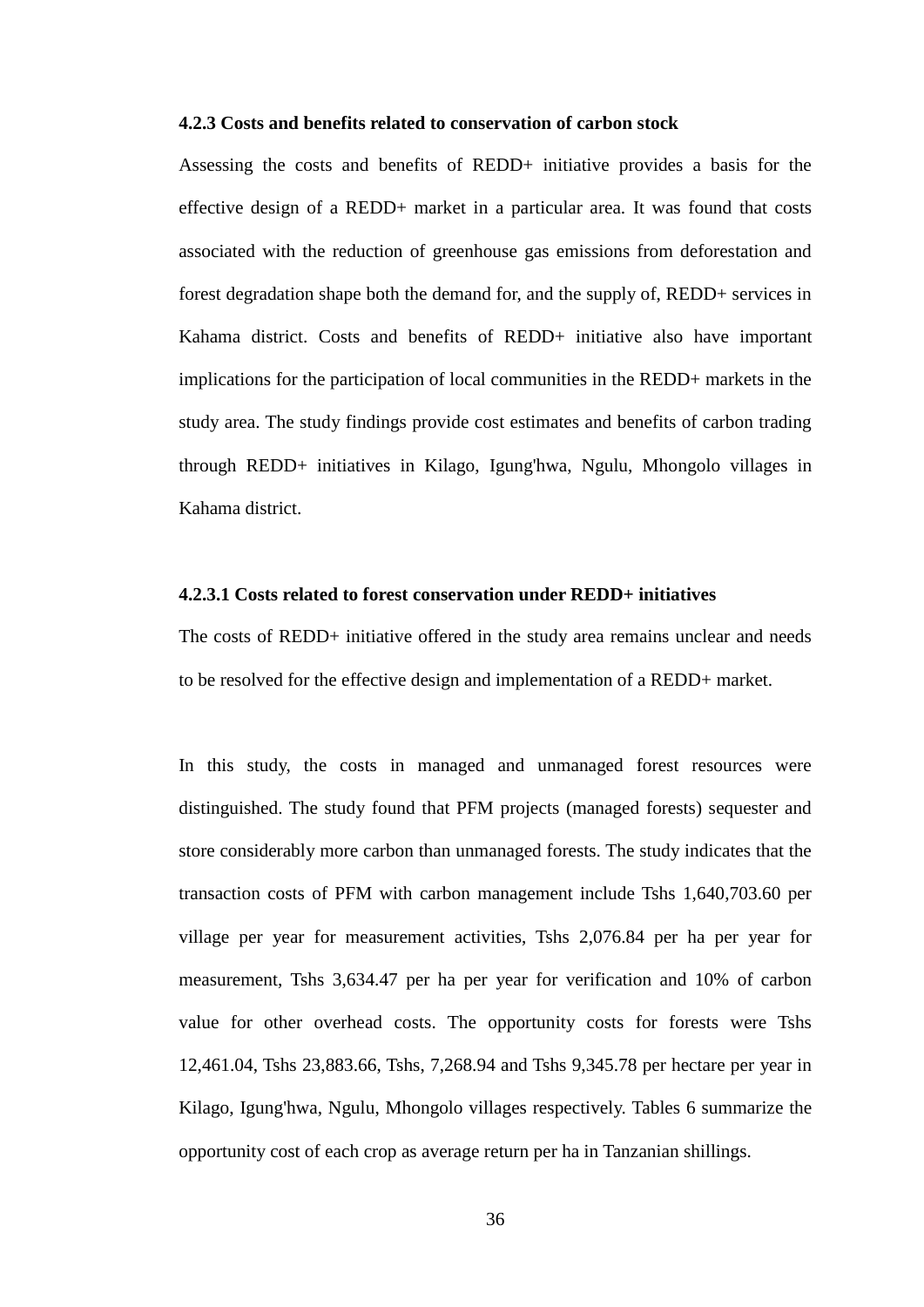| Crop           | Average<br>(tonne/ha) | Price (TSHS/<br><i>tonne</i> ) | Total revenue/<br>ha(TSHS) | Cost of<br>Production*<br>(TSHS) | Return/ha<br>(TSHS) |
|----------------|-----------------------|--------------------------------|----------------------------|----------------------------------|---------------------|
| Maize          | 0.79                  | 159,532.50                     | 125,233.01                 | 18,784.95                        | 106,448.06          |
| Paddy          | 0.93                  | 371,455.83                     | 345,453.93                 | 51,818.09                        | 293,635.84          |
| Sorghum        | 0.63                  | 181,959.17                     | 114,634.28                 | 17.195.14                        | 97,439.13           |
| Finger millet  | 0.67                  | 271,258.33                     | 180,386.79                 | 27,058.02                        | 153,328.77          |
| Irish potatoes | 2.68                  | 203,581.67                     | 544,580.96                 | 81,687.14                        | 462,893.81          |
| <b>Beans</b>   | 0.46                  | 394,512.50                     | 179,503.19                 | 26,925.48                        | 152,577.71          |
| Cotton         | 0.56                  | 1,628,748.00                   | 903,955.14                 | 135,593.27                       | 768,361.87          |
| Tobacco        | 0.71                  | 807,340.00                     | 573,211.40                 | 85,981.71                        | 487,229.69          |

**Table 6: Return of food and cash crops 2006 nominal price**

**Source:** National Sample Census of Agriculture (2006).

\* Cost of production is taken as 15% of total revenue

The statistics in Table 7 indicate that costs associated with patrolling/security of the *Ngitili* against environmental destructing agents and *Ngitili* management costs (Thinning, Pruning and Fire break construction) are relatively higher across the villages as mentioned by majority of the overall sample respondents (84.0% and 68.0% respectively).

|  |  | Table 7: Costs related to forest conservation under REDD+ initiatives |
|--|--|-----------------------------------------------------------------------|
|--|--|-----------------------------------------------------------------------|

| Costs                                                                                                      |    |                    |    | <b>Total</b>          |    |                          |     |                            |    |      |
|------------------------------------------------------------------------------------------------------------|----|--------------------|----|-----------------------|----|--------------------------|-----|----------------------------|----|------|
|                                                                                                            |    | Kilago<br>$(n=14)$ |    | Igung'hwa<br>$(n=14)$ |    | <b>Ngulu</b><br>$(n=14)$ |     | <b>Mhongolo</b><br>$(n=8)$ |    |      |
|                                                                                                            | N  | %                  | N  | %                     | N  | %                        | N   | %                          | N  | %    |
| Costs involved in buying and planting<br>tree seedlings                                                    | 11 | 22.0               | 8  | 16.0                  | 2  | 4.0                      | Nil | Nil                        | 21 | 42.0 |
| Costs associated with<br>patrolling/security of the Ngitili<br>against environmental destructing<br>agents | 9  | 18.0               | 12 | 24.0                  | 13 | 26.0                     | 8   | 16.0                       | 42 | 84.0 |
| Ngitili management costs (Thinning,<br>Pruning and Fire break construction)                                | 7  | 14.0               | 12 | 24.0                  | 13 | 26.0                     | 2   | 4.0                        | 34 | 68.0 |
| Costs associated with water for<br>irrigation of tree seedlings                                            | 7  | 14.0               | 1  | 2.0                   | 5  | 10.0                     | 7   | 14.0                       | 20 | 40.0 |

**Source:** Field data, 2011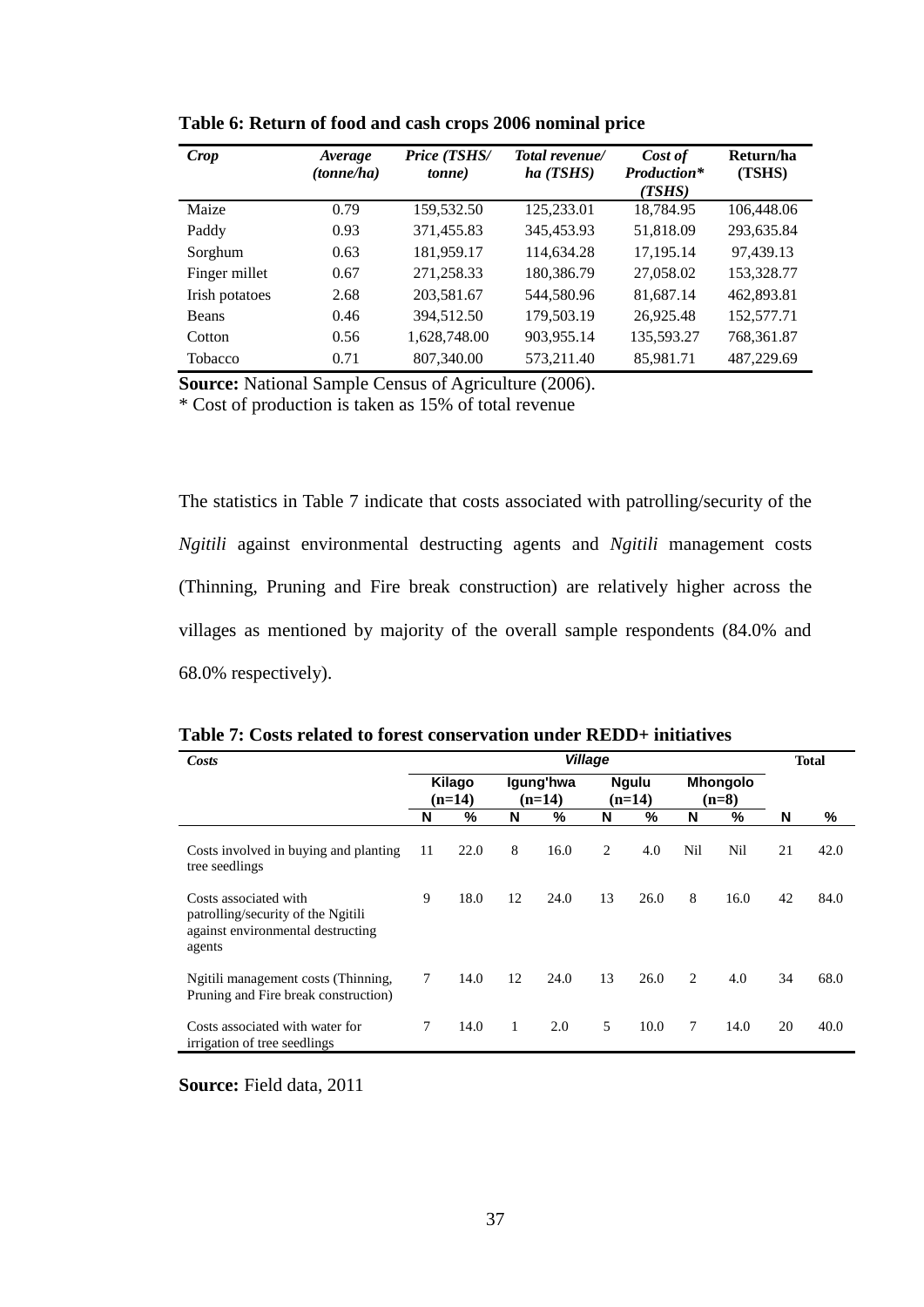#### **4.2.3.2 Benefits from carbon stock (Afforestation and reforestation activities)**

The study went further by estimating the net carbon benefits that were accrued from both sequestration and avoidance of degradation. Through the responses of key informants, the study found that the net benefits are much higher per household, as much as Tshs 32,191.02 for villages with larger forests compared with those with small forests, which receive only Tshs  $5,192.10$  per tonne of  $CO<sub>2</sub>$  sequestered. The study also revealed that villages with 156 and 550 ha of forests could earn about Tshs 12,461.04 and Tshs 18,691.56 per household per year respectively. With the price of Tshs 41,536.80 per tonne of carbon sequestered, which is the prospective selling price, villages with small (between 20 to 50 ha) forests could earn about Tshs 31,152.60 per household, whereas those with better forests (with more than 1,000 ha) might earn up to Tshs 454,827.96.

In the study villages, local communities are involved in tree planting. Villagers are facilitated to establish nurseries, tending and tree planting through the REDD+ initiatives. This is a successful pro-poor REDD+ activity due to its multiple benefits in supplying wood for domestic consumption and acting as a source of household income. It was found that carbon trading through afforestation and reforestation initiatives particularly agro-forestry, has the potential to sequester large amounts of carbon. Agro-forestry systems sequester carbon dioxide through carbon stored in their biomass.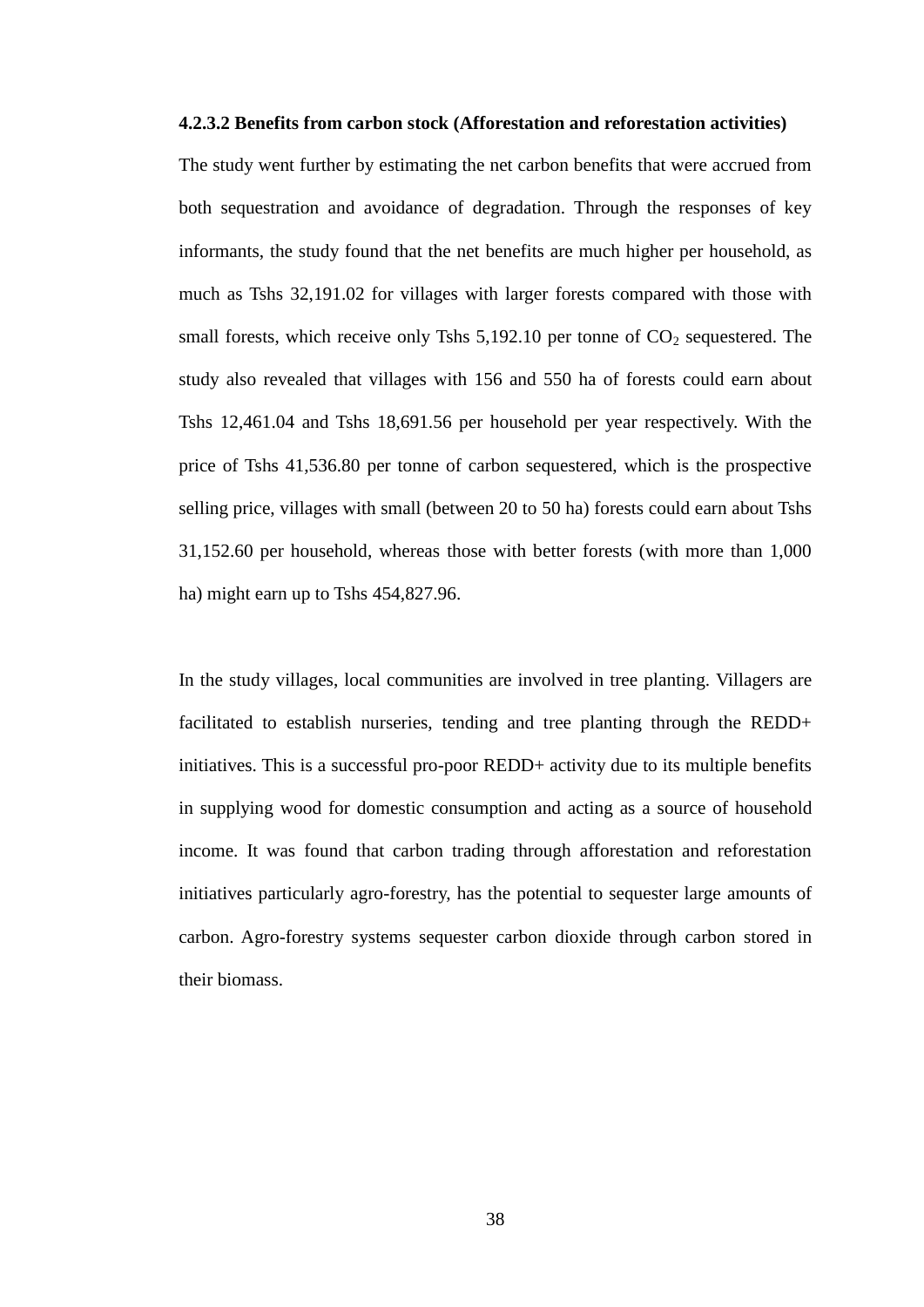|                                                                                      | o  | o                  |    | ັ                     |                |                          |                |                            |    |              |
|--------------------------------------------------------------------------------------|----|--------------------|----|-----------------------|----------------|--------------------------|----------------|----------------------------|----|--------------|
| <b>Benefit</b>                                                                       |    |                    |    |                       | <b>Village</b> |                          |                |                            |    | <b>Total</b> |
|                                                                                      |    | Kilago<br>$(n=14)$ |    | Igung'hwa<br>$(n=14)$ |                | <b>Ngulu</b><br>$(n=14)$ |                | <b>Mhongolo</b><br>$(n=8)$ |    |              |
|                                                                                      | N  | %                  | N  | %                     | N              | %                        | N              | %                          | N  | %            |
| Regulated/reclaimed climatic<br>condition                                            | 6  | 12.0               | 8  | 16.0                  | 11             | 22.0                     | 5              | 10.0                       | 30 | 60.0         |
| Reduced soil erosion                                                                 | 12 | 24.0               | 5  | 10.0                  | 7              | 14.0                     | $\overline{4}$ | 8.0                        | 28 | 56.0         |
| Forest products (Firewood,<br>timber, medicine, fruits, poles and<br>tree seedlings) | 13 | 26.0               | 12 | 24.0                  | 10             | 20.0                     | 8              | 16.0                       | 43 | 86.0         |
| Increased Agricultural yield due<br>to increased soil fertility                      | 9  | 18.0               | 7  | 14.0                  | 8              | 16.0                     | 6              | 12.0                       | 30 | 60.0         |

# Table 8: Benefits from involving in Agroforestry measures  $(N = 50)$

**Source:** Field data, 2011

| <b>Benefit</b>                       |                    | <b>Village</b> |   |                       |    |                          |                            |      |    |      |  |
|--------------------------------------|--------------------|----------------|---|-----------------------|----|--------------------------|----------------------------|------|----|------|--|
|                                      | Kilago<br>$(n=14)$ |                |   | Igung'hwa<br>$(n=14)$ |    | <b>Ngulu</b><br>$(n=14)$ | <b>Mhongolo</b><br>$(n=8)$ |      |    |      |  |
|                                      | N                  | %              | N | %                     | N  | %                        | N                          | %    | N  | %    |  |
| Pasture for livestock                | 6                  | 12.0           | 8 | 16.0                  | 14 | 28.0                     | 7                          | 14.0 | 35 | 70.0 |  |
| Fuel wood (Firewood and<br>charcoal) | 7                  | 14.0           | 8 | 16.0                  | 14 | 28.0                     | 7                          | 14.0 | 36 | 72.0 |  |
| Building materials                   | 6                  | 12.0           | 8 | 16.0                  | 14 | 28.0                     | 7                          | 14.0 | 35 | 70.0 |  |
| Medicine                             | 6                  | 12.0           | 8 | 16.0                  | 14 | 28.0                     | 7                          | 14.0 | 35 | 70.0 |  |
| Timber                               |                    | 14.0           | 8 | 16.0                  | 14 | 28.0                     | 7                          | 14.0 | 36 | 72.0 |  |

Conservation of water sources 6 12.0 8 16.0 14 28.0 7 14.0 35 70.0 Honey production 6 12.0 8 16.0 14 28.0 7 14.0 35 70.0

Regulation of climatic condition 6 12.0 8 16.0 14 28.0 7 14.0 35 70.0

|  |  | Table 9: Benefits from <i>in-situ</i> vegetation conservation system ( <i>Ngitili</i> ) ( $N = 50$ ) |  |  |
|--|--|------------------------------------------------------------------------------------------------------|--|--|
|  |  |                                                                                                      |  |  |

#### **Source:** Field data, 2011

In all the visited villages it was affirmed that communities practicing REDD+ had the potential to generate income from their forest resources. In addition to cash returns from the sale of forest products such as grazing rights, firewood and poles, "*ngitili*" restoration had significant gains in reduced effort in the collection of fuel wood, thatch grass, poles, fodder and water. The monetary value per household per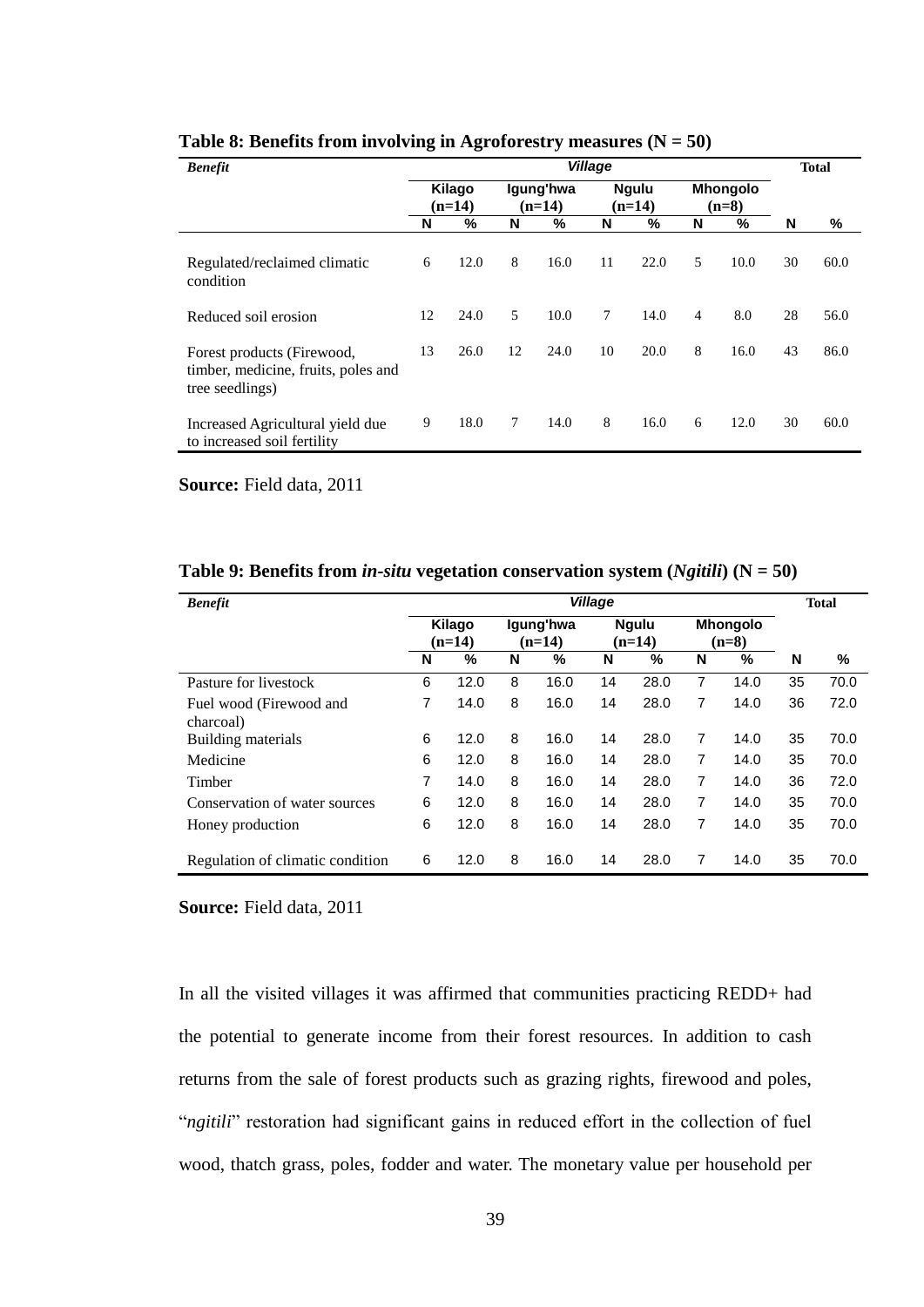day for the reduced effort in collecting various "*ngitili*" products was found to be Tshs 726.89 for firewood collection, Tshs 519.21 for collecting poles, Tshs 830.74 for collecting fodder, Tshs 571.00 for thatch materials collection, Tshs 311.53 for collecting withies, Tshs 311.53 and Tshs 353.00 for domestic and livestock use of water, respectively. The assessment further showed that the proportion of households whose economic wellbeing at the family level had increased and improved as a consequence of values of benefits from "*ngitili*" were as high as 64%. Thus, it was noted, that individual households also indirectly benefited from funds accruing from REDD+ activities, through environmental goods and services.

# **4.2.4 Factors affecting implementation of REDD+ in community based forests**

# **4.2.4.1 Strengths in implementation of REDD+ initiatives**

SWOT analysis towards implementation of REDD+ initiatives identified various strengths such as existence of good village governance; group forest formation and conservation through the available human labour; forest protection by-laws, policies and regulation; forest conservation education from REDD+; forest management campaigns given by environmental conservation NGOs; cooperation among *ngitili*  owners, project staff and village leadership; and existence of traditional/natural/family *ngitili* as indicated in Table 10.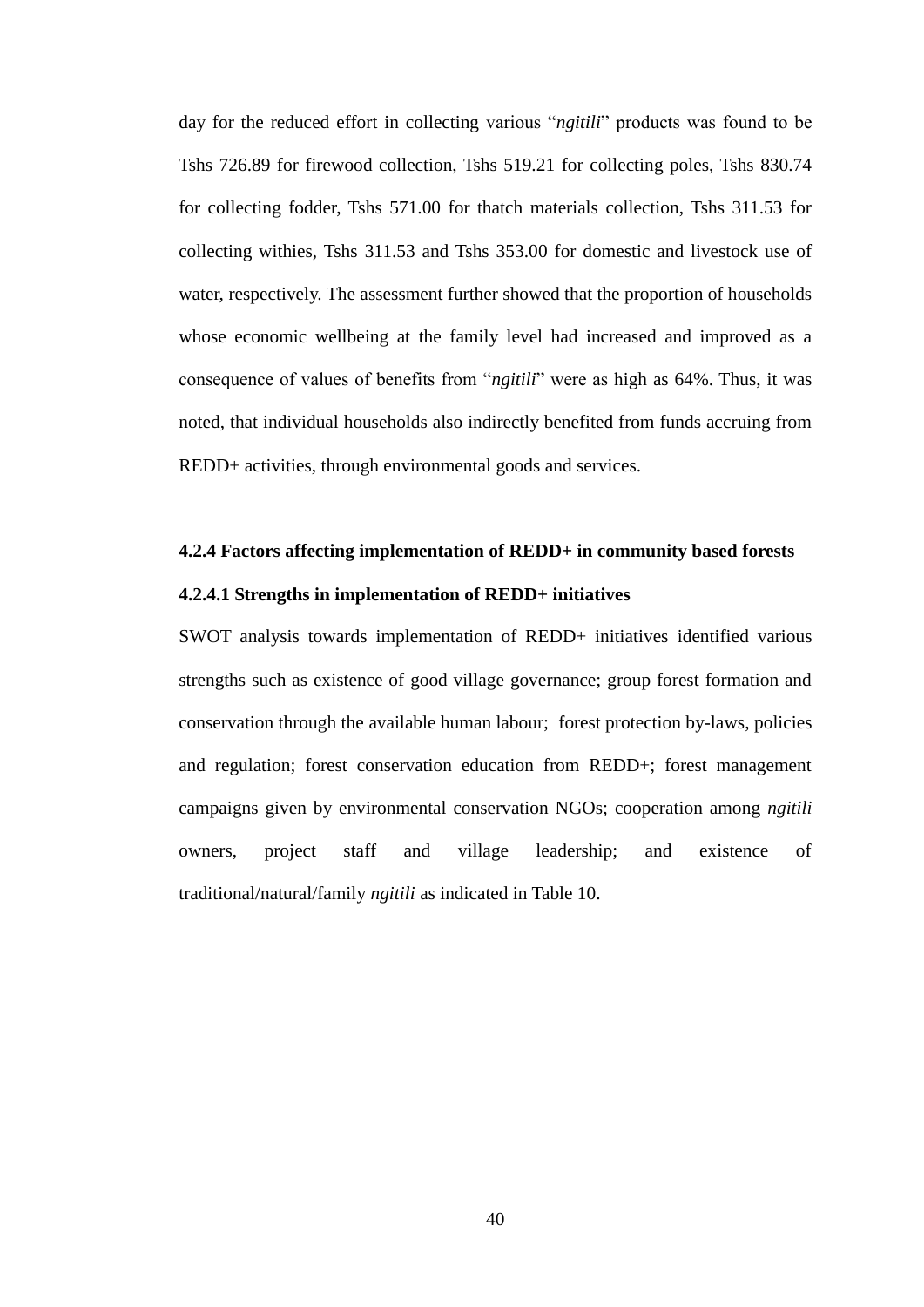| <b>Strength</b>                                                                  |                |          |                |           | <b>Village</b> |              |                |          | <b>Total</b> |      |
|----------------------------------------------------------------------------------|----------------|----------|----------------|-----------|----------------|--------------|----------------|----------|--------------|------|
|                                                                                  |                | Kilago   |                | Igung'hwa |                | <b>Ngulu</b> |                | Mhongolo |              |      |
|                                                                                  |                | $(n=14)$ |                | $(n=14)$  |                | $(n=14)$     |                | $(n=8)$  |              |      |
|                                                                                  | N              | %        | N              | %         | N              | %            | N              | %        | N            | %    |
| Existence of Sungusungu                                                          | 6              | 12.0     | 5              | 10.0      | 10             | 20.0         | 1              | 2.0      | 22           | 44.0 |
| Good Village Governance                                                          | 6              | 12.0     | 5              | 10.0      | 6              | 12.0         | 3              | 6.0      | 20           | 40.0 |
| Group forest formation and<br>conservation through the<br>available human labour | $\overline{7}$ | 14.0     | 4              | 8.0       | 8              | 16.0         | $\overline{4}$ | 8.0      | 23           | 46.0 |
| Forest protection by-laws,<br>policies and regulation                            | 12             | 24.0     | 10             | 20.0      | 13             | 26.0         | 6              | 12.0     | 41           | 82.0 |
| Forest conservation education<br>from REDD+                                      | 3              | 6.0      | $\overline{4}$ | 8.0       | 6              | 12.0         | 3              | 6.0      | 16           | 32.0 |
| Forest Management campaigns<br>given by environmental<br>conservation NGOs       | 6              | 12.0     | 4              | 8.0       | 5              | 10.0         | 3              | 6.0      | 18           | 36.0 |
| Cooperation among Ngitili<br>owners, project staff and village<br>leadership     | 3              | 6.0      | 3              | 6.0       | 10             | 20.0         | 4              | 8.0      | 14           | 28.0 |
| Existence of<br>traditional/natural/family Ngitili                               | 3              | 6.0      | 5              | 10.0      | 8              | 16.0         | 3              | 6.0      | 19           | 38.0 |

**Table 10: Strengths of adoption of REDD+ initiatives in forest conservation (N=50)**

Note: The percentages do not add up to 100% because of multiple responses **Source:** Field data, 2011

#### **4.2.4.2 Weaknesses in implementation of REDD+ initiatives**

SWOT analysis towards implementation of REDD+ initiatives revealed the weaknesses such as drought resulting from unpredictable rainfall; low forest conservation education within the community; inadequate community awareness of the functioning of REDD+ initiatives and climate change; lack of land ownership title deeds; income poverty within the community (inadequate capital/money); and overgrazing/overstocking as shown in Table 11.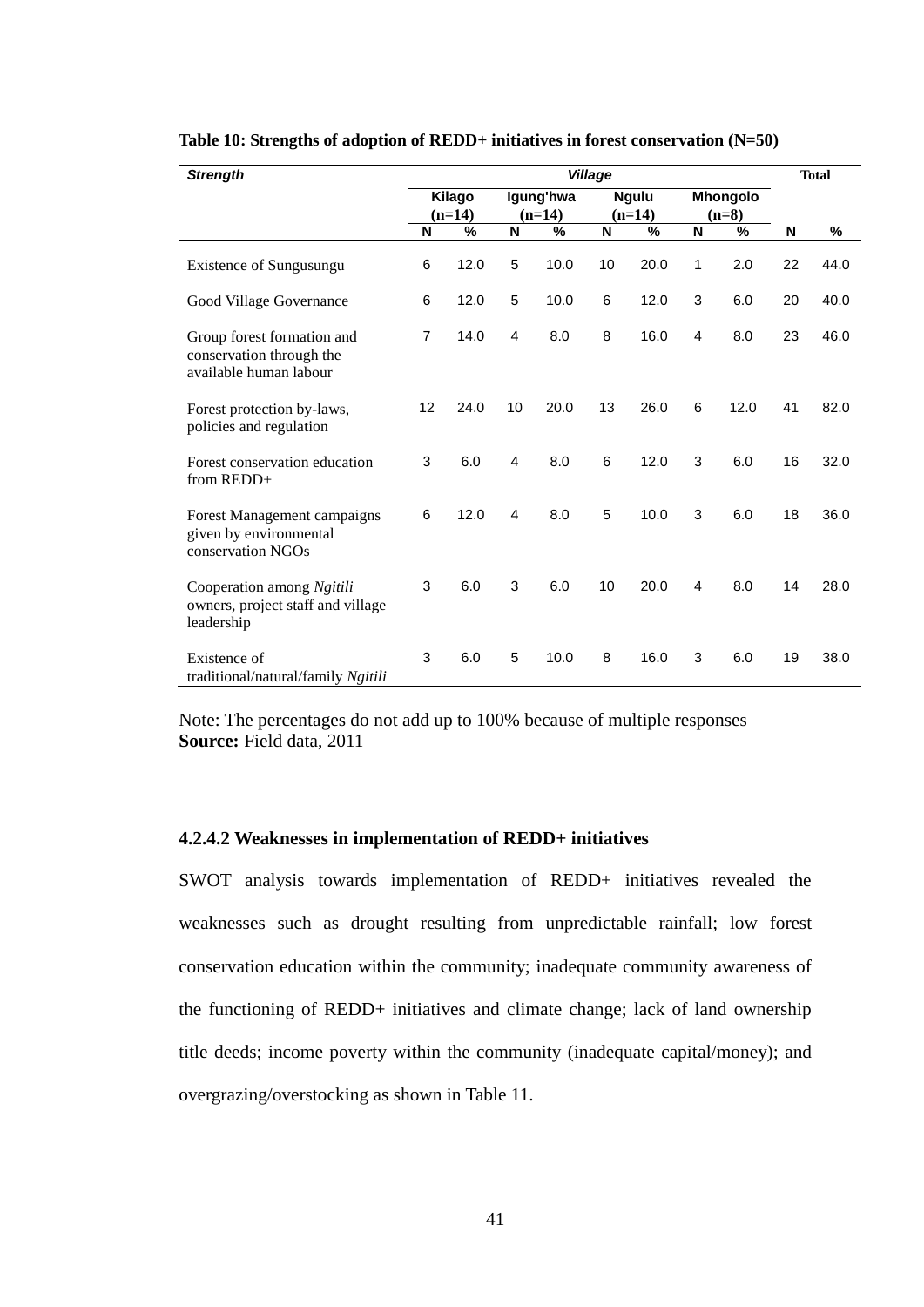| Weakness                                                                                        | <b>Village</b>     |      |                       |      |                          |      |                            |      | <b>Total</b> |      |
|-------------------------------------------------------------------------------------------------|--------------------|------|-----------------------|------|--------------------------|------|----------------------------|------|--------------|------|
|                                                                                                 | Kilago<br>$(n=14)$ |      | Igung'hwa<br>$(n=14)$ |      | <b>Ngulu</b><br>$(n=14)$ |      | <b>Mhongolo</b><br>$(n=8)$ |      |              |      |
|                                                                                                 | N                  | %    | N                     | %    | N                        | ℅    | N                          | %    | N            | %    |
| Drought resulting from unpredictable.<br>rainfall                                               | 7                  | 14.0 | 8                     | 16.0 | 5                        | 10.0 | 2                          | 4.0  | 22           | 44.0 |
| Low forest conservation education<br>within the community                                       | 11                 | 22.0 | 9                     | 18.0 | 10                       | 20.0 | $\tau$                     | 14.0 | 37           | 74.0 |
| Inadequate community awareness of<br>the functioning of REDD+ initiatives<br>and climate change | 9                  | 18.0 | 6                     | 12.0 | 5                        | 10.0 | $\overline{4}$             | 8.0  | 24           | 48.0 |
| Lack of land ownership title deeds                                                              | 2                  | 4.0  | $\overline{4}$        | 8.0  | 2                        | 4.0  | $\mathbf{1}$               | 2.0  | 9            | 18.0 |
| Income poverty within the<br>community (inadequate)<br>capital/money)                           | 3                  | 6.0  | $\overline{4}$        | 8.0  | 10                       | 20.0 | $\tau$                     | 14.0 | 24           | 48.0 |
| Overgrazing/overstocking                                                                        | Nil                | Nil  | Nil                   | Nil  | 1                        | 2.0  | 1                          | 2.0  | 2            | 4.0  |

**Table 11: Weaknesses of adoption of REDD+ initiatives in forest conservation (N = 50)**

**Note:** The percentages do not add up to 100% because of multiple responses **Source:** Field data, 2011

Results from focus group discussions show that the law remains silent over how the benefits of forest management can be equitably shared with participating communities. Without benefits reaching a level that equal or exceed the costs being borne, in terms of local forest management, the long-term future of REDD+ remains uncertain. The Village Councils have a relatively limited role in directly managing the REDD+, except to receive revenues earned from the CBO and then, through normal village government procedures, budget and use those earnings.

Given the high conservation status of many of the forests under CBFM arrangements, the total level of permitted benefits that may be legally harvested from the forests is very low (and may be significantly less than the range of benefits people obtained prior to REDD+ being established, though illegal in nature). Even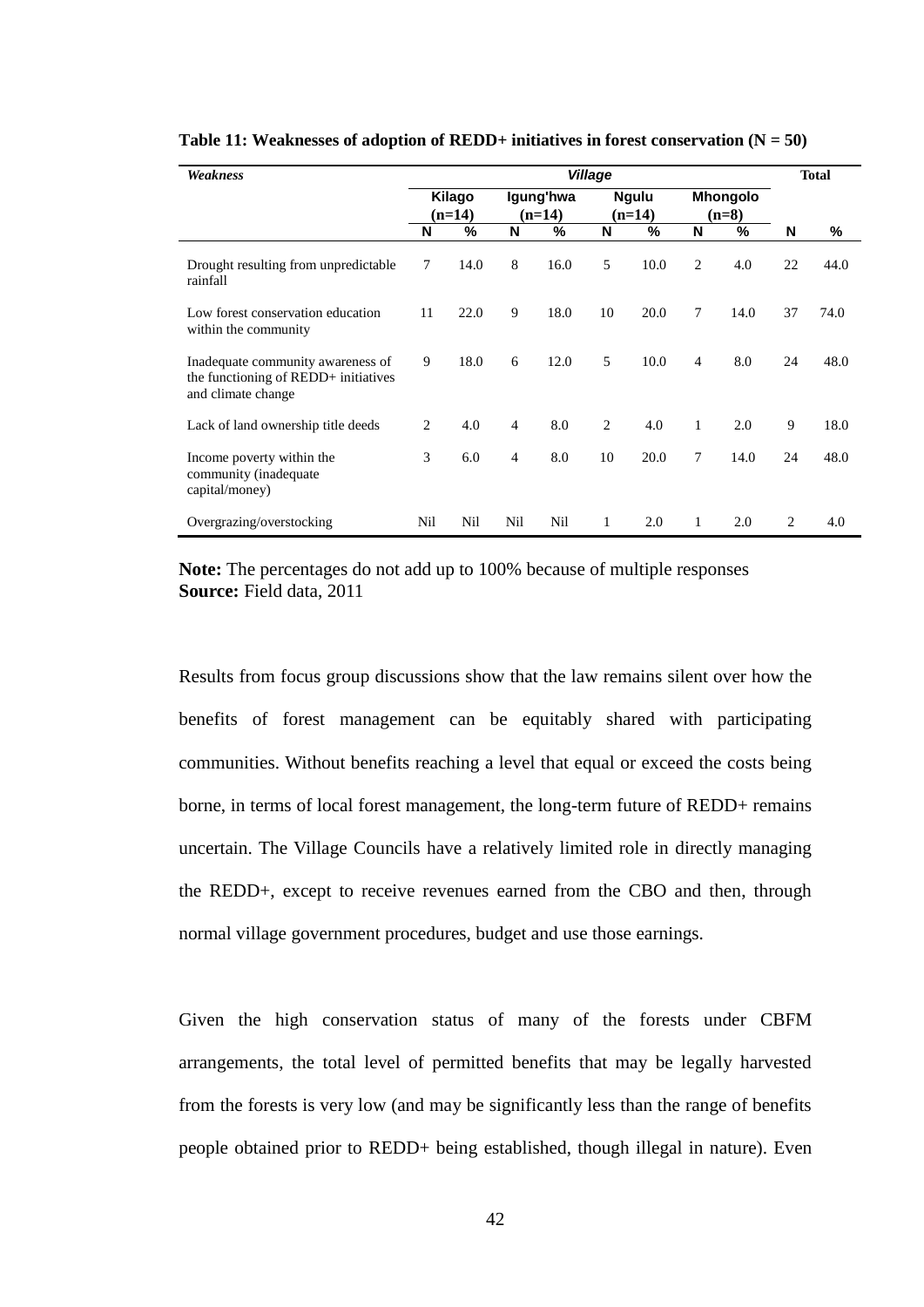where opportunities exist for extractive use of forest reserves, such as in production forests where timber harvesting is permitted, the relative share and type of benefits that can be captured by communities has yet to be agreed on and the mechanism for sharing of benefits is not yet in place.

The highly sectoral nature of natural resource legislation constrains opportunities for communities to obtain multiple benefit streams from the management of forest and wildlife resources on village land. The process for the establishment of community based forest constrain the possibility of obtaining multiple revenue flows from forest harvesting significantly reducing local incentives for long-term natural resource management. Land tenure issues, issues relating to titling and property rights affect the security and entry of local people, particularly smallholder farmers, to participate in REDD+. The issues of REDD+ and carbon trading are very new concepts not well understood by majority of people across the study villages.

Generally, the weaknesses of the adoption of REDD+ initiatives in forest conservation are summarized as low awareness among the local community on the importance of forest conservation and forest management; and traditional practices such 'slash and burn' and the associated shifting cultivation.

# **4.2.4.3 Opportunities for implementation of REDD+ initiatives**

SWOT analysis towards implementation of REDD+ initiatives identified several opportunities available across study villages which include political will; high willingness among donors (CARE, TATEDO, NAFRAC) to fund carbon trade across the study villages; REDD+ project initiatives; energy saving technology via

43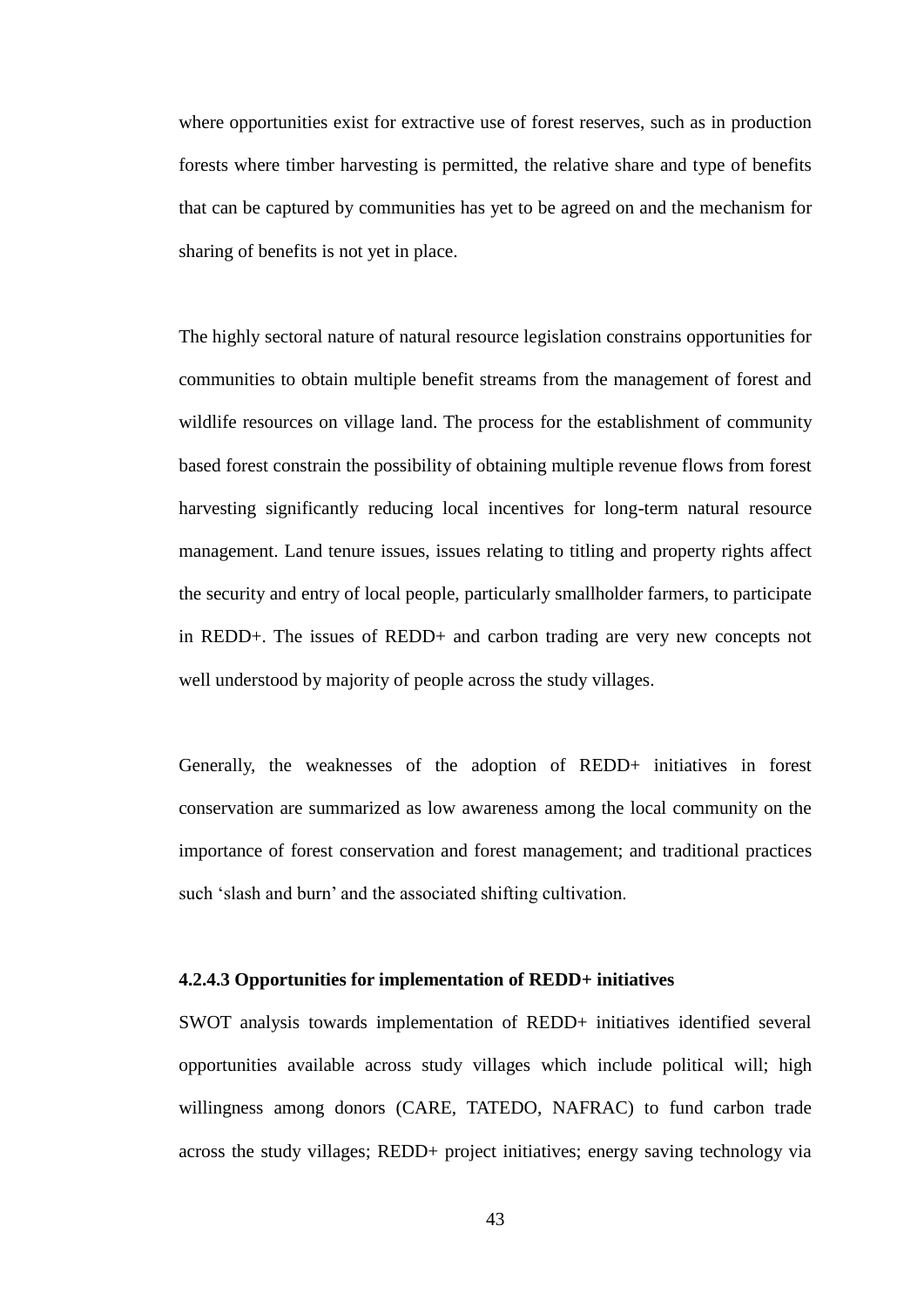TATEDO; beekeeping (bee hives); and extension services as shown in Table 12. It was found that TATEDO and REDD+ projects are the major opportunities for adoption of REDD+ initiatives across the study villages. This is due to the fact that REDD+ projects provide environmental education to the community while TATEDO provide technology on alternative use of source of energy for efficient utilization of biomass.

| <i><b>Opportunity</b></i>                     | <b>Village</b>     |      |                       |      |                          |      |                            | <b>Total</b> |    |      |
|-----------------------------------------------|--------------------|------|-----------------------|------|--------------------------|------|----------------------------|--------------|----|------|
|                                               | Kilago<br>$(n=14)$ |      | Igung'hwa<br>$(n=14)$ |      | <b>Ngulu</b><br>$(n=14)$ |      | <b>Mhongolo</b><br>$(n=8)$ |              |    |      |
|                                               | N                  | %    | N                     | %    | N                        | %    | N                          | %            | N  | %    |
| Political will                                | 3                  | 6.0% | Nil                   | Nil  | 1                        | 2.0  | Nil                        | Nil          | 4  | 8.0  |
| Donor support                                 | 11                 | 22.0 | 10                    | 20.0 | 13                       | 26.0 | 7                          | 14.0         | 41 | 82.0 |
| REDD+ project initiatives                     | 13                 | 26.0 | 10                    | 20.0 | 13                       | 26.0 | 6                          | 12.0         | 42 | 84.0 |
| Energy saving technology via<br><b>TATEDO</b> | 9                  | 18.0 | 5                     | 10.0 | 12                       | 24.0 | 5                          | 10.0         | 31 | 62.0 |
| Beekeeping (bee hives)                        | 3                  | 6.0  | 1                     | 2.0  | 1                        | 2.0  | Nil                        | Nil          | 5  | 10.0 |
| <b>Extension services</b>                     | 8                  | 16.0 | 5                     | 10.0 | 3                        | 6.0  | 4                          | 8.0          | 20 | 40.0 |

**Table 12: Opportunities of adoption of REDD+ initiatives in forest concentration**  $(N = 50)$ 

**Note:** The percentages do not add up to 100% because of multiple responses **Source:** Field data, 2011

Through focus group discussions it was found that vast alternative sources of energy do exist across the study villages as opportunities that can be scaled up and broadened out to reduce pressure on forests. These sources include improved stoves, improved charcoal kilns, and the use of solar power and biogas as shown in Plate 2.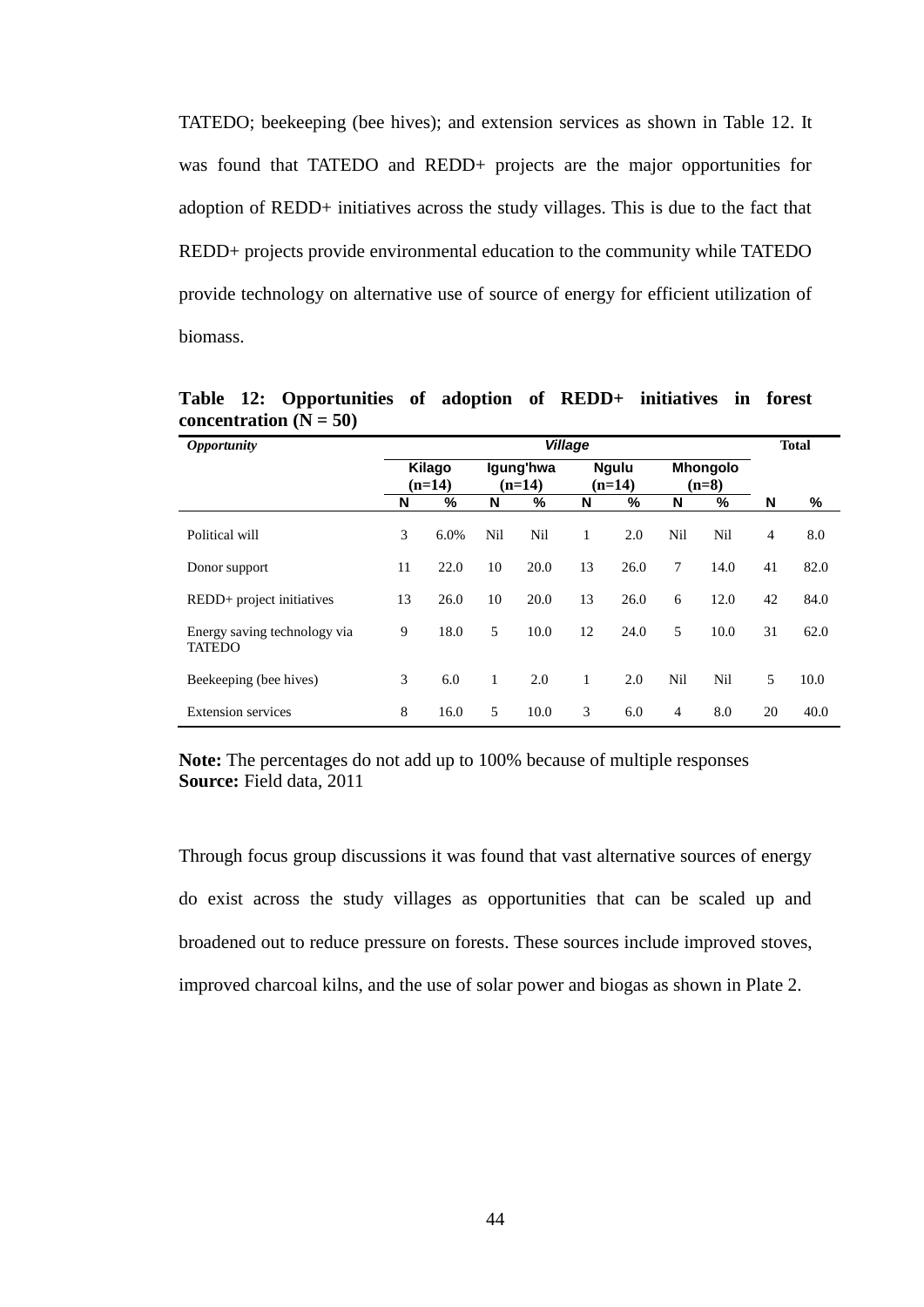

**Plate 2: Efficient cooking stoves - technology from TATEDO Source:** TATEDO, 2011

Alternative energy sources have the potential to reduce the increase in demand for forest products and to preserve forest health and diversity. This balance is critical to the survival of forests, and to the prosperity of forest-dependent communities. This also has important implications for emissions reduction, employment creation, monetary saving, and time savings – thus reducing pressure on carbon sinks, and improving livelihoods across the study villages.

The study also found various innovations and technologies across the study villages that could contribute to reducing carbon emissions. These include inter cropping, planting of leguminous crops; and encouraging the growing of crops that are resistant to adverse weather conditions – such as cassava, sorghum, millet, sweet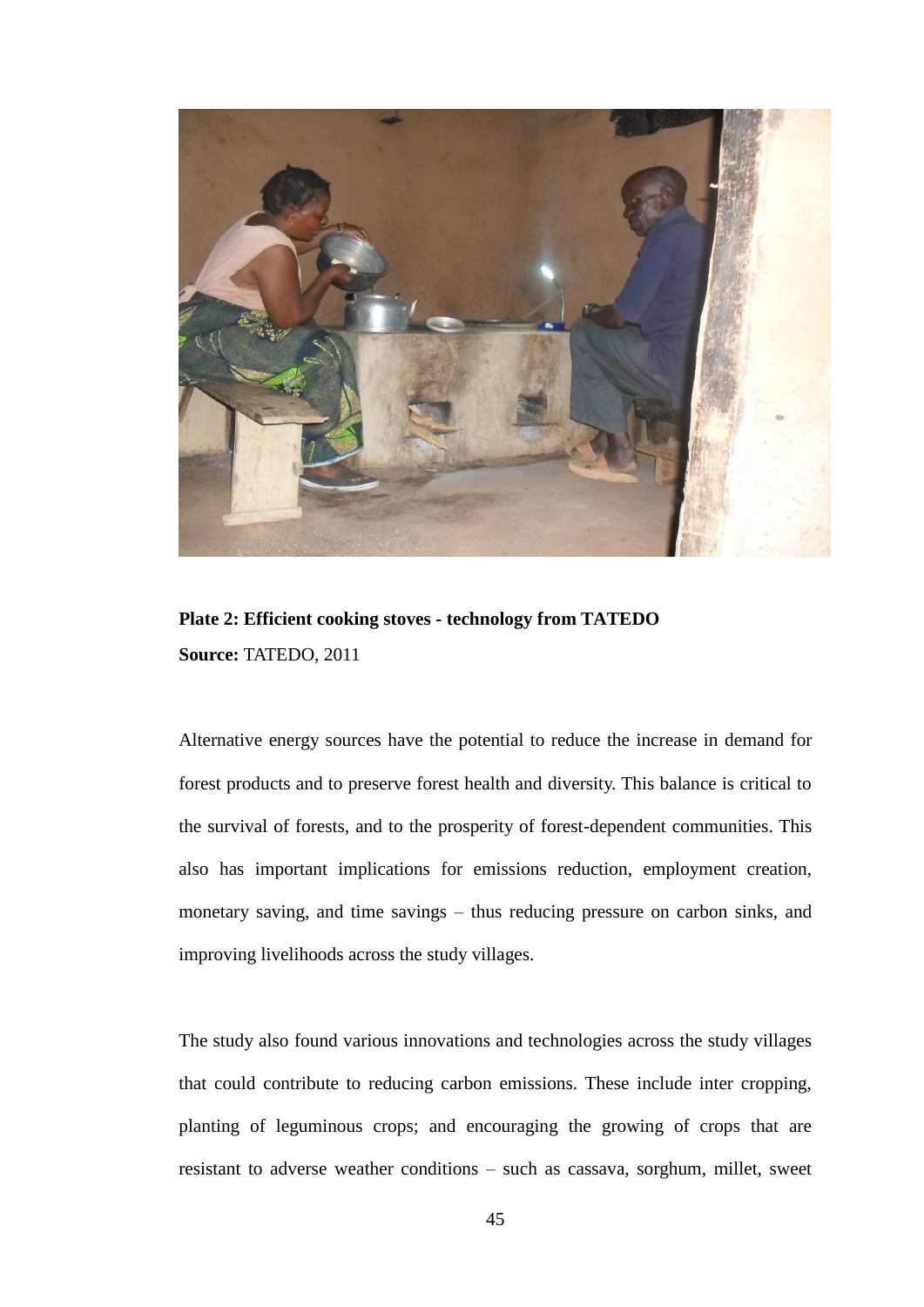potatoes and so on. In addition, the promotion of sustainable production systems that encourage agricultural intensification in favourable areas, relieving pressure on remaining forest lands, and decrease deforestation by increasing agricultural productivity and profitability provides promising technologies that can be incorporated in the REDD+ strategy across the study villages.

| <b>Threat</b>                 |   | <b>Village</b>     |   |                       |    |                          |     |                            |    | <b>Total</b> |  |
|-------------------------------|---|--------------------|---|-----------------------|----|--------------------------|-----|----------------------------|----|--------------|--|
|                               |   | Kilago<br>$(n=14)$ |   | Igung'hwa<br>$(n=14)$ |    | <b>Ngulu</b><br>$(n=14)$ |     | <b>Mhongolo</b><br>$(n=8)$ |    |              |  |
|                               | N | %                  | N | %                     | N  | %                        | N   | %                          | N  | ℅            |  |
| Wild animals like lion, hyena |   | 14.0               | 7 | 14.0                  | 1  | 2.0                      | Nil | Nil                        | 15 | 30.          |  |
| Land use conflicts            | 7 | 14.0               | 9 | 18.0                  | 10 | 20.0                     | 1   | 2.0                        | 21 | 42.0         |  |
| Field/bush fires              | 5 | 10.0               | 6 | 12.0                  | 11 | 22.0                     | 4   | 8.0                        | 26 | 52.0         |  |
| Pests and diseases            | 1 | 2.0                | 4 | 8.0                   | 5  | 10.0                     | 4   | 8.0                        | 14 | 28.0         |  |
| Change in donor policies      | 1 | 2.0                | 3 | 6.0                   | 2  | 4.0                      | Nil | Nil                        | 6  | 12.0         |  |
| Hunters and charcoal makers   | 5 | 10.0               | 6 | 12.0                  | 10 | 20.0                     | 4   | 8.0                        | 25 | 50.0         |  |

**Table 13: Threats of adoption of REDD+ initiatives in forest conservation (N= 50)**

Note: The percentages do not add up to 100% because of multiple responses **Source:** Field data, 2011

# **4.2.4.5 Summarized SWOT analysis results across the study villages**

After the Village Environmental/Natural Resources Committees in the selected villages discussed on a number of lessons learnt based on their involvement in PFM and REDD+ related initiatives which could guide smooth implementation of future REDD+ initiatives, they were requested to do a SWOT analysis for the REDD+ initiative in their communities. The results of those analyses are summarized in Table 14.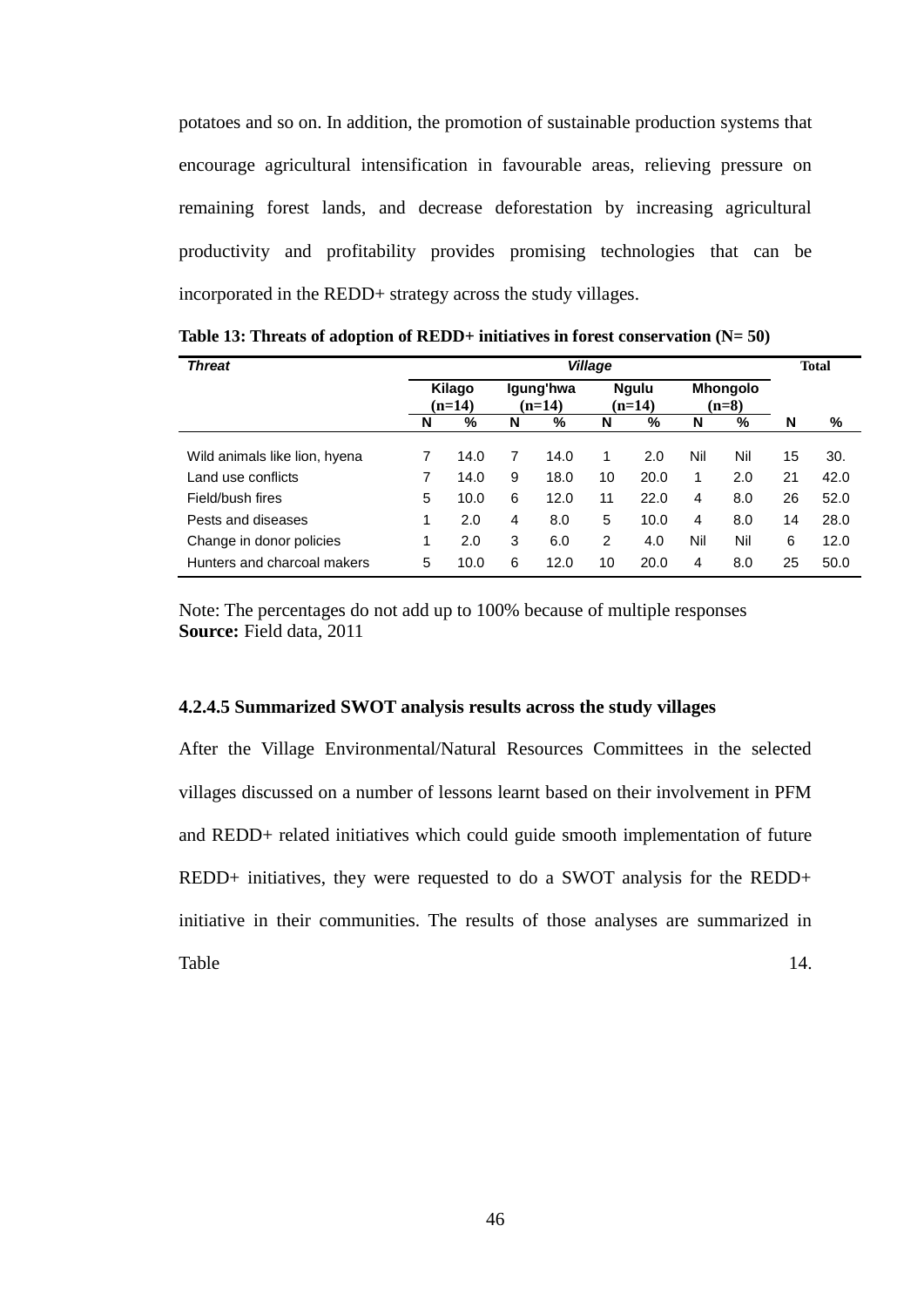| <b>Strengths</b>                                                                                                                   | <b>Weaknesses</b>                                                                                                                           | <b>Opportunities</b>                                                                                                            | <b>Threats</b>                                                                                     |
|------------------------------------------------------------------------------------------------------------------------------------|---------------------------------------------------------------------------------------------------------------------------------------------|---------------------------------------------------------------------------------------------------------------------------------|----------------------------------------------------------------------------------------------------|
| Some villages<br>have been<br>involved in CDM<br>activities such as<br>the use of energy<br>saving stoves as                       | Unsatisfactory<br>enforcement of<br>existing by-laws<br>against forest<br>degradation                                                       | Existence of Donor support<br>(CARE, TATEDO, NAFRAC)                                                                            | REDD's donor<br>dependence                                                                         |
| supported by<br><b>TATEDO</b>                                                                                                      |                                                                                                                                             |                                                                                                                                 |                                                                                                    |
| Some villages<br>have by-laws<br>which are<br>appropriate for<br>ensuring forest<br>conservation                                   | Low level of<br>environmental<br>education that could<br>help extend<br>protection of forest<br>resources to<br>neighbouring<br>communities | REDD+ initiative will give<br>local communities some<br>financial and further<br>technical assistance to<br>manage the reserves | Challenges from<br>surrounding villages<br>not involved with<br><b>PFM</b>                         |
| They have<br>committed<br>members of<br>environmental<br>committees with<br>great support from<br>fellow villagers                 | <b>National Forest</b><br>Policy and related<br>legal framework not<br>well known to local<br>communities                                   | Increased importance of<br>conservation related<br>economic activities, such as<br>eco-tourism and beekeeping                   | Forest deforestation<br>and degradation by<br>livestock, elephants<br>and other wildlife           |
| They have<br>supporting and<br>well committed<br>village<br>governments and<br>non-governmental<br>organizations in<br>PFM matters | Lack of reliable data<br>base on climate and<br>extent of forest<br>resources, their<br>tenure and use                                      | Improvements in the<br>management of land and<br>forest resources                                                               | Forest degradation<br>by wild fires                                                                |
| Existence of<br>several NGOs and<br>institutions in<br>some villages<br>researching and<br>promoting                               | Few officials at the<br>local level are<br>knowledgeable<br>about REDD+                                                                     | Expressed need for<br>formulation of<br>policy/legislation/regulation<br>s specific to REDD+                                    | Forest stewardship<br>not qualifying for<br>REDD+ rewards<br>(esp. catchments<br>forests and other |
| Existence of<br>extensive forest<br>resources as<br>reserves or in<br>public land                                                  | Many villages do<br>not have land use<br>plans in support of<br><b>CBFM</b>                                                                 | Development and<br>implementation of human<br>resource capacity building<br>for REDD+ and forest<br>resources management        | Lack of cheap and<br>appropriate<br>alternative sources<br>of energy to wood<br>biomass            |

**Table 14: SWOT Analysis of the REDD+ initiative in the study villages**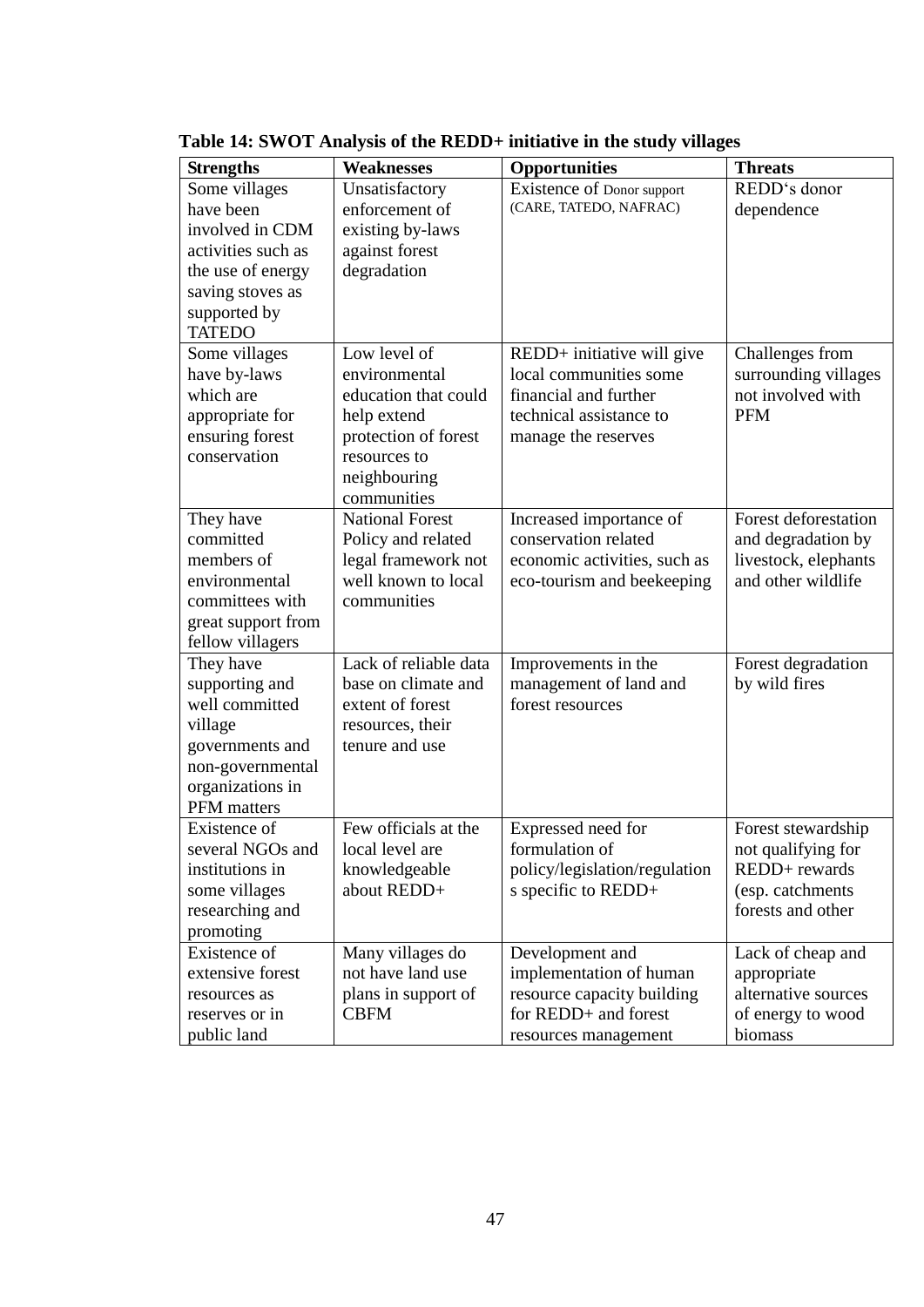#### **4.3 Discussion of the Findings**

#### **4.3.1 Social demographic characteristics**

The study was conducted in a manner that both men and women with different age and education background as shown in Table 1 were considered by the researcher. These had a bearing on the nature and quality of information received. This is due to the fact that men and women differ at great extent in social responsibilities including *Ngitili* management.

#### **4.3.1.1 Gender of the respondents**

The proportion of male respondents is slightly greater (70.0%) than female respondents (30.0%). This situation is due to the fact that men own and control land and *Ngitili*. Women often require men's consent on decisions regarding the harvesting of resources form *Ngitili*. Men normally benefit from timber harvests which women do not have control over. Women get fuel wood and non wood forest products. These results resemble with those found by Rubanza, Otsyina and Zahabu (2008).

#### **4.3.1.2 Age of the respondents**

The age distribution of the respondents across the villages was positively skewed as the majority (more than 92.0%) have 31 years and above. All respondents were mature enough to provide valid information regarding the benefits and costs of carbon trading, forest conservation and monitoring the climate change in Kahama District – Shinyanga region. The findings suggest that majority of the overall sample respondents in the study area were of economically productive age who struggle for better life through exploitation of the environmental resources (they are both users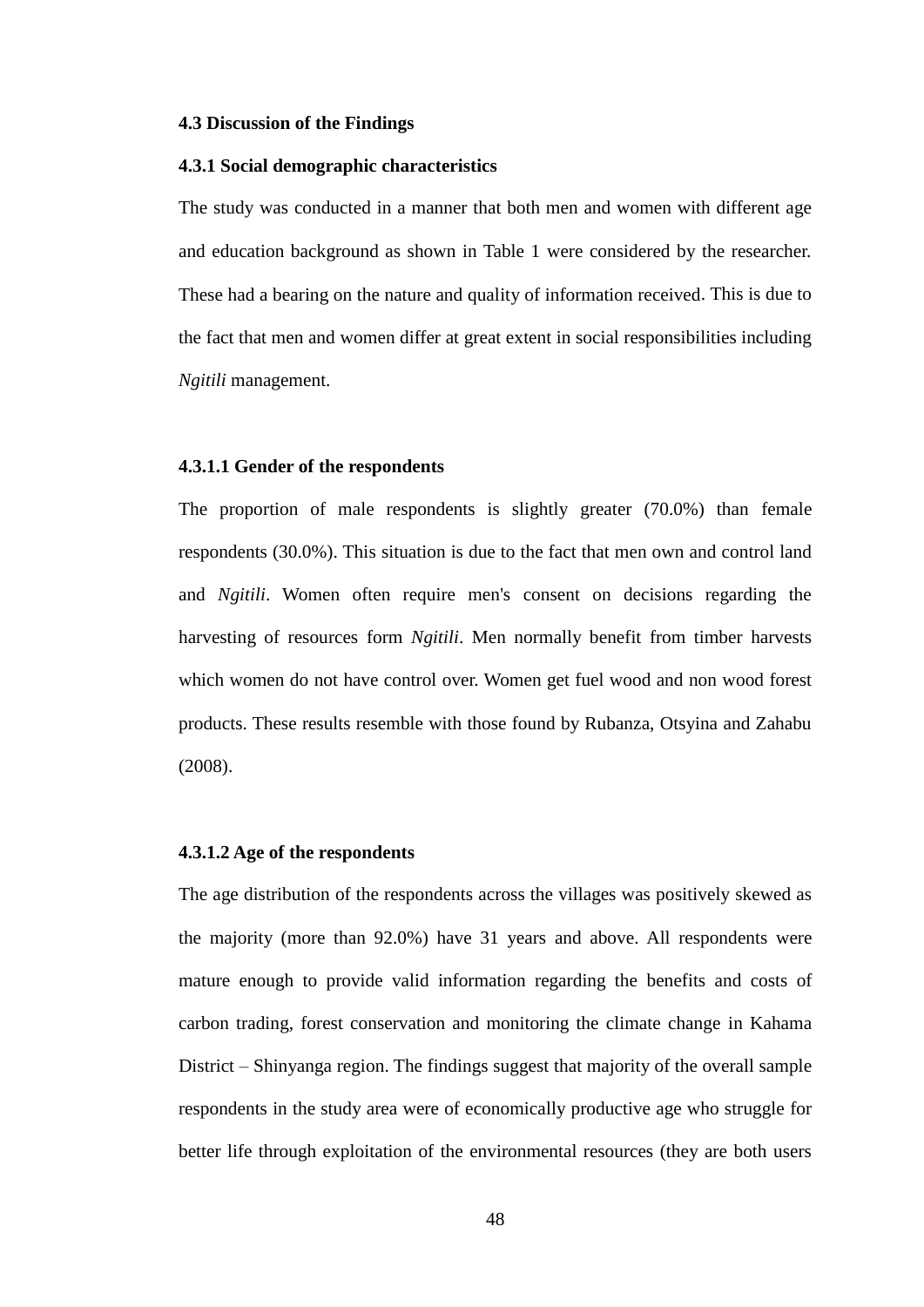and conservers of the environment). These findings support the idea that relevant and valid data were collected since individuals are perceived to be intellectually and socially experienced and responsible.

#### **4.3.1.3 Education Status of the Respondents**

The overall results indicate that most of the sample respondents (78.0%) had attained at least primary education. These findings suggest that having respondents almost all with formal education implies that their knowledge and capacity to analyze issues regarding the benefits and costs of carbon trading, forest conservation and monitoring the climate change in Kahama District – Shinyanga region is guaranteed. These findings suggest that apart from increasing the validity of the data collected by the researcher, education level attained by the respondents may have significant impact on forest conservation and monitoring the climate change in Kahama District – Shinyanga region.

# **4.3.2 Community involvement in carbon trading mechanisms under REDD+ initiatives**

#### **4.3.2.1 Community awareness on REDD+ initiatives**

About 84.0% of the overall sample respondents are aware of the REDD+ initiatives in forest conservation through *in-situ* vegetation conservation locally known as ''*Ngitili*'' and through adoption of sound agro-forestry techniques across the study villages. However, out of 42 respondents with knowledge of the REDD+ initiatives, about 88.1% had acquired such knowledge since 2010 to date. These findings suggest that carbon trading is a new concept to the villagers across the study villages. These findings are supported by Kilawe *et al.*, (2008) who revealed that the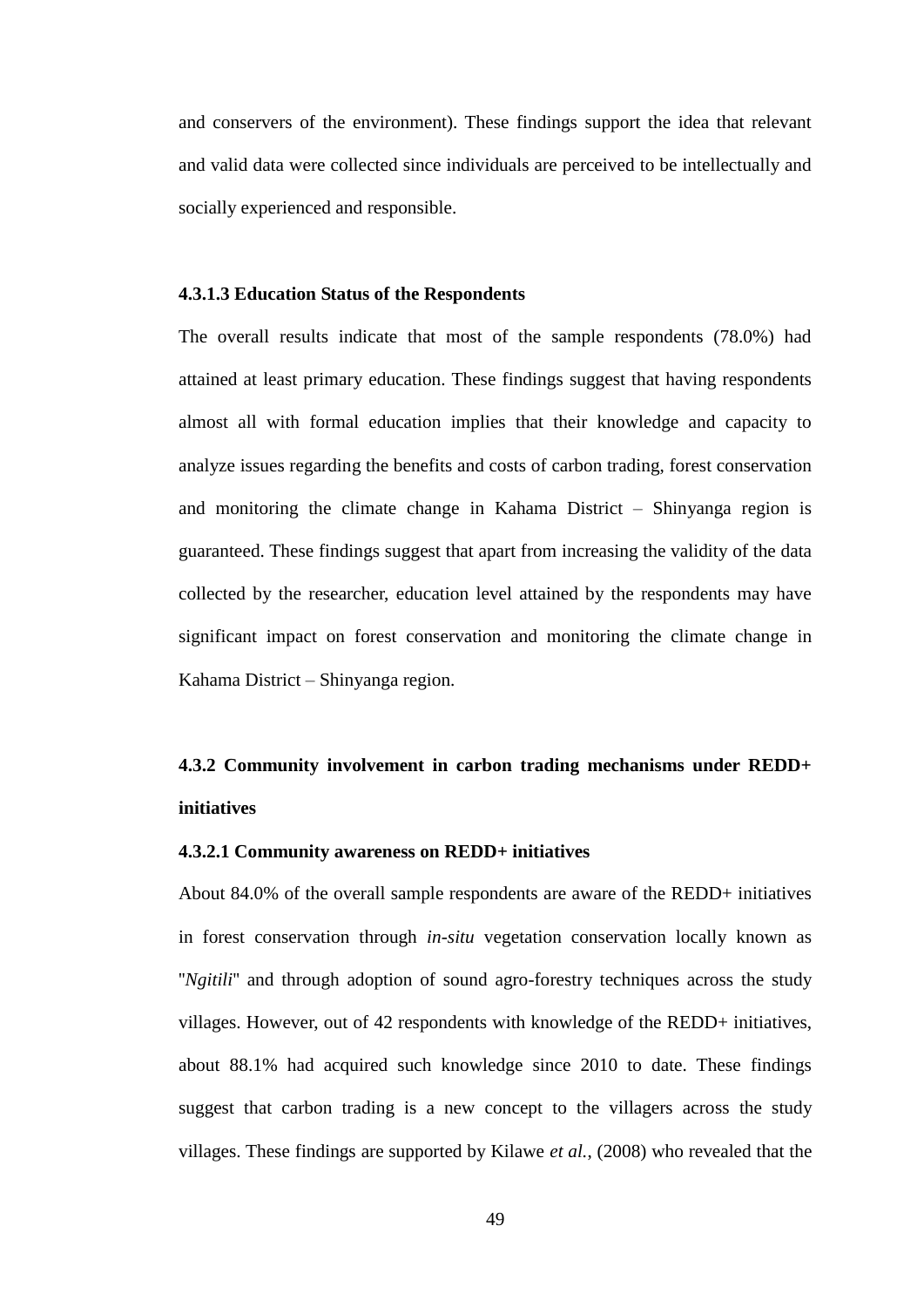issues of REDD+ and carbon trading are very new concepts not well understood by many Tanzanians.

#### **4.3.2.2 Community involvement in REDD+ initiatives in carbon trading**

The study found that communities across the study villages are motivated by some factors in establishing *Ngiltili.* Some of such driving forces include ensuring conserved environment for better forest products, diversification of income as a result of carbon trading, and ensuring enhanced benefits from forests/*Ngitili.* It was found that about 68.0% of the overall sample respondents own *Ngitili*. Majority (73.5%) of the overall sample respondents in the study villages own less than 20 Hectares of *Ngitili*. The active involvement of the community in *Ngitili* conservation is clearly depicted in Plate 1.

The study also revealed that the community across the villages not only involvement in *Ngitili* conservation but also agro-forestry. The communities in the study area are aware of the existing relationship between environmental conservation, climate change, increased agricultural productivity and improved livelihoods.

# **4.3.2.3 Carbon markets and marketing channels**

The respondents are not aware of carbon markets and marketing channels. It was also found that respondents have no idea on specific markets to sell avoided carbon emissions. Subsequently, no person had ever received any payment as a result of carbon trading. This may be partly due to the fact that carbon trading is still a new concept to the communities across the study villages. It may also be due to inadequate availability of information related to carbon trading mechanisms. These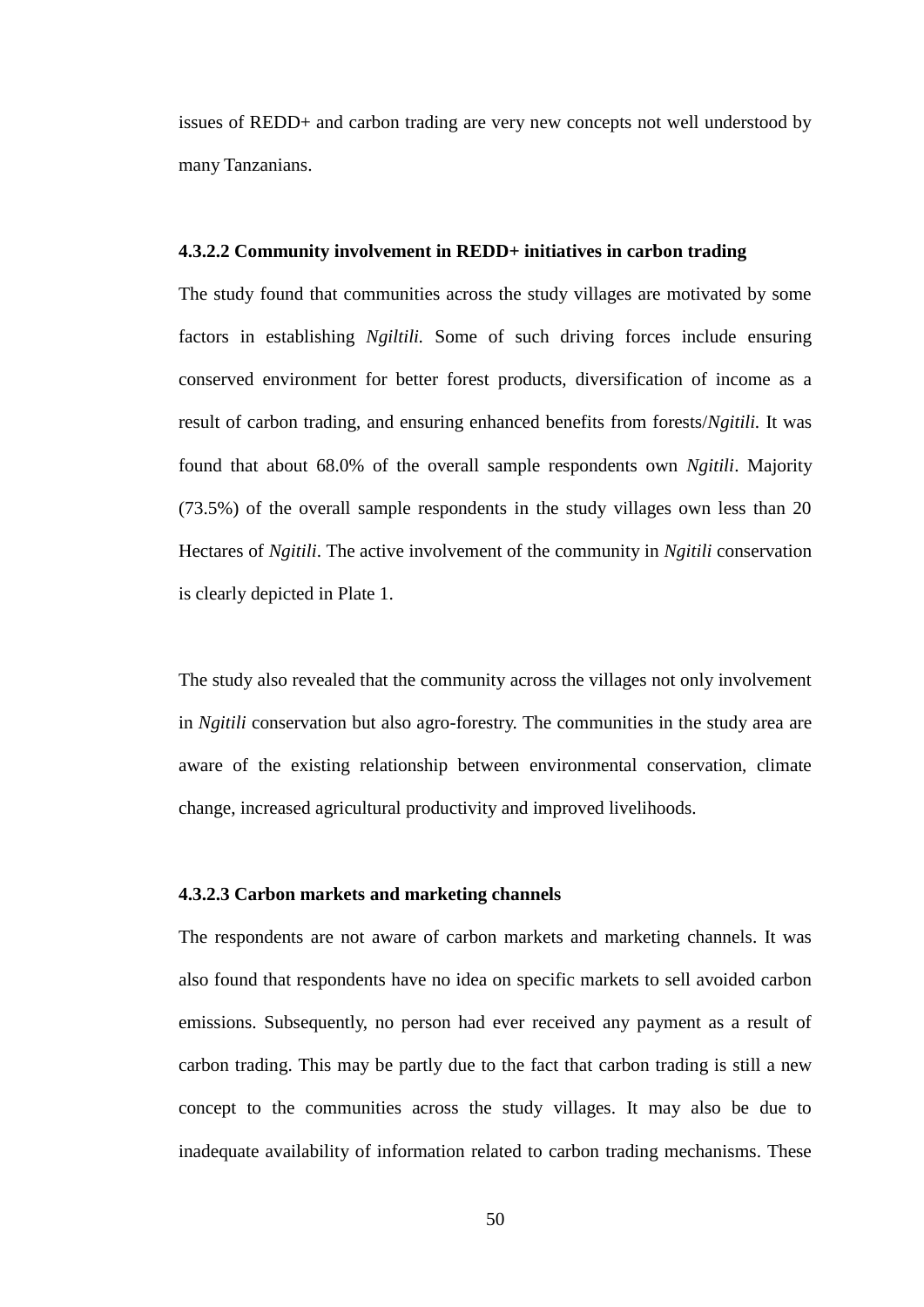findings are similar to what was revealed by Kilawe *et al*. (2008) who observed that developed countries have better information when compared to developing counties, which has serious implications for bargaining in the international REDD+ negotiations. Most of the communities in Developing countries are not sure how carbon will be traded. But basing on Shinyanga region, it is anticipated that, the value of one tone of carbon to range from \$ 5.0 to \$ 10 (TATEDO, 2012).

 Table 5 shows that, the communities across the villages are aware of the alternative ways to sell carbon stock other than in terms of tones of carbon. This awareness was a result of environmental education provided by the REDD+ initiative across the villages. Also TATEDO and village governments play significant role in creating awareness to the community across the study villages on the relationship of sustainable environmental conservation, climate change, agricultural productivity and improved people"s livelihoods.

# **4.3.3 Costs and benefits related to conservation of carbon stock**

# **4.3.3.1 Costs related to forest conservation under REDD+ initiatives**

The costs of REDD+ initiative offered in the study area remains unclear and needs to be resolved for the effective design and implementation of a REDD+ market. This has potential implications for shaping the REDD+ structure and financing mechanism. In the study area the estimation of the costs of REDD+ is based on three categories, namely: opportunity costs; implementation costs; and transaction costs. The estimates are based on the cost per unit of carbon emission reductions. These findings are similar to the arguments by Viana et al., (2009) who revealed that the cost estimates are based on very limited field data, thus leading to uncertainty in the policy dialogue process. Thus, these findings suggest that the cost estimates of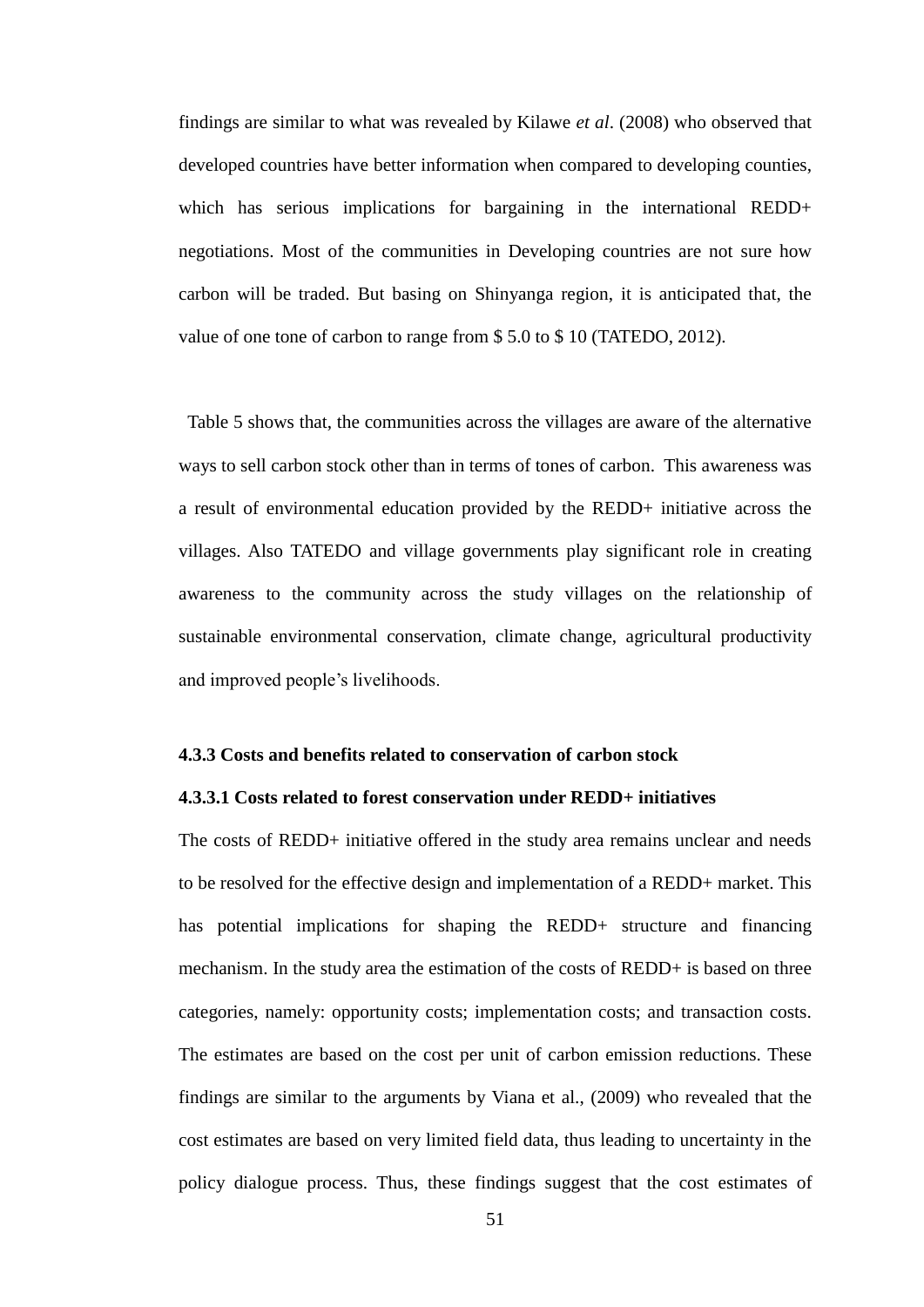carbon emissions are location-specific, derived from random sample household surveys conducted across the study villages. Costs related to forest conservation under REDD+ initiatives in the study area include costs involved in buying and planting tree seedlings, costs associated with patrolling/security of the *Ngitili* against environmental destructing agents, *Ngitili* management costs (Thinning, Pruning and Fire break construction), and costs associated with water for irrigation of tree seedlings as indicated in Table 7.

#### **4.3.3.2 Benefits from carbon stock (Afforestation and reforestation activities)**

Agro-forestry is one of the strategies being practised by many farmers across the study villages for sustainable natural resource management. It involves planting of multi-purpose trees for fodder, fruit trees, and traditional wood lots (such as "*ngitili*" and sacred forest). It also involves the integration of trees on farms and in the agricultural landscape, diversifying and sustaining production for increased social, economic and environmental benefits for land users across the study villages. Agroforestry in the study area increase food and nutritional security, fuel wood availability and household income. In this way it achieves the combined benefits of improving income from agriculture, protecting biodiversity and maintaining or increasing forest cover. Tables 8 and 9 show the benefits obtained by the respondents from their involvement in agro-forestry measures and in-situ vegetation conservation system (*Ngitili*) measures respectively. These findings suggest that agro-forestry contribute towards better living standards of the small-scale farmers where it is already in place.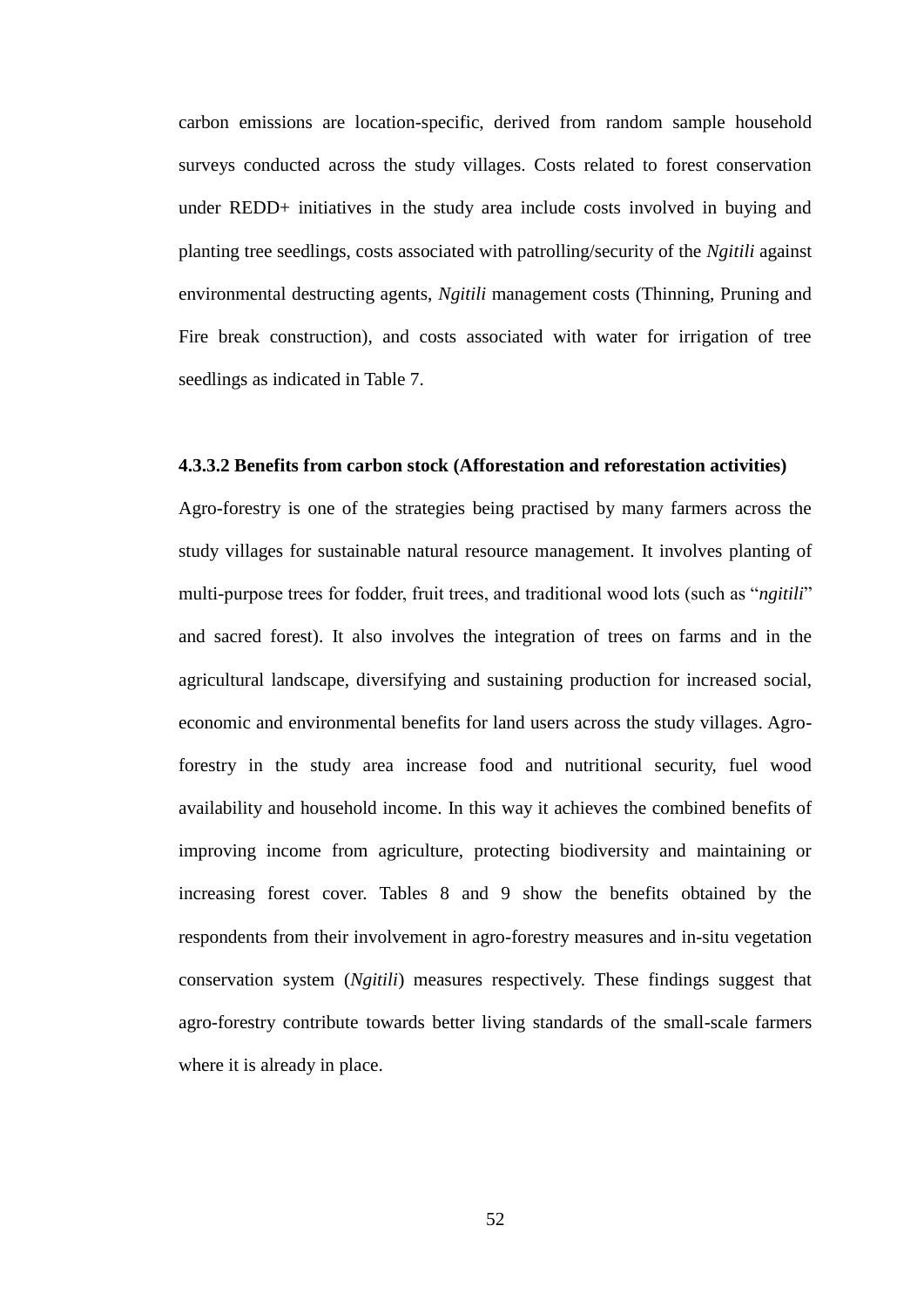#### **4.3.4 Factors affecting implementation of REDD+ in community based forests**

# **4.3.4.1 Strengths in implementation of REDD+ initiatives**

SWOT analysis towards implementation of REDD+ initiatives identified various strengths such as existence of good village governance; group forest formation and conservation through the available human labour; forest protection by-laws, policies and regulation; forest conservation education from REDD+; forest management campaigns given by environmental conservation NGOs; cooperation among *ngitili* owners, project staff and village leadership; and existence of traditional/natural/family *ngitili* as indicated in Table 10. These findings suggest that the strengths of adoption of REDD+ initiatives in forest conservation are reflected in rich forest resources, huge area under forests, and strong legal framework on forest management, existing traditional institutions and community willingness on forest conservation.

#### **4.3.4.2 Weaknesses in implementation of REDD+ initiatives**

SWOT analysis towards implementation of REDD+ initiatives revealed the weaknesses such as low forest conservation education within the community; inadequate community awareness of the functioning of REDD+ initiatives and climate change; lack of land ownership title deeds; income poverty within the community (inadequate capital/money); and overgrazing/overstocking as shown in Table 11.

Focus group discussions provided information that the law remains silent over how the benefits of forest management can be equitably shared with participating communities. Without benefits reaching a level that equal or exceed the costs being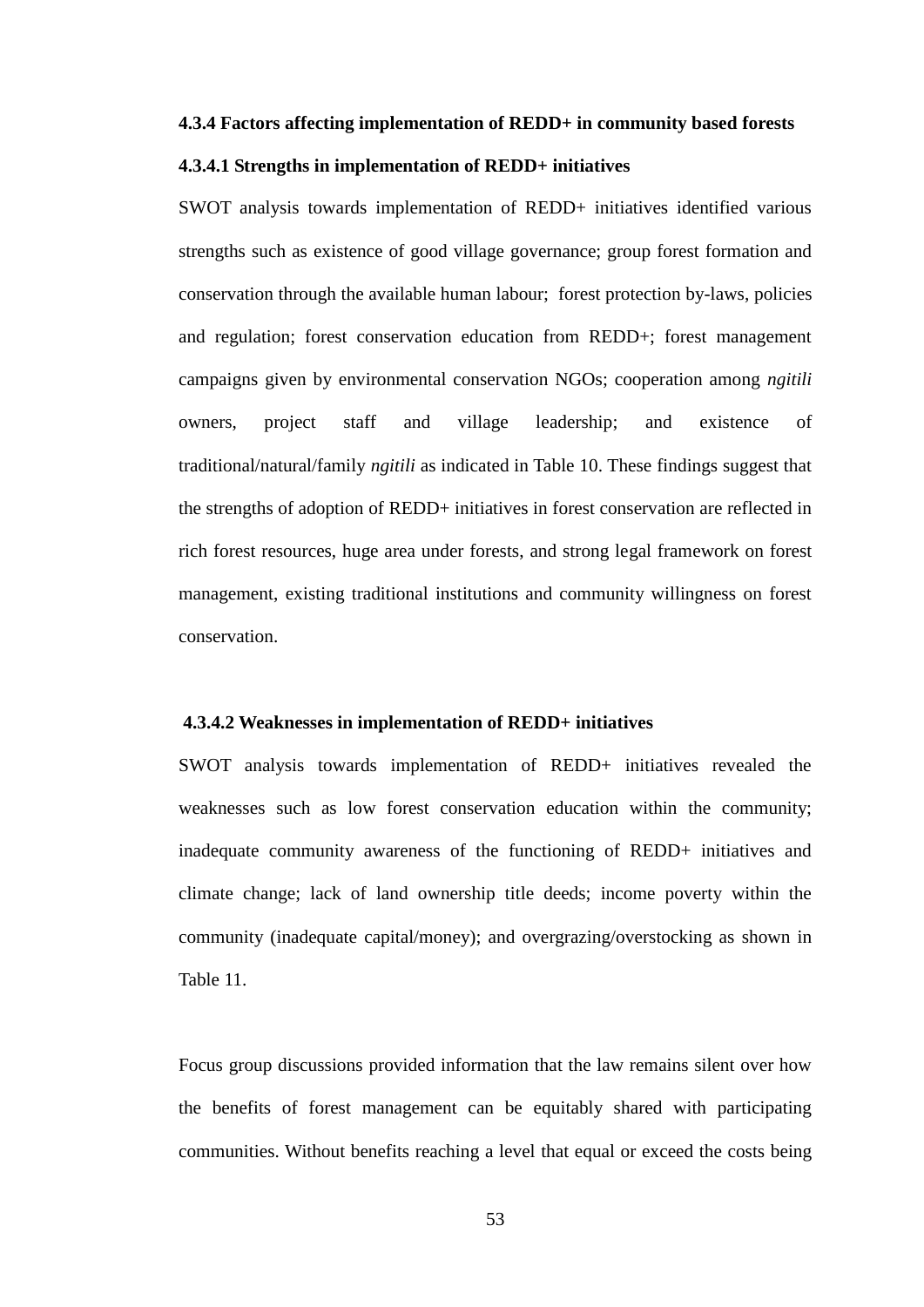borne, in terms of local forest management, the long-term future of REDD+ remains uncertain. The Village Councils have a relatively limited role in directly managing the REDD+, except to receive revenues earned from the CBO and then, through normal village government procedures, budget and use those earnings.

Given the high conservation status of many of the forests under CBFM arrangements, the total level of permitted benefits that may be legally harvested from the forests is very low (and may be significantly less than the range of benefits people obtained prior to REDD+ being established, though illegal in nature). Even where opportunities exist for extractive use of forest reserves, such as in production forests where timber harvesting is permitted, the relative share and type of benefits that can be captured by communities has yet to be agreed on and the mechanism for sharing of benefits is not yet in place.

The highly sectoral nature of natural resource legislation constrains opportunities for communities to obtain multiple benefit streams from the management of forest and wildlife resources on village land. The process for the establishment of community based forest constrain the possibility of obtaining multiple revenue flows from forest harvesting significantly reducing local incentives for long-term natural resource management. Land tenure issues, issues relating to titling and property rights affect the security and entry of local people, particularly smallholder farmers, to participate in REDD+. The issues of REDD+ and carbon trading are very new concepts not well understood by majority of people across the study villages.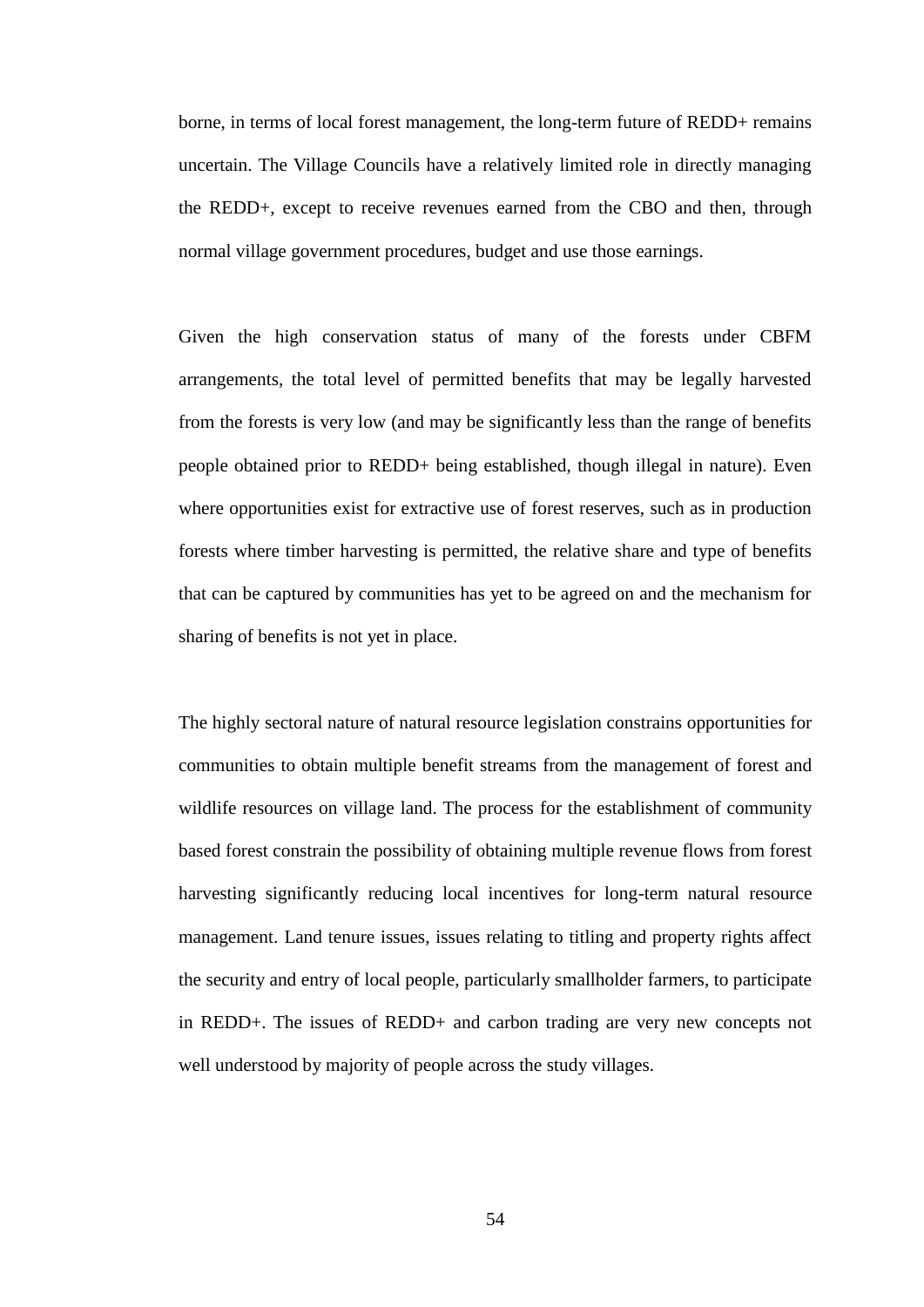Generally, the weaknesses of the adoption of REDD+ initiatives in forest conservation are summarized as low awareness among the local community on the importance of forest conservation and forest management; and traditional practices such "slash and burn" and the associated shifting cultivation.

# **4.3.4.3 Opportunities for implementation of REDD+ initiatives**

SWOT analysis towards implementation of REDD+ initiatives identified several opportunities available across study villages which include political will; high willingness among donors (CARE, TATEDO, NAFRAC) to fund carbon trade across the study villages; REDD+ project initiatives; energy saving technology via TATEDO; beekeeping (bee hives); and extension services as shown in Table 12. It was found that TATEDO and REDD+ projects are the major opportunities for adoption of REDD+ initiatives across the study villages. This is due to the fact that REDD+ projects provide environmental education to the community while TATEDO provide technology on alternative use of source of energy for efficient utilization of biomass.

Through focus group discussions it was found that vast alternative sources of energy do exist across the study villages as opportunities that can be scaled up and broadened out to reduce pressure on forests. These sources include improved stoves, improved charcoal kilns, and the use of solar power and biogas as shown in Plate 2. Alternative energy sources have the potential to reduce the increase in demand for forest products and to preserve forest health and diversity. This balance is critical to the survival of forests, and to the prosperity of forest-dependent communities. This also has important implications for emissions reduction, employment creation,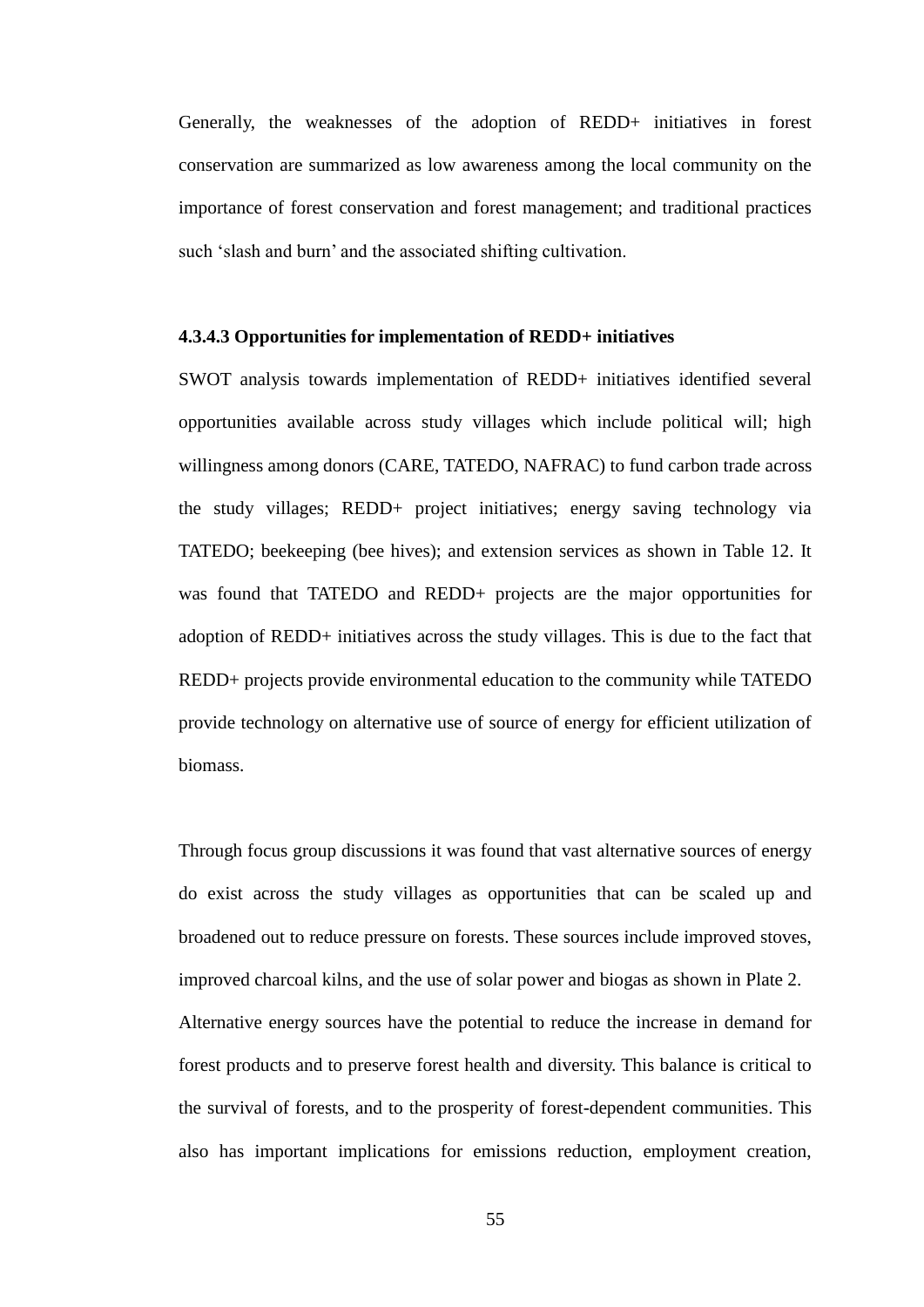monetary saving, and time savings – thus reducing pressure on carbon sinks, and improving livelihoods across the study villages.

The study also found that there are various innovations and technologies across the study villages that could contribute to reducing carbon emissions. These include efficient nitrogen fertilizer application and agronomic practices, which conserve water – such as mulching, conservation tillage, inter cropping, planting of leguminous crops; and encouraging the growing of crops that are resistant to adverse weather conditions – such as cassava, sorghum, millet, sweet potatoes and so on. In addition, the promotion of sustainable production systems that encourage agricultural intensification in favourable areas, relieving pressure on remaining forest lands, and decrease deforestation by increasing agricultural productivity and profitability provides promising technologies that can be incorporated in the REDD+ strategy across the study villages.

Another notable sustainable production system that could be scaled-up for REDD+ is the promotion of better range land management practices for adaptation to climate change, to improve livelihoods in livestock keeping communities. Range lands are a type of land on which grasses and shrubs dominate the natural vegetation and the land is managed as a natural ecosystem. Range lands support agricultural activity through the grazing of livestock. These grasslands also provide a habitat for native plants and animals, and support a broad range of economic benefits, including recreational activities related to hunting, and the provision of genetic stock for biological research. The benefits of improved range management include the conservation of biodiversity, reduced soil degradation and potential for increased

56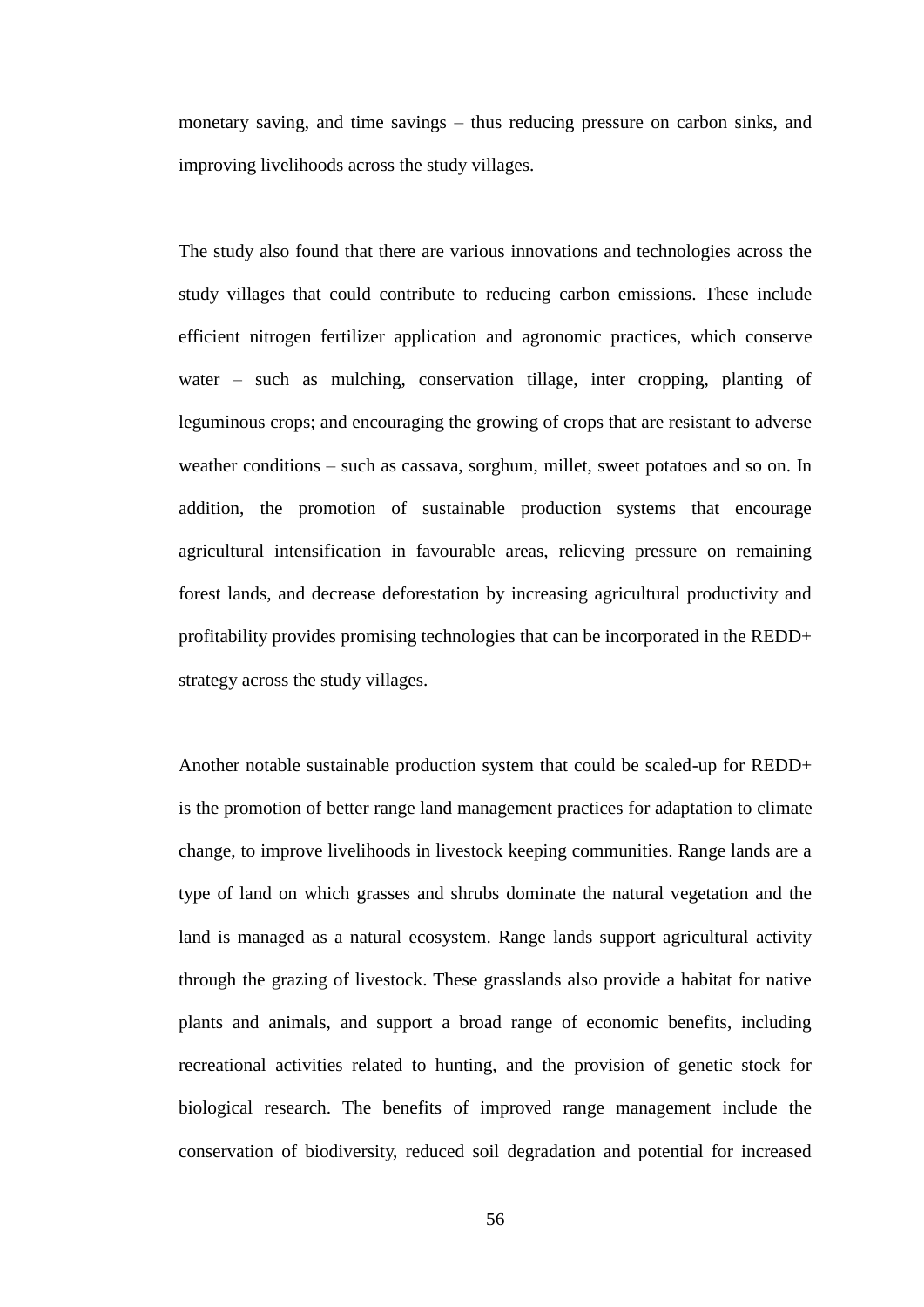carbon sequestration. Grazing management involves planning, and then controlling the timing, intensity and frequency of grazing. Good grazing management such as avoiding overstocking and extensive livestock production form part of the forest management systems that can be tapped under REDD+ activities.

Farmer field schools (*Shamba Darasa*) have been established across the study villages to provide farmers with the opportunities to learn and adopt new technologies and innovations. This provides the way forward in creating farmers" networks that can be incorporated in REDD+ related activities. Farmers' field visits and farmer exchange programmes are a few examples that can be used to learn REDD+ related best practices. In order to reach the wider population, education and public awareness materials such as leaflets, brochures, newsletters, booklets, stickers, posters, guidelines, policy briefs, banners, calendars, audio visuals, and inserts in existing newsletters are some of communication methods that could also be used in REDD+ related activities.

# **4.3.4.4 Threats in implementation of REDD+ initiatives**

SWOT analysis towards implementation of REDD+ initiatives identified some threats such as wild animals like lion, hyena; land use conflicts; drought resulting from unpredictable rainfall; field/bush fires; pests and diseases; change in donor policies; and hunters and charcoal makers as indicated in Table 13.

Generally, the threats of adoption of REDD+ initiatives in forest conservation across the study villages is reflected in reliance on donor fund; reliance on external markets for carbon; lack of forest permanence, possibility of carbon leakage; lack of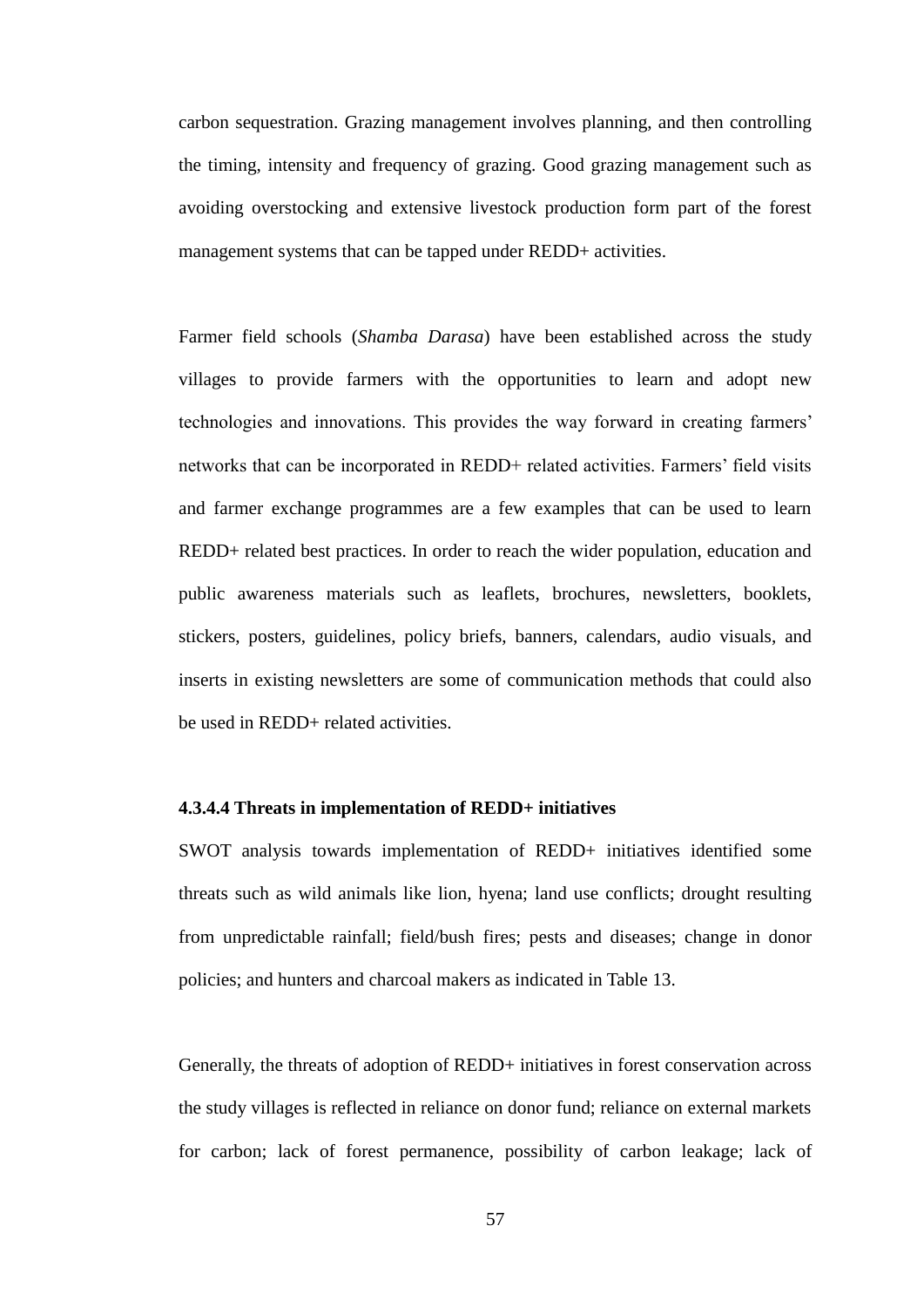alternative energy source instead of fuel wood; increasing human and the associated of expansion of areas under forests for new settlements and farms; and difficulties associated to monitoring, reporting and verification (MRV) of carbon stocks due to methodological challenges.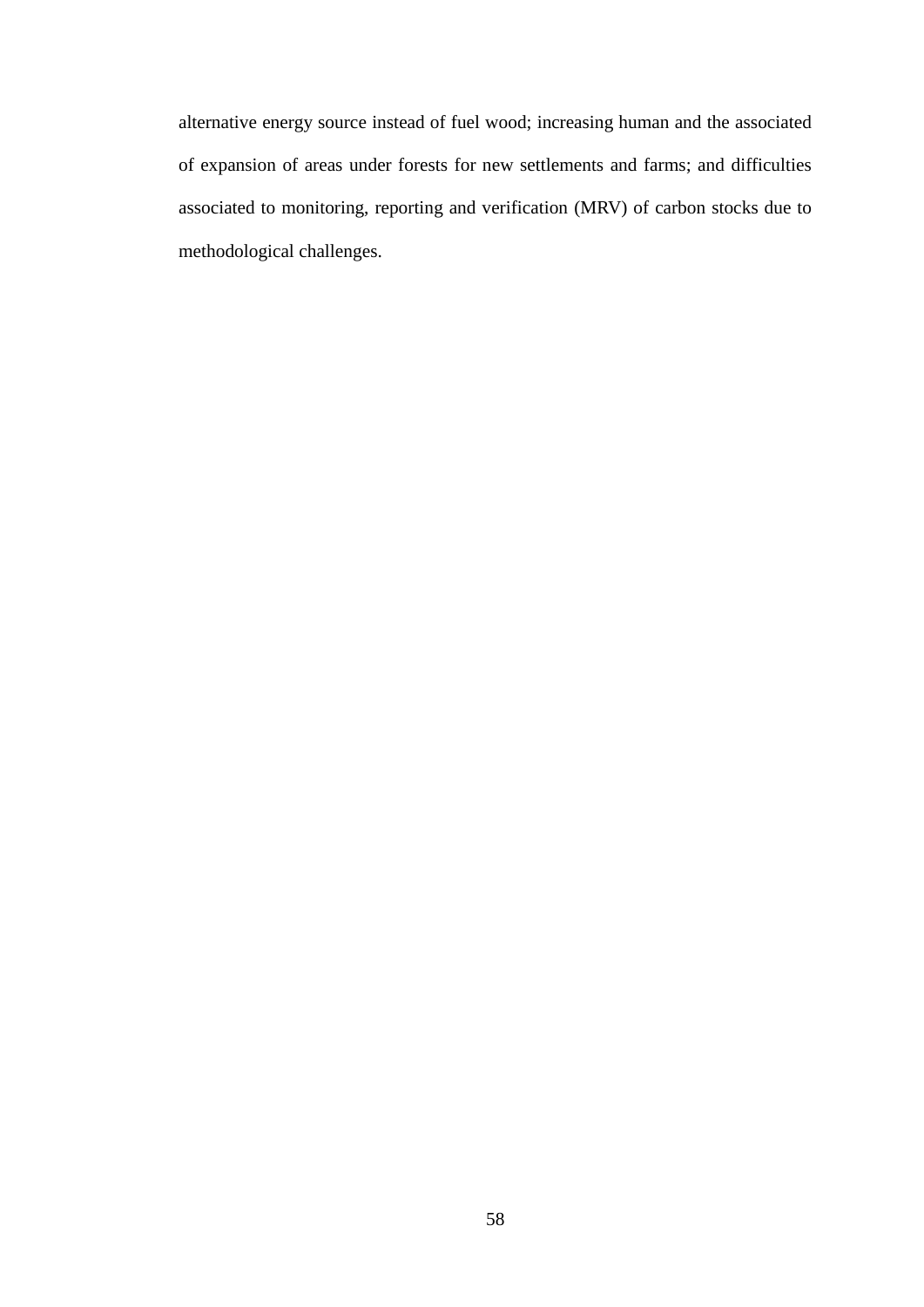#### **CHAPTER FIVE**

## **CONCLUSION AND RECOMMENDATIONS**

### **5.1 Conclusion**

Majority (84.0%) of the overall sample respondents were aware of the REDD+ initiatives in forest conservation through in-situ conservation and agroforestry across the study villages. However, carbon trading is a new concept to the villagers across the study villages. Some of the driving forces for communities across the study villages in establishing *Ngitili* include ensuring conserved environment for better forest products, diversification of income as a result of carbon trading, and ensuring enhanced benefits from forests/*ngitili*. The communities in the study area are aware of the existing relationship between environmental conservation, climate change, increased agricultural productivity and improved livelihoods.

Majority (60.0%) of the overall sample respondents were not aware of carbon markets and marketing channels. They have no idea on specific markets to sell avoided carbon emissions because carbon trading is still a new concept to the communities across the study villages. However, the communities across the villages are aware of the alternative ways to sell carbon stock other than in terms of tones of carbon such as selling of firewood at Tshs 10,000/= per ox-cart, selling of grazing rights/permits, selling of timber products and selling of building poles. This is a result of environmental education provided by the REDD+ initiative across the villages; TATEDO and village governments.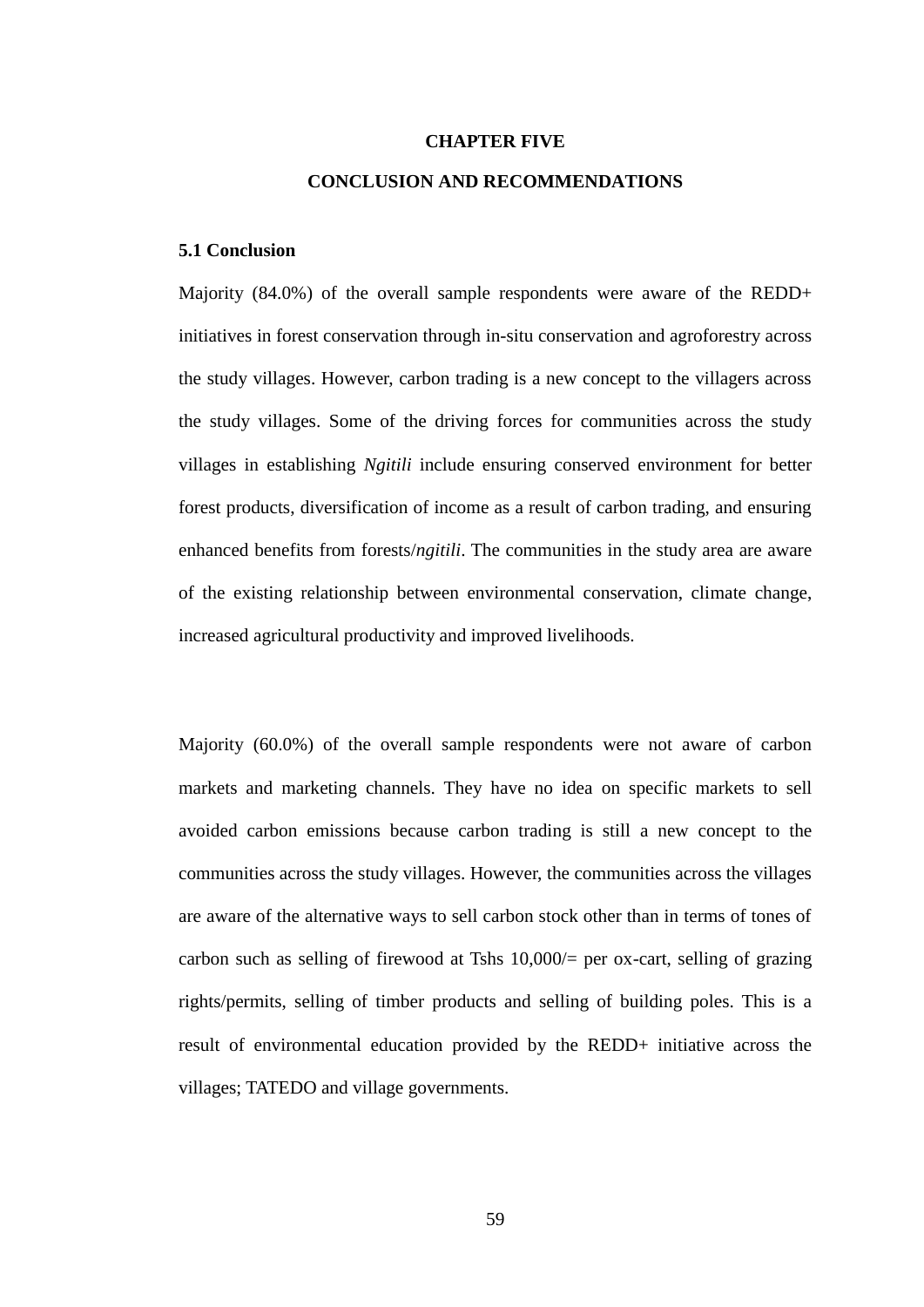The costs related to forest conservation under REDD+ initiatives associated with buying and planting tree seedlings, patrolling/security of the ngitili against environmental destructing agents, ngitili management (Thinning, Pruning and Fire break construction), and water for irrigation of tree seedlings.

Through the REDD+ initiatives villagers establish nurseries and plant trees thereby obtaining multiple benefits such as wood supply for domestic consumption and acting as a source of household income. Carbon trading through afforestation and reforestation initiatives particularly agro-forestry sequesters large amounts of carbon dioxide through carbon stored in their biomass. PFM projects (managed forests) sequester and store considerably more carbon than unmanaged forests.

Communities practising REDD+ generates income (cash returns) from their forest resources (sale of forest products such as grazing rights, firewood and poles). "Ngitili" restoration reduces efforts in the collection of fuel wood, thatch grass, poles, fodder and water.

The strengths of adoption of REDD+ initiatives in forest conservation across the study villages include existence of Sungusungu; good village governance; group forest formation and conservation through the available human labour; forest protection by-laws, policies and regulation; forest conservation education from REDD+; forest management campaigns given by environmental conservation NGOs; cooperation among ngitili owners, project staff and village leadership; and existence of traditional/natural/family ngitili.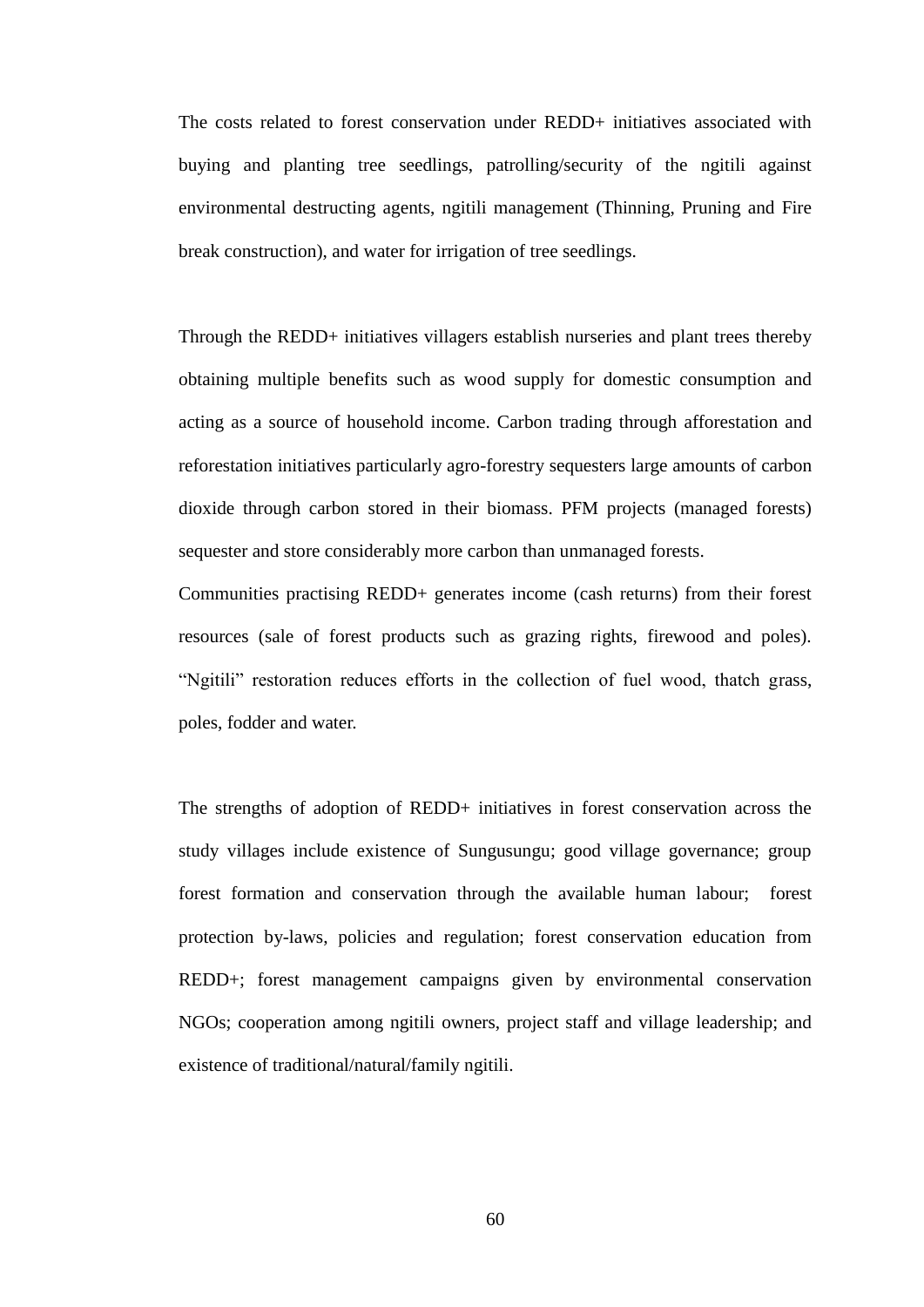The weaknesses of REDD+ initiatives in forest conservation across the study villages include drought resulting from unpredictable rainfall; low forest conservation education within the community; inadequate community awareness of the functioning of REDD+ initiatives and climate change; lack of land ownership title deeds; income poverty within the community (inadequate capital/money); and overgrazing/overstocking.

The opportunities of adoption of REDD+ initiatives in forest conservation across the study include political will; high willingness among donors (CARE, TATEDO, NAFRAC) to fund carbon trade across the study villages; REDD+ project initiatives; energy saving technology via TATEDO; beekeeping (bee hives); and extension services. REDD+ projects provide environmental education to the community while TATEDO provide technology on alternative use of source of energy for efficient utilization of biomass. Vast alternative sources of energy such as improved stoves, improved charcoal kilns, and the use of solar power and biogas do exist across the study villages as opportunities that can be scaled up and broadened out to reduce pressure on forests.

There are various innovations and technologies across the study villages that could contribute to reducing carbon emissions such as efficient nitrogen fertilizer application and agronomic practices, which conserve water – such as mulching, conservation tillage, inter cropping, planting of leguminous crops; and encouraging the growing of crops that are resistant to adverse weather conditions – such as cassava, sorghum, millet and sweet potatoes.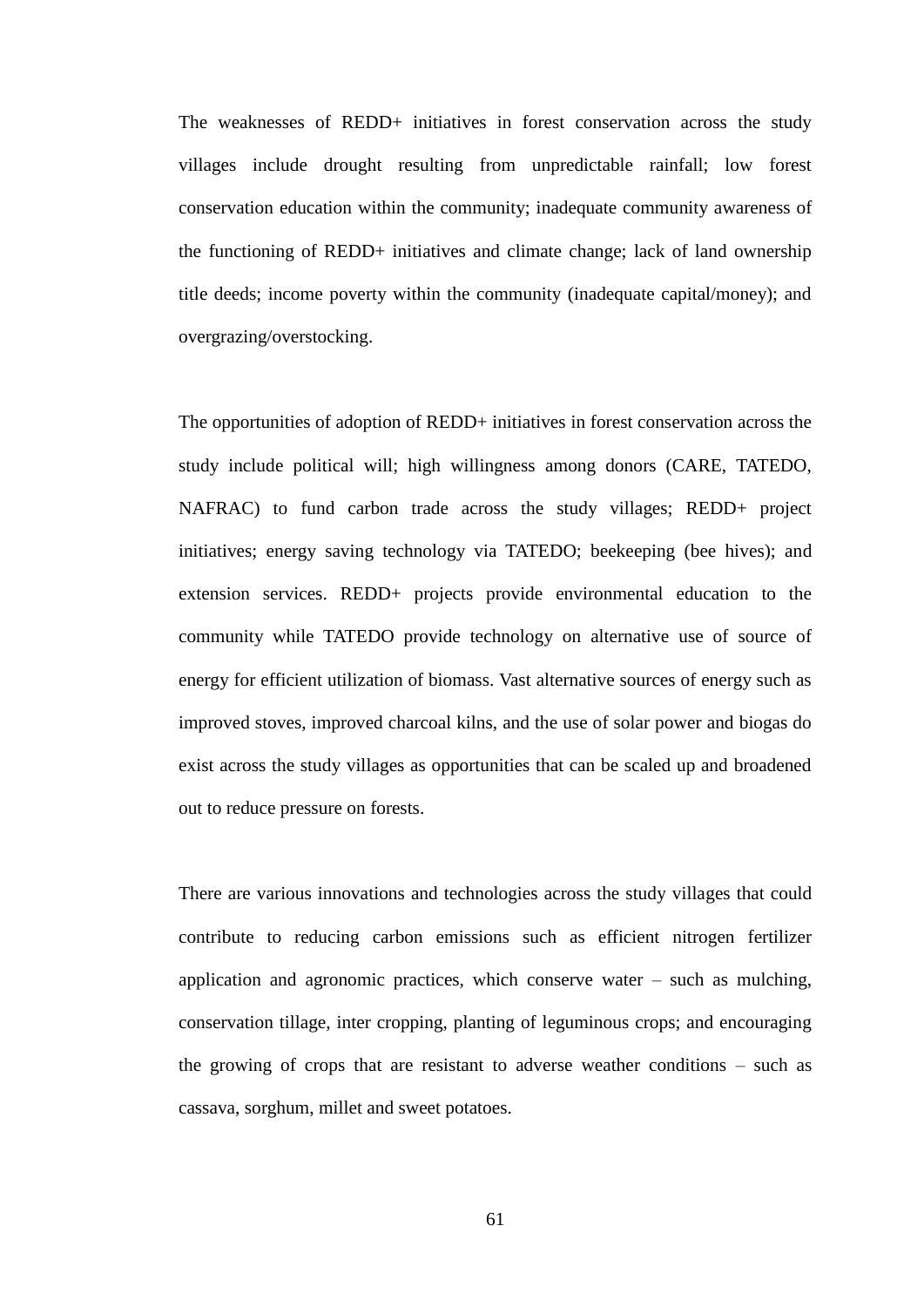The threats of adoption of REDD+ initiatives in forest conservation across the study include wild animals like lion, hyena; land use conflicts; field/bush fires; pests and diseases; change in donor policies (reliance on donor fund); reliance on external markets for carbon; increasing human and the associated of expansion of areas under forests for new settlements and farms; and difficulties associated to monitoring, reporting and verification (MRV) of carbon stocks due to methodological challenges; and hunters and charcoal makers.

### **5.2 Recommendations**

- There should be broadened use and promotion of efficient alternative energy sources and efficient utilization of biomass to reduce pressure on forests. These sources include improved stoves, improved charcoal kilns, and the use of solar power and biogas.
- Education on carbon market and market channels is urgently needed so that people become aware of what is going on in carbon trading. Payment for enhanced carbon stock should be immediate.
- There should be intensive use and promotion of innovations that contribute to reducing carbon emissions from productive activities.
- Human resource capacity should be enhanced for REDD+ activities. More emphasis should be put on Farmer field schools (Shamba Darasa) which can provide farmers with the opportunities to learn and adopt new technologies and innovations.
- Education and public awareness materials such as leaflets, brochures, newsletters, stickers, posters, guidelines, calendars, audio visuals, and inserts in existing newsletters could also be used in REDD+ related activities.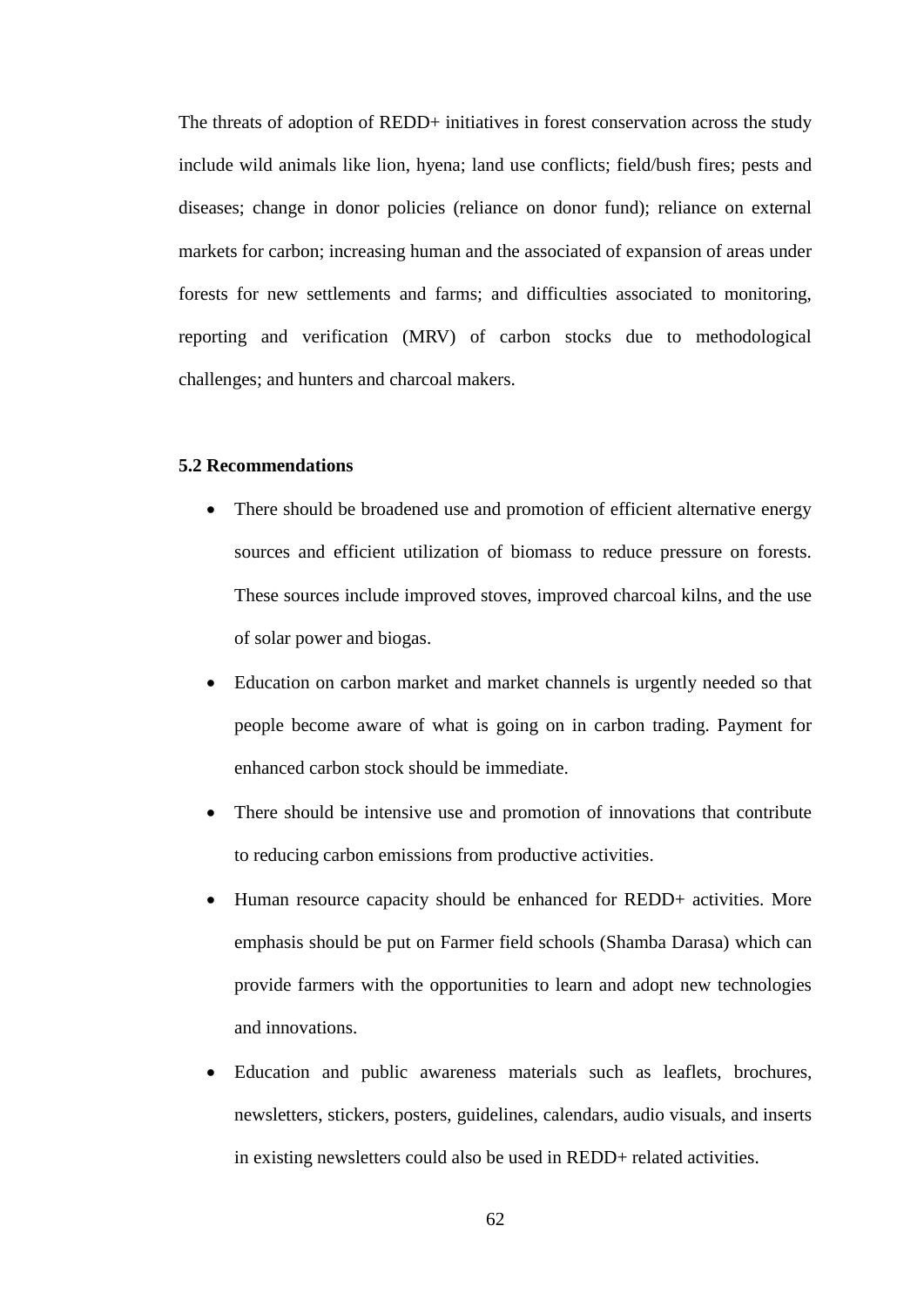## **5.3 Areas for further research**

Basing on the results of this research, it is suggested that more research is required in the following areas;

- (i) Mechanisms of distributing donor fund to *Ngitili* owners
- (ii) Causes that delay payment of donor fund to *Ngitili* owners
- (iii) *Ngitili* conservation as a factor for poverty reduction
- (iv) Government support on *Ngitili* conservation practices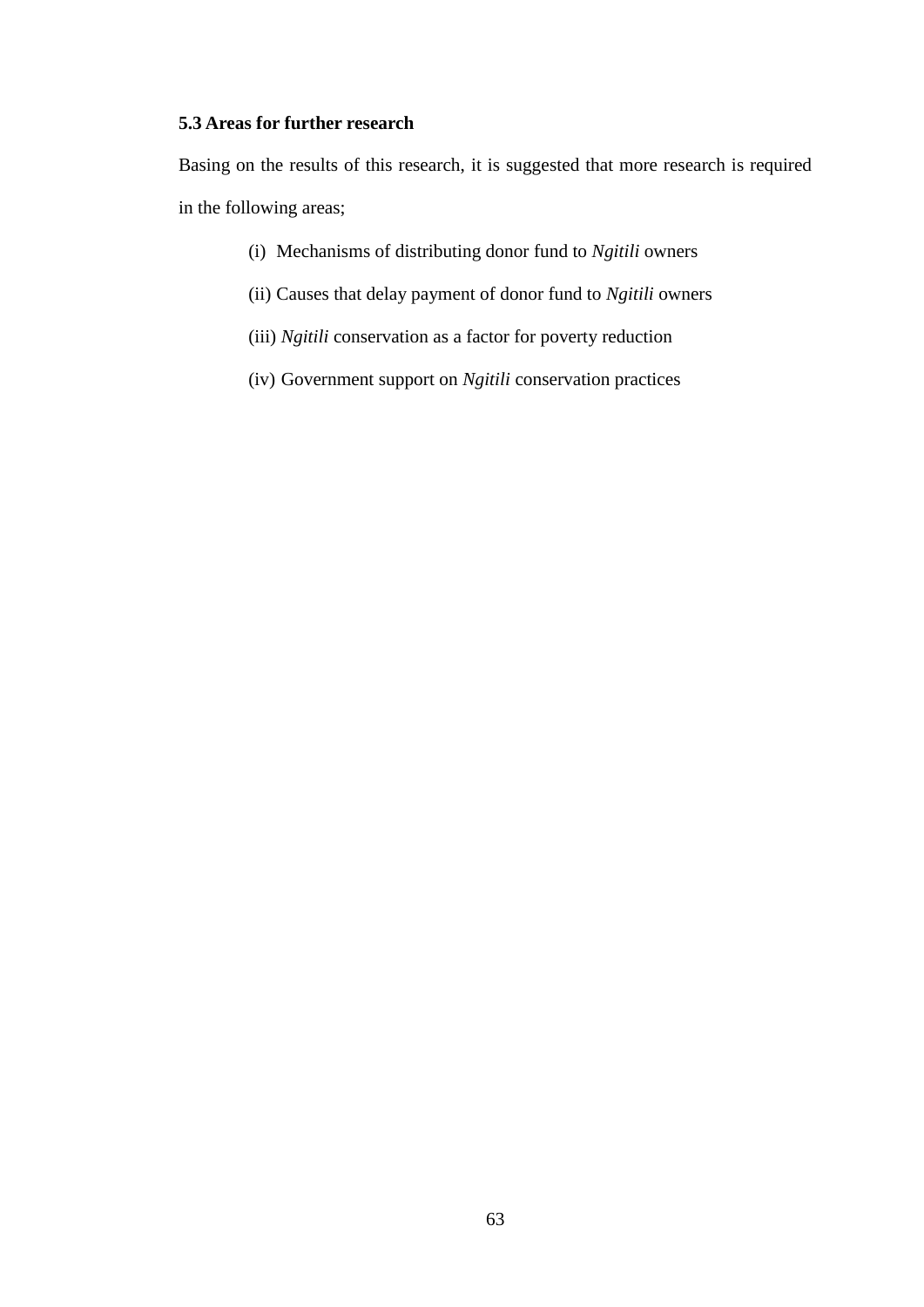#### **REFERENCES**

Angelsen, A., (2008). REDD Models and Baselines. International Forestry Review Vol.10 (3), pp. 465-475.

Arrow, K.J.(2001'Economic and social dimensions of climate change'' Cambridge University Press, Cambridge, UK, and New York, N.Y., U.S.A.

Goldemberg, J.(1996). Economic and Social Dimensions of Climate Change. Cambridge University Press, Cambridge, UK, and New York, N.Y. U.S.A.

IMF (2008). "Fiscal Implications of Climate Change" International Monetary Fund, Fiscal Affairs Department.

ICC (2007). "Challenges to the Implementation of New Technologies: the Case of Carbon Capture and Storage ", ICC, Paris, November 2007.

Kajembe, G. C.; Mwakalobo, A. B. S; Silayo, D. S.; Nzunda, E.; Zahabu, E.; Maliondo, S. and Kimaro, D.N. (2011): REDD and sustainable development – perspective from Tanzania REDD: Working Papers IIED, London.

Kilawe, C. Maliondo, S. M. S. and Munishi, P. K. T., (2008). Barriers and Challenges of Current Forest Carbon Markets: Tanzania Perspectives. In Malimbwi, R. E and Zahabu, E (eds), Reducing Carbon Emissions Through Participatory Forest Management; Proceedings of the 15th Annual Scientific and 22nd General meeting of Tanzania Association of Foresters (TAF) pp 54-60.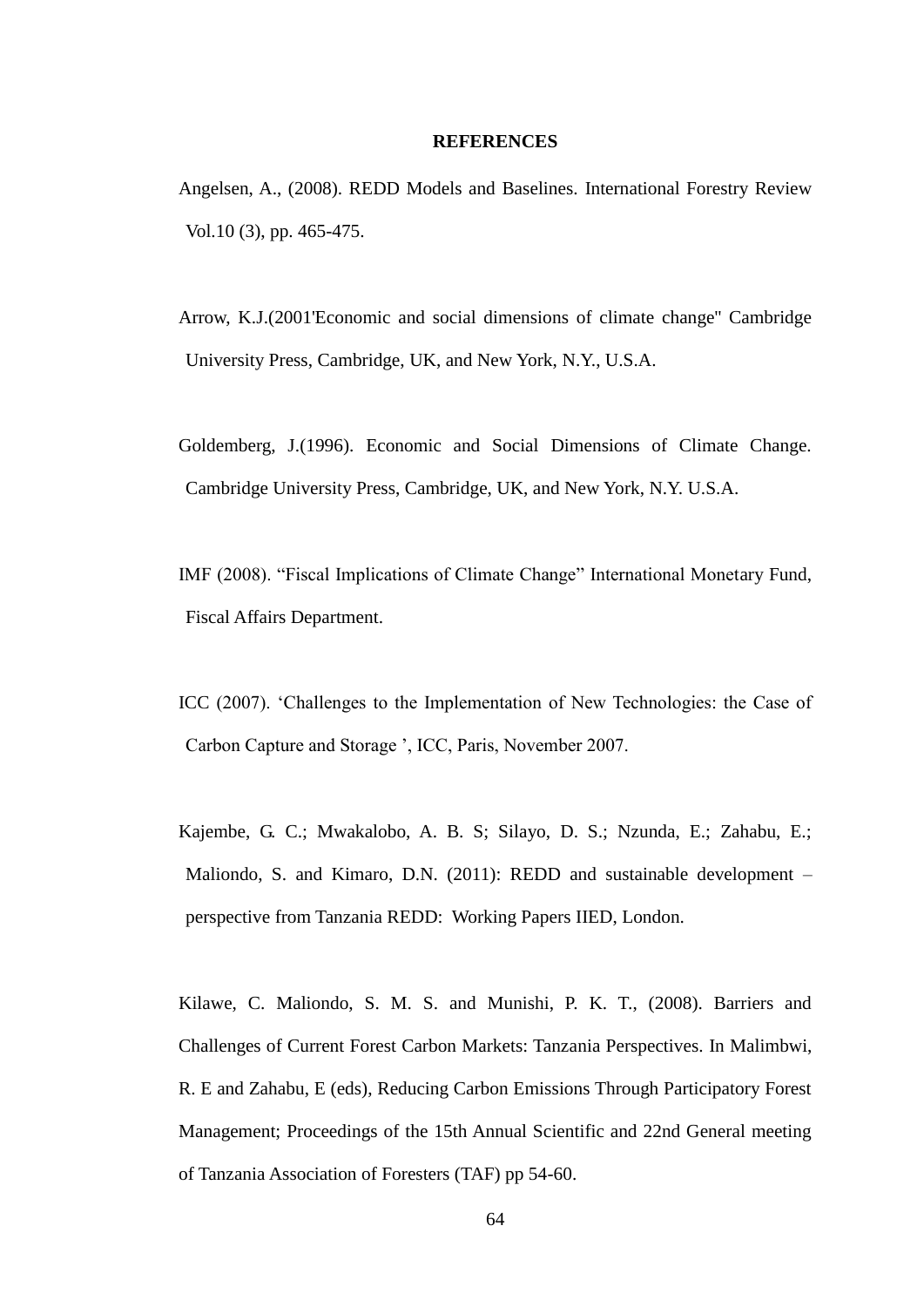Lohmann, Larry (2001). "Democracy or Carbocracy? Intellectual Corruption and the Future of the Climate Debate", Corner House Briefing Paper no. 24, UK.

Mikkelsen, B (1995). Methods for Development Work and Research: A guide for Practitioners. Sage Publications Inc, New Delhi/Thosand Oaks/London.

Naeem, S., Duraiappah, A.K., Agardy, T., Ash, N.J., Cooper, H.D. (2005). Ecosystems and Human Well-being: Biodiversity Synthesis, Millennium Ecosystem Assessment. World Resources Institute. Washington, D.C.

Ngeleja, J. L. (2008): Reducing Carbon Emissions: A Policy Perspective. In Malimbwi, R. E and Zahabu, E (eds), Reducing Carbon Emissions Through Participatory Forest Management. Proceedings of the 15<sup>th</sup> Annual Scientific and 22nd General meeting of Tanzania Association of Foresters (TAF) pp 17-24

Oswald W.J and Benemann J (1994). Systems and economic analysis of micro algae ponds for conversion of CO2 to biomass. Blackwell Science, USA.

Reyes, Oscar (2009). "Carbon trading and cash values on forests cannot curb carbon emissions", The Guardian. 28 May.

Otsyina, R., Rubanza, C.D.K and Zahabu, E. (2008): *Contribution of tree planting and conservation activities to carbon offsets in Shinyanga*. Development Associates Ltd.

Schmidt, L. (2009): REDD from an integrated perspective: Considering overall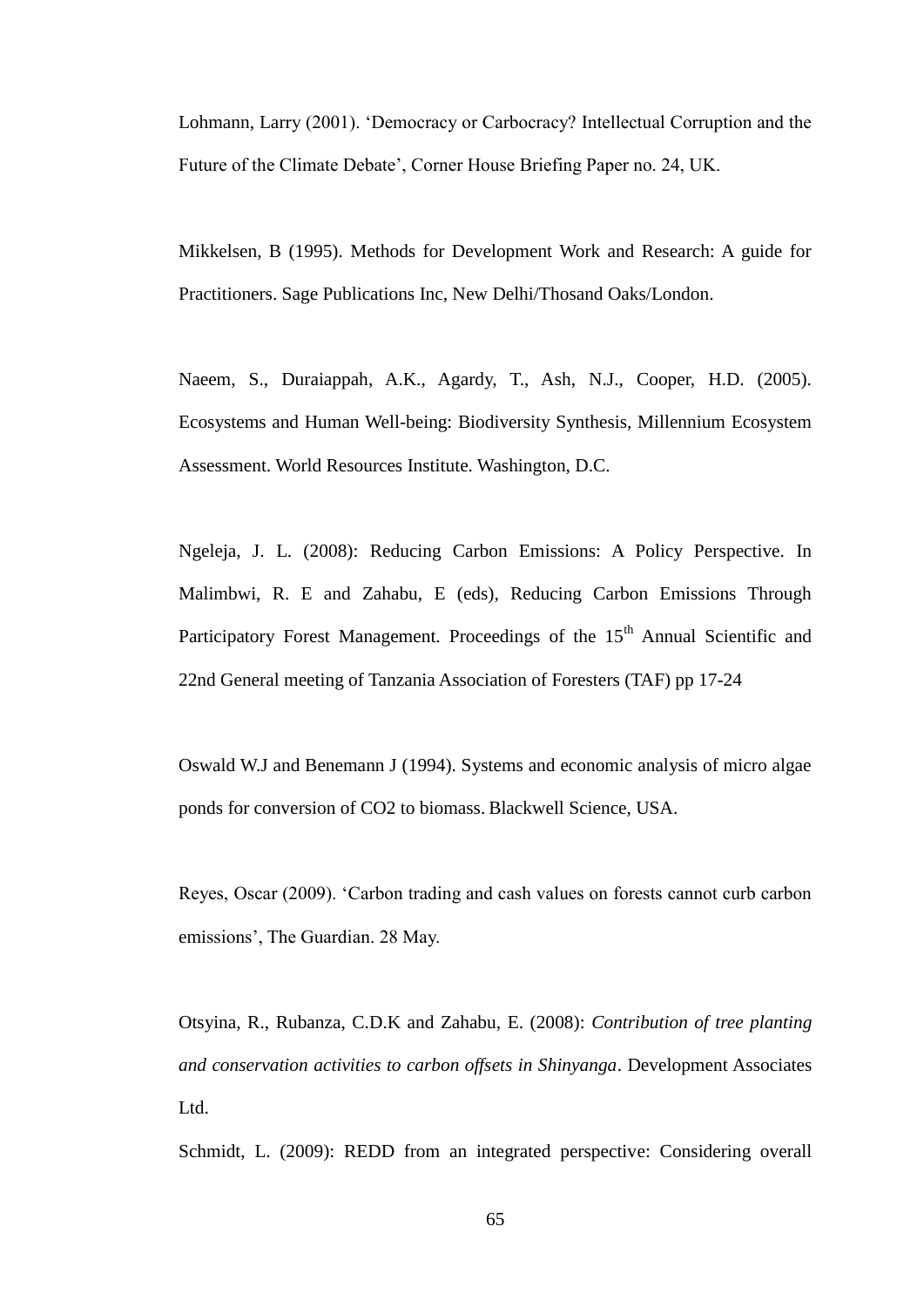climate change mitigation, biodiversity conservation and equity issues: Discussion Paper, 4/2009, Deutsches Institut für Entwicklungspolitik.

Shanta, B. (2009). "Bury the carbon, set off a quake?" New Scientist no. 2727, Greenpeace International, False Hope: why carbon capture and storage won"t save the climate. World Resources Institute. Washington, D.C.

Smith, J.B. (2001). ''Vulnerability and adaptation to climate change'' Cambridge University Press, Cambridge, UK, and New York, N.Y., U.S.A.

Tamra, Gilbertson (2007). Nina Holland, Stella Semino and Kevin Smith, "Paving the way for agro-fuels, EU policy, sustainability criteria and climate calculations",TNI Discussion Paper.

Toth, F.L.(2001). Decision-making Frameworks on Climate Change Mitigation, Cambridge University Press, Cambridge, UK, and New York, N.Y., U.S.A.

United Republic of Tanzania (URT), (2006). Participatory Forest Management in Tanzania-Facts and figures. Extension and Public Unity, Forestry and Beekeeping Division, Ministry of Natural Resources and Tourism, Dare s Salaam.

URT (1998): National Forest Policy, Ministry of Natural Resources and Tourism, Forestry and Beekeeping Division, Dar es Salaam, Tanzania.

Viana, V. M.; Grieg-Gran. M., Della Mea, R. and Ribenboim, G. (2009). The Cost of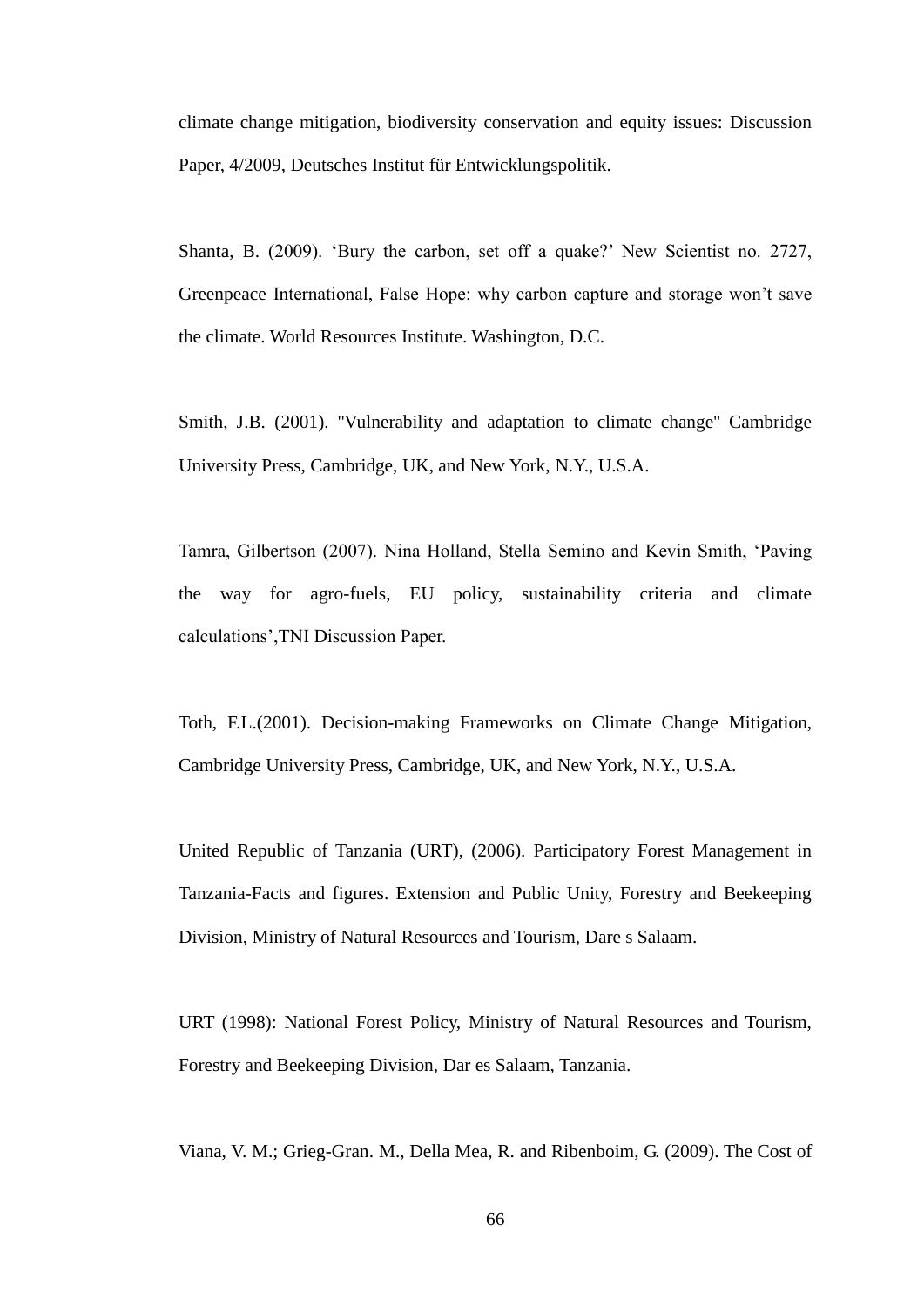REDD: Lessons from Amazonas. IIED Briefing, IIED, London, UK Wertz-

Kanounnikoff, S. (2008): Estimating the costs of reducing forest emissions: A review of methods, CIFOR Working Paper No. 42, Center for International Forestry Research (CIFOR).

Zahabu, and George Jambiya (2009): Community based forest management and carbon payments: Real possibilities for poverty reduction?

Zahabu, E. (2008). Sinks and Sources; A strategy to involve forest communities in Tanzania in global climate policy, Dissertation to obtain the degree of doctor at the University of Twente, the Netherlands.

Zahabu, Eliakimu (2006). Case Study Handei village forest reserve, Tanzania. In Murdiyoso D. and M. Skutsch (eds). Community Forest Management as a Carbon Mitigation Option Case Studies. Bagor, Indonesia: Center for International Forest Research (CIFOR), ISBN: 979-24-4660-5, 16-19 p.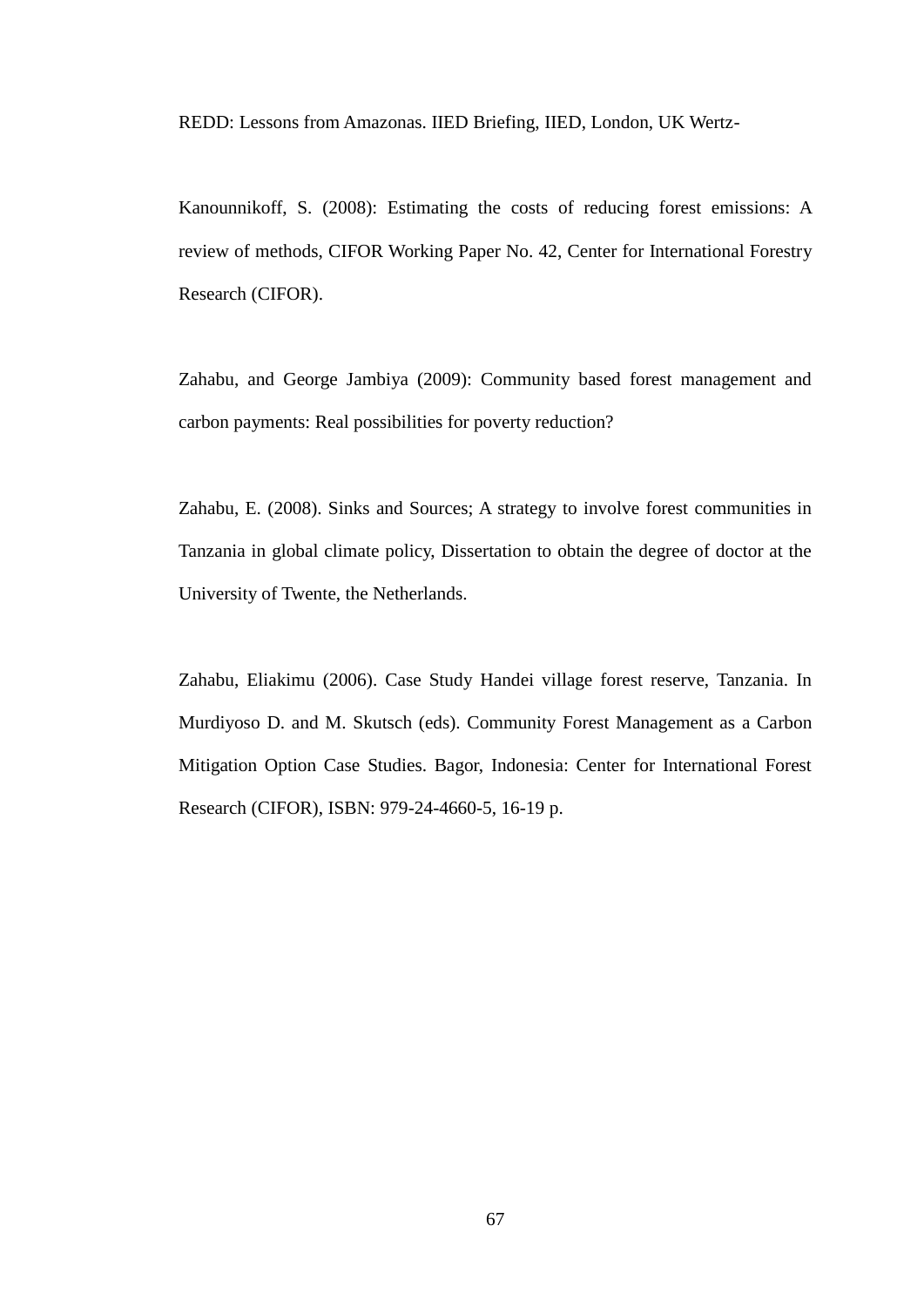### **APPENDICES**

### **Appendix I: Questionnaire for Household Heads**

# **Carbon Trading Mechanism in Semi-Arid Areas of Tanzania, A Case Study of Shinyanga Region**

| Name of the place/village of |  |
|------------------------------|--|
|                              |  |

### **A: Personal issues related to natural resource management**

- 1. What is your gender? (i) Male  $\begin{bmatrix} 1 \\ 1 \end{bmatrix}$  (ii) Female  $\begin{bmatrix} 1 \\ 1 \end{bmatrix}$
- 2. Your level of education is (i) Informal education  $\begin{bmatrix} 1 \\ 0 \end{bmatrix}$  (ii) Primary education  $\begin{bmatrix} 1 \\ 0 \end{bmatrix}$ (iii) Secondary education  $\begin{bmatrix} 1 \\ 1 \end{bmatrix}$  (iv) College education  $\begin{bmatrix} 1 \\ 1 \end{bmatrix}$  (v) University education  $\begin{bmatrix} 1 \end{bmatrix}$
- 3. What is your age? (i)  $18 25$  years  $\lceil \cdot \rceil$  (ii)  $26 30$  years (iii)  $31 40$  years  $\lceil \cdot \rceil$ (iv) above 40 years  $\lceil \ \cdot \rceil$  (v) 41-50 years  $\lceil \ \cdot \rceil$  (vi) 51 – 60 years  $\lceil \ \cdot \rceil$  (vii) Above 60 years [ ]

#### **B: Involvement in in-situ vegetation conservation (Ngitili)**

- Are you involved in in-situ vegetation conservation through promotion of natural regeneration (Ngitili) environmental conservation measures (i) Yes  $\lceil \quad \rceil$  (ii) No  $\lceil \quad \rceil$ .
- If Yes, from what year? (years) duration/ range (i)1980s-1990s (ii)1990s-2000s (iii) 2000s- to-date [ ]
- If you haven"t practiced in situ vegetation conservation through promotion of natural regeneration (Ngitili) environmental conservation measures;
	- (a) Why have you not done so?

……………………………………………………………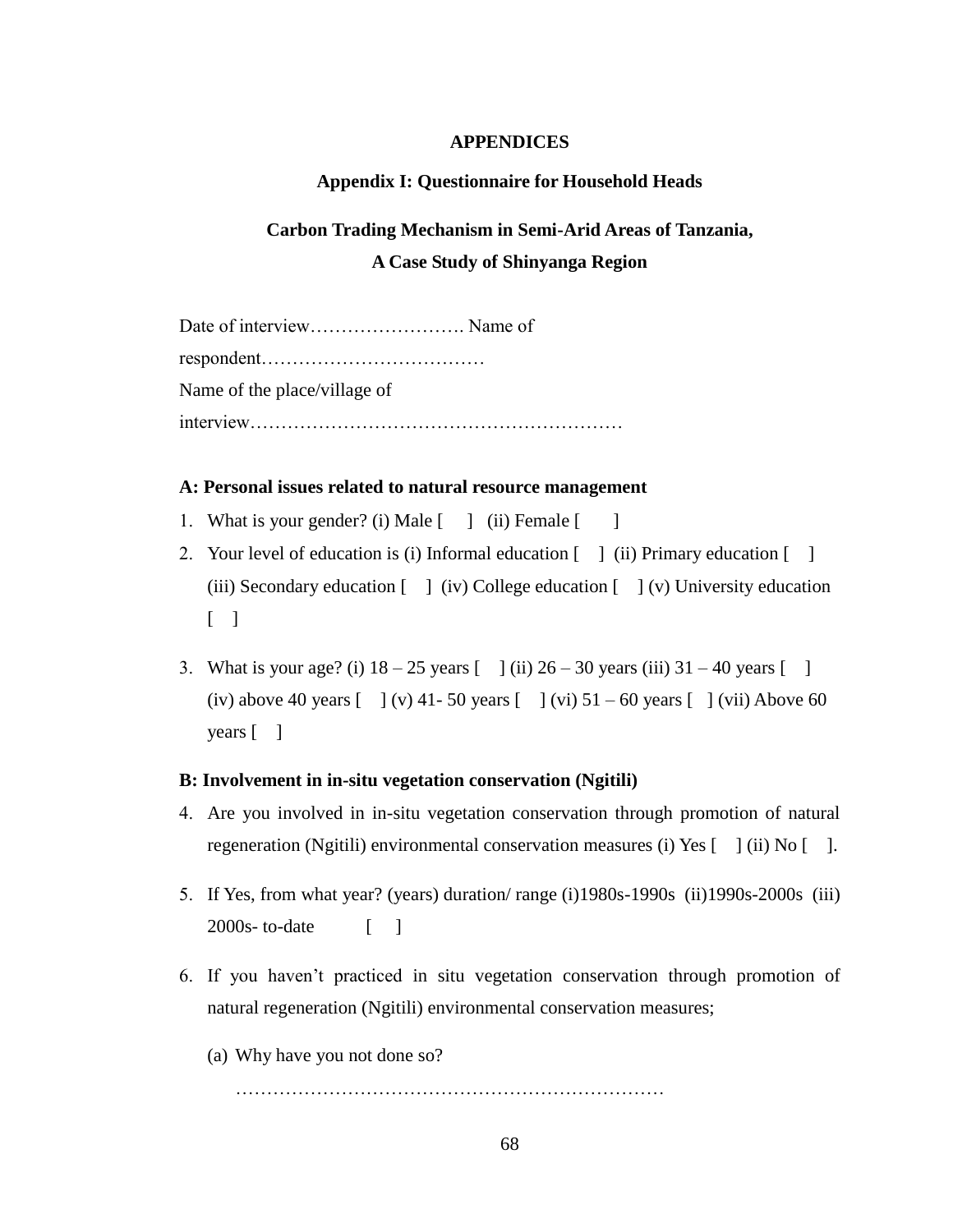(b) Do you plan to do so? (i) Yes  $\begin{bmatrix} 1 \\ 1 \end{bmatrix}$  (ii) No  $\begin{bmatrix} 1 \\ 1 \end{bmatrix}$ 

(c) If planning, what motivation(s) driving you to establish Ngitili?

 If the answer (in 4 above) is yes, in what ways are you benefiting from being involved yourself in in-situ vegetation conservation system (Ngitili) measures? Please explain;

8. Do you own any Ngitili? (i) Yes  $\lceil \ \ \rceil$  (ii) No  $\lceil \ \ \rceil$ 

9. If Yes, how big in ha…………? (I) <20 ha (ii)  $21 - 40$  ha (iii)  $41 - 80$  ha (iv) > 80 ha

# **C: Contribution of Agro-forestry on climate change adaptation and mitigation strategies**

10. Are you involved in Agro-forestry measures? (i) Yes [ ] (ii) No [ ]

11. If Yes from what year? (i) 1980s-1990s (ii) 1990s-2000s (iii) 2000s- to-date [ ]

12. How many trees (on average) do you plant/ establish per year? (i)  $10-50$  [ ]

(ii)  $50 - 100$  [ ] (iii)  $100 - 200$  [ ] (iv) Above 200 [ ]

13. In what ways have you benefited from being involved yourself in Agro-forestry measures? [Please explain];

> (i) ……………………………………………………………………. (ii) …………………………………………………………………….

### **D: REDD+ as an adaptation /mitigation strategy to climate change**

14. Do you know anything/ are you aware about REDD and REDD+ initiatives taking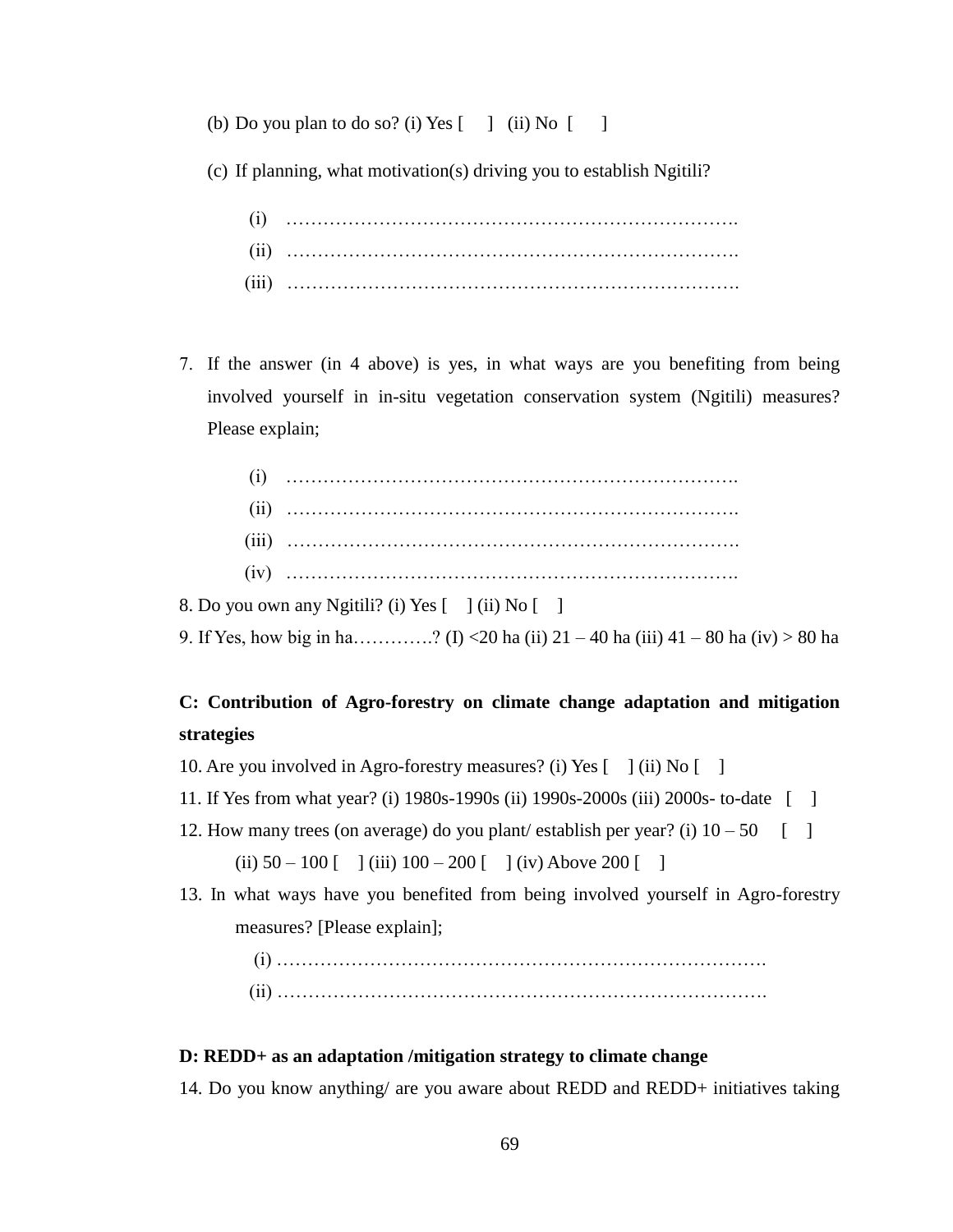place

in your area? (i) Yes  $\lceil \quad \rceil$  (ii) No  $\lceil \quad \rceil$ 

15. If Yes, from what year? (i) 2008-2010; (ii) 2010 to-date [ ]

16. Are you aware about/with carbon marketing and marketing channel? (i) Yes [ ] (ii)  $\overline{N_0}$  | |

17. Do you have any idea on specific markets where to sell your avoided carbon emissions?

 $(i)$  Yes  $\begin{bmatrix} 1 \\ 1 \end{bmatrix}$  (ii) No  $\begin{bmatrix} 1 \\ 1 \end{bmatrix}$ 

18. If yes, what kind of a market would you use (please explain);

 (i) …………………………………………………………………. (ii) …………………………………………………………………. (iii) …………………………………………………………………

19. From the time of implementation of REDD+ initiatives, have you received any payment from the sale of carbon stock? (i) Yes  $\lceil \quad \rceil$  (ii) No  $\lceil \quad \rceil$ 

20. Is there any way would you sell your carbon stock other than in terms of tones of carbon? Please explain ……………………………………………………………...

21. Who normally would connect you with the carbon buyers? (i) Yourself [ ]

(ii) Village Government [ ] (iii) District government [ ] (iv) Regional government [ ]

(v) Ministry of natural resources [ ] (vi) Others (please specify)

…………………….......................

22. What costs would you anticipate on forest conservation under REDD+? Please explain;

 (i) ……………………………………………………………………………. (ii) …………………………………………………………………………… (iii) …………………………………………………………………………...

23. What are strengths, weaknesses, opportunities and threats of adoption of REDD+

initiatives in forest conservation in your area?

1. Strengths;

 (i) …………………………………………………………………………… (ii) ……………………………………………………………………………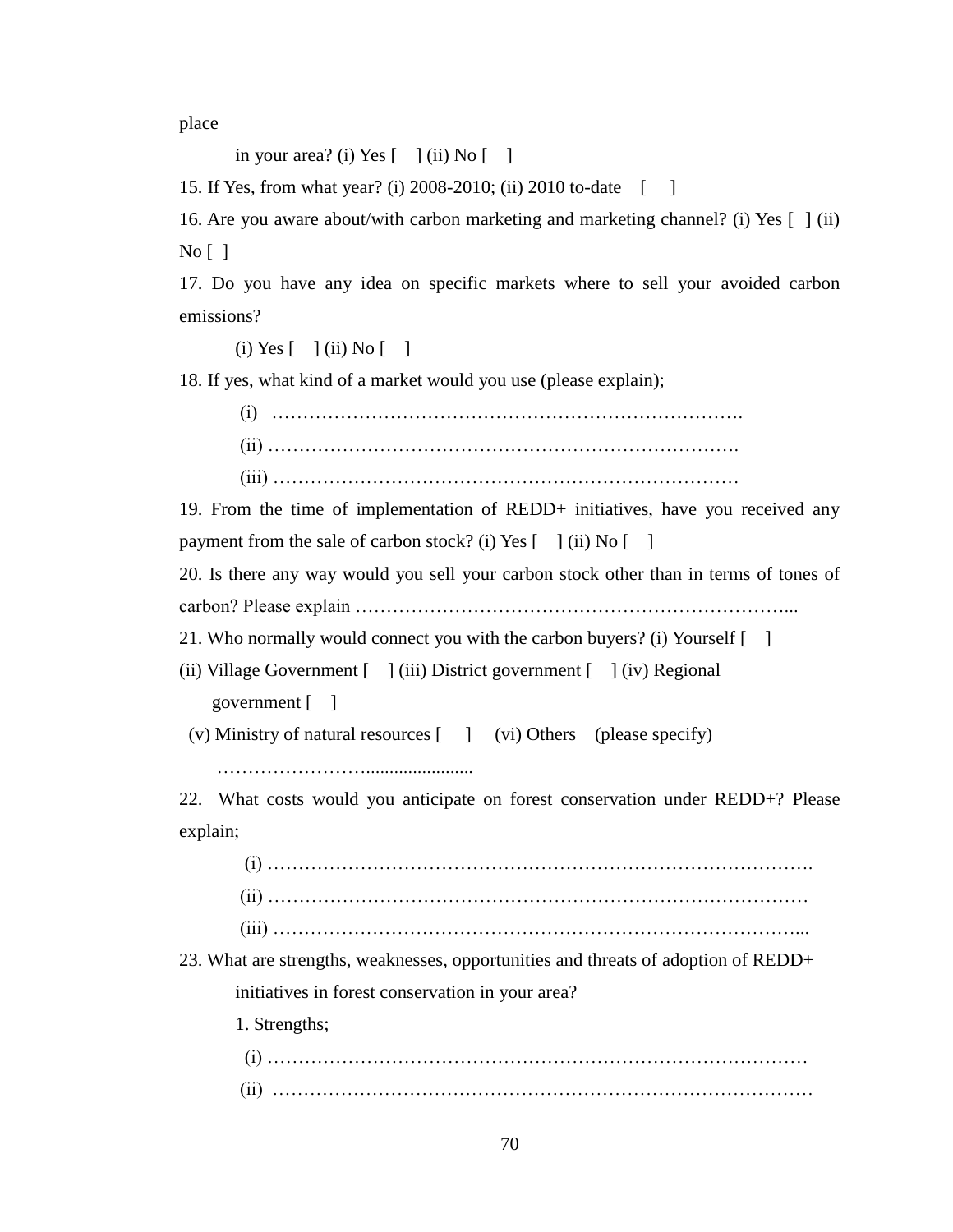| 2. Weaknesses;                                                                       |
|--------------------------------------------------------------------------------------|
|                                                                                      |
|                                                                                      |
|                                                                                      |
| 3. Opportunities;                                                                    |
|                                                                                      |
|                                                                                      |
|                                                                                      |
| 4. Threats;                                                                          |
|                                                                                      |
|                                                                                      |
|                                                                                      |
| 24. Give your own views on enhanced vegetation conservation and carbon sequestration |
| under REDD+ initiatives;                                                             |
|                                                                                      |
|                                                                                      |
|                                                                                      |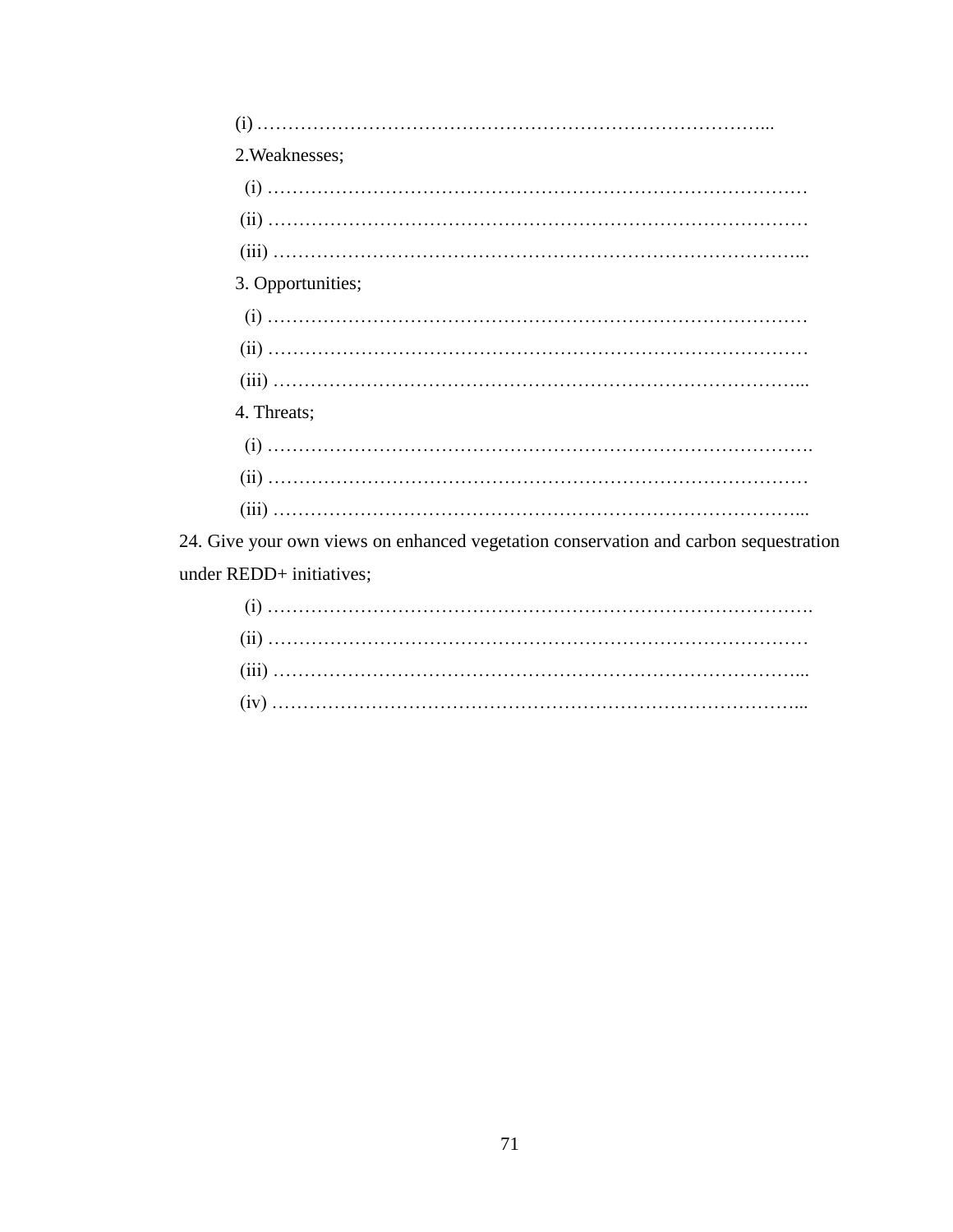## **Appendix II: Questionnaire for Key Informants**

# **Carbon Trading Mechanism in Semi-Arid Areas of Tanzania, A Case Study of Shinyanga Region**

Date of interview……………………. Name of respondent…………………… Designation…………………. Name of the place/village of interview……………… 1. (a) What is the extent of involvement in in situ vegetation conservation through promotion of natural regeneration (Ngitili) environmental conservation measures? ……………..

(b) Extent of Ngitili by years:

| Year | Total area under Ngitili (ha) | Remarks |
|------|-------------------------------|---------|
| 2011 |                               |         |
| 2010 |                               |         |
| 2009 |                               |         |
| 2008 |                               |         |
| 2007 |                               |         |
| 2006 |                               |         |

**Note:** Most respondents when asked area in ha respond in Acres!! But 1ha = 2.5 Acres

2. What are important benefits accrued from Ngitili? (Hint: Ecosystem goods and services)

3. Contribution of Ngitili on climate change adaptation and mitigation strategies include;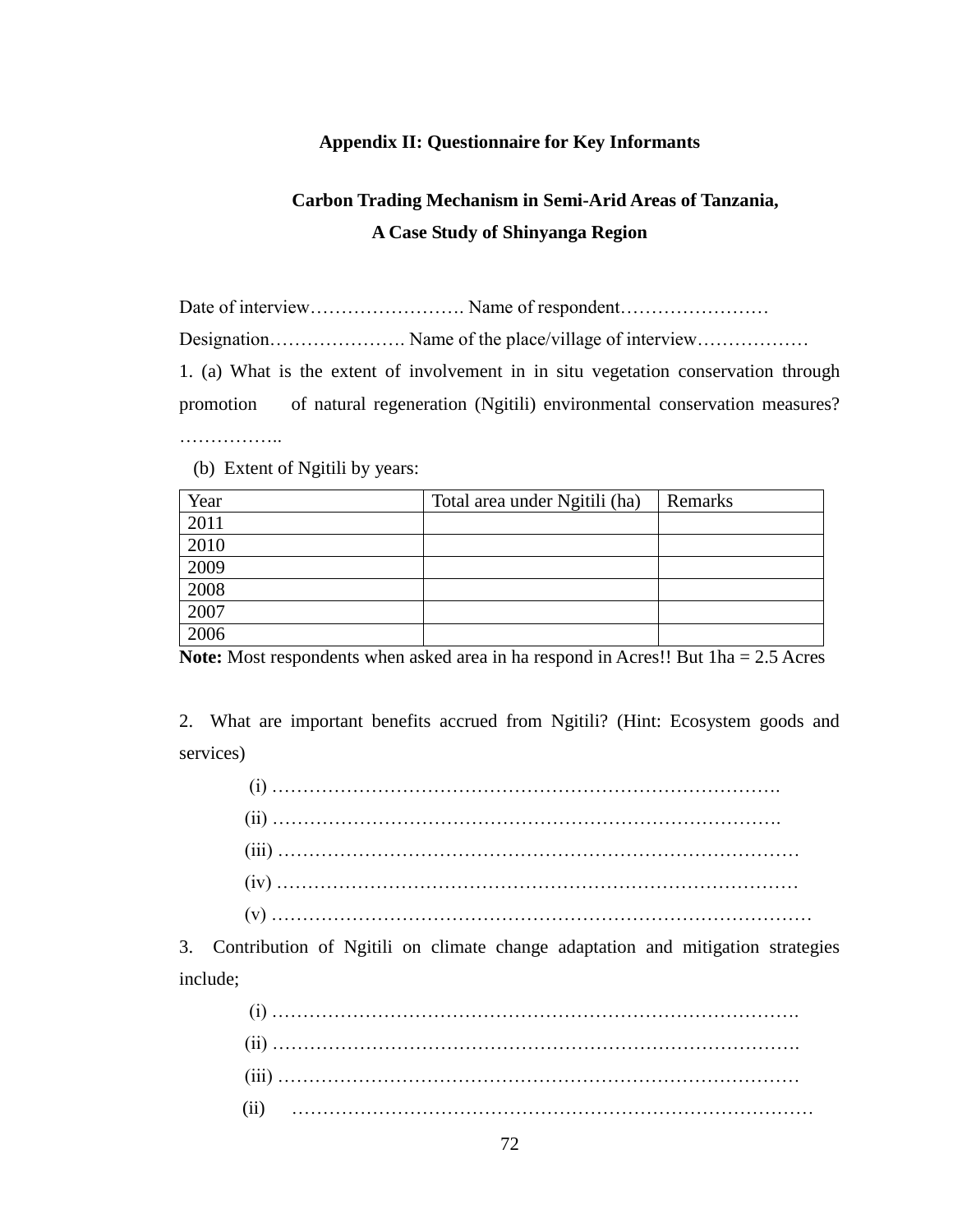4. What types of Ngitili are found in Shinyanga region? Please explain;

 (i) ………………………………………………………………………. (ii) ………………………………………………………………………. (iii) ………………………………………………………………………

5. What areas are under Ngitili in the district by villages?

| Ward | <b>Ngitili</b> | Ownership | Area(ha) | Year of establishment | Remarks |
|------|----------------|-----------|----------|-----------------------|---------|
|      |                |           |          |                       |         |
|      |                |           |          |                       |         |
|      |                |           |          |                       |         |
|      |                |           |          |                       |         |
|      |                |           |          |                       |         |
|      |                |           |          |                       |         |
|      |                |           |          |                       |         |

6. Contributions of REDD+ as an adaptation and mitigation strategy to climate change include;

7. From the time of implementation of REDD+ initiatives, have the farmers received

any payment from the sale of carbon stock? (i) Yes  $\begin{bmatrix} 1 \\ 1 \end{bmatrix}$  (ii) No  $\begin{bmatrix} 1 \\ 1 \end{bmatrix}$ 

8. If the answer for question 8 is No, what are the anticipations of carbon marketing, marketing channels and carbon pricing?

9. Are there any other ways farmers sell their carbon emissions other than in terms of tones of carbon, especially considering REDD+ initiatives? Please explain;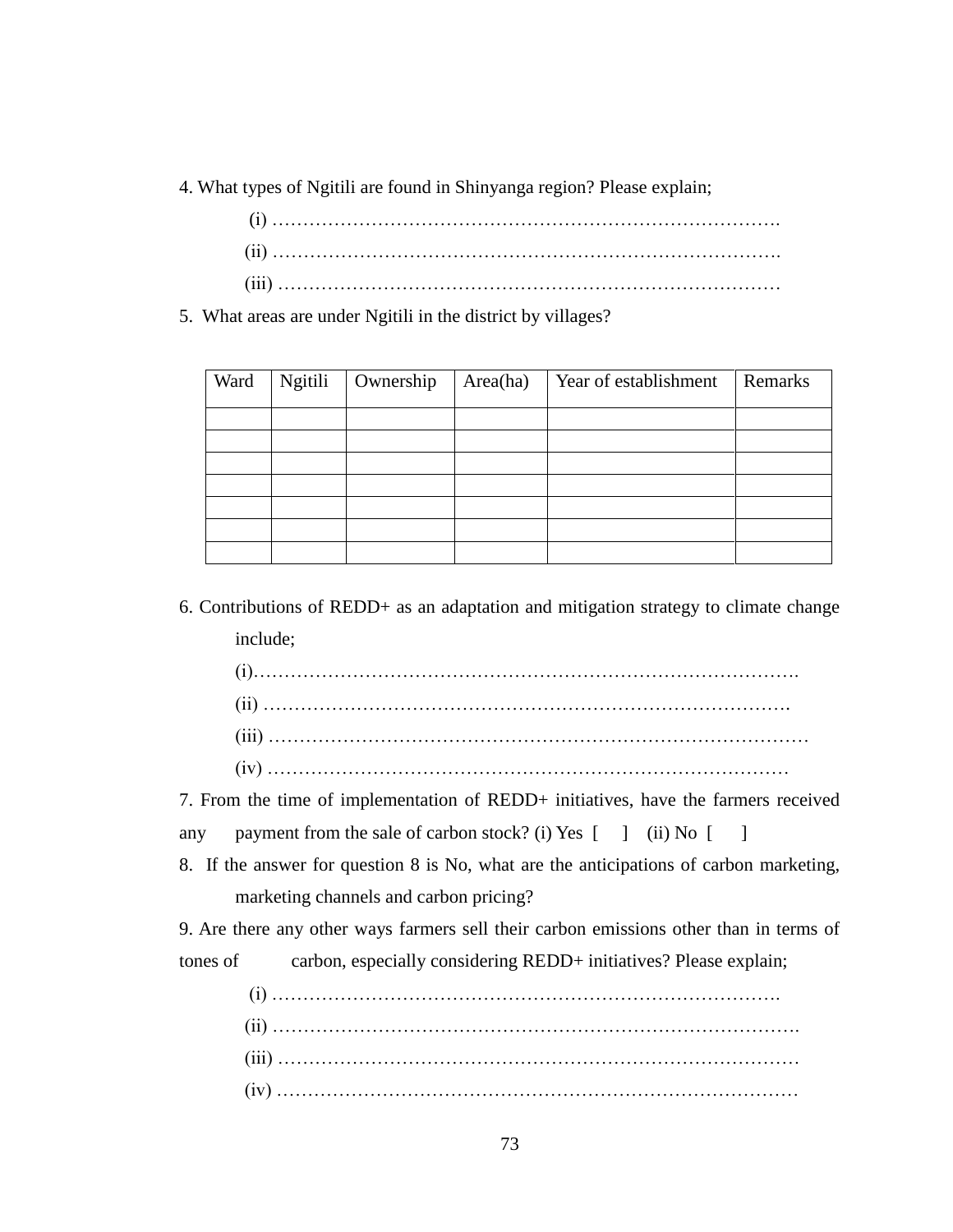(v) …………………………………………………………………………

10. Who would/ normally connect the farmers with the carbon buyers? ………………………..........................................

11. What type of markets available in your region for carbon trading? Please explain;

12. What type of markets would you anticipate in your region for carbon trading? Please explain;

13. What are strengths, weaknesses, opportunities and threats of adoption of REDD+ initiatives in forest conservation in your area?

### 1. Strengths;

| 2. Weaknesses;    |  |
|-------------------|--|
|                   |  |
|                   |  |
|                   |  |
|                   |  |
| 3. Opportunities; |  |
|                   |  |
|                   |  |

 (iii) ………………………………………………………………………… (iv) …………………………………………………………………………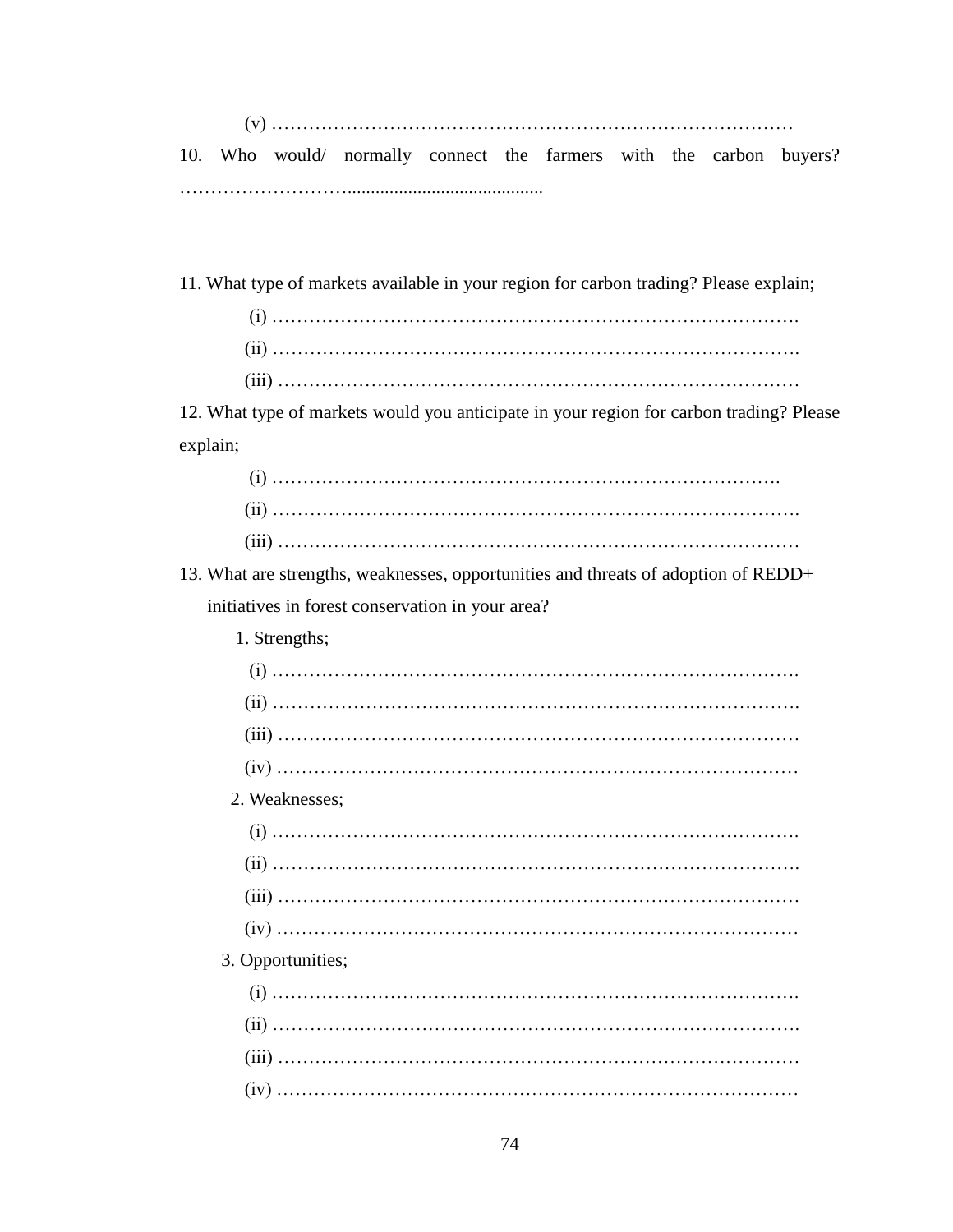4. Threats;

14. Give your own views on enhanced vegetation conservation and carbon sequestration under REDD+ initiatives;

15. What are contributions of Agro-forestry interventions on climate change adaptation and

mitigation strategies?

 (i) …………………………………………………………………………. (ii) …………………………………………………………………………. (iii) ………………………………………………………………………

16. What kind of Agro-forestry technologies that are practiced in your region? Please

explain by filling the table below;

| Type of Agro-forestry, $\alpha$   Ownership, $\beta$ | Area(ha), $\mu$ | Year of establishment   Species |  |
|------------------------------------------------------|-----------------|---------------------------------|--|
|                                                      |                 |                                 |  |
|                                                      |                 |                                 |  |
|                                                      |                 |                                 |  |
|                                                      |                 |                                 |  |
|                                                      |                 |                                 |  |

**Note:**  $\alpha$  = Woodlot, Fodder bank, Boundary tree planting, Alley cropping

 **β =** Private, Communal, Community based organization, NGO"s, Faith based organizations

 $\mu$  = Area in ha in a range of 0 – 3, 4 – 6, 7 – 10, > 10 ha

17. Forest conservation initiatives